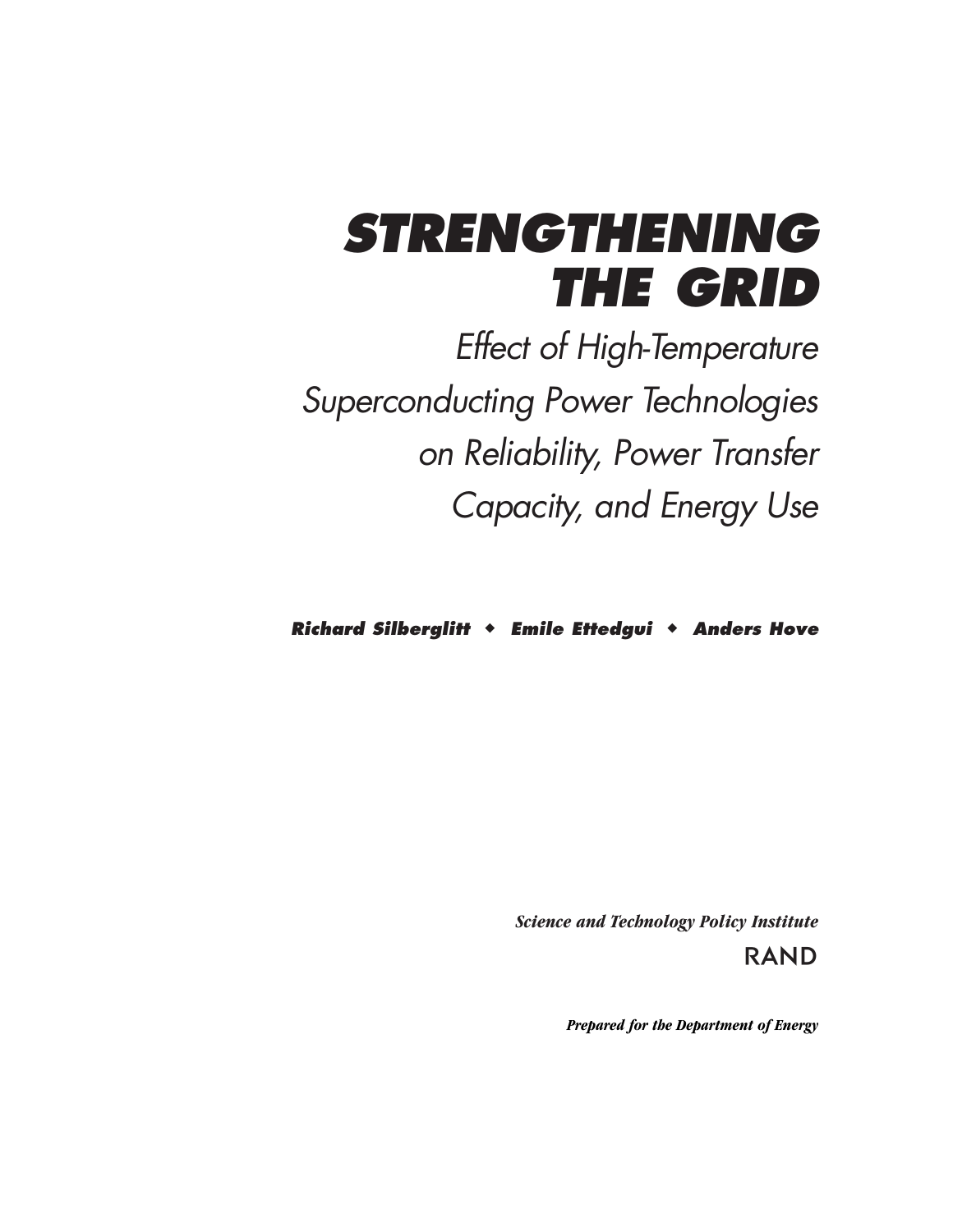The research described in this report was conducted by RAND's Science and Technology Policy Institute for the Department of Energy under contract ENG-9812731.

#### **Library of Congress Cataloging-in-Publication Data**

Silberglitt, R. S. (Richard S.) Strengthening the grid : effect of high temperature superconducting (HTS) power technologies on reliability, power transfer capacity, and energy use / Richard Silberglitt, Emile Ettedgui, and Anders Hove. p. cm. Includes bibliographical references. "MR-1531." ISBN 0-8330-3173-2 1. Electric power systems—Materials. 2. Electric power systems—Reliability. 3. High temperature superconductors. I. Ettedgui, Emile. II. Hove, Anders. III.Title.

TK1005 .S496 2002 621.31—dc21

2002021398

RAND is a nonprofit institution that helps improve policy and decisionmaking through research and analysis. RAND® is a registered trademark. RAND's publications do not necessarily reflect the opinions or policies of its research sponsors.

*Cover illustration by Stephen Bloodsworth*

© Copyright 2002 RAND

All rights reserved. No part of this book may be reproduced in any form by any electronic or mechanical means (including photocopying, recording, or information storage and retrieval) without permission in writing from RAND.

Published 2002 by RAND 1700 Main Street, P.O. Box 2138, Santa Monica, CA 90407-2138 1200 South Hayes Street, Arlington, VA 22202-5050 201 North Craig Street, Suite 102, Pittsburgh, PA 15213 RAND URL: http://www.rand.org To order RAND documents or to obtain additional information, contact Distribution Services: Telephone: (310) 451-7002; Fax: (310) 451-6915; Email: order@rand.org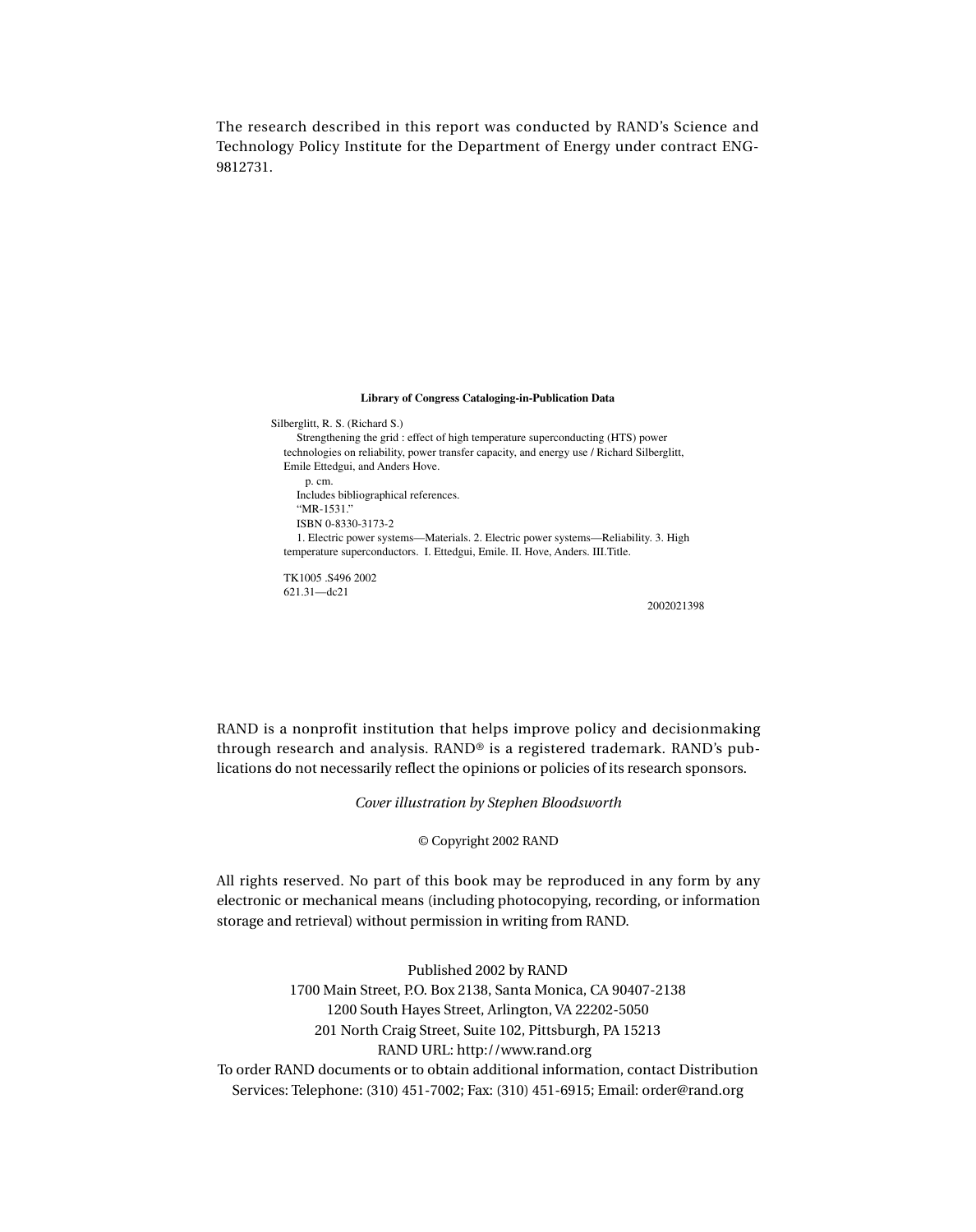### **Preface**

Power transmission constraints resulting from the slow growth of transmission systems relative to the large growth in the demand for power have played a major role in higher electricity prices and reduced reliability in many areas across the United States in recent years. This report summarizes the results of two RAND studies that investigated the potential effect of high-temperature superconducting (HTS) technologies on the U.S. power grid.

In the first study, which was supported by the U.S. Department of Energy (DOE) and performed under the auspices of RAND's Science and Technology Policy Institute, RAND reviewed the evolution of the U.S. electricity market under deregulation, identified electricity transmission constraints, and made engineering comparisons between conventional power components and those based upon HTS technologies. That study was begun in July 2000 and concluded with this report. In the second study, which was supported by the National Renewable Energy Laboratory, RAND analyzed the effects of HTS transmission cables in realistic grid situations using power-flow simulations performed for RAND by PowerWorld Corporation. HTS cable manufacturer Pirelli Cables and Systems provided engineering data required for these simulations.

The second study was conducted from June 2001 to January 2002. This report integrates the results of those two studies to draw conclusions concerning ways in which HTS cables could be deployed in the future to increase grid reliability and power transfer capacity. This report also compares the energy use and acquisition and operating costs of HTS and conventional power technologies.

This report should be of interest to individuals and organizations that generate, transmit, distribute, use, or regulate electric power, all branches of government that deal with electric power systems, and individuals and organizations that sponsor or perform research and development on superconducting and related technologies.

Originally created by Congress in 1991 as the Critical Technologies Institute and renamed in 1998, the Science and Technology Policy Institute is a federally funded research and development center sponsored by the National Science Foundation and managed by RAND. The Institute's mission is to help improve public policy by conducting objective, independent research and analysis on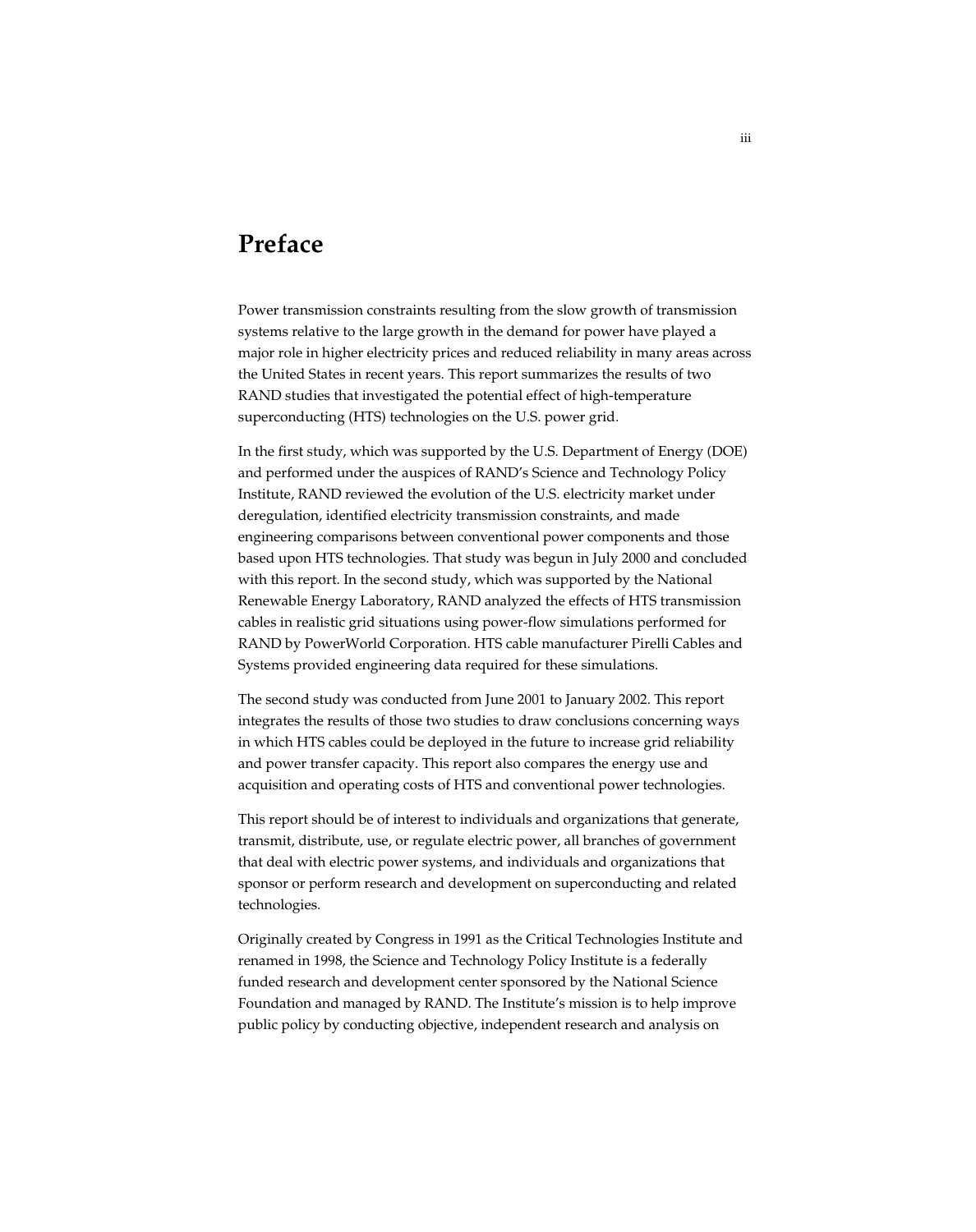policy issues that involve science and technology. To this end, the Science and Technology Policy Institute

- supports the Office of Science and Technology Policy and other Executive Branch agencies, offices, and councils
- helps science and technology decisionmakers understand the likely consequences of their decisions and choose among alternative policies
- helps improve understanding in both the public and private sectors of the ways in which science and technology can better serve national objectives.

Science and Technology Policy Institute research focuses on problems of science and technology policy that involve multiple agencies. In carrying out its mission, the Institute consults broadly with representatives from private industry, institutions of higher education, and other nonprofit institutions.

Inquiries regarding the Science and Technology Policy Institute may be directed to:

Helga Rippen Director Science and Technology Policy Institute RAND 1200 South Hayes Street Arlington, VA 22202-5050 Phone: (703) 413-1100 x5574 Email: http://www.rand.org/scitech/stpi/ Web: http://www.rand.org/centers/stpi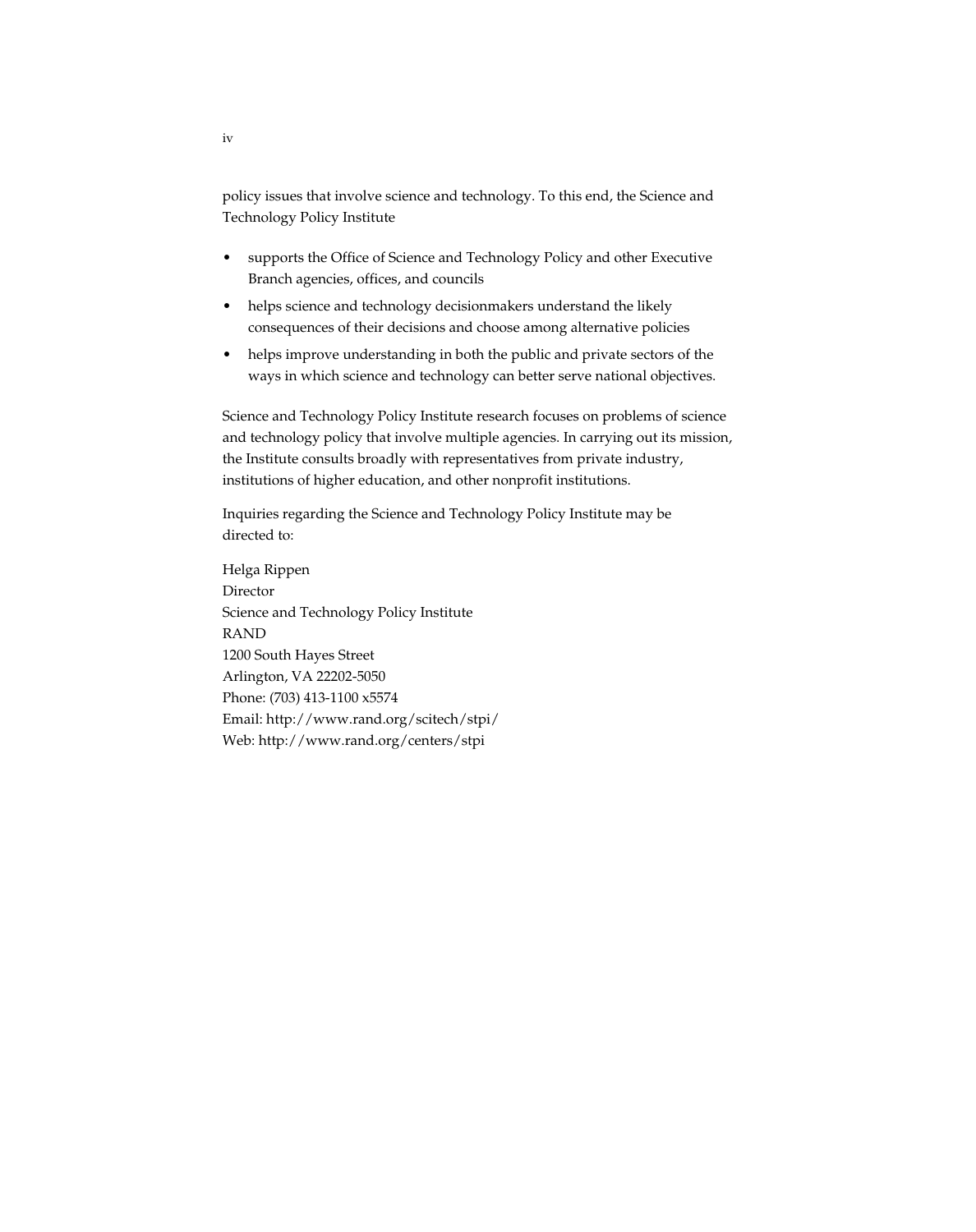## **Contents**

| 1.                                                                                                                                                                                                                                                                                                                                                                                                                                                                                                                                                |
|---------------------------------------------------------------------------------------------------------------------------------------------------------------------------------------------------------------------------------------------------------------------------------------------------------------------------------------------------------------------------------------------------------------------------------------------------------------------------------------------------------------------------------------------------|
| THE EVOLUTION OF THE U.S. ELECTRICITY TRANSMISSION<br>2.<br>Increased Utilization of the Grid 11<br>Major U.S Transmission Constraints  15<br>Technology Alternatives: High-Voltage Direct Current and Flexible                                                                                                                                                                                                                                                                                                                                   |
| POTENTIAL IMPACT OF HTS CABLES ON GRID RELIABILITY<br>3.<br>AND AVAILABLE TRANSFER CAPACITY 25<br>Simulations of the Downtown Chicago Transmission Grid 26<br>Simulations of California's Path 15 Transmission Circuit 34                                                                                                                                                                                                                                                                                                                         |
| ENGINEERING COMPARISONS BETWEEN HTS CABLES AND<br>4.<br>CONVENTIONAL TRANSMISSION CABLES AND<br>$\ldots \ldots 39$<br>CONDUCTORS<br>Comparison Between HTS Cables and 138 kV Conventional<br>Description and Limitations of the Analysis  40<br>Energy Loss Comparison of HTS and XLPE Cables  41<br>Life-Cycle Cost Estimates for HTS and XLPE Cables  46<br>Comparison Between HTS Cables and 230 kV Conventional<br>Overhead Lines<br>Description and Limitations of the Analysis 52<br>Energy Loss Comparison of HTS Cables and Overhead ACSR |
| Life-Cycle Cost Estimates for HTS Cables and ACSR Transmission                                                                                                                                                                                                                                                                                                                                                                                                                                                                                    |
| ENGINEERING COMPARISONS BETWEEN HTS AND<br>5.<br>CONVENTIONAL ENERGY STORAGE SYSTEMS AND                                                                                                                                                                                                                                                                                                                                                                                                                                                          |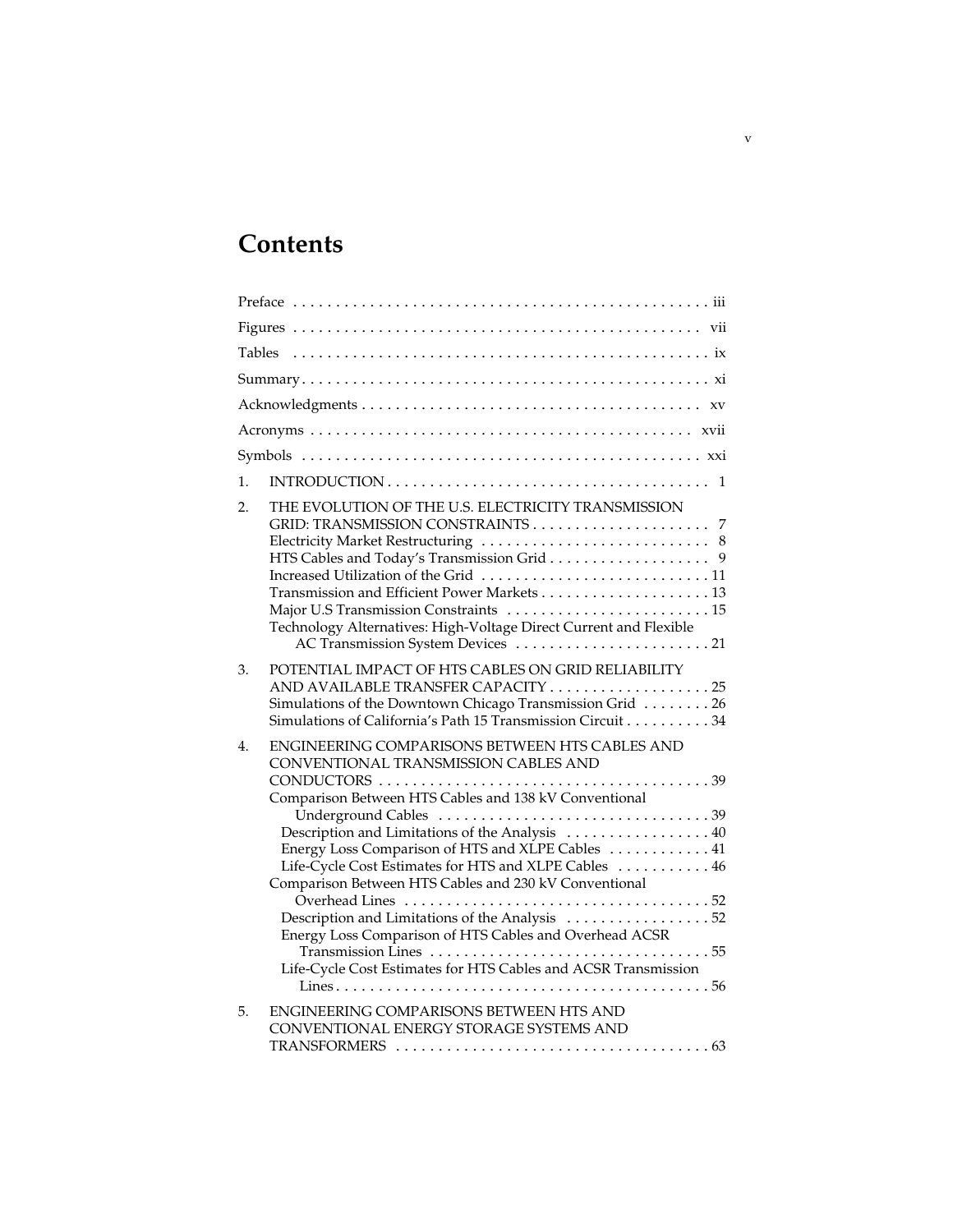| TECHNICAL CHARACTERISTICS AND DEMONSTRATION |                                                                                                                                                                                                                                                                                                                                                                                                                                                                                                                                                                                                                                                                                                                                       |
|---------------------------------------------|---------------------------------------------------------------------------------------------------------------------------------------------------------------------------------------------------------------------------------------------------------------------------------------------------------------------------------------------------------------------------------------------------------------------------------------------------------------------------------------------------------------------------------------------------------------------------------------------------------------------------------------------------------------------------------------------------------------------------------------|
|                                             |                                                                                                                                                                                                                                                                                                                                                                                                                                                                                                                                                                                                                                                                                                                                       |
|                                             |                                                                                                                                                                                                                                                                                                                                                                                                                                                                                                                                                                                                                                                                                                                                       |
|                                             |                                                                                                                                                                                                                                                                                                                                                                                                                                                                                                                                                                                                                                                                                                                                       |
|                                             |                                                                                                                                                                                                                                                                                                                                                                                                                                                                                                                                                                                                                                                                                                                                       |
|                                             |                                                                                                                                                                                                                                                                                                                                                                                                                                                                                                                                                                                                                                                                                                                                       |
|                                             |                                                                                                                                                                                                                                                                                                                                                                                                                                                                                                                                                                                                                                                                                                                                       |
|                                             |                                                                                                                                                                                                                                                                                                                                                                                                                                                                                                                                                                                                                                                                                                                                       |
|                                             |                                                                                                                                                                                                                                                                                                                                                                                                                                                                                                                                                                                                                                                                                                                                       |
| PARAMETRIC RELATIONSHIPS FOR COMPARISON OF  |                                                                                                                                                                                                                                                                                                                                                                                                                                                                                                                                                                                                                                                                                                                                       |
| ENERGY USE AND LIFE-CYCLE COST OF HTS AND   |                                                                                                                                                                                                                                                                                                                                                                                                                                                                                                                                                                                                                                                                                                                                       |
|                                             |                                                                                                                                                                                                                                                                                                                                                                                                                                                                                                                                                                                                                                                                                                                                       |
|                                             | Description and Limitations of the Analysis  63<br>Energy Use Comparison of Flywheel and Battery Energy Storage<br>Energy Loss Comparison of HTS and Conventional<br>Life-Cycle Cost Estimates for HTS and Conventional<br>Superconducting Magnetic Energy Storage  80<br>Comparing SMES and FESS Performance  80<br>CONCLUSIONS AND FEDERAL ACTION PLAN 85<br>Federal Action Plan for HTS Research and Development  86<br>Appendices<br>PARAMETRIC RELATIONSHIPS FOR ENERGY LOSS AND LIFE-<br>CYCLE COST COMPARISONS OF SUPERCONDUCTING AND<br>CONVENTIONAL CABLES AND CONDUCTORS  103<br>PARAMETRIC RELATIONSHIPS FOR COMPARISON OF THE<br>ENERGY USE OF FLYWHEEL ENERGY STORAGE SYSTEMS<br>AND BATTERY ENERGY STORAGE SYSTEMS  111 |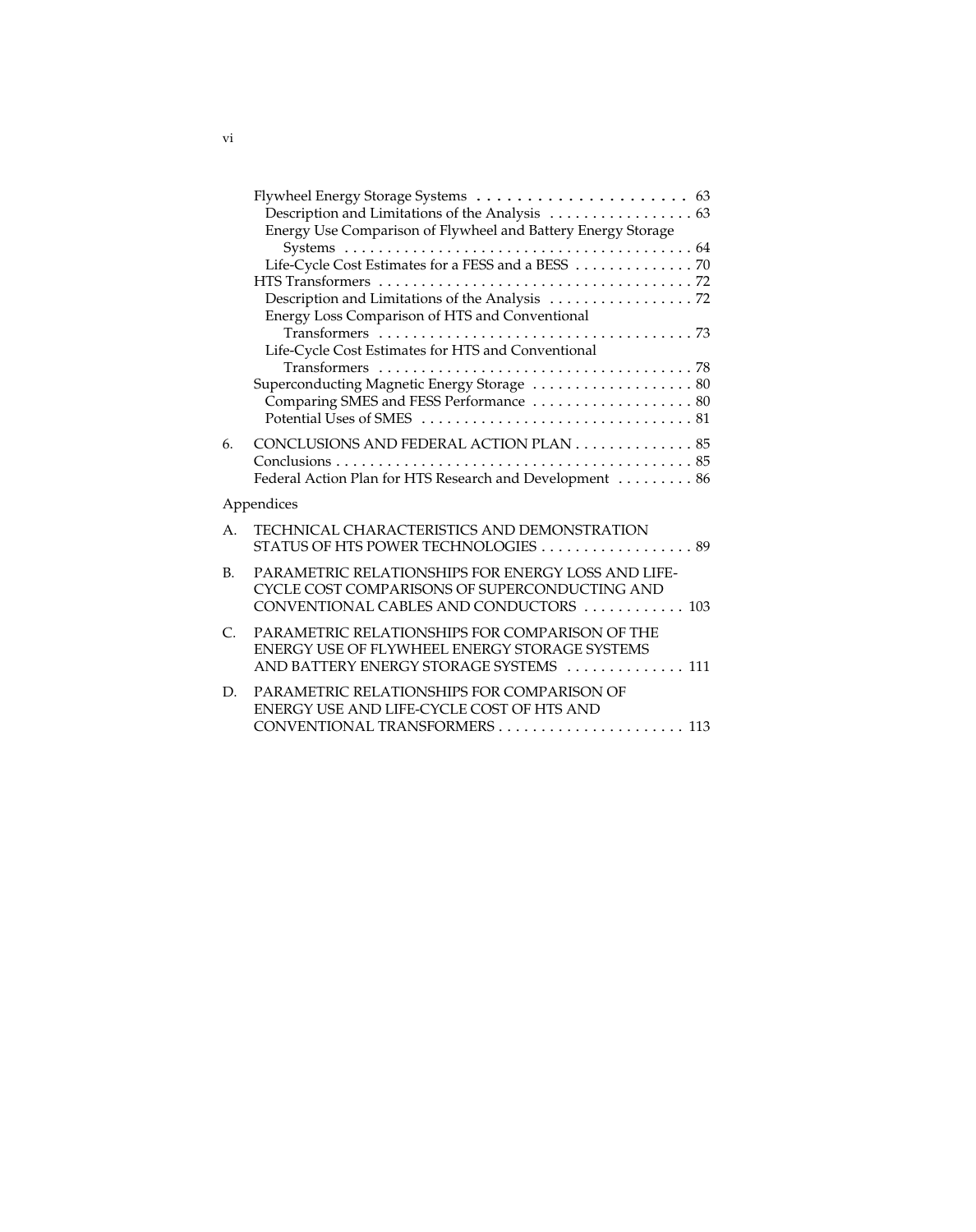# **Figures**

| 2.1              |                                                                                                                 |
|------------------|-----------------------------------------------------------------------------------------------------------------|
| $2.2\phantom{0}$ | Areas of the United States in Which Major Transmission                                                          |
|                  | Constraints Have Been Identified<br>$\ldots$ 21                                                                 |
| 3.1              | Portion of Downtown Chicago Grid Showing Area of Interest                                                       |
|                  | and Contingency Area, Commonwealth Edison Control Area                                                          |
|                  | Within MAIN Transmission Grid Shown in Inset 27                                                                 |
| 3.2              | Portion of the California Grid Showing Path 15 35                                                               |
| 4.1              | Boundaries Showing that HTS Cables with Cryocooler Efficiency                                                   |
|                  | and Utilization Values Above the Curves Use Less Energy Per                                                     |
|                  | Unit of Power Delivered than the XLPE Cable  45                                                                 |
| 4.2              | Boundaries Showing that HTS Cables with Cable Cost and                                                          |
|                  | Cryocooler Efficiency Values Below the Curves Have a Lower                                                      |
|                  | Life-Cycle Cost Per Unit of Power Delivered than the XLPE                                                       |
|                  | Cable, Electricity Cost of 10¢ per kWh  48                                                                      |
| 4.3              | Boundaries Showing that HTS Cables with Cable Cost and                                                          |
|                  | Cryocooler Efficiency Values Below the Curves Have a Lower                                                      |
|                  | Life-Cycle Cost Per Unit of Power Delivered than the XLPE                                                       |
|                  | Cable, Electricity Cost of 5¢ per kWh  49                                                                       |
| 4.4              | Boundaries Showing that HTS Cables with Cable Cost and                                                          |
|                  | Cryocooler Efficiency Values Below the Curves Have a Lower                                                      |
|                  | Life-Cycle Cost Per Unit of Power Delivered than the XLPE                                                       |
|                  | Cable, Various Utilization and Cryocooler Cost Values,                                                          |
|                  | Electricity Cost of 5¢ per kWh, HTS Cable Thermal Loss                                                          |
|                  | of $1 \,\mathrm{W/m}$<br>$\ldots$ 52                                                                            |
| 4.5              | Discounted Payback Time Versus Cable Length for HTS Cable                                                       |
|                  | Compared with XLPE Cable, Cryocooler Efficiency 27 Percent of                                                   |
|                  | $Carnot \ldots \ldots \ldots$<br>$\ldots$ 53<br>.                                                               |
| 4.6              | Discounted Payback Time for HTS Cable Compared with XLPE                                                        |
|                  | Cable as a Function of HTS Cable Cost and Cryocooler                                                            |
|                  | Efficiency, Electricity Cost of 5¢ per kWh<br>. 53                                                              |
| 4.7              | Discounted Payback Time for HTS Cable Compared with XLPE                                                        |
|                  | Cable as a Function of HTS Cable Cost and Cryocooler                                                            |
|                  | Efficiency, Electricity Cost of 10¢ per kWh 54<br>Boundaries Showing that HTS Cables with Cryocooler Efficiency |
| 4.8              | and Utilization Values Above the Curves Use Less Energy Per                                                     |
|                  | Unit of Power Delivered than the ACSR Line<br>$\ldots 57$                                                       |
| 4.9              | Boundaries Showing that HTS Cables with Cable Cost and                                                          |
|                  | Cryocooler Efficiency Values Below the Curves Have a Lower                                                      |
|                  | Life-Cycle Cost per Unit of Power Delivered than the ACSR Line,                                                 |
|                  | Electricity Cost of 10¢ per kWh                                                                                 |
| 4.10             | Boundaries Showing that HTS Cables with Cable Cost and                                                          |
|                  | Cryocooler Efficiency Values Below the Curves Have a Lower                                                      |
|                  | Life-Cycle Cost Per Unit of Power Delivered than the ACSR Line,                                                 |
|                  |                                                                                                                 |
|                  |                                                                                                                 |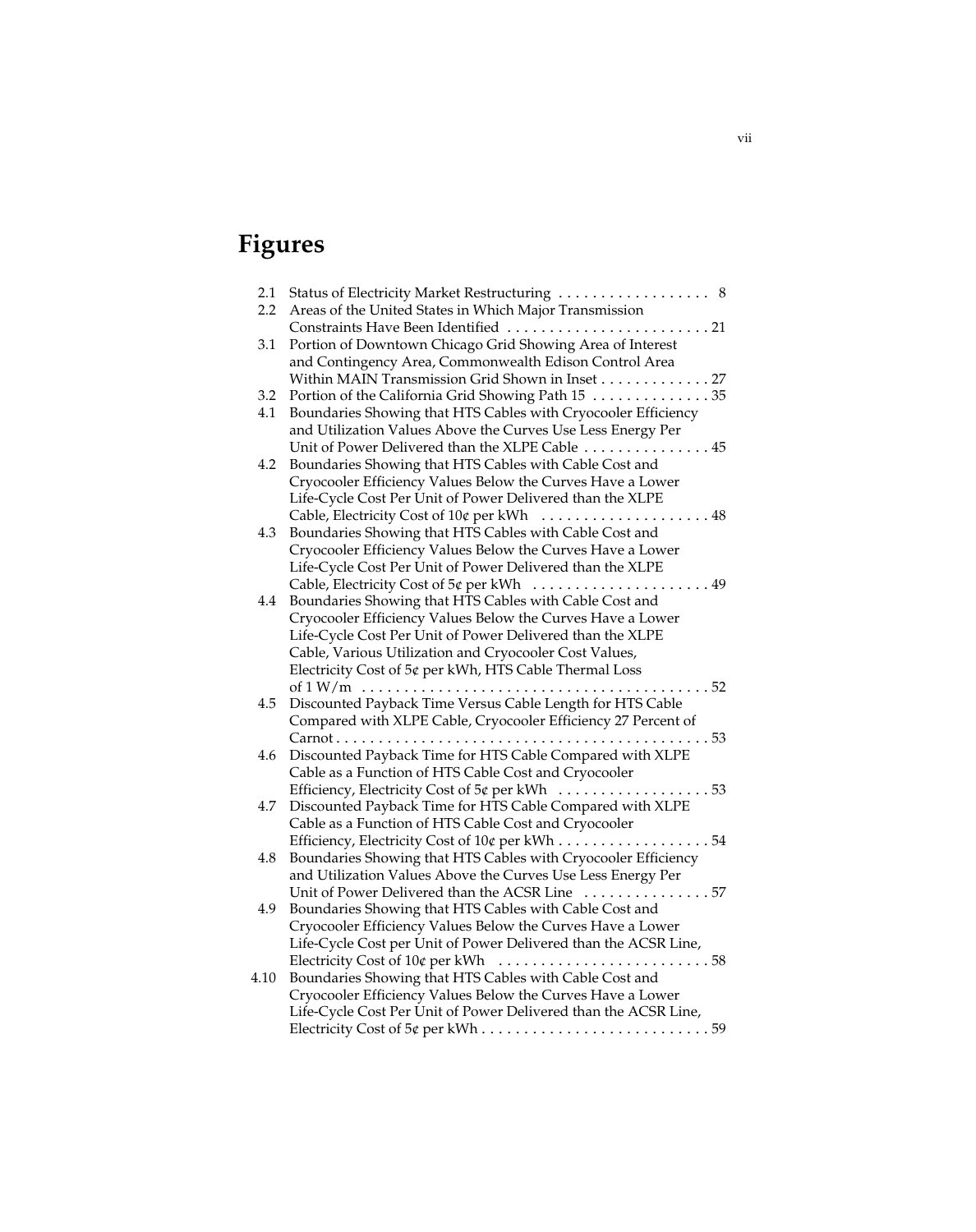| Cryocooler Efficiency Values Below the Curves Have a Lower<br>Life-Cycle Cost Per Unit of Power Delivered than the ACSR Line,<br>Various Utilization and Cryocooler Cost Values, Electricity Cost<br>of 5¢ per kWh, HTS Cable Thermal Loss of 1 W/m  60<br>Discounted Payback Time Versus Cable Length for HTS Cable<br>Compared with ACSR Line, HTS Cable Cost of \$200 per kAm, |
|-----------------------------------------------------------------------------------------------------------------------------------------------------------------------------------------------------------------------------------------------------------------------------------------------------------------------------------------------------------------------------------|
|                                                                                                                                                                                                                                                                                                                                                                                   |
|                                                                                                                                                                                                                                                                                                                                                                                   |
|                                                                                                                                                                                                                                                                                                                                                                                   |
|                                                                                                                                                                                                                                                                                                                                                                                   |
|                                                                                                                                                                                                                                                                                                                                                                                   |
|                                                                                                                                                                                                                                                                                                                                                                                   |
| Cryocooler Efficiency 14 Percent of Carnot  61                                                                                                                                                                                                                                                                                                                                    |
| Discounted Payback Time for HTS Cable Compared with ACSR                                                                                                                                                                                                                                                                                                                          |
| Line as a Function of HTS Cable Cost and Cryocooler Efficiency,                                                                                                                                                                                                                                                                                                                   |
|                                                                                                                                                                                                                                                                                                                                                                                   |
| Discounted Payback Time for HTS Cable Compared with ACSR                                                                                                                                                                                                                                                                                                                          |
| Line as a Function of HTS Cable Cost and Cryocooler Efficiency,                                                                                                                                                                                                                                                                                                                   |
|                                                                                                                                                                                                                                                                                                                                                                                   |
| Schematic Representation of Power Flows in Energy Storage                                                                                                                                                                                                                                                                                                                         |
|                                                                                                                                                                                                                                                                                                                                                                                   |
| Energy Conversion Efficiency Required for a FESS to Compete                                                                                                                                                                                                                                                                                                                       |
| with a BESS, Expressed as a Function of Utilization with Idling                                                                                                                                                                                                                                                                                                                   |
| Loss Equal to 1-10 Percent of Output Power  67                                                                                                                                                                                                                                                                                                                                    |
| Effects of Replacement Schedule on Life-Cycle Costs for BESSs                                                                                                                                                                                                                                                                                                                     |
|                                                                                                                                                                                                                                                                                                                                                                                   |
| Dependence on the Operating Temperature of the Total Power                                                                                                                                                                                                                                                                                                                        |
| 76                                                                                                                                                                                                                                                                                                                                                                                |
| Boundaries Showing that a 5 MVA HTS Transformer with                                                                                                                                                                                                                                                                                                                              |
| Cryocooler Efficiency and Utilization Values Above the Curves                                                                                                                                                                                                                                                                                                                     |
| Uses Less Energy than a Conventional Transformer<br>77                                                                                                                                                                                                                                                                                                                            |
| Discounted Payback Time for a 5 MVA HTS Transformer                                                                                                                                                                                                                                                                                                                               |
| Compared with a Conventional Transformer as a Function of                                                                                                                                                                                                                                                                                                                         |
| HTS Wire Cost and Cryocooler Efficiency, Electricity Cost of 5¢                                                                                                                                                                                                                                                                                                                   |
| 79                                                                                                                                                                                                                                                                                                                                                                                |
| Discounted Payback Time for a 5 MVA HTS Transformer                                                                                                                                                                                                                                                                                                                               |
| Compared with a Conventional Transformer as a Function of                                                                                                                                                                                                                                                                                                                         |
| HTS Wire Cost and Cryocooler Efficiency, Electricity Cost of 10¢                                                                                                                                                                                                                                                                                                                  |
| $\ldots$ 79                                                                                                                                                                                                                                                                                                                                                                       |
|                                                                                                                                                                                                                                                                                                                                                                                   |
|                                                                                                                                                                                                                                                                                                                                                                                   |
|                                                                                                                                                                                                                                                                                                                                                                                   |

viii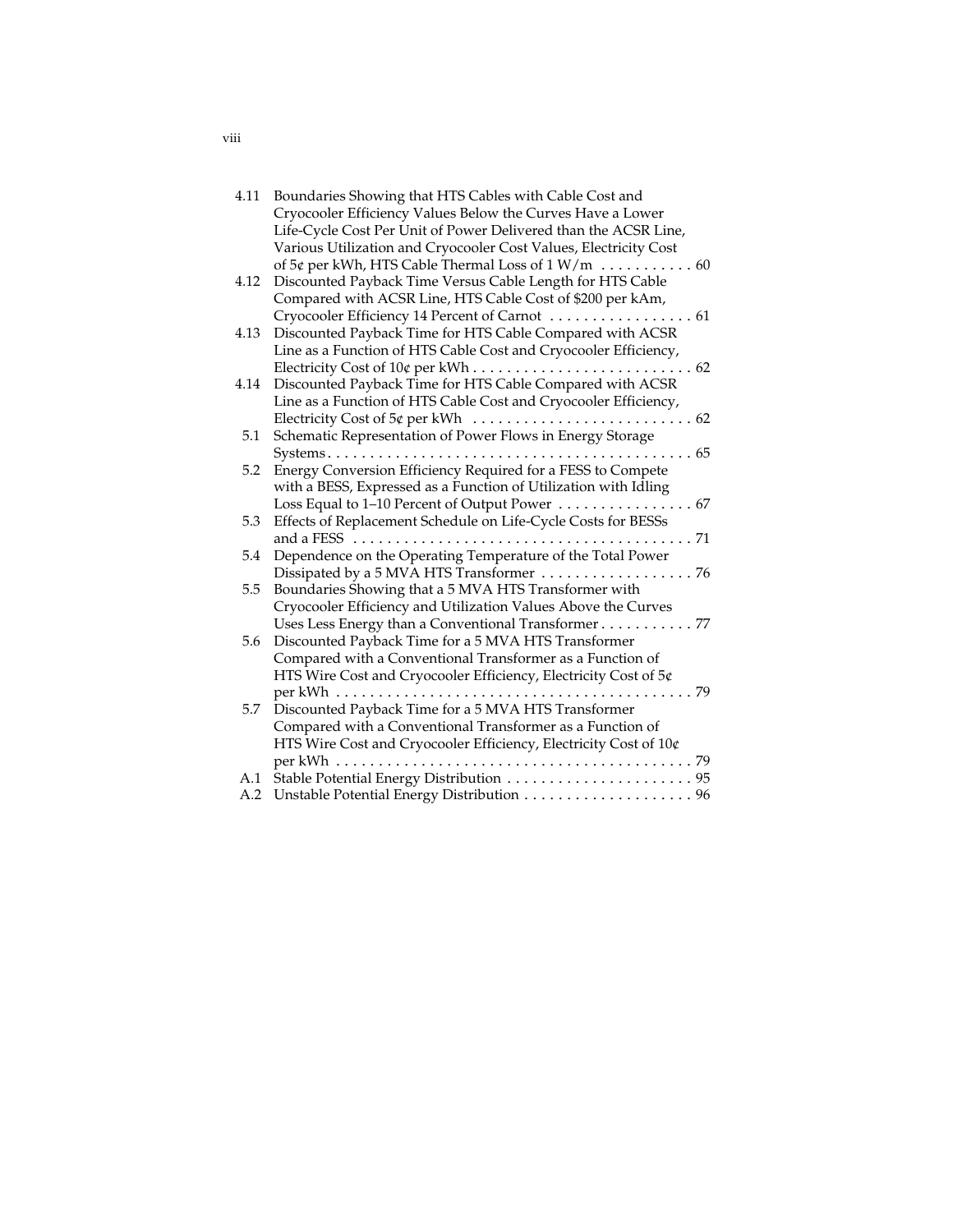# **Tables**

| 2.1 | Decline in Transmission Capacity by Region  16                 |
|-----|----------------------------------------------------------------|
| 3.1 | Transmission Lines Identified in N-1 Contingency Analysis 29   |
| 3.2 | Contingency Analysis Results for the Most Severe               |
|     |                                                                |
| 3.3 | Contingency Analysis Results for the Most Severe Contingencies |
|     | with Two HTS Cable Additions or Replacements 33                |
| 3.4 |                                                                |
| 3.5 | Contingency Analysis Results for the Most Severe Contingencies |
|     | for Path 15 at Maximum Operating Limit 36                      |
| 4.1 | Operating Characteristics of HTS and XLPE Cables  43           |
| 4.2 | Operating Characteristics of HTS Cable and ACSR Line 56        |
| 5.1 | Comparison of FESS Model and Lead Acid Battery                 |
|     |                                                                |
| 5.2 | Acquisition and Life-Cycle Costs for a FESS and a BESS 71      |
| A.1 | Collected Properties of Conventional, HTS Warm Dielectric, and |
|     |                                                                |
| A.2 |                                                                |
| A.3 | Selected Flywheel Parameters for the Boeing HTS FESS 97        |
| A.4 | Representative Parameters of the Waukesha 1 MVA Transformer    |
|     |                                                                |
| A.5 | Summary of Key Parameters for the ABB HTS 100 MVA              |
|     |                                                                |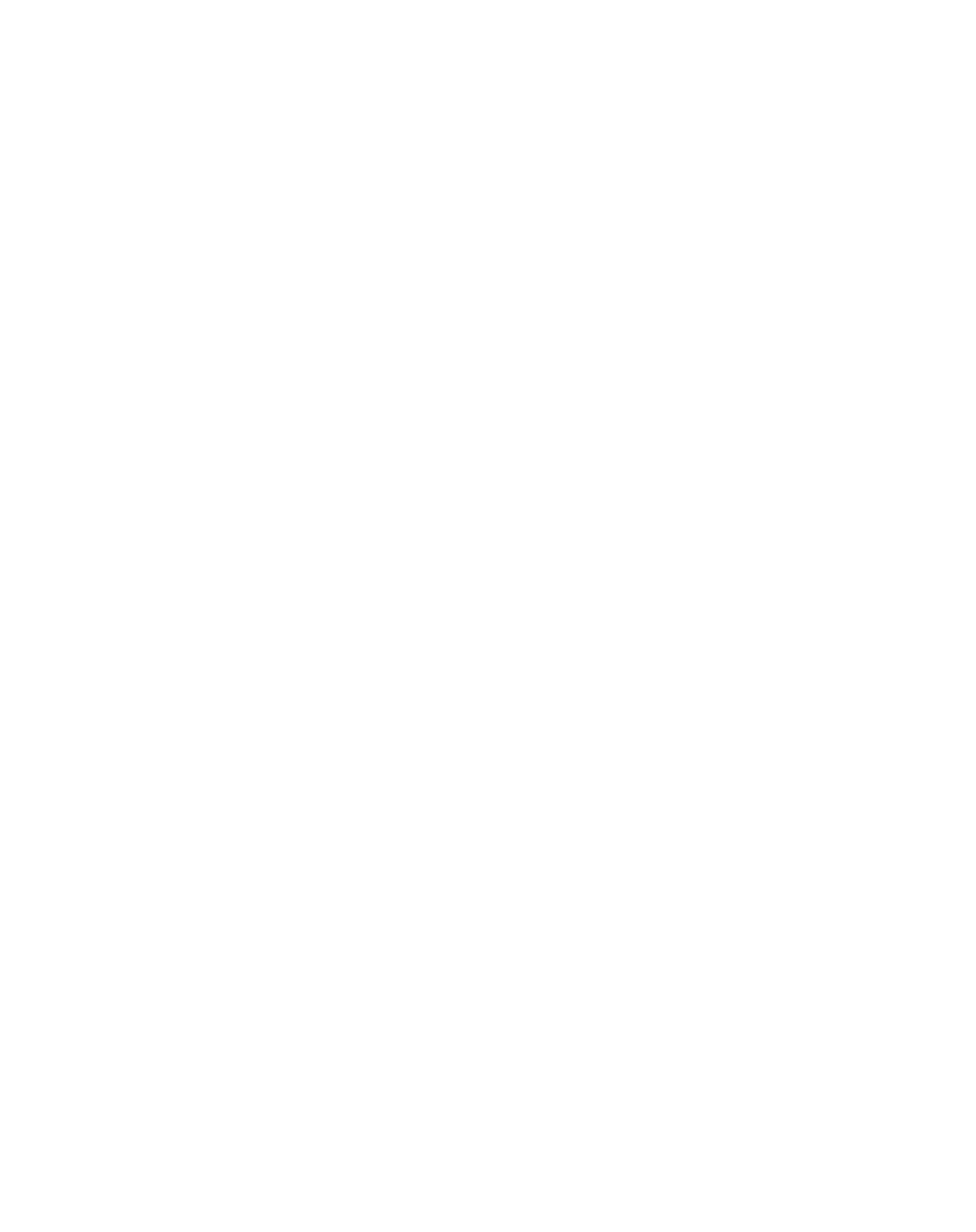### **Summary**

This report evaluates the potential of high-temperature superconducting (HTS) power technologies to address existing problems with the U.S. electric power transmission grid, especially problems with transmission constraints. These constraints that have resulted from the slow growth of transmission systems relative to the growth in demand for power have played a major role in higher electricity prices and reduced reliability in a number of areas across the United States in recent years. Electric power components using superconducting materials have the potential to address these transmission constraints because they have much higher energy density than conventional power equipment, which for transmission means added power-carrying capacity.

Superconducting power equipment requires cooling to sustain operating temperatures hundreds of degrees below ambient temperature. Magnets based on low-temperature superconducting (LTS) materials that require cooling with liquid or gaseous helium have become commercial products for accelerator and magnetic resonance imaging applications. However, the cost of cooling these LTS materials is a substantial barrier to their use in power system components. HTS power equipment, on the other hand, can be cooled with liquid nitrogen which is considerably cheaper than liquid or gaseous helium, thereby reducing or eliminating this cost barrier.

Projects are underway throughout the world to demonstrate the following superconducting electric power components:

- Low-loss and high-capacity power transmission cables
- Compact, high-efficiency, and low-environmental-impact transformers
- Storage of electricity via persistent currents in a coil (superconducting magnetic energy storage or SMES) or persistent rotation with a magnetic bearing (flywheel energy storage systems or FESS).

The various HTS technologies are at different stages of development: commercial SMES, composed of magnets with LTS wire and HTS current leads, has begun to appear in niche markets. HTS cables have been demonstrated at full scale at distribution voltages and in lengths up to a hundred meters. HTS FESS and transformers are also being demonstrated, but at less than full scale.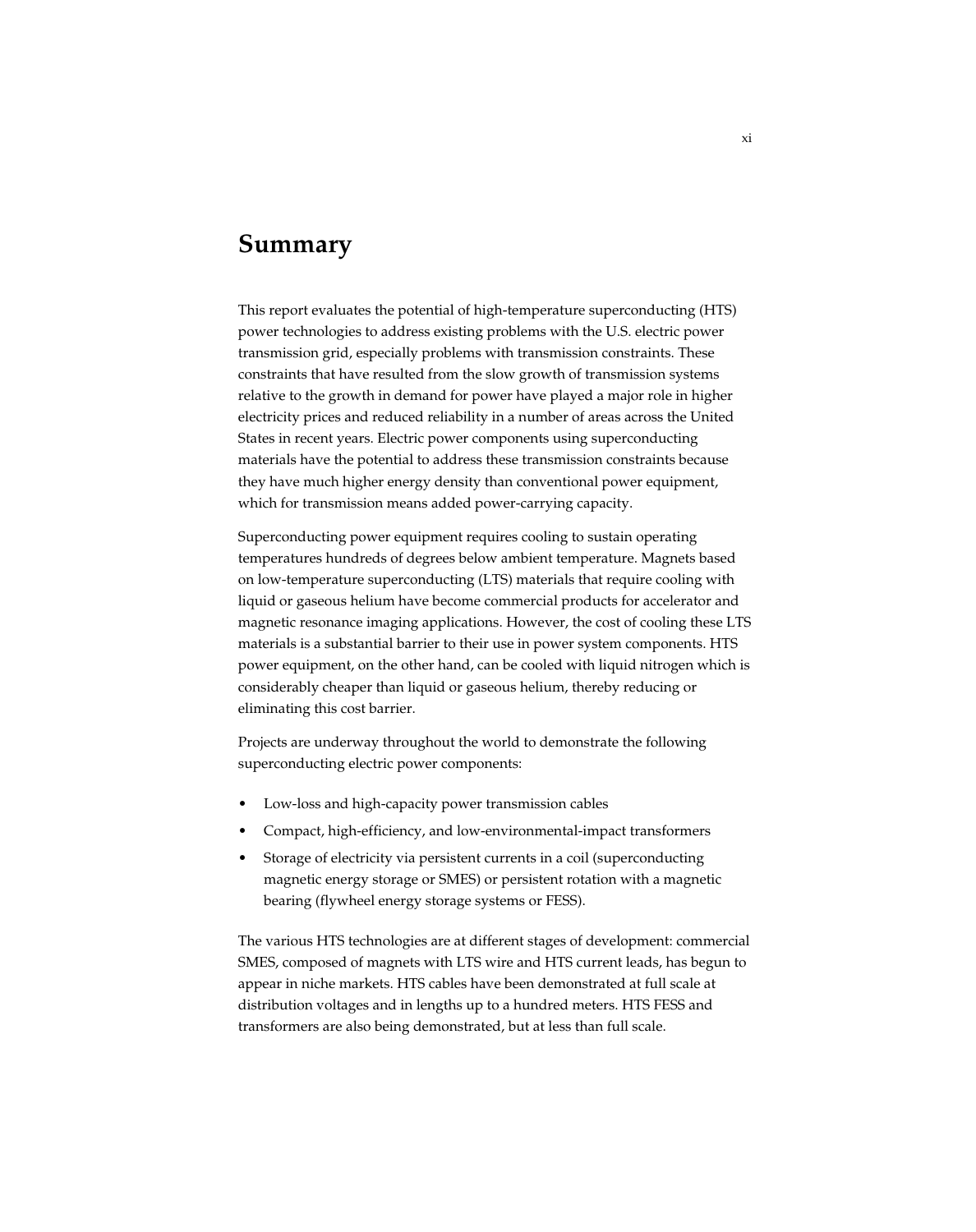Computer simulations described in the body of this report show that HTS transmission cables produce a beneficial redistribution of power flows when substituted for conventional cables or conductors or added to the transmission grid. Increased power flows through the HTS cables can relieve stress on a heavily loaded network, resulting in increased reliability and increased power transfer capacity at the same level of reliability. This capability for downtown Chicago is demonstrated in this report. HTS cables can also provide an alternate transmission path at lower voltage to increase transfer capacity. This is demonstrated for California's Path 15 (the northern portion of the grid link between northern and southern California). The length of the simulated HTS cables is consistent with near-term demonstrations for Chicago, but is much longer than what is possible in the near term for Path 15.

At what cost do HTS cables provide these benefits? Engineering comparisons of HTS and conventional power components described in this report identify the range of parameters, principally component utilization and cooling efficiency, for which HTS power components may use less energy than conventional power components. Lower energy use translates into lower operating cost. These engineering comparisons also identify the range of HTS component (plus cooling system) costs and electricity costs in order for the operating cost reduction to be greater than the higher HTS component acquisition cost.

We draw the following conclusions from the data presented and analysis described in this report:

- 1. Significant transmission constraints exist in many areas of the United States. These constraints have resulted from increased demand, increased power transfers, and very small increases in transmission capacity over the past several years.
- 2. These transmission constraints have contributed, in some cases, to decreased reliability and to price differentials between load areas.
- 3. HTS underground cables provide an attractive retrofit option for urban areas that have existing underground transmission circuits and wish to avoid the expense of new excavation to increase capacity. This situation exists because HTS cables have almost zero resistance, very small capacitance and inductance, and high power capacity compared with conventional cables of the same voltage. Thus, the HTS cables provide changes in power flows that reduce stress in heavily loaded circuits, thereby increasing reliability or power-transfer capacity and relieving transmission constraints.
- 4. When operated at high utilization, HTS cables provide energy savings benefits compared with conventional cables per unit of power delivered for a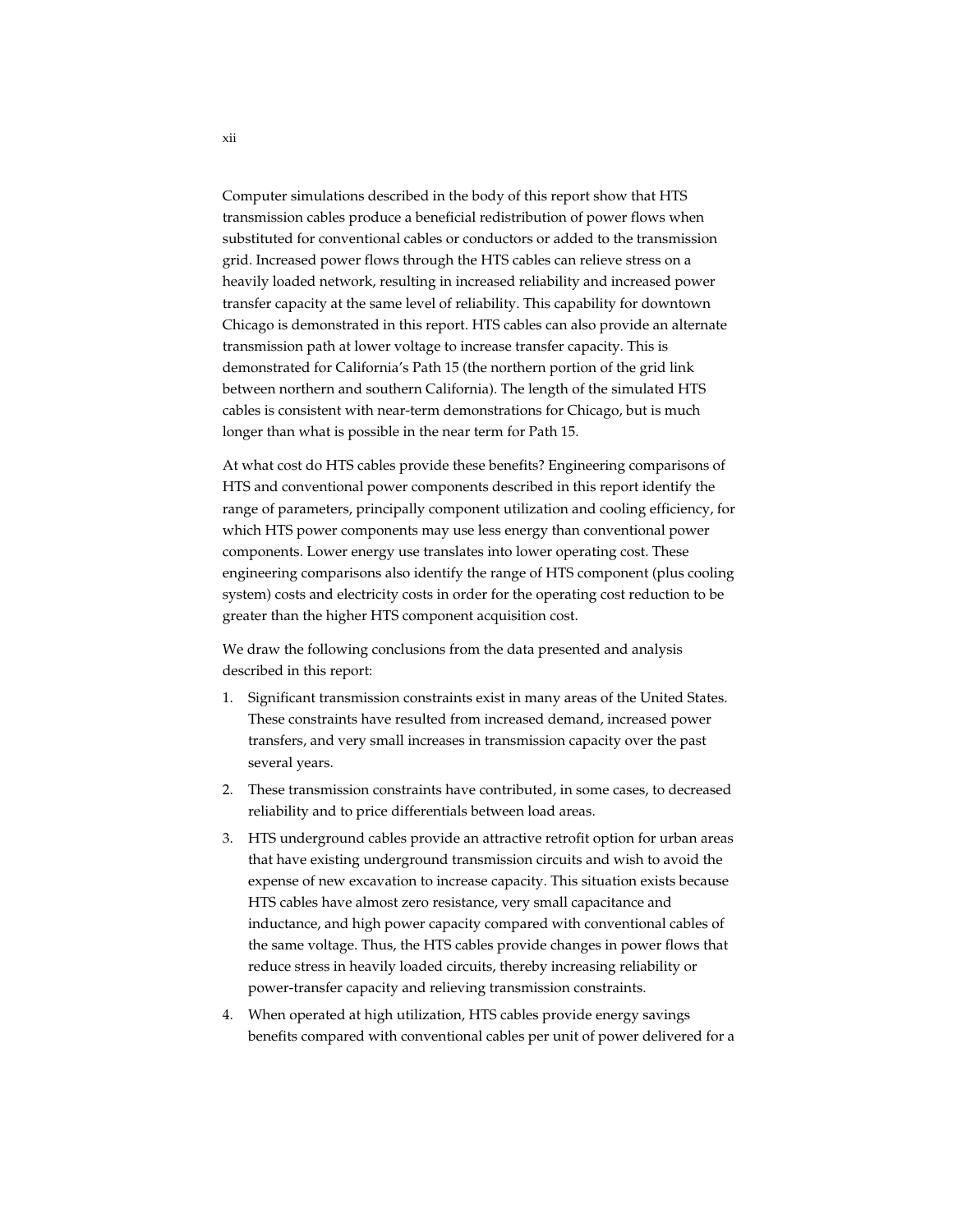range of HTS cable parameters consistent with existing data and engineering estimates. However, whether or not the concomitant HTS cable operating cost savings are greater than the increase in acquisition cost compared with conventional cables depends on the cost of electricity.

- 5. HTS cables can provide a parallel transmission path at lower voltage to relieve high-voltage transmission constraints. The implementation of this approach for long-distance transmission circuits will depend on the development of periodic cooling stations and sufficient manufacturing capacity for HTS wire.
- 6. When operated at high utilization, HTS cables provide energy savings benefits compared with conventional overhead lines per unit of power delivered for a range of HTS cable parameters consistent with existing data and engineering estimates. HTS cables may also provide concomitant lifecycle cost benefits for situations in which the usual cost advantage of overhead transmission lines is mitigated by site-specific concerns such as high land-use demands or right-of-way costs or the expense of obtaining siting approvals or increasing power transfer capacity at higher voltage.
- 7. Flywheel energy storage systems using HTS magnetic bearings are in the demonstration stage and have the potential to achieve performance characteristics that will make flywheels competitive with batteries in a wide range of electricity storage applications.
- 8. HTS transformers can provide increased power capacity with the same footprint as conventional transformers and could be sited inside buildings because they eliminate fire hazards associated with oil. If estimated HTSwire cost reductions from a new manufacturing facility are achieved and the wire meets performance requirements, HTS transformers are projected to be cost competitive with conventional transformers for a range of parameters consistent with existing data and engineering estimates.
- 9. Superconducting magnetic energy storage systems that use low-temperature superconducting coils and HTS current leads have already found a niche market for distributed reactive power support to prevent grid voltage collapse and for maintaining power quality in manufacturing facilities.

The White House Office of Science and Technology Policy (OSTP) authored a National Action Plan on Superconductivity Research and Development more than a decade ago. Based upon the analysis described in this report, a 2002 action plan for HTS power technologies might include the following recommendations:

• The DOE-led HTS power technologies research and development (R&D) program should continue to emphasize second-generation wire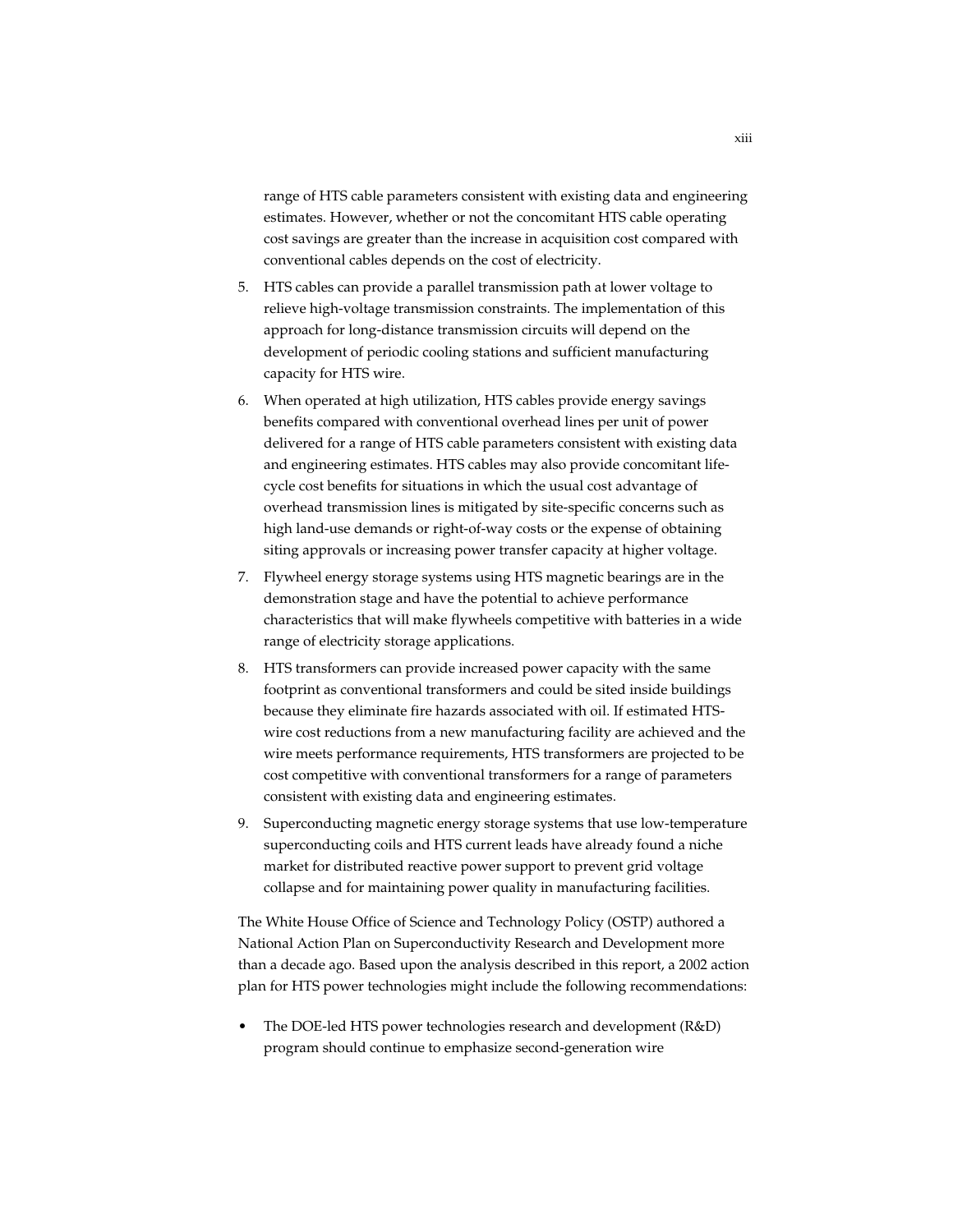development, with the goal of providing HTS wire meeting commercial cost and performance targets.

- The DOE Superconductivity Partnership Initiative should be expanded, building on the current demonstrations that are providing operating experience, to develop new demonstrations with operational energy or power transfer benefits. These new demonstrations should include HTS cable demonstrations at longer lengths and transmission voltages and demonstrations of HTS transformers and FESS at a scale consistent with utility substation and end-user facility needs.
- The HTS R&D program should increase emphasis on and support for the development of cryocoolers with multi-kilowatt capacity that can be mass produced. These cryocoolers should have an efficiency rating greater than today's range of 14-20 percent of the highest possible (Carnot) efficiency at HTS-power-component operating temperatures.
- The HTS R&D program should increase the emphasis on and support for the development of standards for HTS-power-component installation and operation and increase the emphasis on and support for training of industrial staff who will operate and maintain these installations.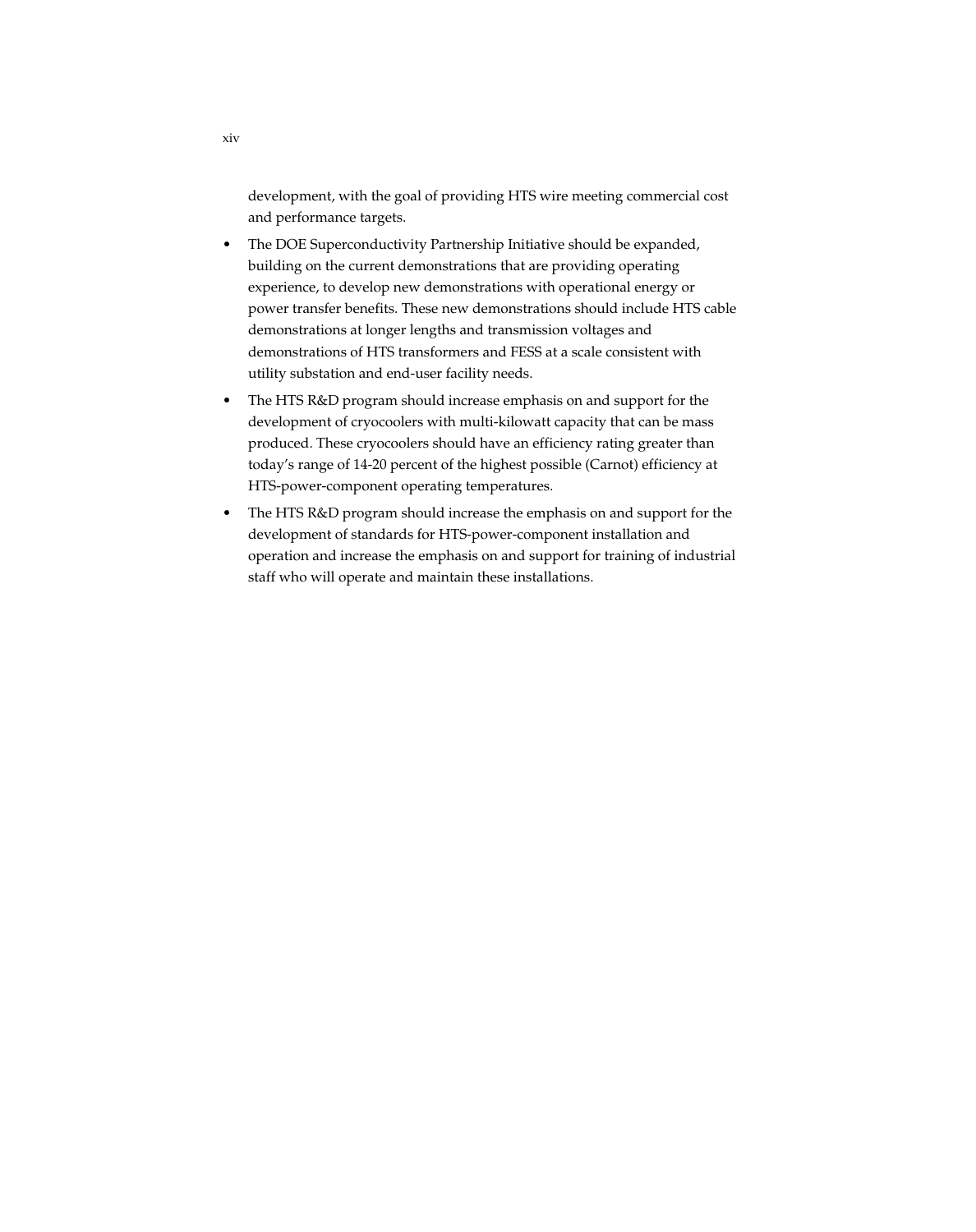### **Acknowledgments**

The authors express their appreciation to Alan Wolsky of Argonne National Laboratory and Martin Libicki of RAND for their detailed and insightful review of the draft of this report, which contributed significantly to both its structure and content. The authors are also grateful to Bruce Don and Stephen Rattien of RAND, Anthony Schaffhauser of the National Renewable Energy Laboratory, Robert Hawsey of Oak Ridge National Laboratory, James Daley of the Department of Energy, and Terrence Kelly, formerly of the OSTP and now with RAND, for their support in the initiation of this study.

The authors acknowledge the assistance of many individuals in the electric utility, power engineering, and superconductivity R&D communities without whose willingness to share data, observations, knowledge, and insights this study could not have been successfully completed. Those individuals include:

Paola Caracino (Pirelli), Michel Coevoet (Electricité de France), Steinar Dale (ABB), Arthur Day (Boeing), Larry Goldstein (National Renewable Energy Laboratory), Paul Grant (EPRI), Santiago Grijalva (PowerWorld), Richard Hockney (Beacon Power), Nathan Kelley (Pirelli), Albert Keri (AEP), Brendan Kirby (Oak Ridge National Laboratory), Mark Laufenberg (PowerWorld), Chet Lyons (American Superconductor), Andrea Mansoldo (Pirelli), Ben McConnell (Oak Ridge National Laboratory), Sam Mehta (Waukesha), Joseph Mulholland (Arizona Power Authority), Martin Nisenoff (Naval Research Laboratory, retired), Thomas Overbye (University of Illinois), Marshall Reed (Department of Energy), Thomas Sheahen (Western Technology), Michael Strasik (Boeing), Christopher Wakefield (Southern Company), Alan Wolsky (Argonne National Laboratory), John Ziegler (Houston Advanced Research Center), and several anonymous Oak Ridge National Laboratory reviewers of interim draft reports.

Finally, the authors acknowledge the assistance in the final preparation of this report of RAND colleagues Debra Knopman, whose suggestions directed the report toward a broader audience, and Nancy DelFavero, whose insightful editing contributed significantly to the clarity of the text.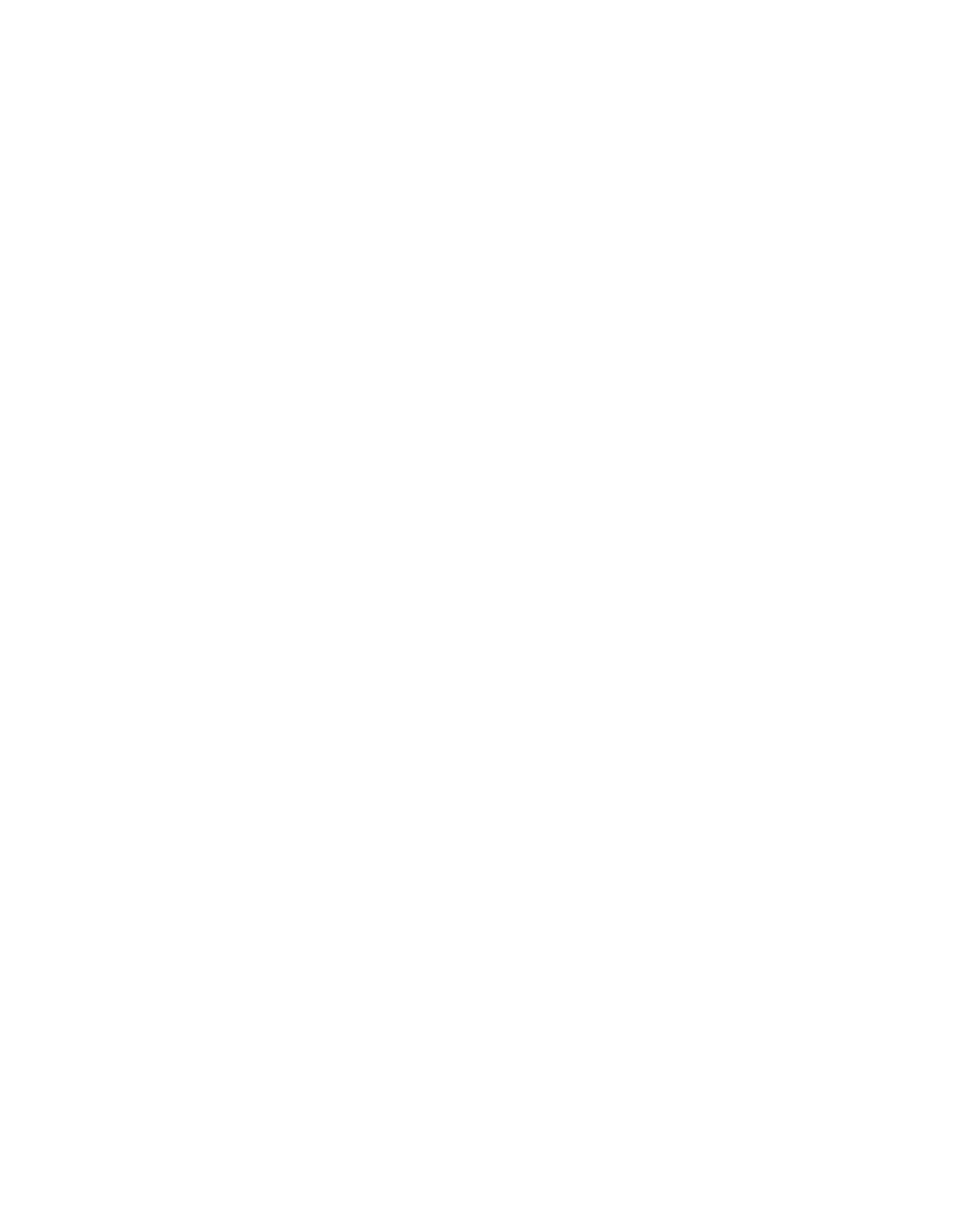# **Acronyms**

| ABB          | Asea Brown Boveri (former name)                              |
|--------------|--------------------------------------------------------------|
| AC           | Alternating current                                          |
| <b>ACSR</b>  | Aluminum conductor steel reinforced                          |
| AEP          | American Electric Power                                      |
| Al           | Aluminum                                                     |
| A            | Amperes                                                      |
| <b>BESS</b>  | Battery energy storage system                                |
| <b>BSCCO</b> | Bismuth strontium calcium copper oxide                       |
| <b>CBEMA</b> | Computer and Business Equipment Manufacturers<br>Association |
| <b>CSA</b>   | Corrugated seamless aluminum                                 |
| Cu           | Copper                                                       |
| DC           | Direct current                                               |
| Delmarva     | Delaware-Maryland-Virginia                                   |
| <b>DOE</b>   | Department of Energy                                         |
| <b>ECAR</b>  | East Central Area Reliability Coordination Agreement         |
| EHV          | Extra-high voltage                                           |
| EIA          | Energy Information Administration                            |
| <b>EPACT</b> | Energy Policy Act of 1992                                    |
| <b>EPRI</b>  | Electric Power Research Institute (former name)              |
| <b>ERCOT</b> | Electric Reliability Council of Texas                        |
| <b>FACTS</b> | Flexible AC transmission system                              |
| <b>FERC</b>  | Federal Energy Regulatory Commission                         |
| <b>FESS</b>  | Flywheel energy storage system                               |
| <b>FOIA</b>  | Freedom of Information Act                                   |
| <b>FRCC</b>  | Florida Reliability Coordinating Council                     |
| GW           | Gigawatt(s)                                                  |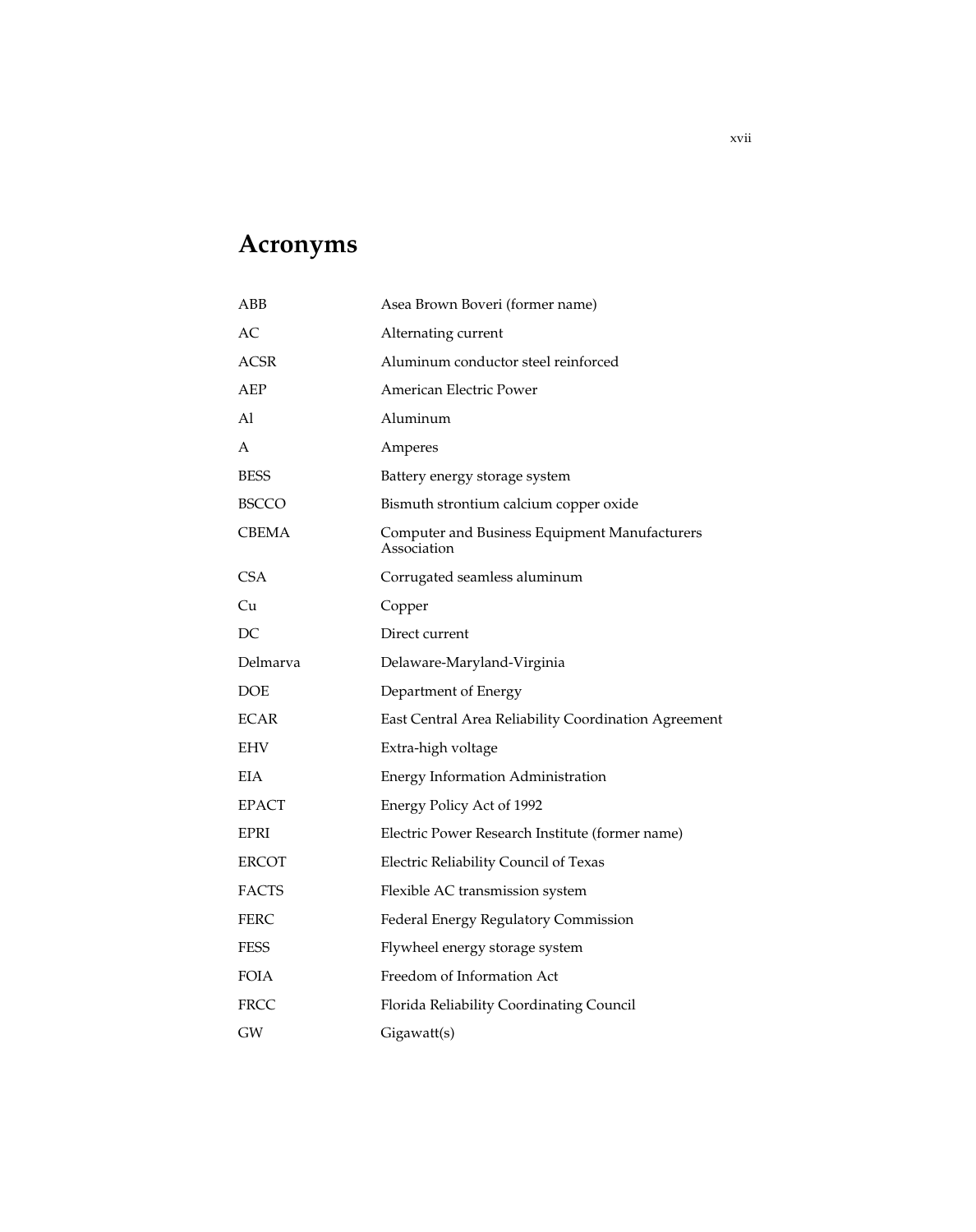xviii

| <b>HTS</b>  | High-temperature superconducting                  |
|-------------|---------------------------------------------------|
| HV          | High voltage                                      |
| <b>HVDC</b> | High-voltage direct current                       |
| <b>IEEE</b> | Institute of Electrical and Electronics Engineers |
| IGC         | <b>Intermagnetics General Corporation</b>         |
| <b>ISO</b>  | Independent system operator                       |
| <b>ITI</b>  | <b>Information Technology Industries Council</b>  |
| kA          | Kiloamperes                                       |
| kAm         | Kiloamperes times meters                          |
| km          | Kilometer(s)                                      |
| kV          | Kilovolt(s)                                       |
| kVA         | Kilovolt(s) amperes                               |
| kWh         | Kilowatt hour(s)                                  |
| <b>LTS</b>  | Low-temperature superconducting                   |
| m           | Meter(s)                                          |
| MAAC        | Mid-Atlantic Area Council                         |
| <b>MAIN</b> | Mid-America Interconnected Network                |
| <b>MAPP</b> | Mid-Continent Area Power Pool                     |
| MJ          | Megajoules                                        |
| <b>MVA</b>  | Megavolt amperes                                  |
| <b>MVAR</b> | Megavolt amperes reactive                         |
| <b>MW</b>   | Megawatt(s)                                       |
| mW          | Milliwatt(s)                                      |
| <b>NASA</b> | National Aeronautics and Space Administration     |
| <b>NERC</b> | North American Electric Reliability Council       |
| NIST        | National Institute of Standards and Technology    |
| <b>NPCC</b> | Northeast Power Coordinating Council              |
| <b>OSTP</b> | Office of Science and Technology Policy           |
| PG&E        | Pacific Gas and Electric Corporation              |
| PJM         | Pennsylvania-New Jersey-Maryland                  |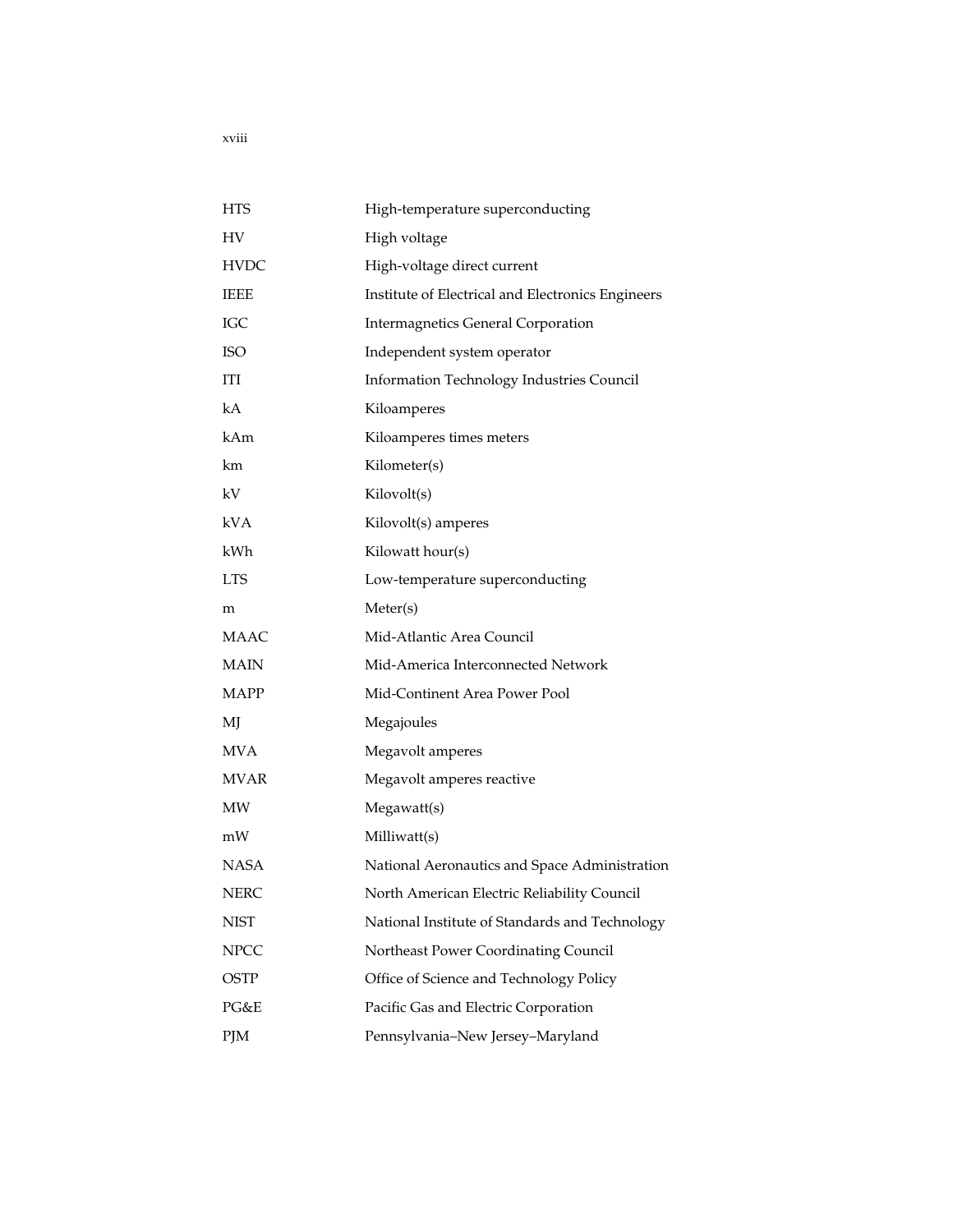| POST         | Power Outage Study Team                     |
|--------------|---------------------------------------------|
| <b>PURPA</b> | Public Utilities Regulatory Policy Act      |
| R&D          | Research and development                    |
| <b>RTO</b>   | Regional transmission organization          |
| <b>SERC</b>  | Southeastern Electric Reliability Council   |
| <b>SMES</b>  | Superconducting magnetic energy storage     |
| <b>SPI</b>   | Superconductivity Partnership Initiative    |
| <b>SPP</b>   | Southwest Power Pool                        |
| <b>TLR</b>   | Transmission-loading relief                 |
| <b>TVA</b>   | Tennessee Valley Authority                  |
| <b>UPS</b>   | Uninterruptible power supply                |
| <b>VAR</b>   | Volts amperes reactive                      |
| W            | Watt(s)                                     |
| W/kAm        | Watts per kiloampere meter                  |
| W/kg         | Watts per kilogram                          |
| Wh/kg        | Watt hours per kilogram                     |
| W/m          | Watts per meter                             |
| <b>WSCC</b>  | <b>Western Systems Coordination Council</b> |
| XLPE         | Cross-linked polyethylene                   |
| <b>YBCO</b>  | Yttrium barium copper oxide                 |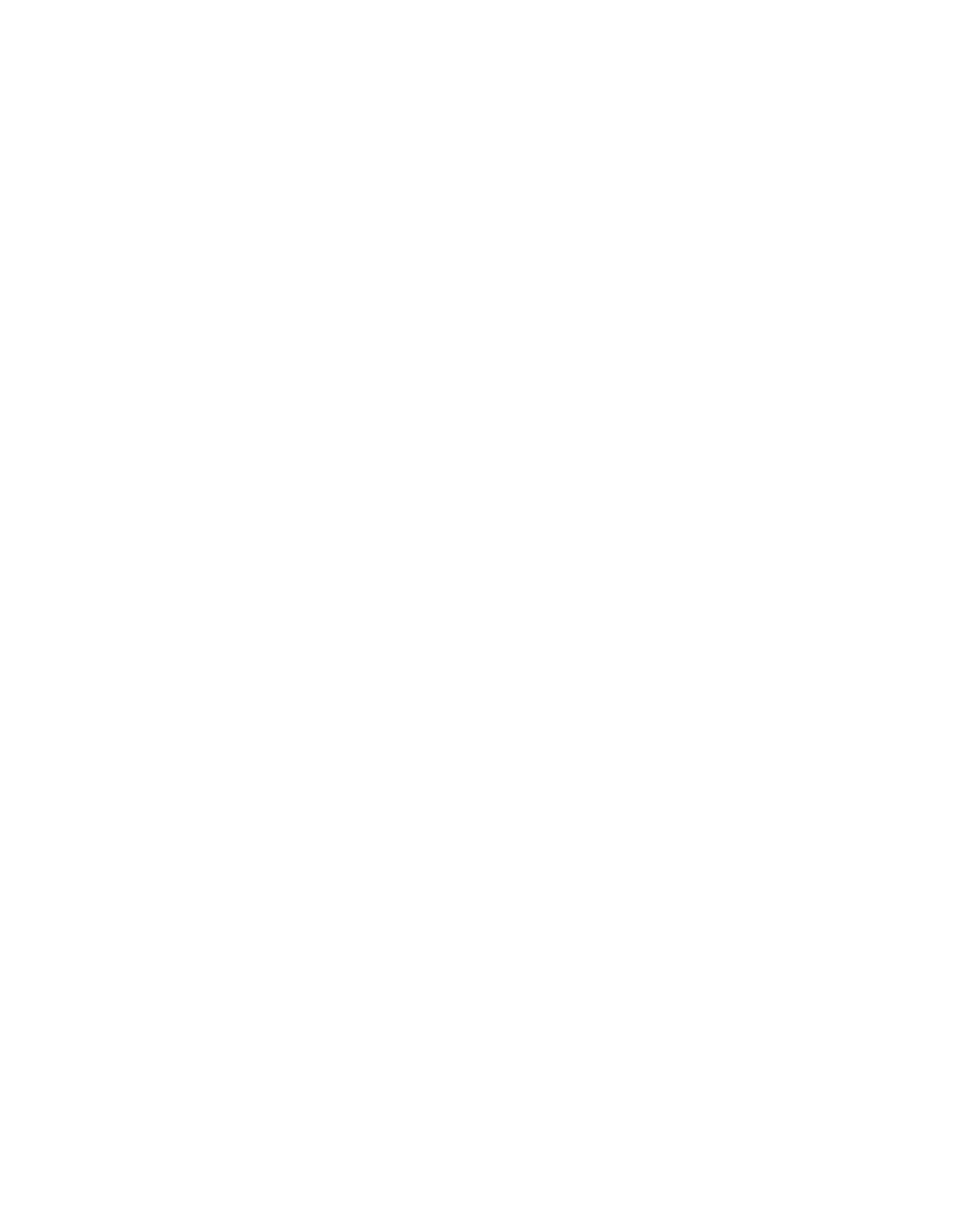# **Symbols**

| $A_c$          | Acquisition cost of cable or conductor                                       |
|----------------|------------------------------------------------------------------------------|
| $A_{r}$        | Acquisition cost of refrigeration                                            |
| $A_t$          | Acquisition cost of transformer                                              |
| c              | Transformer core loss                                                        |
| $C_{r/i}$      | Conversion efficiency of rectifier/inverter                                  |
| $C_{\rm s}$    | Conversion efficiency of energy storage module                               |
| d              | Discount factor                                                              |
| I              | Cable or conductor current                                                   |
| $I_{L}$        | Idling loss of FESS or BESS                                                  |
| $\bar{l}_F$    | Idling loss of FESS per unit output power                                    |
| $\mathbf{l}$   | Length of cable or conductor                                                 |
| $O_c$          | Contribution of conduction to the operating cost of cable<br>or conductor    |
| $O_r$          | Contribution of refrigeration to the operating cost of<br>cable or conductor |
| P              | Power dissipated in cable, conductor, or transformer                         |
| $P_c$          | Power dissipated through conduction                                          |
| $P_L$          | Power dissipated in energy storage device                                    |
| $P_r$          | Power used for refrigeration                                                 |
| R              | Power ratio                                                                  |
| $T_c$          | Cold (operating) temperature of superconducting power<br>equipment           |
| T <sub>h</sub> | Hot (ambient) temperature of superconducting power<br>equipment              |
| u              | Utilization                                                                  |
| ε              | Cost of electricity                                                          |
| $\eta_C$       | Carnot efficiency                                                            |
| η              | Cryocooler efficiency as a fraction of Carnot efficiency                     |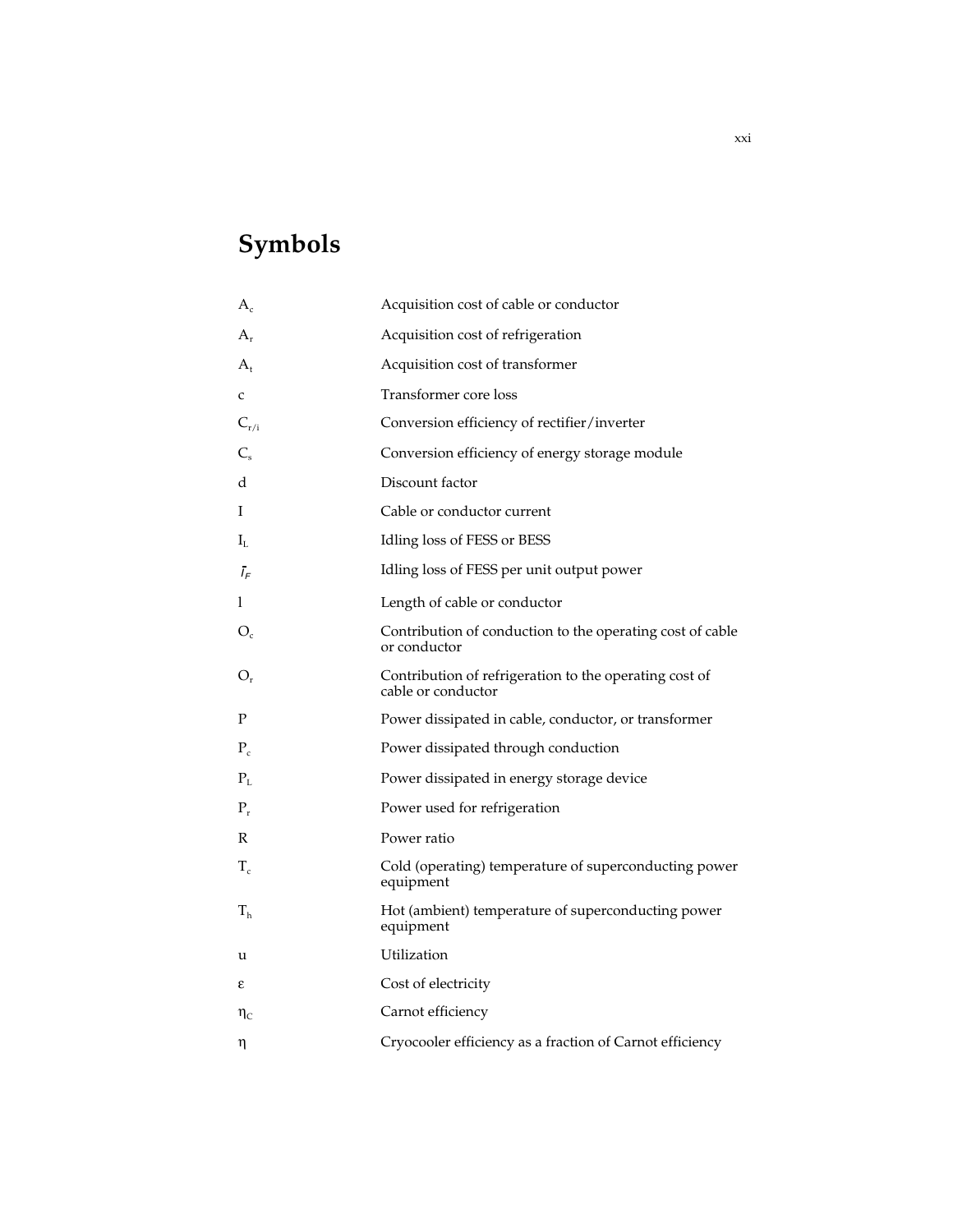| $\theta$ | Thermal loss per unit length of HTS cable or transformer               |
|----------|------------------------------------------------------------------------|
| $\rho$   | Cryocooler coefficient of performance                                  |
| $\tau$   | Termination loss of HTS cable                                          |
| χ        | Cable or conductor cost                                                |
| $\omega$ | Conduction loss per unit length of cable, conductor, or<br>transformer |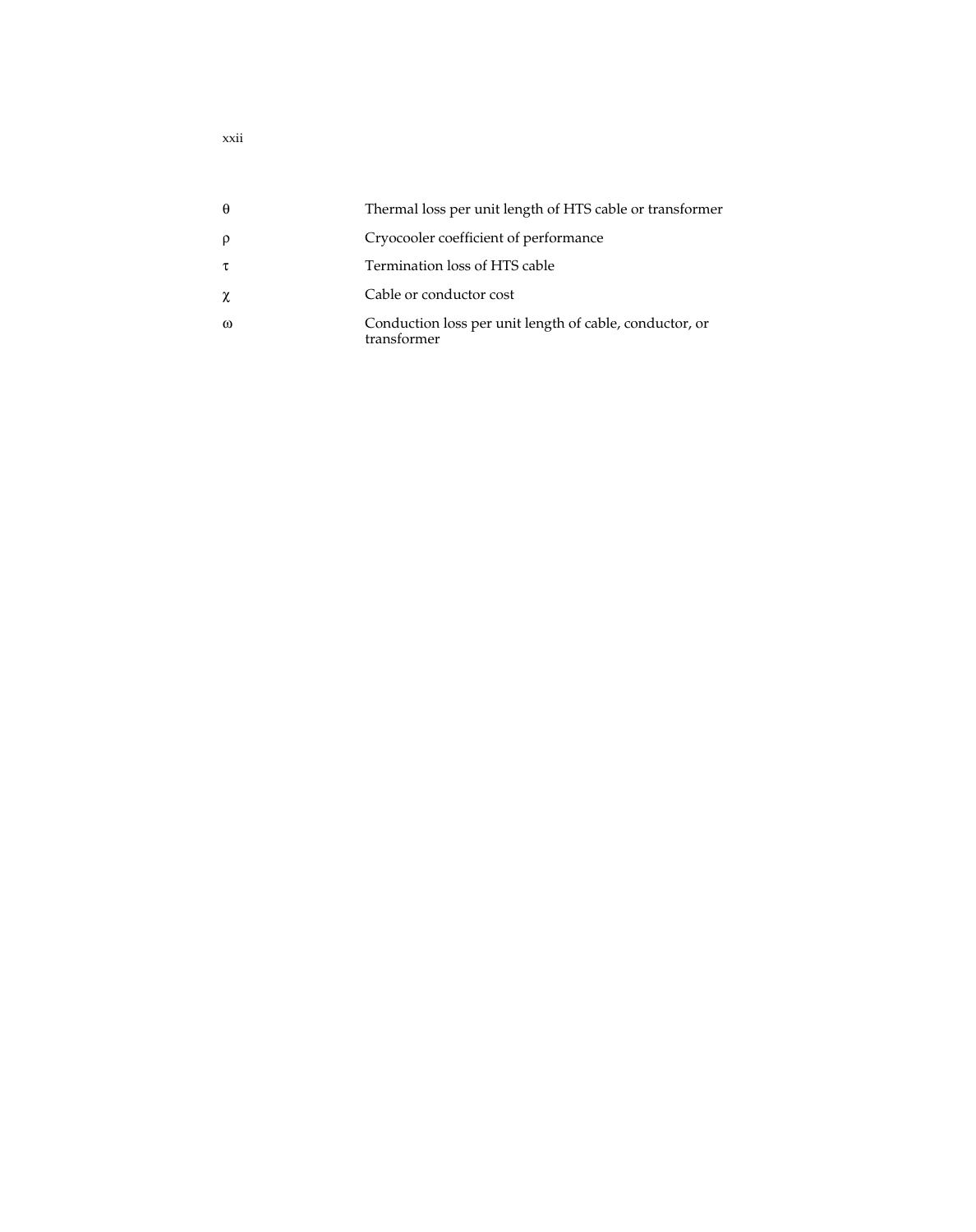### **1. Introduction**

\_\_\_\_\_\_\_\_\_\_\_\_\_\_\_\_\_

The continuing growth in demand for electric power, coupled with deregulation and restructuring of electricity markets in recent years, has placed increased demands on the electricity transmission and distribution grid in many areas of the United States. Whereas formerly regulated utilities kept substantial reserve margins for both generation and transmission within well-defined service areas, the current environment, with its increasing amount of power produced and sold in competitive markets, is characterized by increased power transfers and lower reserve margins, leading to increased difficulty in maintaining reliability.<sup>1</sup>

The current market environment also provides much greater incentives for new generation than for new transmission. Data available from the U.S. Energy Information Administration (EIA) and the North American Electric Reliability Council (NERC) show that the ratio of transmission capacity to peak electricity demand in the United States has decreased by 16 percent between 1989 and 1998, and is projected to decrease by another 12 percent by 2008.<sup>2</sup>

The need for increased transmission investment has been recognized by the Federal Energy Regulatory Commission (FERC), which has also sought to increase regional coordination of transmission planning.<sup>3</sup> The 2001 National Energy Policy Report notes that transmission constraints have played a role in higher electricity prices and reduced reliability, identifies several locations in the U.S. at which transmission congestion is a serious problem, and includes among its recommendations expanded research and development (R&D) on transmission reliability and superconductivity.4 Superconductivity is of interest here because superconductors transmit electricity with a small fraction of the losses from conventional conductors, which enables power transmission at higher power densities, which in turn could relieve transmission congestion.

<sup>1</sup>Mountford, John D., and Ricardo R. Austria, "Keeping the Lights On," *IEEE Spectrum,* June 1999, pp. 34–39.

<sup>&</sup>lt;sup>2</sup>Hirst, Eric, "Expanding U.S. Transmission Capacity," Oak Ridge, Tenn., August 2000, p. 58, http://www.eei.org/future/reliability/hirst2.pdf (last accessed April 1, 2002).

<sup>3</sup>Federal Energy Regulatory Commission, *Regional Transmission Organizations, Order No. 2000,* Washington, D.C.: Federal Energy Regulatory Commission, Docket No. RM99-2-000, December 20, 1999.

<sup>4</sup>National Energy Policy Development Group, *National Energy Policy,* U.S. Government Printing Office, May 2001, pp. 7-5 to 7-6.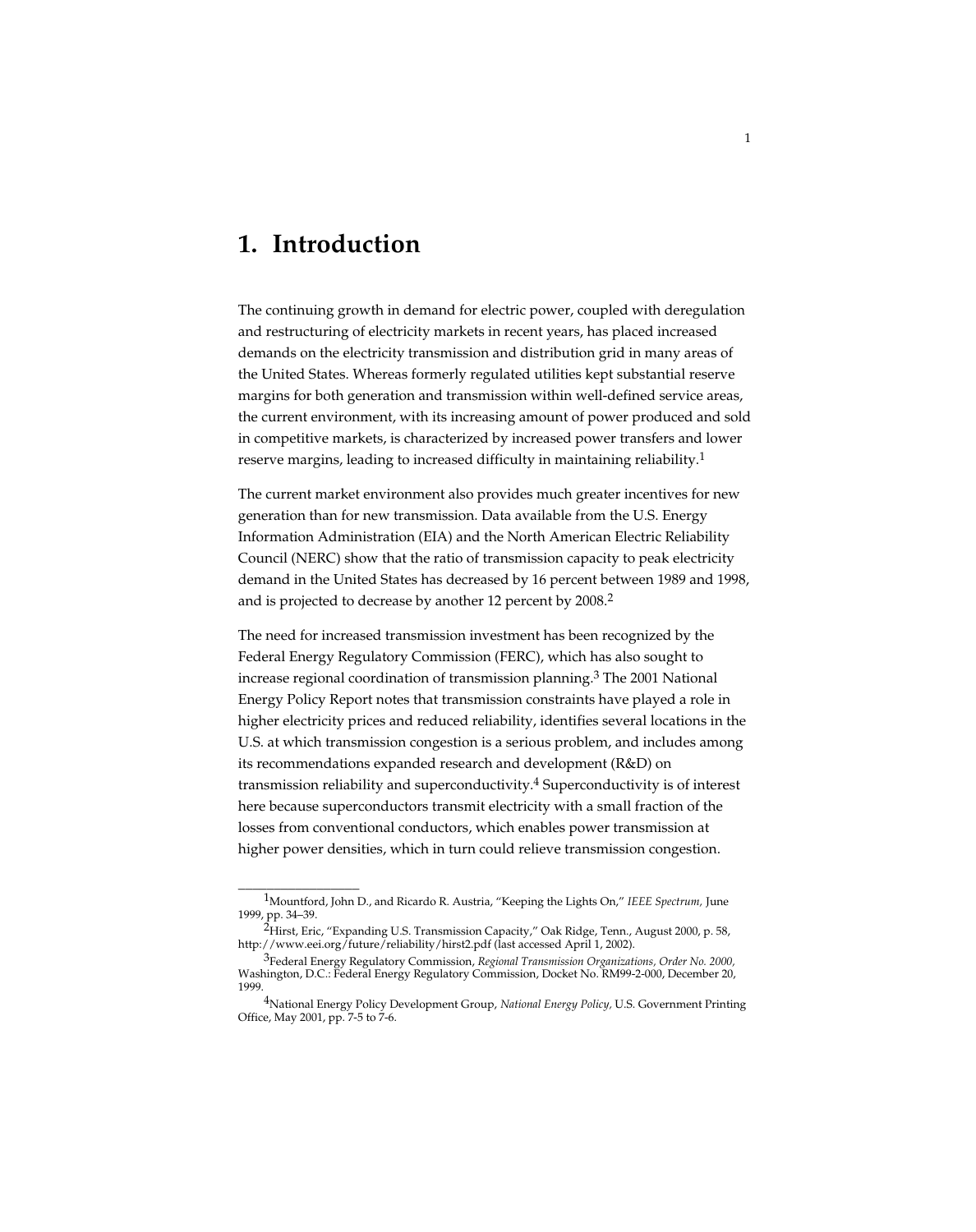From the discovery of superconductivity by Kammerlingh Onnes in 1911 until the discovery of high-temperature superconducting (HTS) materials by Bednorz and Muller in 1986, superconductivity was a phenomenon that occurred only below 25 K  $(-451^{\circ}F)$ ,<sup>5</sup> which required refrigerators operating at cryogenic temperatures, or *cryocoolers,* using liquid and gaseous helium. A number of electric power components—including motors, generators, and both alternating current (AC) and direct current (DC) power cables—were conceived and developed beginning in the 1970s that used the low-temperature superconducting (LTS) materials  $Nb<sub>3</sub>Sn$ , with a superconducting transition temperature of 18 K, and NbTi, with a superconducting transition temperature of 10 K. While these projects provided useful engineering and design data, they did not lead to commercial products, in part because of cost considerations, in part because of technical problems, and especially in the case of motors and generators, in part because of the trend away from very large central powergenerating facilities.6

Power equipment that uses HTS materials  $(T_c>77 K)$  can be cooled with cryocoolers based upon liquid nitrogen, which is considerably cheaper than liquid helium. However, the cost of the HTS wire is currently much higher than the cost of conventional conductors used for electricity transmission and distribution, such as copper (Cu) or aluminum (Al). Wire cost is measured in dollars per thousand amperes (kA) of current-carrying capacity times length measured in meters (m). Today's commercial HTS wire, made of  $Bi_2Sr_2Ca_2Cu_3O_{10}$ or bismuth strontium calcium copper oxide (BSCCO), costs \$200 per kAm (kiloamperes times meters), $\frac{7}{2}$  compared with \$9.56 per kAm for Cu and \$1.60 per kAm for Al.<sup>8</sup> The DOE Superconductivity Program for Electric Systems has established a cost goal of \$10 per kAm for second-generation HTS wire (envisioned as a YBa<sub>2</sub>Cu<sub>3</sub>O<sub>7</sub> or yttrium barium copper oxide [YBCO], coating on a conducting substrate).

Aside from potential benefits of reducing transmission congestion or increasing reliability, the value of HTS power equipment will be in its ability to improve the efficiency, and thus reduce the cost, of systems for electricity production,

\_\_\_\_\_\_\_\_\_\_\_\_\_\_\_\_

<sup>5</sup>Golubov, A. A., "High Temperature Superconductivity," *Handbook of Applied Superconductivity,* Vol. 1, Bristol, UK, and Philadelphia: Institute of Physics Publishing,, 1998, pp. 53–62.

<sup>&</sup>lt;sup>6</sup>Grant, Paul M., "Superconductivity and Electric Power: Promises, Promises...Past, Present and Future," *IEEE Transactions on Applied Superconductivity,* Vol. 7, No. 2, June 1997, pp. 112–133.

<sup>&</sup>lt;sup>7</sup>Lyons, Chet, American Superconductor, private communication. John Howe, Vice President, Electric Industry Affairs, American Superconductor, projected that following a scale-up of its manufacturing facility (planned for 2004), American Superconductor will be able to offer BSCCO at \$50 per kAm (briefing on superconductivity at Rayburn House Office Building, August 3, 2001).

<sup>8</sup>These estimates are based upon current densities in conventional transmission cables and conductors analyzed in Chapter 4.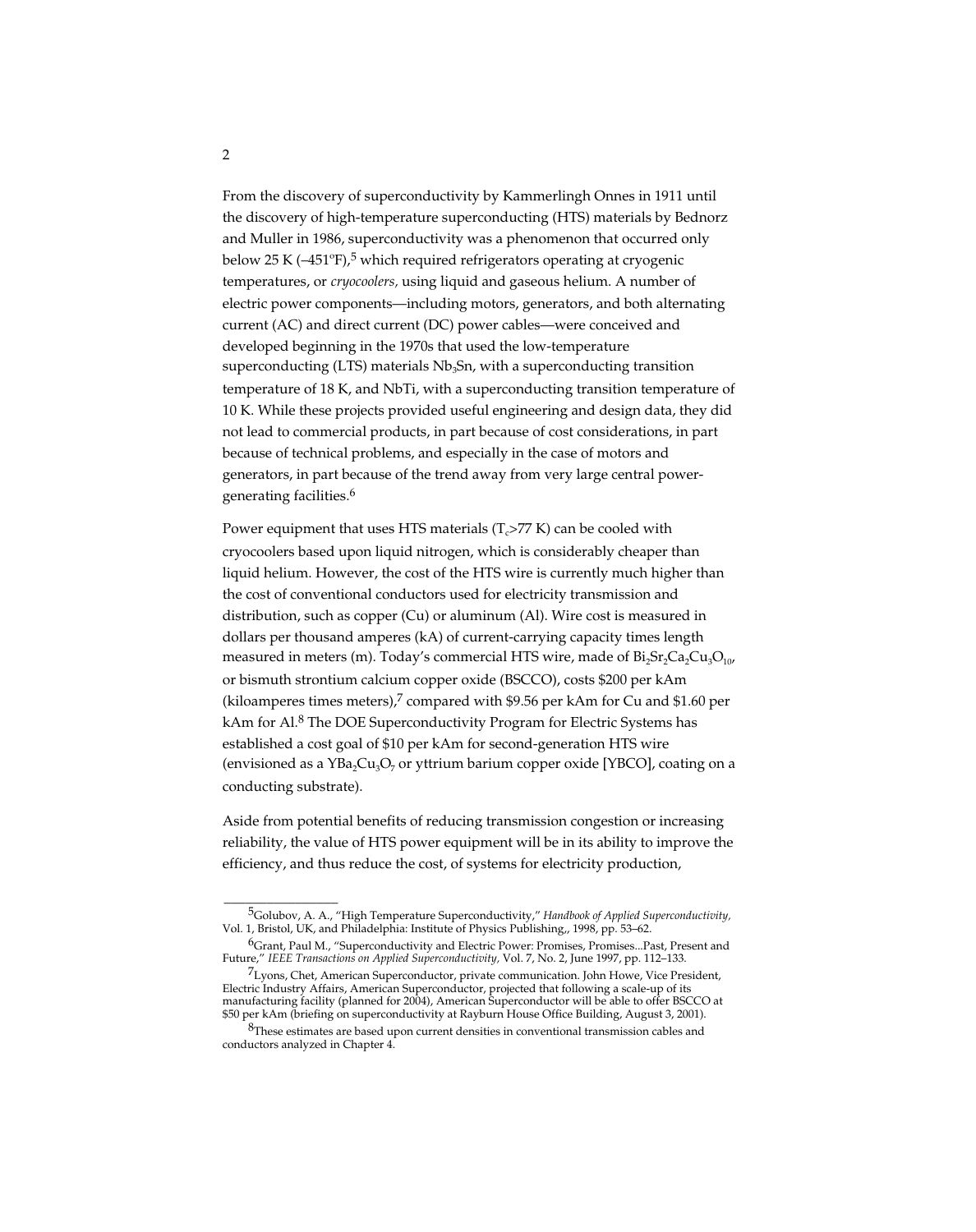conversion, transmission, and use. A recent study sponsored by the DOE developed a methodology for estimating the market penetration of HTS cables, transformers, motors and generators, based upon the value of energy efficiency improvements, in terms of engineering parameters including the cost of HTS wire. Initial estimates based on current values and estimates of the parameters suggest significant market penetration at a wire cost of \$20 per  $kAm$ <sup>9</sup> although the authors of that study clearly indicate that their report is intended to provide a framework for improved estimation as engineering parameters become better defined.

This RAND report does not directly address HTS market issues. Rather, it focuses on two different one-to-one comparisons between HTS and conventional power technologies. First, we evaluate the effects of HTS cables within an interconnected network of conventional power equipment on reliability, as measured by the number and severity of overloaded transmission lines resulting from single line outages, and on power transfer capacity, the quantity most closely related to transmission congestion. Second, we compare the energy use, acquisition cost, and operating cost of HTS and conventional power equipment per unit of delivered power, and use the cost results to estimate, in terms of the engineering parameters of the HTS technologies, the time for the higher HTS acquisition cost to be recovered through operating cost savings.

Demonstration projects are underway throughout the world to use the unique properties of superconductors (e.g., low loss, high energy density) in electric power components--for example, storage of electricity via persistent currents in a coil (superconducting magnetic energy storage or SMES) or persistent rotation with a magnetic bearing (flywheel energy storage system or FESS); low-loss and high-capacity power transmission cables; compact, high-efficiency, and lowenvironmental-impact transformers. The capabilities of these technologies, together with the capabilities of new and evolving conventional technologies, such as flexible AC transmission systems and high-voltage DC transmission that allow control over the direction of power transfers, may provide the building blocks for future grid improvements to address transmission congestion. For example, the low-loss and high-power capacity of HTS cables could be used to modify power-flow paths to reduce the loading on existing transmission lines, which would increase either reliability (as defined in the previous paragraph) or power transfer capacity.

 $\overline{\phantom{a}}$  , where the contract of the contract of  $\overline{\phantom{a}}$ 

<sup>9</sup>Mulholland, Joseph, Thomas P. Sheahen, and Ben McConnell, *Analysis of Future Prices and Markets for High Temperature Superconductors* (draft), U.S. Department of Energy, September, 2001, http://www.ornl.gov/HTSC/pdf/Mulholland%20Report.pdf (last accessed April 1, 2002).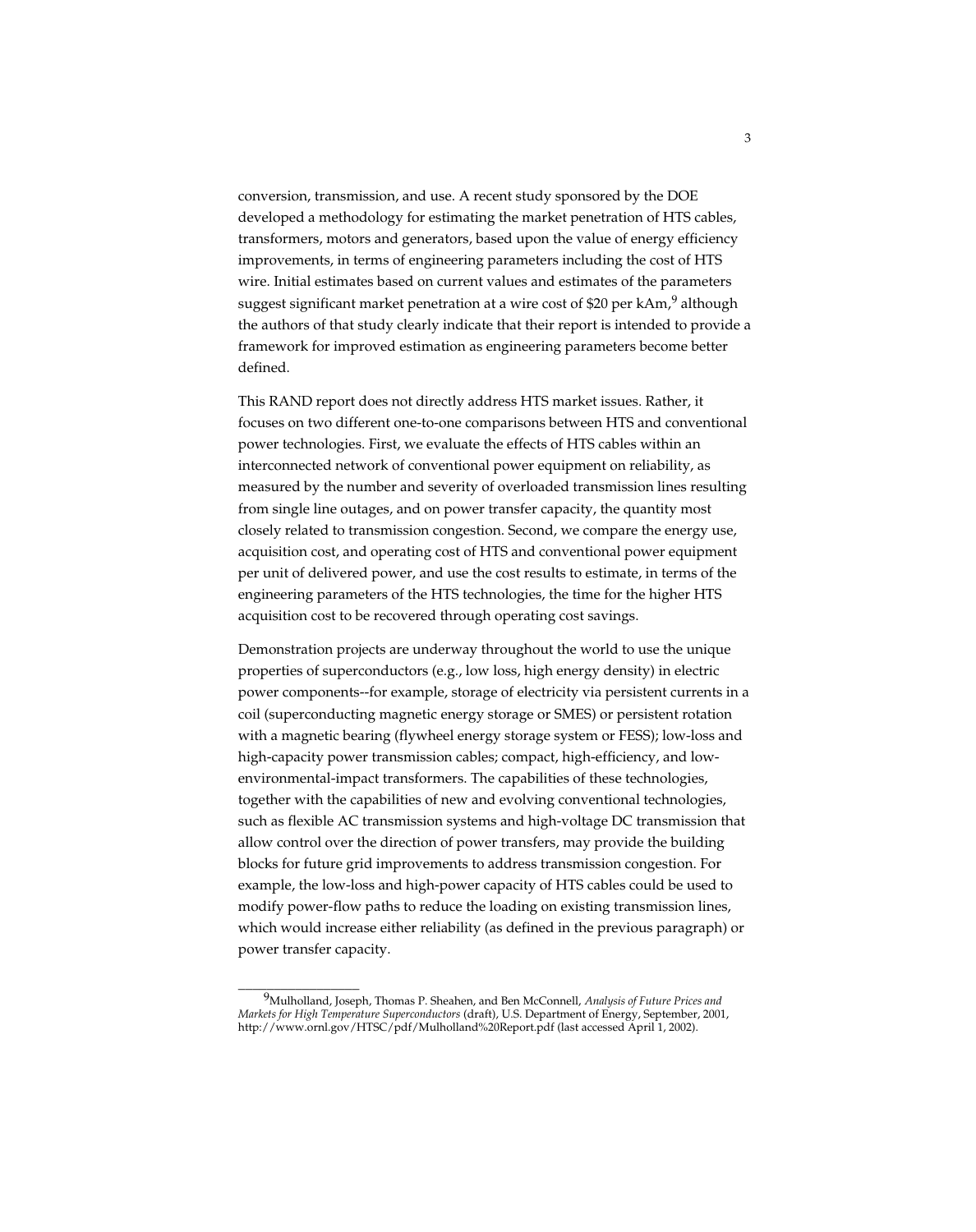Superconducting power technologies also have characteristics that may enable them to contribute to reducing certain vulnerabilities of the power grid. HTS cables will be sited underground, making the cables themselves (like conventional underground cables) less vulnerable to natural events and unintentional or intentional disruptions than overhead transmission lines. HTS cables differ from conventional cables in two ways that are relevant to a vulnerability analysis:

- First, HTS cables can carry more power at the same voltage than can conventional cables. This ability to carry more power could increase vulnerability in the event of an outage of the HTS cable. However, it could also allow power transmission at a lower voltage, which could eliminate transformers and other power equipment that could fail or be targeted by saboteurs, thereby decreasing vulnerability. Thus, while the effect on vulnerability depends upon the engineering design and implementation, HTS cables introduce new capabilities that may be used to design for specified levels of vulnerability.
- Second, HTS cables are dependent on above-ground cryocoolers to maintain their operating temperature, and these cryocoolers could be a source of vulnerability, either through accidents or sabotage or through neglected maintenance. However, current demonstration systems are designed to have reserve coolant reservoirs that provide substantial response time in case of cryocooler failure, thus reducing this aspect of vulnerability. And the fact that HTS cables operate at cryogenic temperatures also makes them impervious to the temperature-related faults that are the most common failure mode for conventional transmission lines. Finally, increases in reliability or transfer capacity obtained by insertion of HTS cables that relieve stress on the system may also decrease system vulnerabilities.

Other HTS power technologies also have vulnerability benefits. HTS transformers are compact and contain no flammable liquids, which increase flexibility for siting in less-vulnerable locations (for example, within buildings). The superconducting energy-storage technologies (like the conventional storage methods such as batteries) can be used to reduce stress on heavily loaded portions of the transmission and distribution network, increasing reliability and improving power quality, which also reduces vulnerability to as well as the potential impact of events such as accidents, natural disasters, and sabotage.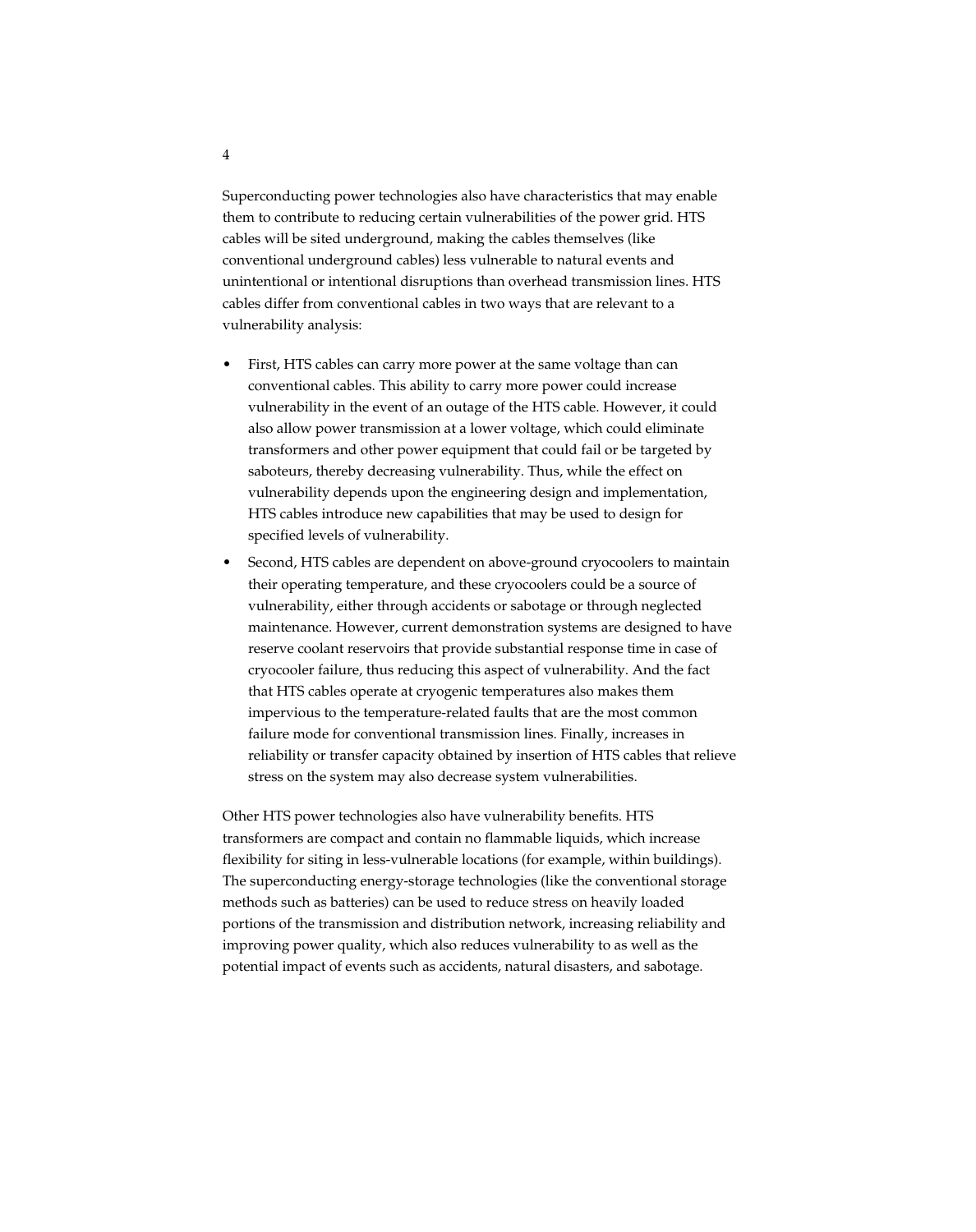The various HTS technologies are at different stages of development: commercial SMES, composed of magnets with LTS wire and HTS current leads, has begun to appear in niche markets.10 HTS cables have been demonstrated at full scale at distribution voltages and in lengths up to 100 meters.<sup>11</sup> HTS FESS and transformer demonstrations at less than full scale are being completed and new full-scale demonstration projects have recently been announced.<sup>12</sup> The technical characteristics and demonstration status of selected electric power component developments based on HTS materials are described in Appendix A.

It is important to note that the commercial applications of superconductivity that are envisioned do not require the development of fundamentally new types of products. Rather, they substitute superconductors for other materials in existing products in order to improve their performance. Surely, this approach calls for some redesign and modification of existing products, but at least the underlying design strategy is already known.

Chapter 2 of this report reviews transmission and distribution needs resulting from recent load growth and developments in electricity deregulation and market restructuring. The discussion addresses needs based upon increased utilization of the grid, demands from increased marketing of power, and identified but unfulfilled transmission requirements, all of which lead to major U.S. transmission constraints.

Chapter 3 reports the results of computer-generated simulations of power flows with and without HTS cables in two of the transmission-constraint areas identified in Chapter 2: downtown Chicago and California's Path 15 transmission circuit. These computer-generated simulation results quantify the potential increases in reliability and power-transfer capacity that would be possible if HTS transmission cables were available to address these types of transmission congestion problems.

Chapter 4 reports the results of parametric analyses of HTS cables as compared with conventional cables and overhead transmission line conductors, given the properties of demonstrated HTS systems and a range of engineering estimates that are based on data reported in the HTS literature. This analysis identifies the required HTS wire cost and cryocooler cost and efficiency for HTS operating cost

 $\overline{\phantom{a}}$  , where the contract of the contract of  $\overline{\phantom{a}}$ 

 $10$ See product descriptions and press releases available at the American Superconductor website, http://www.amsuper.com.

<sup>11</sup>Chang, Kenneth, "High Temperature Superconductors Find a Variety of Uses," *New York Times,* May 29, 2001.

 $12\nu$ High Temperature Superconductivity, Bringing New Power to Electricity," news update, Bob Lawrence and Associates, Inc., September 26, 2001, http://www.eren.doe.gov/superconductivity/ library\_bulletins.html (last accessed April 1, 2002).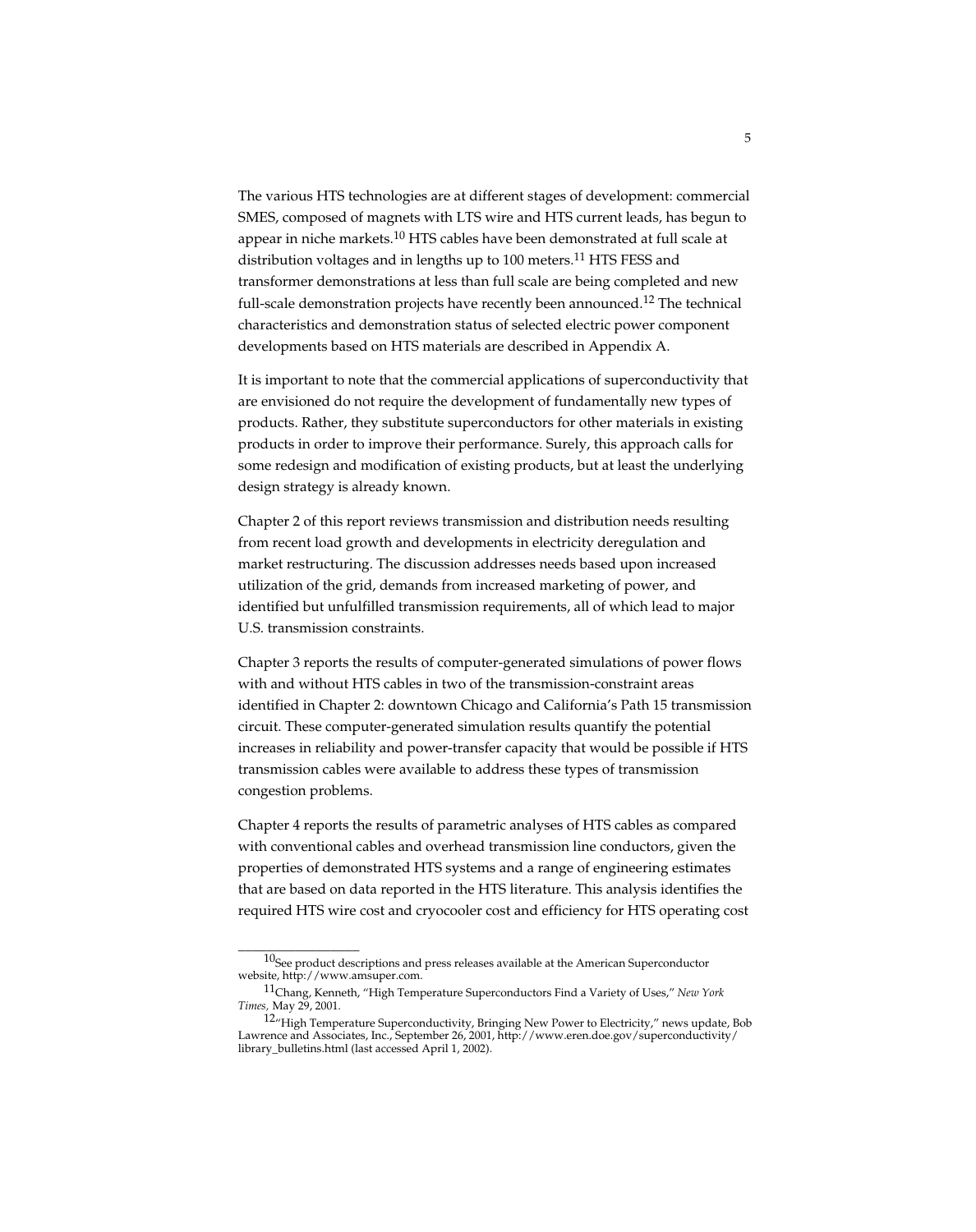savings to be greater than the acquisition cost difference between the HTS and conventional transmission options. Chapter 5 provides similar analyses for FESS using HTS bearings, HTS transformers, and (LTS) SMES using HTS current leads.

Finally, Chapter 6 summarizes the conclusions drawn from the computergenerated power-flow simulations of HTS cables and the parametric analyses of HTS and conventional technologies. It concludes with a review of the recommendations from the 1990 Office of Science and Technology Policy (OSTP) action plan for superconductivity R&D and suggestions for an updated set of recommendations for a 2002 action plan based upon the results of the analyses described in Chapters 3 through 5.

6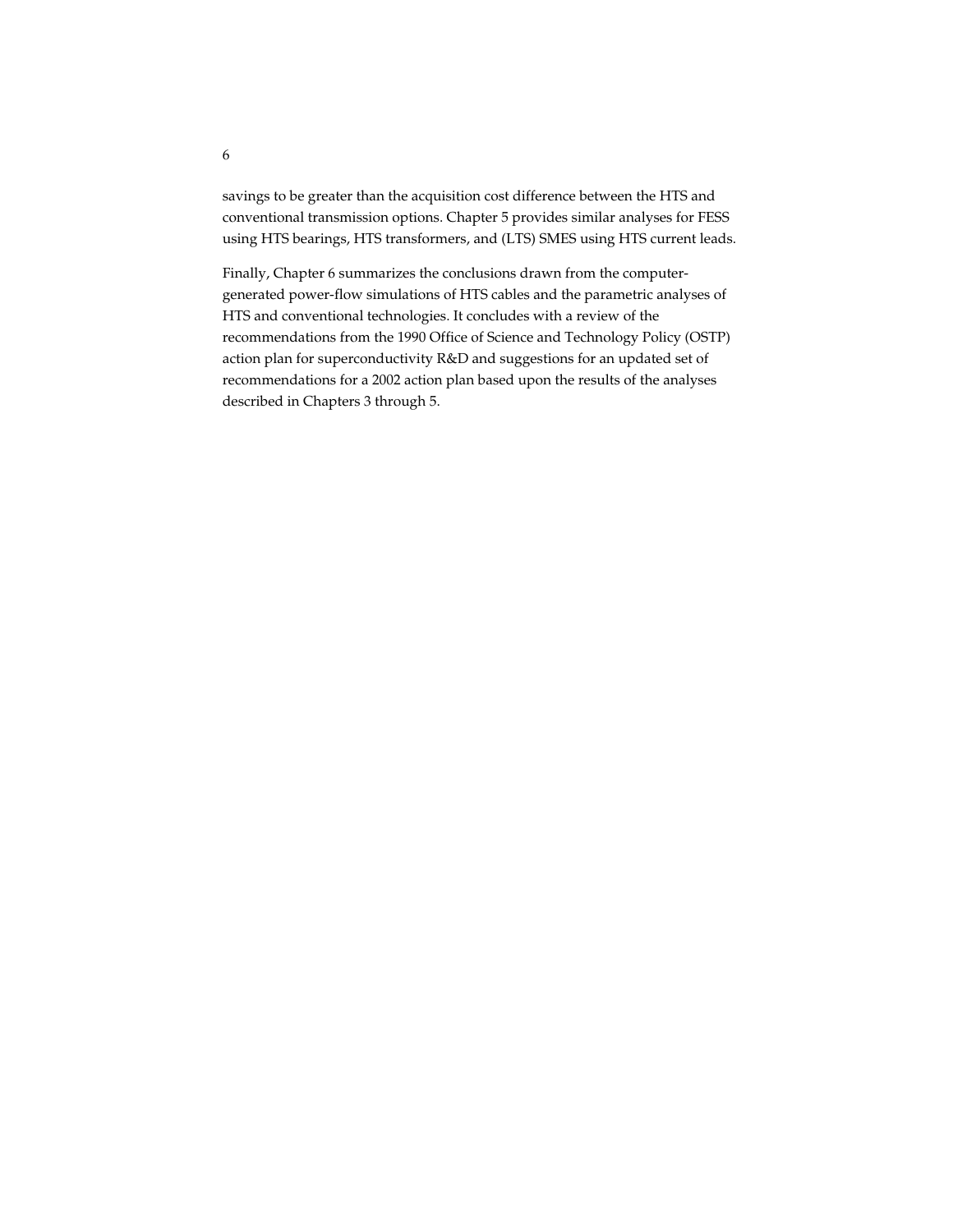### **2. The Evolution of the U.S. Electricity Transmission Grid: Transmission Constraints**

This chapter summarizes transmission constraints resulting from the increased utilization of the U.S. electricity transmission grid and from the recent increased marketing of power. The increase in the marketing of power, in particular, requires power transfers of a size and number well beyond those envisioned by the designers of the current grid. HTS power technologies have properties that could be used to address these transmission constraints. In particular, HTS cables offer a number of benefits:

- Several times more power capacity, through existing cable conduits, than with conventional underground cables
- Greater power transfer at lower voltages than with either conventional underground cables or overhead transmission lines, allowing reinforcement of 115 kilovolt (kV) and 138 kV transmission circuits and elimination of the need for 500 kV and higher voltage transmission that requires expensive power equipment
- Lower susceptibility to temperature-related faults than with overhead lines because HTS cables are operated at cryogenic temperatures.

Other HTS power technologies also have potential grid benefits. As described in Appendix A, compared with conventional transformers, HTS transformers can provide increased power capacity with the same footprint to either optimize use of space within substations or to avoid new construction. The lack of flammable oil in HTS transformers cooled by liquid nitrogen also increases siting flexibility, which could be used to reduce vulnerability (e.g., via indoor or enclosed siting). Flywheel energy storage systems using HTS bearings and (LTS) superconducting magnetic energy storage systems that use HTS current leads can provide options for improving power quality and in some cases reduce the urgency of transmission investments.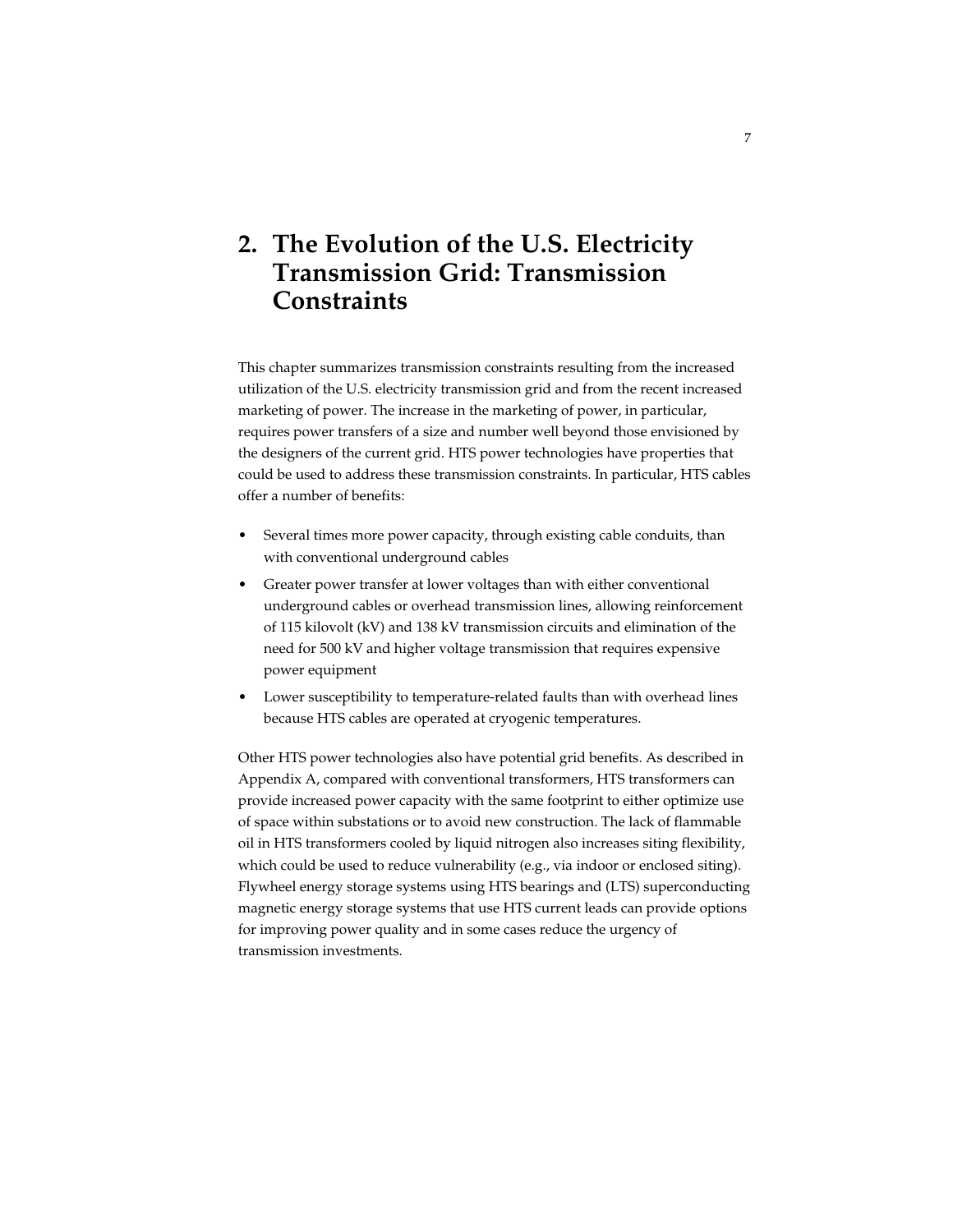#### **Electricity Market Restructuring**

A dramatic restructuring of the U.S. electricity industry is underway. As illustrated in Figure 2.1, 24 states and the District of Columbia have enacted restructuring legislation or issued a comprehensive regulatory order (although, as of this writing, restructuring was delayed in seven of those states and retail access was suspended in California).

Whereas the 1978 Public Utilities Regulatory Policy Act (PURPA) allowed power generation for the grid by non-utilities, electricity was sold at regulated rates until this restriction was removed by the Energy Policy Act (EPACT) of 1992. However, the strong impetus for deregulation and electricity market restructuring was provided by FERC, beginning with the 1996 implementation of FERC Orders 888 and 889, which required utilities with transmission lines to provide access to transmission for power transfers between other utilities and



SOURCE: Energy Information Administration, Status of State Electric Industry Restructuring Activity, as of March 2002, current status available at http://www.eia.doe.gov/cneaf/electricity/chg\_str/regmap.html.

NOTE: The states with active restructuring legislation include the District of Columbia.

**Figure 2.1—Status of Electricity Market Restructuring**

8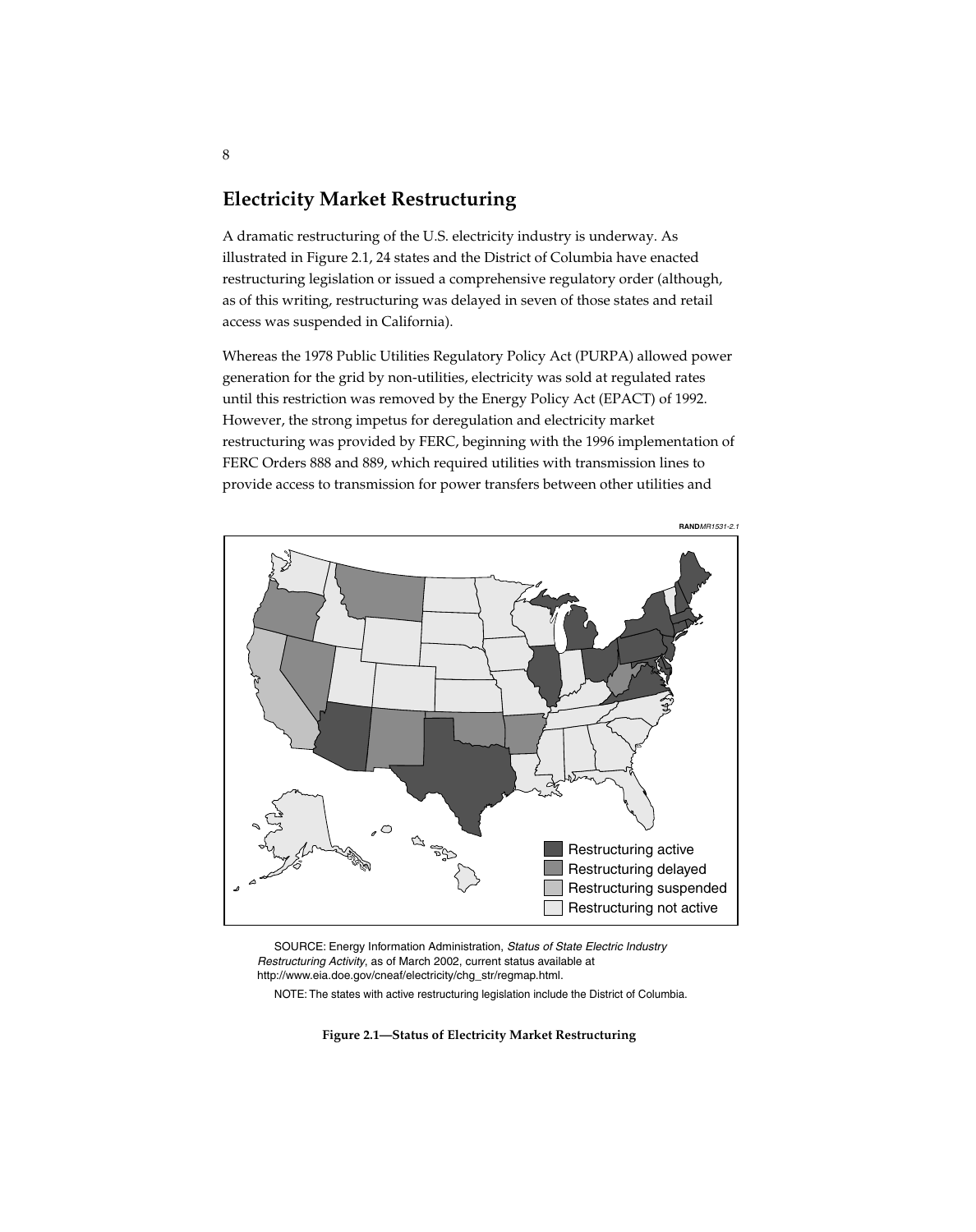non-utilities.<sup>1</sup> As a result of these orders, the non-utility share of generation has risen dramatically, and power transfers across regions have grown in size and number.<sup>2</sup>

In the past few years, FERC has pushed utilities to separate their transmission and generation operations. FERC Order 2000, issued in December 1999, requires utilities to submit plans for transferring operational control of transmission to regional transmission organizations (RTOs) or provide a justification for not doing so. In July 2001, FERC, in an effort to foster large competitive electricity markets, announced a goal of promoting the development of just four RTOs nationwide, including an 11-state RTO in the West that would include California.<sup>3</sup>

Much of the recent debate concerning electricity market restructuring has focused on price spikes, rolling blackouts, and financial difficulties in California and market design and operation to prevent these problems from occurring elsewhere.<sup>4</sup> However, another important consequence of restructuring is the removal of the incentive to maintain sufficient transmission grid capacity that formerly resided with the regulated utilities. Even if the large RTOs envisioned by FERC come to pass, they will need to collect transmission tariffs large enough to generate a sufficient rate of return on investment, as well as to pay for operating and maintenance costs.<sup>5</sup>

#### **HTS Cables and Today's Transmission Grid**

The present U.S. transmission system consists almost entirely of overhead lines, which are inexpensive to construct relative to underground cables. The percircuit-mile cost of underground cables was estimated in 1995 to be approximately \$3 million greater than that of overhead lines carrying similar power at similar voltages.6 HTS cables share this cost disadvantage with

\_\_\_\_\_\_\_\_\_\_\_\_\_\_\_\_\_

<sup>&</sup>lt;sup>1</sup>For a discussion of FERC Orders 888, 889, and 2000, see Energy Information Administration, *Electric Power Annual 1999*, Vol. I, Washington, D.C., DOE/EIA-0348(99)/1, August 2000, pp. 23–26.

<sup>2</sup>Energy Information Administration, *The Changing Structure of the Electric Power Industry 2000: An Update*, http://www.eia.doe.gov/cneaf/electricity/chg\_stru\_update/update2000.html (last accessed March 26, 2002).

<sup>3</sup>Energy Information Administration, *Energy Market Chronology—July 2001*, http://www.eia.doe.gov/emeu/ipsr/chron.html (last accessed March 26, 2002).

<sup>4</sup>See, for example, "Building a Wall Around California," *Energy User News,* Vol. 26, No. 7, July 2001, pp. 18–20, and "Causes and Lessons of the California Electricity Crisis," U.S. Congressional Budget Office, The Congress of the United States, September 2001.

<sup>5</sup>Thompson, A., "The Electric Utility in Transition: Critical Issues and Strategic Responses," IEEE Power Engineering Society Summer Power Meeting, Vancouver, B.C., July 19, 2001.

<sup>6</sup> Fuldner, Arthur H., "Upgrading Transmission Capacity for Wholesale Electric Power Trade," Washington, D.C.: Energy Information Administration, U.S. Department of Energy, Table FE2,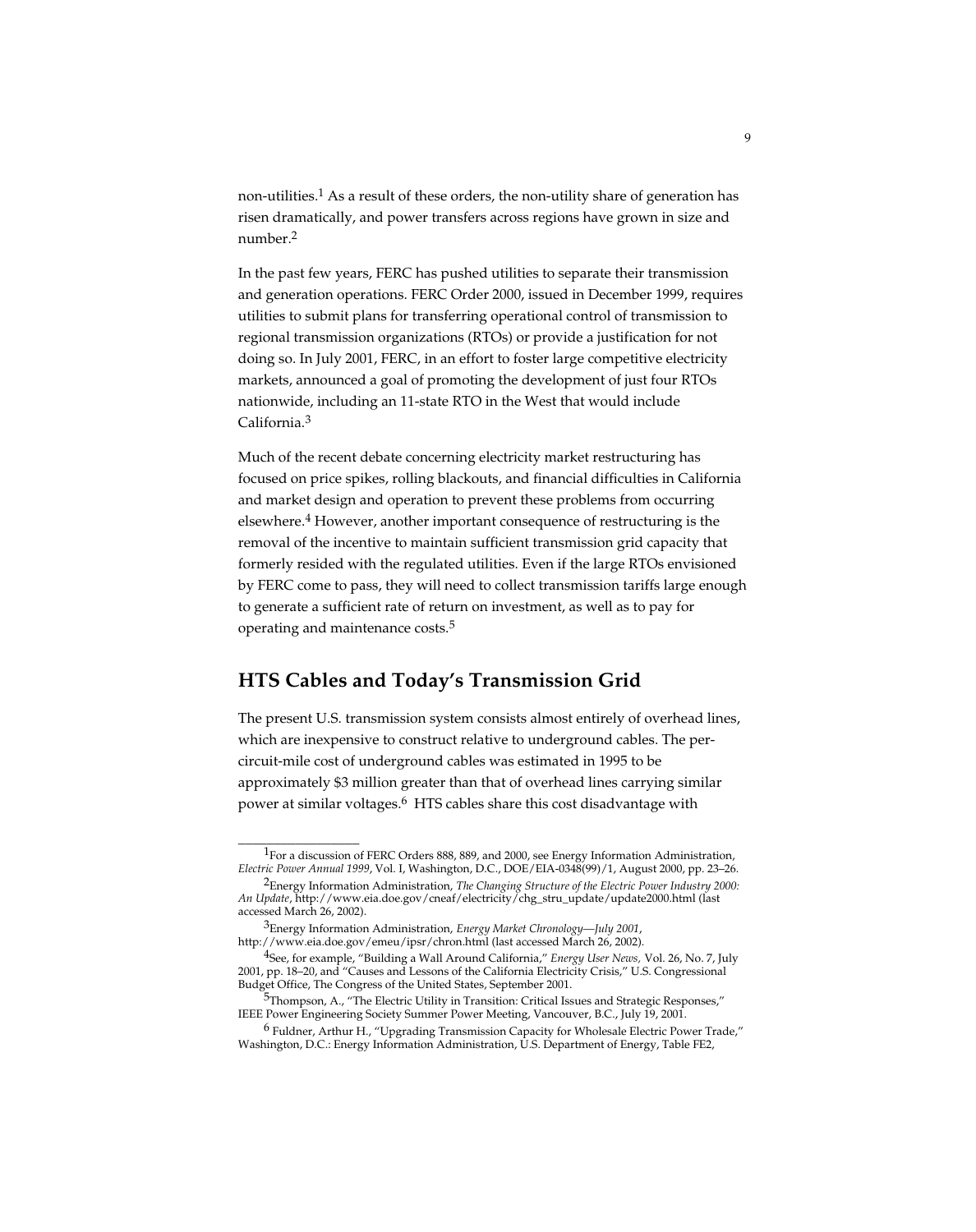conventional underground cables, so that a prerequisite for HTS cable use where cables are not already underground involves the decision to construct an underground, as opposed to an overhead, transmission circuit. Such a decision might be based upon land use and right-of-way costs, which were not included in the estimate presented earlier, or the desire to bury transmission lines for aesthetic reasons or to reduce their vulnerability to weather, natural disasters, accidents, or sabotage.

For HTS cables, this cost disadvantage might be mitigated in grid regions where no space exists to add additional capacity without increasing voltage. Fuldner (1995) estimates that converting steel tower transmission lines from 115 to 230 kV would cost \$500,000 per mile and converting them from 230 kV to 500 kV would cost \$800,000 per mile. Converting transmission lines to higher voltage also requires investment in higher-voltage substation equipment such as transformers.

There are approximately 2,000 miles of underground transmission cables in existence today in urban areas. According to the Department of Energy (DOE), about one-quarter of these cables are older than their rated lifetimes.<sup>7</sup> The retrofit of these cables to carry more power, at or near their present voltages, using existing conduits is one target market of the DOE HTS program. Many of these urban areas with existing underground cables also have space and heat constraints resulting from closely sited underground utilities and represent locations in which retrofit with HTS cables would be the only option for expansion without substantial system rebuild or redesign. The installation of a demonstration HTS cable in Detroit Edison's Frisbee substation could be the vanguard of such a program.<sup>8</sup>

In summary, the capability of HTS cables to increase power-transfer capacity without adding new lines or increasing voltage, or to increase transfer capacity at low voltage, is of greatest value in portions of the existing grid for which

- 1. underground cables already exist and there are space or temperature constraints associated with adding capacity, or
- 2. transmission constraints exist and the conventional options require new high-voltage transmission lines.

\_\_\_\_\_\_\_\_\_\_\_\_\_\_\_\_\_\_\_\_\_\_\_\_\_\_\_\_\_\_\_\_\_\_\_\_\_\_\_\_\_\_\_\_\_\_\_\_\_\_\_\_\_\_\_\_\_\_\_\_\_\_\_\_\_\_\_\_\_\_\_ http://www.eia.doe.gov/cneaf/pubs\_html/feat\_trans\_capacity/table2.html (last accessed March 26, 2002).

<sup>7</sup>*High Temperature Superconducting Power Products Capture the Attention of Utility Engineers and Planners,* Washington, D.C.: Superconductivity Program for Electric Systems, Office of Power Delivery, U.S. Department of Energy, January 2000.

<sup>8</sup>Chang, Kenneth, "High-Temperature Superconductors Find a Variety of Uses," *New York Times,* May 29, 2001.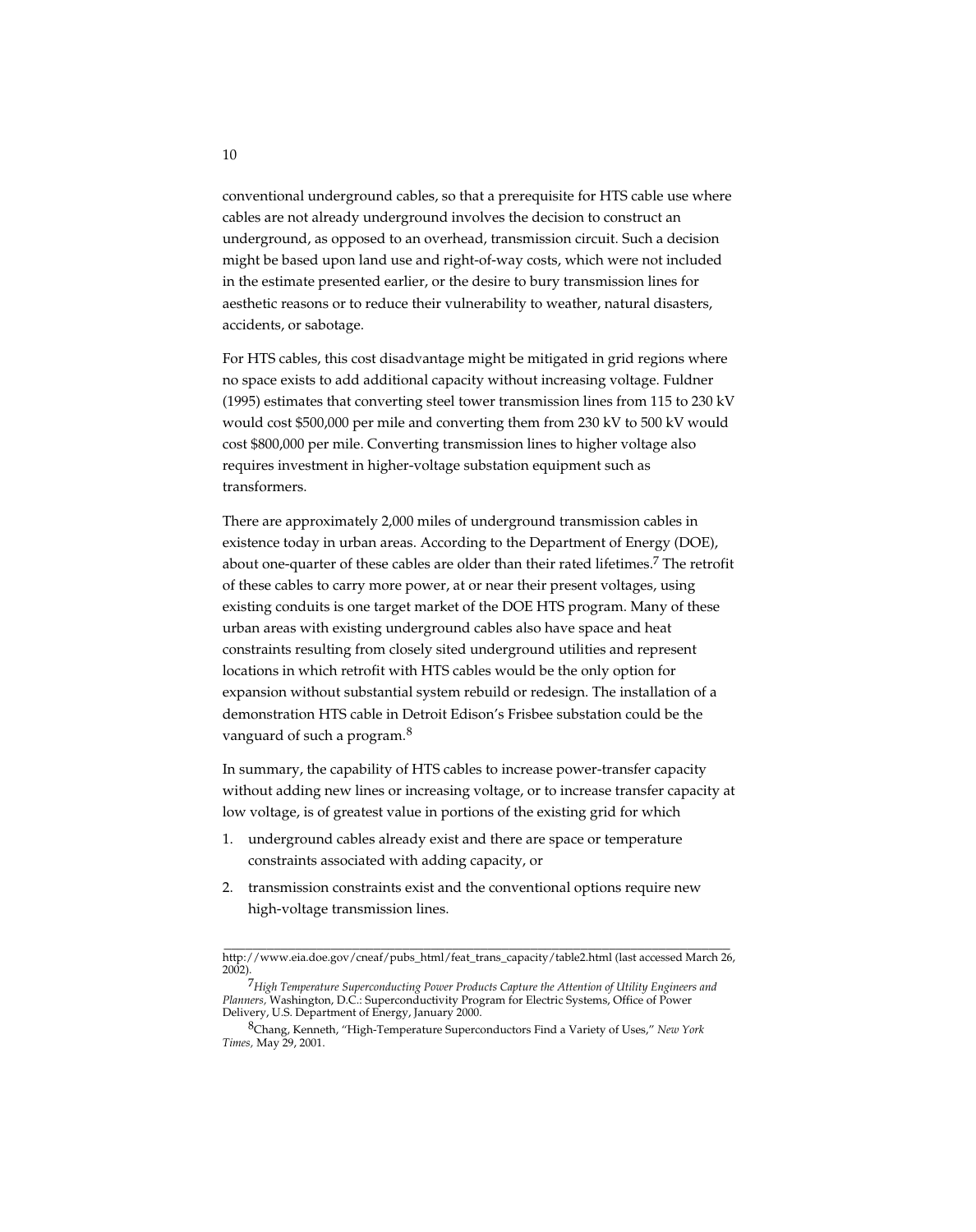This discussion has focused on transmission (defined as voltages above 69 kV), while underground distribution cables (lower than 69 kV) have been a viable option for many communities nationwide for years. However, distribution cables are typically short in length, low in cost, and operated at a variety of utilization levels. These properties mitigate against use of HTS cables. Because they require power to cool them to operating temperature, short HTS cables are not costeffective because the cooling demands are dominated by the heat loss at the terminations at which they are connected to the ambient-temperature portion of the system. Similarly, HTS cables that are operated at low utilization levels do not transmit enough power to overcome the energy penalty associated with operating their cooling systems. The principal benefit from HTS cables of increased power transfer is typically not an issue for distribution cables. And the cost of cryogenic cooling per unit of power delivered is relatively high for cables carrying only a small amount of power.<sup>9</sup>

#### **Increased Utilization of the Grid**

\_\_\_\_\_\_\_\_\_\_\_\_\_\_\_\_\_

Since the 1970s, new transmission line miles have grown at less than half the rate of electricity demand.10 Local opposition to new power lines has grown over the years as the country has become more populated and movements have sprung up to protect the aesthetic features of rural areas ranging from pristine forests, wetlands, and prairies to well-settled farming regions. Some communities have come to fear the supposed negative health effects from electromagnetic fields that are present near high-voltage lines.<sup>11</sup> In addition, regulatory uncertainty has inhibited construction of new power lines. It is unclear who will own and operate the transmission system, and how grid improvements will be paid for. At present, rates of return appear to favor construction of new local generation over new transmission connecting to more-distant generation assets.

Transmission line utilization has increased substantially due to the marketing of power from merchant (non-utility-owned) power plants. Many NERC regions

<sup>&</sup>lt;sup>9</sup>Sheahen, Thomas P., Benjamin W. McConnell, and Joseph W. Mulholland, "Method for Estimating Future Markets for High Temperature Superconducting Power Devices," paper presented at the Applied Superconductivity Conference, September 2000, http://www.ornl.gov/HTSC/pdf/ ASC00FormatedLongRev.pdf (last accessed April 1, 2002).

<sup>10</sup>Energy Information Administration, *The Changing Structure of the Electric Power Industry 2000: An Update*, http://www.eia.doe.gov/cneaf/electricity/chg\_stru\_update/update2000.html (last accessed March 26, 2002).

 $^{11}$  Electromagnetic fields associated with transmission lines have not been conclusively linked to any adverse effects on human health, and no mechanism for the occurrence of such effects at the field levels associated with power lines has been demonstrated. See the National Institute of Environmental Health Sciences, National Institutes of Health fact sheet *Questions and Answers about Electric and Magnetic Fields Associated with the Use of Electric Power,* http://www.niehs.nih.gov/oc/ factsheets/emf/emf.htm (last accessed March 26, 2002).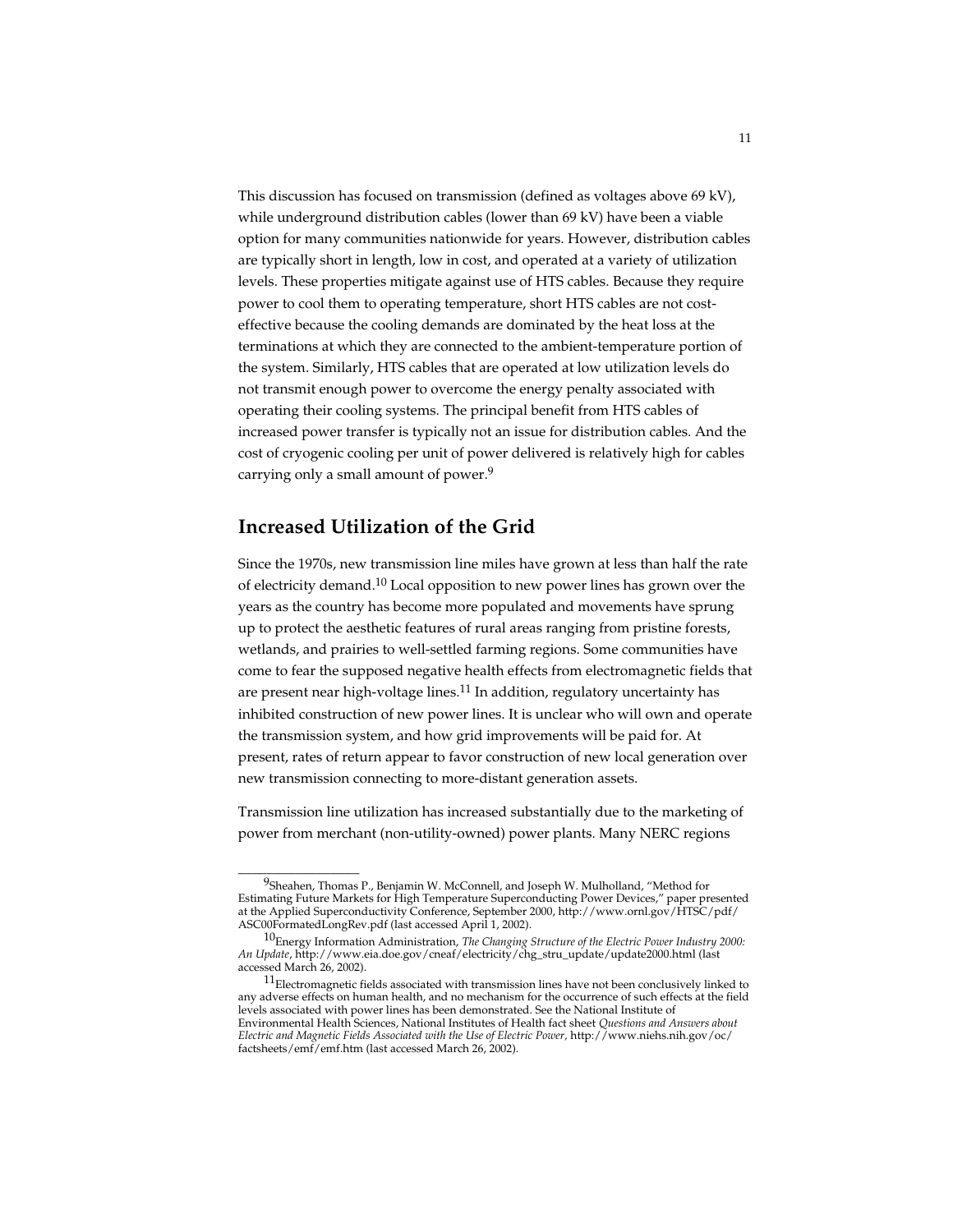have reported a dramatic increase in power-marketing activity and some have reported that such transactions have the potential to cause transmission congestion.12 According to two different studies, electric-power marketing sales rose from close to zero in 1994 to between 1.0 and 2.5 billion megawatt hours in 1999.<sup>13</sup>

Increased utilization of the grid poses problems for power reliability. Most of the nation's power grid was designed mainly for radial power flow from generation assets to load centers. Growth in power transactions, often over long distances between NERC regions, complicates planning because such transactions are difficult to predict and their effects can be difficult to manage. Such transactions can switch the direction of energy flows across power lines, sometimes resulting in flows that change directions daily or hourly. As has been illustrated by Overbye,<sup>14</sup> a single bulk-power transaction between utilities in different NERC regions can affect the utilization of dozens of high-voltage power lines over a broad geographical area, including lines that do not appear to offer a path between the utilities engaging in the transaction.

Increased utilization of the nation's power grid has led to grid components operating increasingly closer to their technical limits. Line ratings have changed in recent years to accommodate increased power transactions, such that lines can be utilized at full capacity almost year-round.15 As power flows increase, transmission lines heat and sag toward the ground. Sagging lines can cause outages and fires, and they constitute a safety problem.<sup>16</sup> Furthermore, transmission components are being used longer than was originally intended, with many components older than 30 years and a significant portion older than 50 years.17 As utilities look to reduce maintenance costs and shift their focus to services unrelated to transmission, in many cases they may be inclined to push the system toward failure.<sup>18</sup>

\_\_\_\_\_\_\_\_\_\_\_\_\_\_\_\_

12

<sup>12</sup>North American Electric Reliability Council*, Reliability Assessment 2000–2009,* Princeton, N.J.: North American Electric Reliability Council, October 2000.

<sup>&</sup>lt;sup>13</sup>Hirst, Eric, "Expanding U.S. Transmission Capacity," Oak Ridge, Tenn., August 2000, http://www.eei.org/future/reliability/hirst2.pdf (last accessed April 1, 2002). Gale, Roger, Joe Graves, and John Clapp, *The Future of Electric Transmission in the United States,* Washington, D.C.: PA Consulting Group, January 2001.

<sup>14</sup>Overbye, Thomas J., "Reengineering the Electric Grid," American Scientist, Vol. 88, May–June 2000, p. 223.

<sup>15</sup>Hazan, Earl, "America's Aging Transmission System," *Transmission and Distribution World,* May 2000, p. 37.

<sup>16</sup>Seppa, Tapani, "Opportunities and Risks of Higher Utilization of the Transmission System," presentation at Transmission and Distribution World Expo 2000, Cincinnati, April 28, 2000.

 $^{17}$ Hazan (2000), p. 37.

<sup>18</sup>Hazan (2000), p. 37.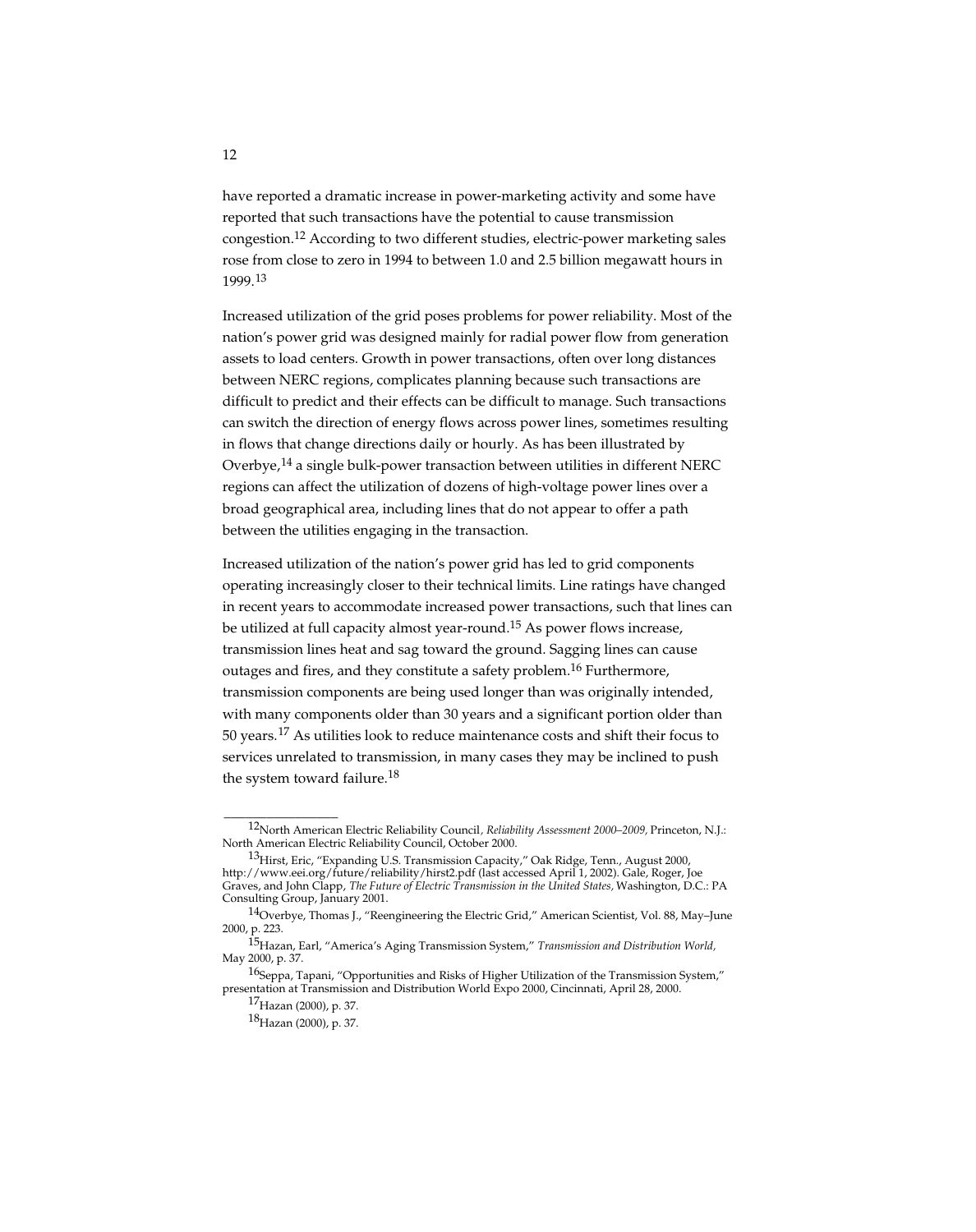#### **Transmission and Efficient Power Markets**

Transmission lines enable the transactions that constitute the electric-power marketplace. A microeconomic study of California power markets conducted prior to the power crisis of 2000 to 2001 concluded that transmission limitations between the northern and southern portions of the state could reduce price competition in the state overall. Significantly, the study found that "relatively small investments in transmission may yield surprisingly large payoffs in terms of increased competition," and "there may be no relationship between the effect of a transmission line in spurring competition and the actual electricity that flows on the line in question."19 This finding is significant in light of the manner in which transmission planning is conducted, namely that contingency planning may not be attuned to the public's need for power that is both reliable and available at reasonable cost.

A detailed study of power flows in the Northeast United States concluded that transmission limitations would result in substantial price differences among regions.20 The authors wrote, "Potential for increased trade, while significant, is limited by congestion on the transmission network, especially with regard to the New York-New England interface."

A third study found that today's merchant generation capacity (e.g., generators not owned by the local utility) is typically being connected to existing 115 kV transmission lines, lines that were operated at low utilization in the past and previously were used as "lifelines" during contingencies. Such practices effectively provide a subsidy to new generators who do not have to invest in overall transmission upgrades.21 The economic trade-off here is that increased use of these low-voltage transmission lines, while increasing their profitability, is degrading transmission reserve margins and hence reliability.

The central impact of transmission constraints is suboptimal dispatch of power generation. When economic generation to meet load requirements creates power flows that would overload lines, grid security coordinators are forced to order

\_\_\_\_\_\_\_\_\_\_\_\_\_\_\_\_\_

 $^{19}$  Borenstein, Severin, James Bushnell, and Steven Stoft, "The Competitive Effects of Transmission Capacity in a Deregulated Electricity Industry," Stanford, California: Stanford Graduate School of Business, October 1998.

<sup>20</sup> Eynon, Robert T., Thomas J. Leckey, and Douglas R. Hale, "The Electric Transmission Network: A Multi-Region Analysis," *Issues in Midterm Analysis and Forecasting*, Washington, D.C.: Energy Information Administration, U.S. Department of Energy, 2000.

<sup>&</sup>lt;sup>21</sup>Seppa, Tapani O., "Physical Limitations Affecting Long Distance Energy Sales," presentation at IEEE Power Engineering Society Summer Power Meeting, Seattle, July 18, 2000.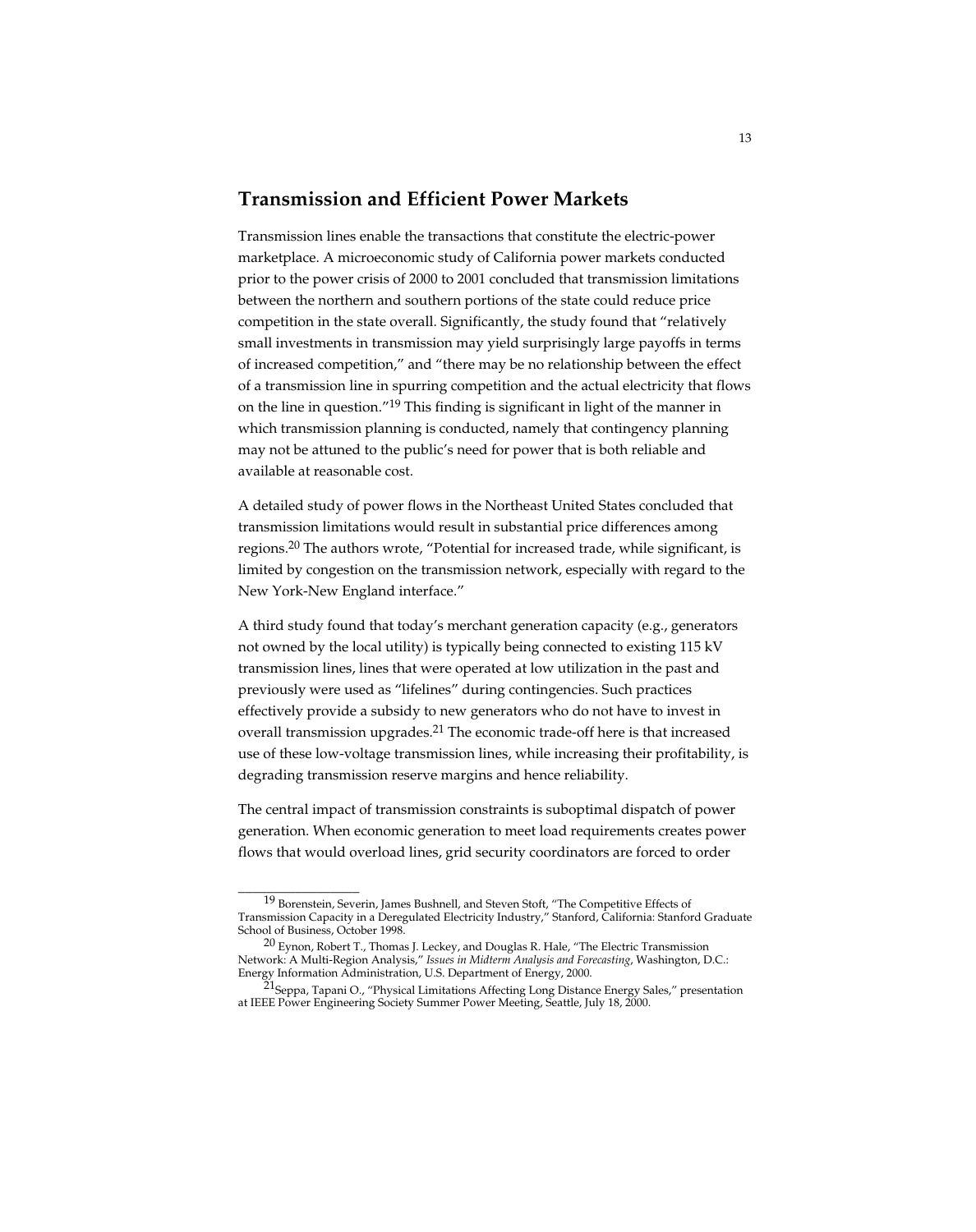curtailment of some generation in order to reduce congestion on power lines.<sup>22</sup> As Hirst, Kirby, and Hadley write, "Because there is no time to take corrective action to prevent cascading failures, it is necessary to preemptively modify the generation dispatch. It is this off-economic dispatch that results in locational price differences."<sup>23</sup>

National policymakers have identified the dearth of transmission investments as a serious concern. As noted previously, FERC has mandated creation of RTOs that would coordinate regional grid planning and possibly assume responsibility for grid investments and grid reliability.<sup>24</sup> Depending upon how RTOs evolve, they could resolve some of the uncertainty surrounding transmission ownership and regulation and could also promote more-aggressive transmission planning and siting.

The topology of the transmission system in relation to generation and load is also important to RTO design. Regions with large amounts of transmission effectively shorten the distance between contiguous areas.25 Recent studies measure the average distance generators are able to send power by dividing transmission capacity in megawatt (MW) miles by peak power demand. For example, Seppa finds that even as bulk power transactions have increased, the distance generators can send power on average dropped 17 percent from 1984 to 1998, implying that the trade area for a given generator has fallen 30 percent.<sup>26</sup>

Limitations in fuel supplies for power generation may also lead to increased awareness of the need for transmission. While new local generation can be a substitute for increased transmission of power from outside areas, generators are themselves dependent upon a supply of fuel; in the case of most new plants being constructed today, the fuel is natural gas. Transmission and distribution of natural gas has its own constraints, as amply demonstrated by the power crisis in the Western states during 2000 to 2001, during which time a rise in California

\_\_\_\_\_\_\_\_\_\_\_\_\_\_\_\_

<sup>22</sup>See Mountford, John D., and Ricardo R. Austria, "Turning Out the Lights," *IEEE Spectrum,* June 1999, p. 36, and Overbye, Thomas J., "Reengineering the Electric Grid," American Scientist, Vol. 88, May–June 2000, p. 224.

<sup>23</sup>Hirst, Eric, Brendan Kirby, and Stan Hadley, "Generation and Transmission Adequacy in a Restructuring U.S. Electricity Industry," paper prepared for Edison Electric Institute, June 1999.

<sup>24</sup>For example, Massey, William L., "FERC and State Roles in Implementing a National Energy Strategy," speech to the National Association of Regulatory Utility Commissioners, Washington, D.C., February 27, 2001.

<sup>&</sup>lt;sup>25</sup>Reppen, N. Dag, "Impact of RTO Size on the Reliable and Secure Operation of the Eastern Interconnection," paper presented at the IEEE Power Engineering Society Summer Power Meeting, Seattle, July 2000.

<sup>26</sup>Seppa, Tapani O., "Physical Limitations Affecting Long Distance Energy Sales," presentation at IEEE Power Engineering Society Summer Power Meeting, Seattle, July 18, 2000.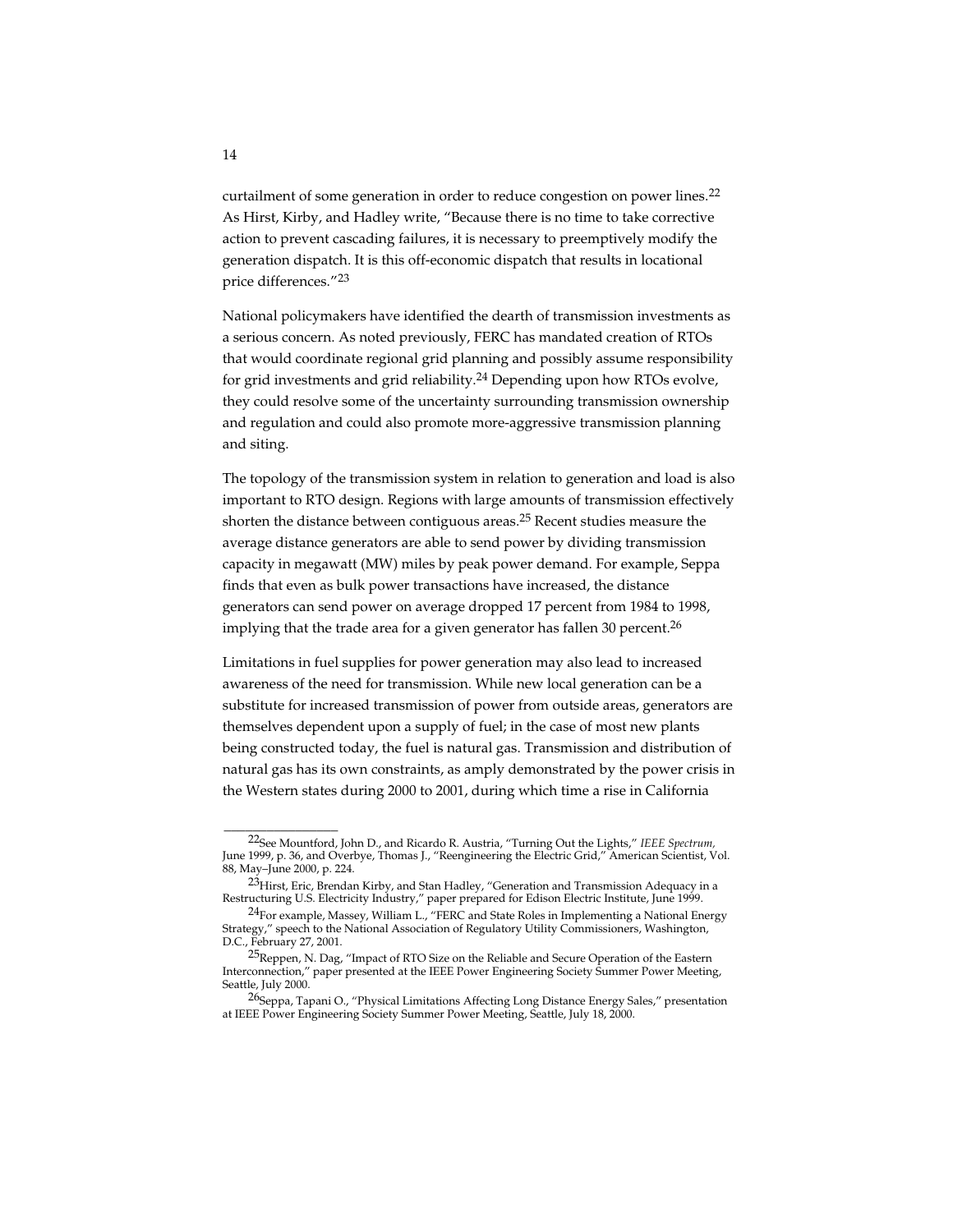natural-gas spot prices (in some cases seven times the average national spot price) caused a concomitant increase in the price of electric power.<sup>27</sup>

### **Major U.S Transmission Constraints**

The decision to install new transmission is based on highly complex data including load-growth models, power-flow models, expected new generation, planned or potential upgrades to other parts of the power grid, expected operating conditions and procedures, and regional and national reliability criteria. Transmission is also installed for many purposes: connecting new generation and growing load centers, reducing congestion for economic reasons, maintaining system reliability, and improving system stability.

Because of the complexity of the system, it is beyond the scope of this study to determine the proper locations for new transmission nationwide today, let alone in 10 or 15 years when HTS cables might provide a substitute for conventional transmission. It should be sufficient to analyze a handful of the most pressing transmission needs today, as identified by NERC and others as having reliability implications. In general, transmission projects that are important enough to be cited in regional or national reports by organizations such as FERC and NERC have been long delayed due to concerns of local residents and officials.

As noted earlier, the average distance served by generators fell 17 percent from 1984 to 1998. Using data available through NERC and EIA, Hirst calculated transmission capacity changes by region from 1998 through 2008.28

Overall, NERC data show that the average distance of transmission capacity per unit load will decline a further 12.4 percent by 2008. Of course, actual construction of capacity will differ from this projection. Table 2.1 summarizes Hirst's findings.

<sup>27</sup>Sheffrin, Anjali, "Market Analysis Report," public memorandum to the Market Issues/ADR Committee of the California Independent System Operator, January 16, 2001.

<sup>&</sup>lt;sup>28</sup>Hirst, Eric, "Expanding U.S. Transmission Capacity," August 2000, http://www.eei.org/ future/reliability/hirst2.pdf (last accessed April 1, 2002).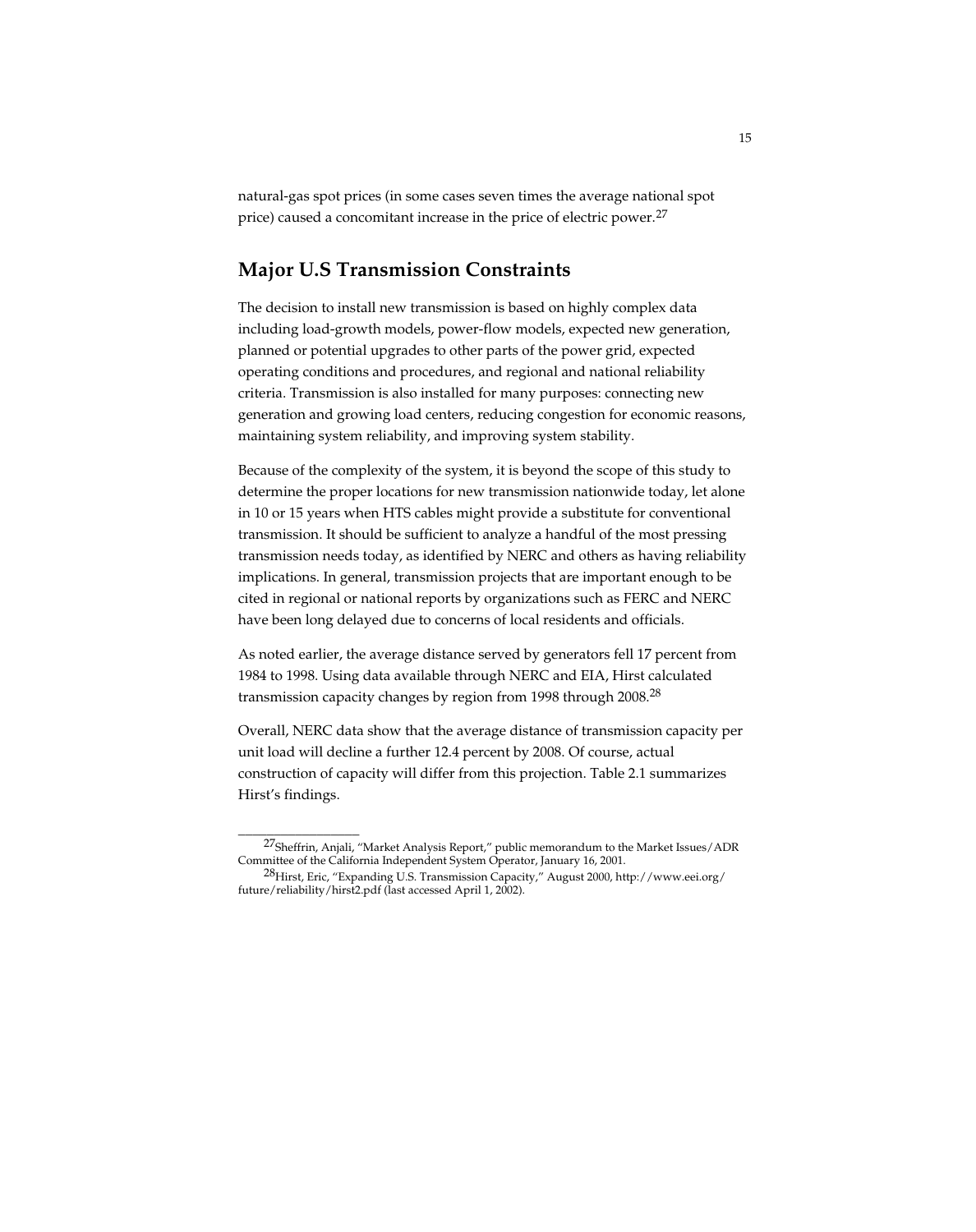#### **Table 2.1**

**Decline in Transmission Capacity by Region**

| <b>Transmission Capacity</b><br>(MW-miles/MW peak |                 |         |      |                   |           |
|---------------------------------------------------|-----------------|---------|------|-------------------|-----------|
|                                                   |                 | demand) |      | Percentage Change |           |
| <b>NERC</b>                                       |                 |         |      |                   |           |
| Region <sup>a</sup>                               | Area Served     | 1998    | 2008 | 1989-1998         | 1998-2008 |
| <b>ECAR</b>                                       | Midwest         | 201     | 176  | $-19.1$           | $-12.7$   |
| <b>ERCOT</b>                                      | Texas           | 116     | 108  | $-24.5$           | $-6.4$    |
| <b>FRCC</b>                                       | Florida         | 117     | 107  | $-17.9$           | $-8.4$    |
| <b>MAAC</b>                                       | Mid-Atlantic    | 110     | 94   | $-11.7$           | $-14.6$   |
| <b>MAIN</b>                                       | Illinois and    | 107     | 96   | $-15.7$           | $-10.0$   |
|                                                   | Wisconsin       |         |      |                   |           |
| <b>MAPP</b>                                       | Northern Plains | 320     | 265  | $-14.0$           | $-17.1$   |
| <b>NPCC</b>                                       | Northeast       | 116     | 101  | $-5.2$            | $-12.6$   |
| <b>SERC</b>                                       | Southeast       | 172     | 140  | $-14.6$           | $-18.8$   |
| <b>SPP</b>                                        | Kansas and      | 134     | 128  | $-33.2$           | $-4.5$    |
|                                                   | Oklahoma        |         |      |                   |           |
| <b>WSCC</b>                                       | West            | 411     | 377  | $-15.8$           | $-8.2$    |
| Total                                             |                 | 202     | 177  | $-16.2$           | $-12.4$   |

SOURCE: Hirst, Eric, "Expanding U.S. Transmission Capacity," August 2000.

<sup>a</sup>See the Acronyms list for the full names of the regions. A map of U.S. NERC regions may be found at http://www.nerc.com.

If the projections shown in the table hold true, the Southeast region will experience the largest decline in capacity, while the Kansas-Oklahoma region will experience the smallest decline. The Pennsylvania-New Jersey-Maryland (PJM) Interconnection served by the Mid-Atlantic Area Council (MAAC) will have the least transmission capacity per unit peak load, whereas the Western Systems Coordinating Council (WSCC) will have the greatest. The need for transmission is a function of the geographical dispersion of loads and generation; hence, it is natural that the regions with larger areas and more-dispersed population centers have more transmission capacity. Such regional figures are useful only insofar as they may be a rough indication of whether regional transmission systems are keeping pace with the need for transmission in their geographical areas.

The boundaries between planning regions (e.g. between NERC regions or between control areas of formerly vertically integrated utilities) can represent transmission bottlenecks. Although NERC regions coordinate transmission planning activities, the historical development of the system as a radial network may be insufficient to support growing power trade among and across regions. Problems at boundaries may arise because the demand for power transfers in a competitive market may greatly outpace the demand for power transfers that was anticipated between more- or less-self-sufficient entities who exchanged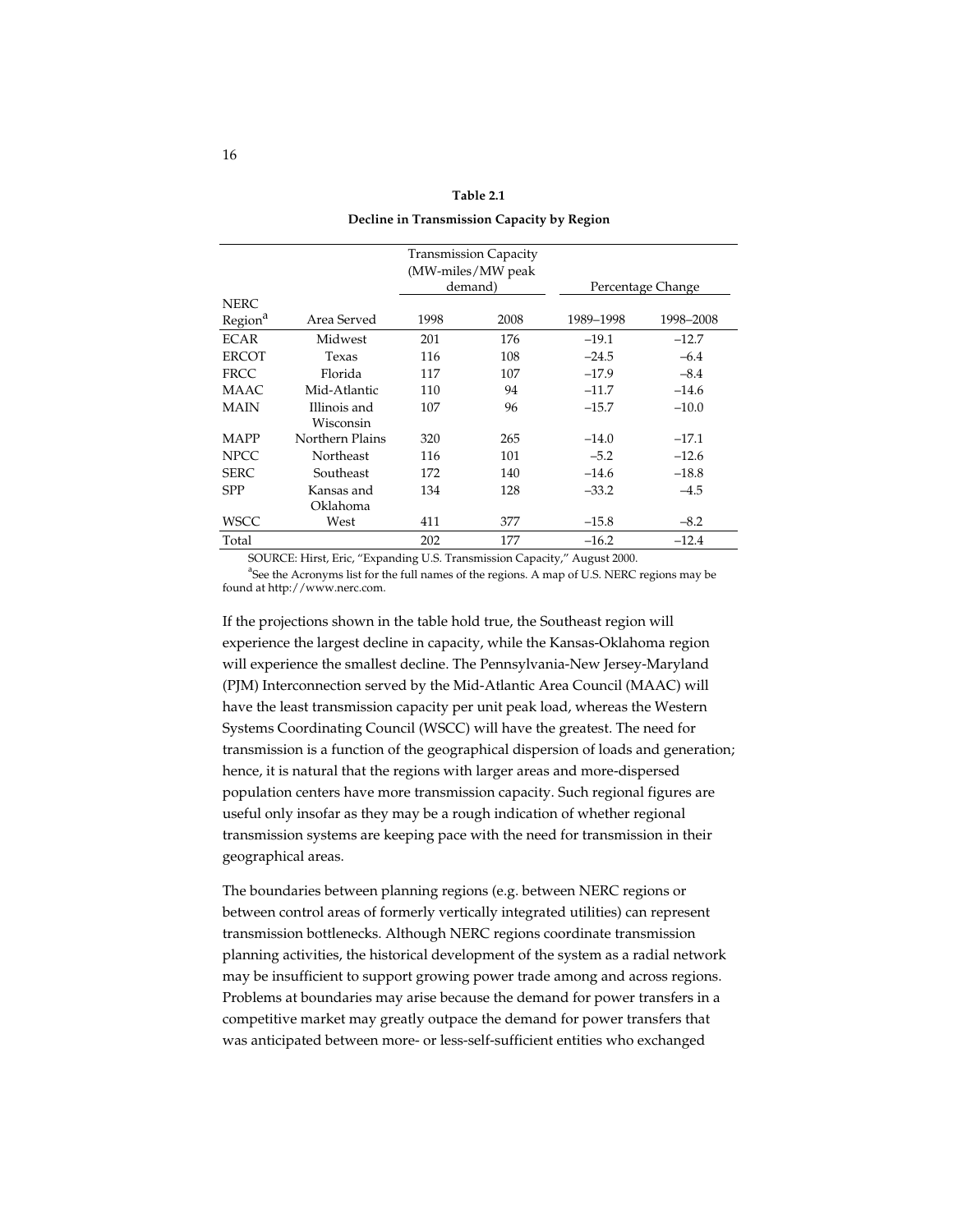power during emergencies or to rectify temporary imbalances between generation and load within control areas. One way of analyzing regional boundaries is to examine NERC data on transmission-loading relief (TLR) measures, which are instances in which generation is curtailed to reduce congestion along constrained transmission paths. In 2000, FERC undertook an analysis of regional bulk power markets that examined instances of TLR using public logs of these events maintained by NERC.

It is important to note that differences in operating procedures may make this measure a poor one for determining the overall extent of transmission limitations. According to FERC, the lack of uniform standards for implementing TLR measures is a problem for market participants: Some participants may use TLRs to the disadvantage of other generators, TLRs may benefit transmission providers and their affiliates to the detriment of generators, and TLRs increase uncertainty for generators as far as whether their transactions will be completed as planned.29 TLR events can often be mitigated by upgrades to substation and other equipment. However, these events do give some indication of localities where constraints exist.

Specific TLR measures were discussed in FERC's 2000 studies of the Midwest and Southeast United States bulk-power markets. The Midwest experienced 492 TLR events in 2000, up from 86 in 1999. The region identified ten flowgates where TLRs were most frequent. The most significant TLR events took place around the West Virginia-Virginia region where American Electric Power (AEP) has proposed a 765 kV line to alleviate transmission constraints and along a variety of 345 kV lines to the south, west, and southeast of St. Louis, Missouri.

The Southeast region also experienced a dramatic upsurge in the number of TLR measures in 2000, with 184 events in that year.<sup>30</sup> Weather and increased power imports contributed to congestion. FERC lists ten flowgates where major TLRs were called. The three most significant of these were the Volunteer-Phipps Bend 500 kV line owned by the Tennessee Valley Authority (TVA), which connects eastern Tennessee to southwest Virginia, the Webre-Richard line connecting southwest Louisiana to New Orleans, and the Hot Springs-McNeil 500 kV line

 $\overline{\phantom{a}}$  , where the contract of the contract of  $\overline{\phantom{a}}$ 

<sup>29</sup>Federal Energy Regulatory Commission, *Investigation of Bulk Power Markets: Midwest Region,* Washington, D.C.: Federal Energy Regulatory Commission, November 1, 2000, pp. 2–35.

<sup>30</sup>Federal Energy Regulatory Commission, *Investigation of Bulk Power Markets: Southeast Region,* Washington, D.C.: Federal Energy Regulatory Commission, November 1, 2000, pp. 3–16.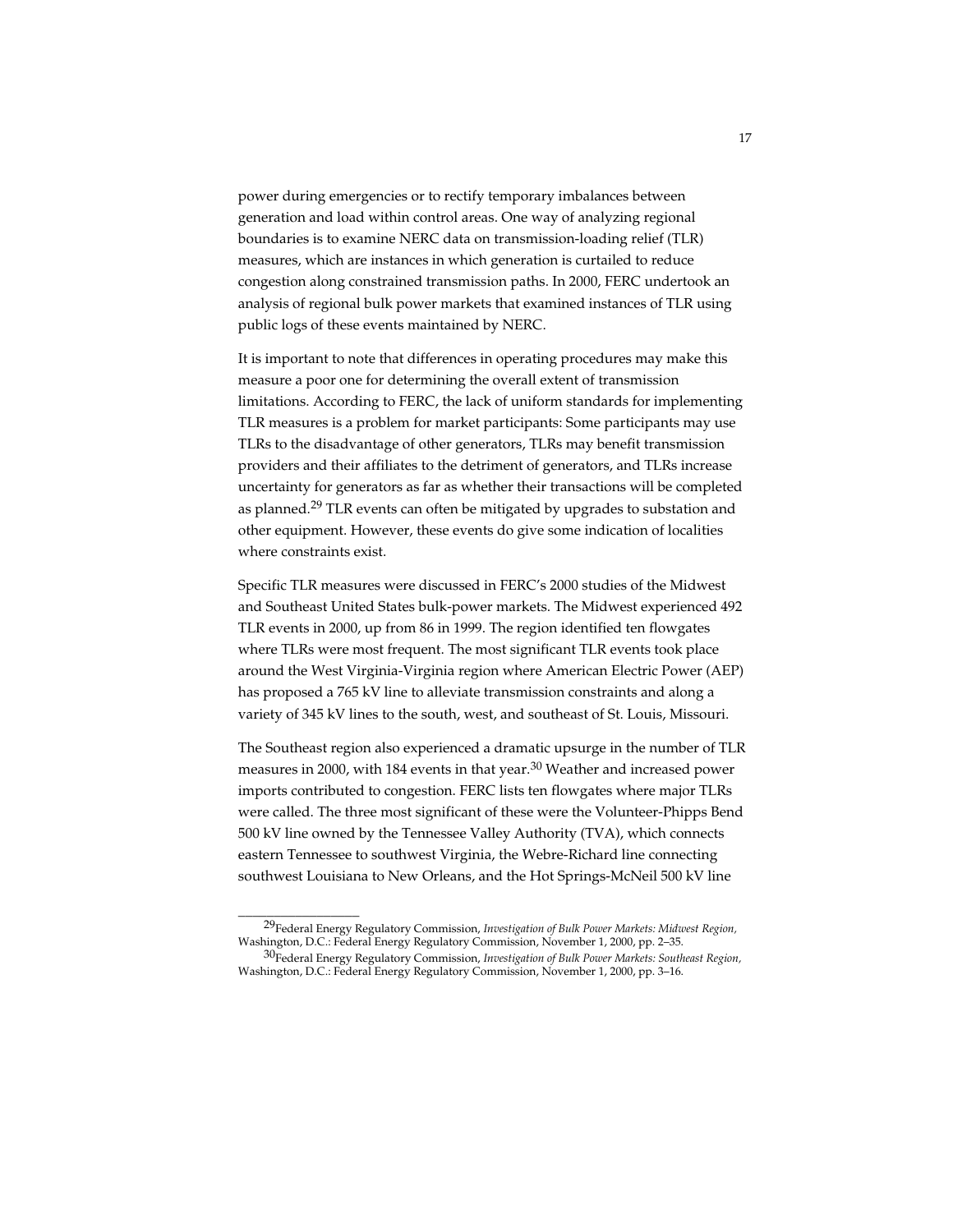connecting central Arkansas to southern Arkansas. TLR log files confirm that these TLR events constitute the bulk of TLR-logged events nationwide.<sup>31</sup>

FERC's 2000 bulk power studies of the West and Northeast discussed transmission limitations in terms of constrained paths or regions. In the case of the Northeast, FERC identified the path into New York City and Long Island as seriously constrained with implications for reliability during the next few years.32 New York City is fed by outside lines running in from the north along the Hudson River and from the west through New Jersey. The city's load can exceed 10 gigawatts (GW) and the city's generation totals just under 8 GW. Transmission of power into New York City is 5,175 MW, but those lines are vulnerable to thunderstorms. Transmission into Long Island is 975 MW, with another 330 MW scheduled to come on-line when the Cross-Sound Cable is completed. Transmission into Long Island is also vulnerable to thunderstorms and is constrained by the dispatch of generation located in New York City.

In the West, the primary transmission constraints identified by FERC were discussed in terms of their contribution to the California crisis. In 2000 and 2001, transmission into California was reduced due to higher demand in other western states; thus, the main congested lines were Path 15 (the northern portion of the link between northern and southern California) and Path 26 (the southern portion of the north-south link).<sup>33</sup> Path 15 has been identified as a major regional constraint in the National Energy Policy Report, which recommended authorizing "the Western Area Power Administration to explore relieving the 'Path 15' bottleneck through transmission expansions financed by nonfederal contributions."<sup>34</sup>

Path 15 is composed of two 500 kV and four 230 kV overhead transmission lines between Midway and Los Banos, California. The Secretary of Energy has recently announced a \$300 million Path 15 upgrade project involving Pacific Gas and Electric Corporation (PG&E), an investor-owned utility that owns the Path 15 lines and has responsibility for planning and investing in line upgrades; the

<sup>31</sup>Raw TLR log files can be obtained from NERC at http://www.nerc.com/~filez/logs.html. Charts available at the site indicate that most TLR events take place in the AEP, MAIN, SPP, and TVA security coordination areas, in that order.

<sup>32</sup>Federal Energy Regulatory Commission, *Investigation of Bulk Power Markets: Northeast Region,* Washington, D.C.: Federal Energy Regulatory Commission, November 1, 2000, pp. 1–72.

<sup>33</sup>Federal Energy Regulatory Commission, *Investigation of Bulk Power Markets: Part I,* Washington, D.C.: Federal Energy Regulatory Commission, November 1, 2000, pp. 3–29.

<sup>34</sup>National Energy Policy Development Group, *Reliable, Affordable, and Environmentally Sound Energy for America's Future,* Washington, D.C.: U.S. Government Printing Office, May 2001.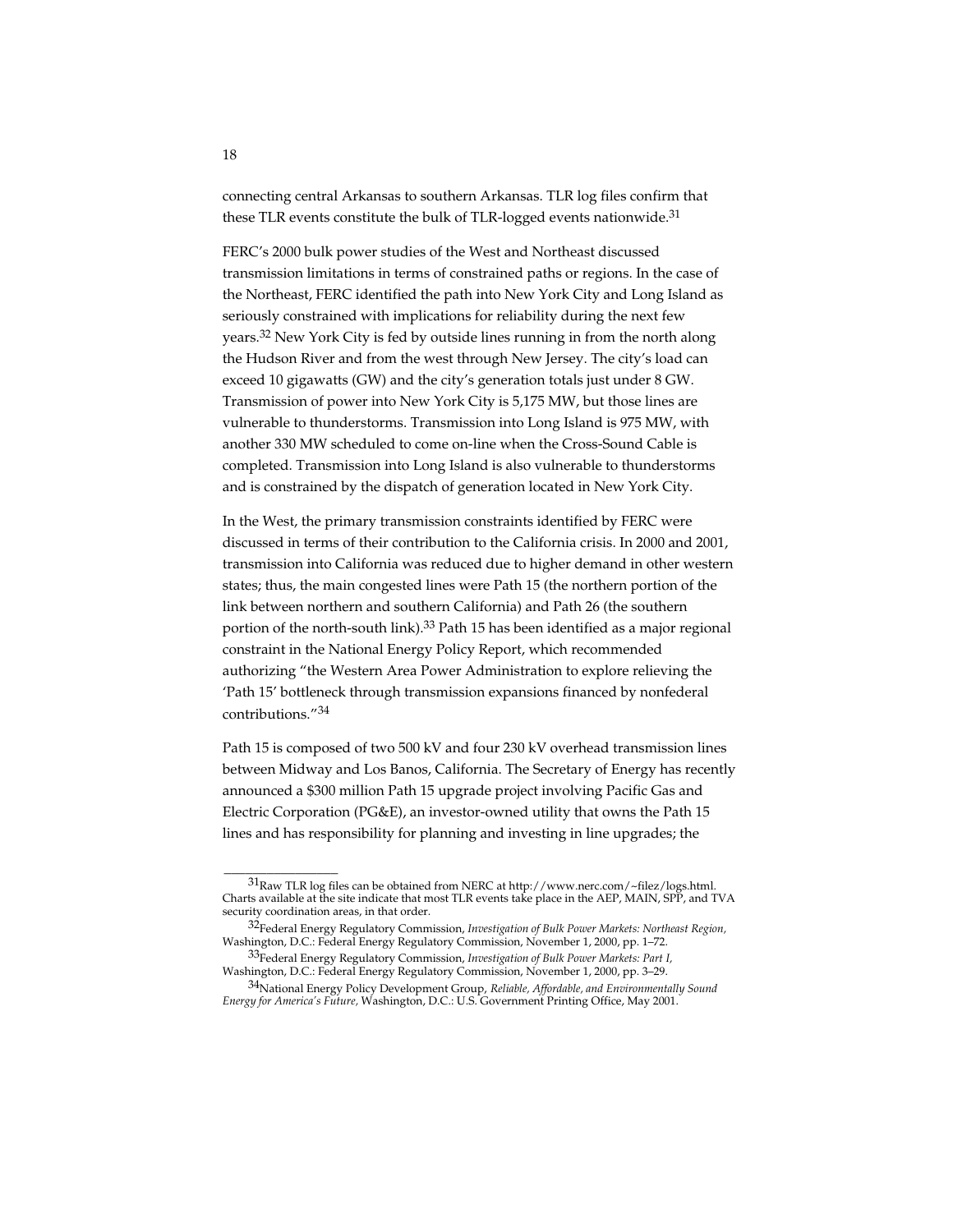Transmission Agency of Northern California; and six other organizations.<sup>35</sup> The Path 15 lines, which roughly connect northern and southern California, have a power-transfer capacity of approximately 3,600 MW, and have historically experienced highest flows during the winter season, with lower flows during the spring. The planned upgrade will increase Path 15 capacity by 1,500 MW.

Regional transmission customers identified Path 15 as a constraint at which loading relief measures have been necessary, with 39 such events experienced in 1999.36 California operates a congestion-pricing system in which transmission customers bid on the right to schedule flows over Path 15 during times of high congestion. In 2000 and 2001, California looped power around the congested Path 15 using the DC Intertie connecting Southern California to the Northwest, bringing power back down into Northern California using the AC Pacific Intertie. This procedure contributed to blackouts in California on one occasion, January 21, 2001, when a computer crash brought down a converter station in Oregon leading to a 20-minute outage of 120 MW.37 On April 1, 2001, wind knocked down six towers on the DC Pacific Intertie leading to a Stage 2 emergency declaration by the California Independent System Operator (ISO).<sup>38</sup>

The California ISO identified Path 15 as one of ten transmission projects required in California in the coming years. In a memorandum to the California legislature, the ISO recommended a new 500 kV loop from Midway to Los Banos through Gregg at a cost of \$250-\$350 million.<sup>39</sup> The ISO suggested that the line could be operational by 2004 with expedited permitting and planning. The ISO has also supported PG&E Path 15 upgrade proposals that include new 500 kV lines between Los Banos, Gates, and Midway.<sup>40</sup>

NERC's October 2000 national reliability report identified two specific major transmission projects of regional importance: the 765 kV West Virginia to Virginia transmission line proposed by AEP and a Minnesota to Wisconsin

<sup>35 &</sup>quot;Energy Secretary Abraham Announces \$300 Million Deal to Upgrade California's Path 15," DOE press release, October 18, 2001, http://www.energy.gov/HQPress/releases01/octpr/ pr01180.htm (last accessed March 26, 2002).

 $^{36}$ Northwest Regional Transmission Association, Southwest Regional Transmission Association, and Western Regional Transmission Association, *Western Interconnection Biennial Transmission Plan,* July 2000.

<sup>37</sup>Stipp, David, "The Real Threat to America's Power," *Fortune,* March 5, 2001, p. 138.

<sup>38&</sup>quot;U.S. West Power Line Shut, California Calls Power Alert," Reuters, April 2, 2001.

 $^{39}$ Winter, Terry M., "Memorandum to Senate Committee on Energy, Utilities & Communications," Assembly Utilities and Commerce Committee, August 10, 2000.

<sup>40&</sup>quot;Testimony of Armando J. Perez, Stephen Thomas Greenleaf, and Keith Casey on Behalf of the California Independent System Operator Before the Public Utilities Commission of the State of California," Application 01-04-012, September 25, 2001.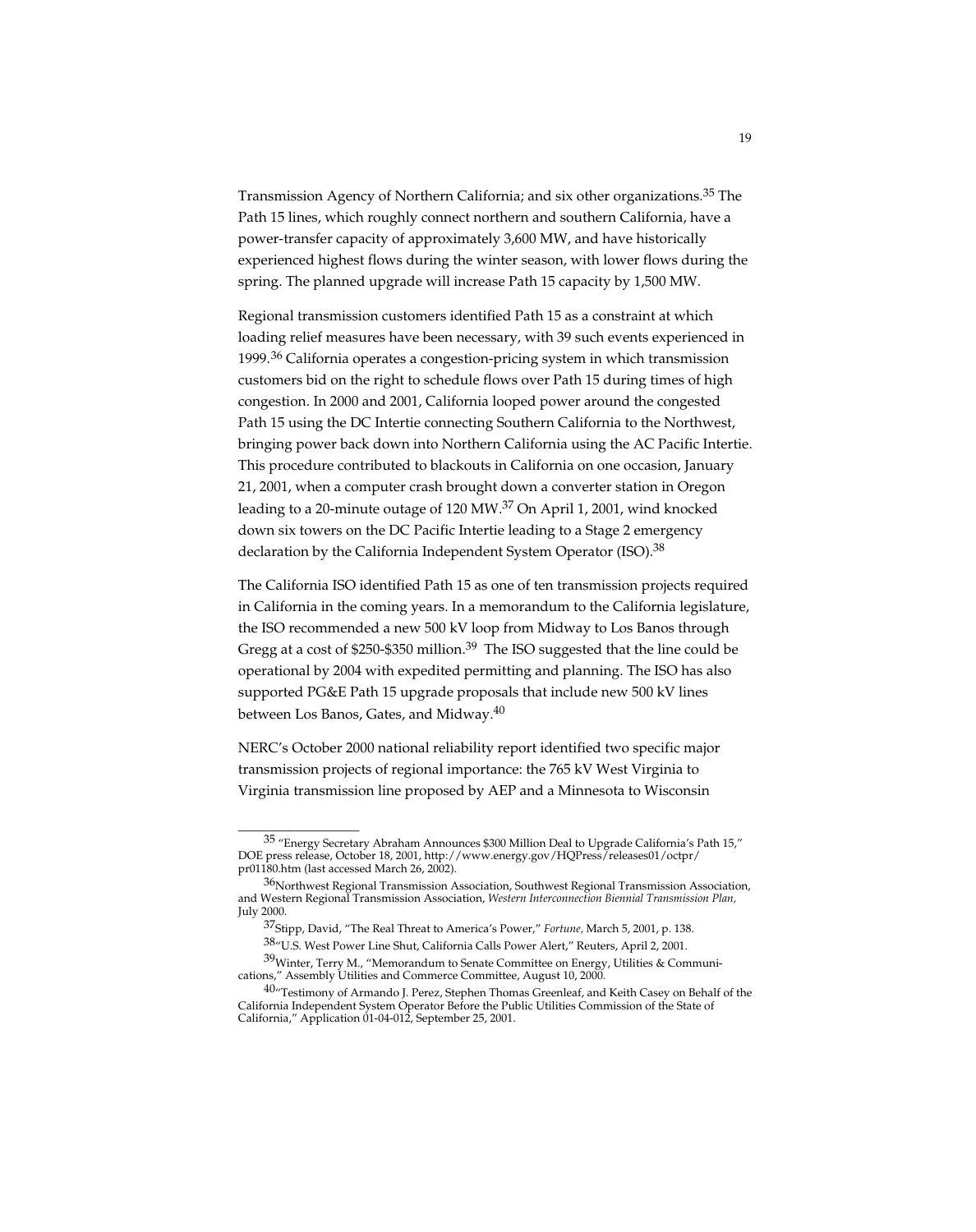transmission line.41 In addition, two other NERC regional reports discuss specific transmission constraints that could require construction of more than one line: the northeast New Mexico area and the connection from south to north Texas where transmission loading relief will be necessary to alleviate congestion in the near term.<sup>42</sup>

A 2000 study employing telephone interviews with utility managers to identify transmission facilities that were not being built identified the following projects as among the most important: (1) the 765 kV West Virginia-Virginia line; (2) the 230 and 345 kV lines proposed to connect Minnesota and Wisconsin; (3) a 500 kV line between Georgia and Florida; (4) expanded capacity between Michigan and Indiana; (5) expanded interfaces between the PJM, New York, and New England areas; (6) transmission between Wyoming and eastern Colorado; and (7) load pockets in and around Boston, New York City, Long Island, San Francisco, and San Diego.<sup>43</sup>

The DOE's Power Outage Study Team (POST) has also conducted research on outages that relates to transmission and distribution constraints.<sup>44</sup> Most of the outages studied by POST did not result from transmission constraints; however, some transmission and distribution limitations were discussed in the report in conjunction with outages that were related to plant shutdowns during times of high load. In Chicago on July 30 through August 12, 1999, underground distribution cables overloaded during a period of high load: "Two separate cable faults at the Northwest substation de-energized transformers, thereby overloading nearby interconnected transformers and causing them to shut down." According to POST, a July 9, 1999, outage was related to the loss of eight feeder cables in the Washington Heights network: "The loss of feeders occurred because of heat-related failures in connections, cables, and transformers." Voluntary curtailments and loss of service in Long Island took place between July 3 and July 8, 1999, due to hot weather and load growth on the South Fork of Long Island, which "was on the edge of voltage collapse." In the Delmarva (Delaware, Maryland, and Virginia) Peninsula on July 6, 1999, plant outages and high loads "produced a capacity shortfall that could not be remedied through

<sup>41</sup>North American Electric Reliability Council, *Reliability Assessment, 2000–2009,* Washington, D.C.: NERC, October 2000.

<sup>42</sup>North American Electric Reliability Council, October 2000.

<sup>43</sup>Hirst, Eric, "Expanding U.S. Transmission Capacity," August 2000, http://www.eei.org/ future/reliability/hirst2.pdf (last accessed April 1,2002).

<sup>44</sup>Power Outage Study Team, *Report of the U.S. Department of Energy's Power Outage Study Team: Findings and Recommendations to Enhance Reliability from the Summer of 1999*, Washington, D.C.: U.S. Department of Energy, March 2000.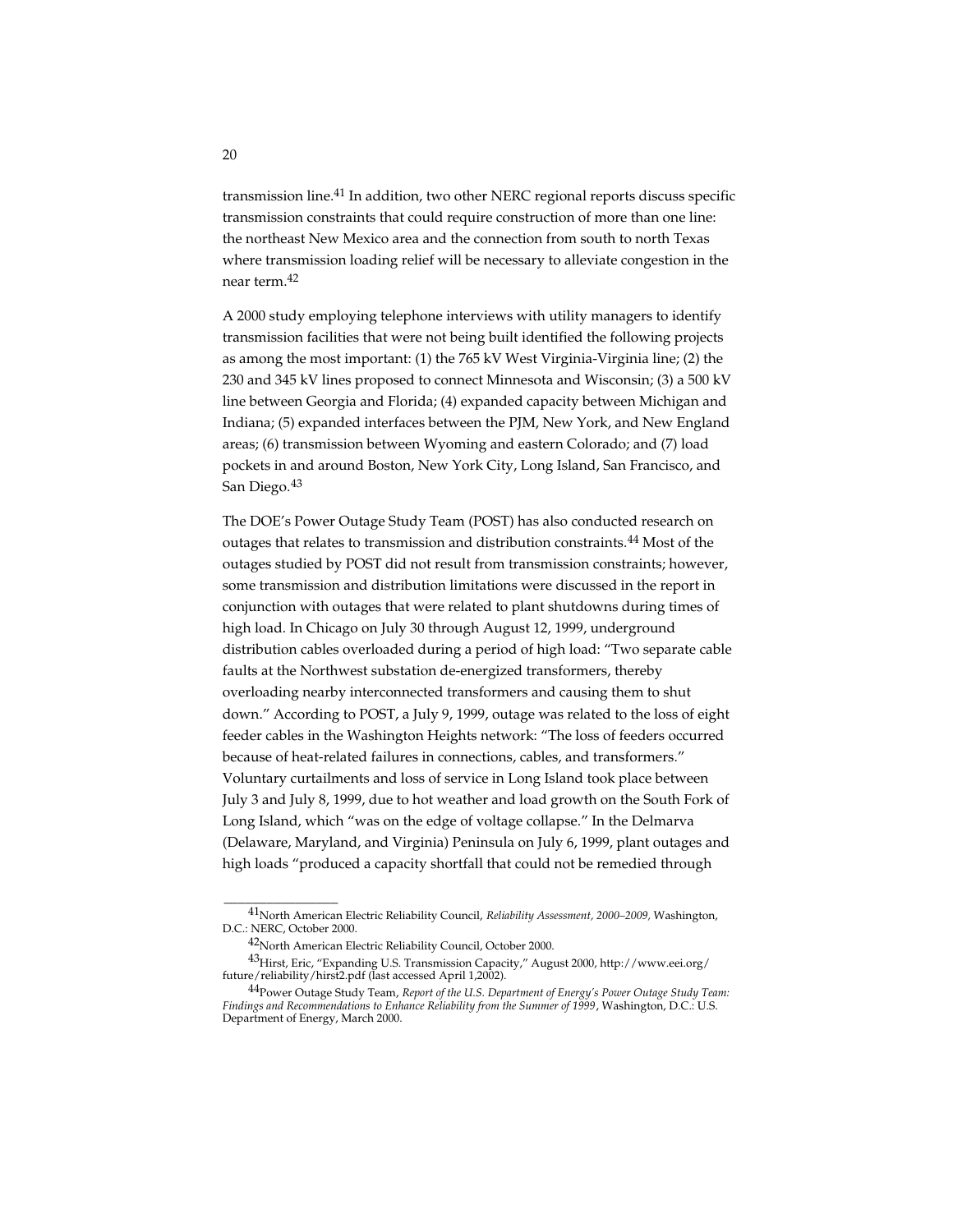energy imports on the transmission system." Some of these contingencies may point to areas where more transmission capability is needed.

Figure 2.2 indicates schematically the areas of the United States in which major transmission constraints have been identified.

## **Technology Alternatives: High-Voltage Direct Current and Flexible AC Transmission System Devices**

HTS cables will be likely candidates to address the transmission constraints indicated in Figure 2.2 in areas where underground cables are an option and in areas where HTS cables provide benefits that are not possible with conventional cables.

As noted previously, HTS cables are likely to be particularly useful in areas with space or temperature restrictions, such as urban areas, but they may also be feasible in rural locations where new overhead lines face difficult siting challenges and there is a need for long, high-capacity, high-utilization cables. An important benefit in this case, which is quantified in Chapter 3 by the computer



NOTE: Major transmission bottlenecks as identified in NERC reports, TLR log files, POST studies, press accounts, and national energy reports.

**Figure 2.2—Areas of the United States in Which Major Transmission Constraints Have Been Identified**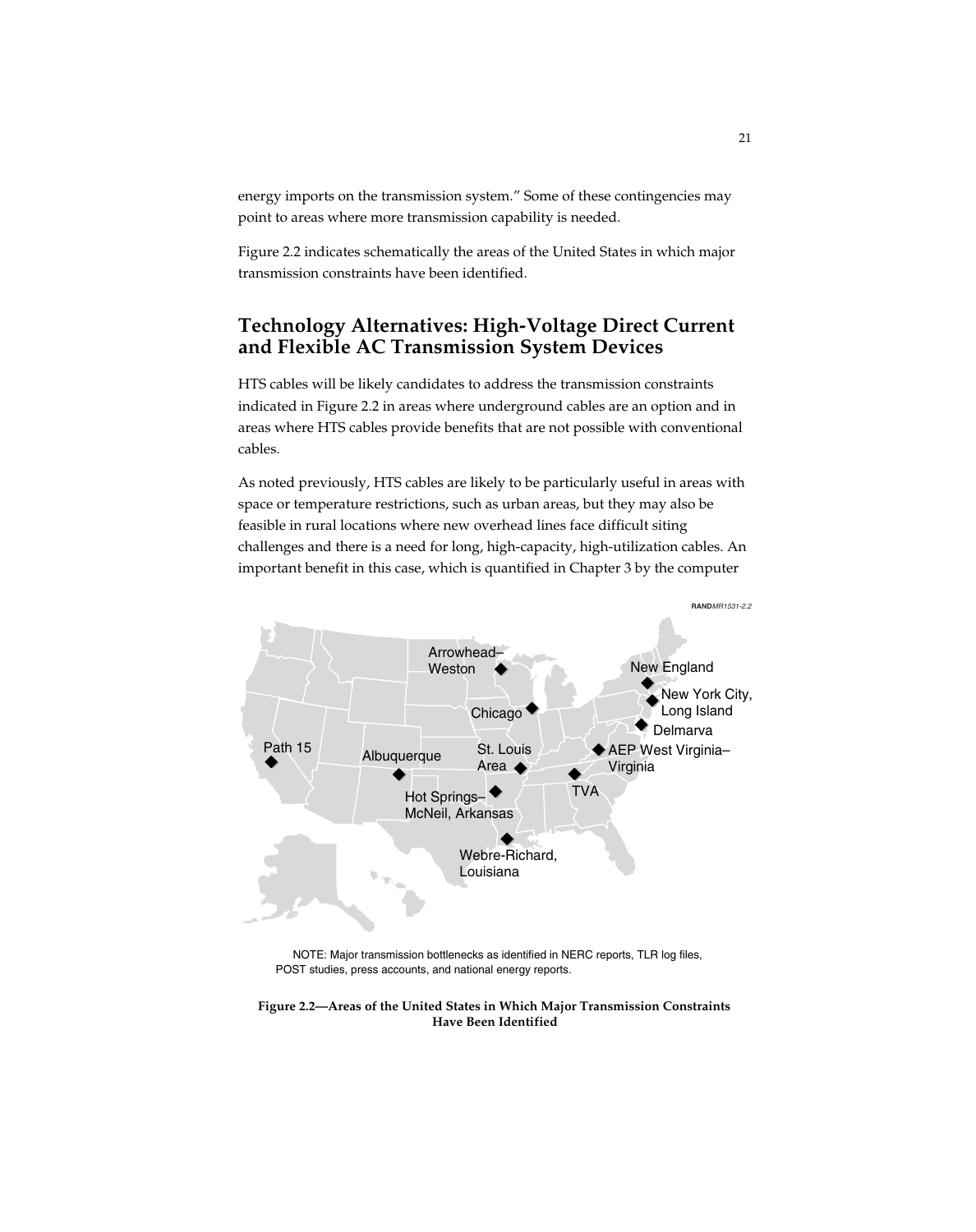simulation results for California's Path 15, is to provide a parallel transmission path at a lower voltage to increase power-transfer capacity. We note, however, that the HTS cables required in this case would not be available in the near term because they are much longer than current demonstrations and would require the development and demonstration of cooling stations at periodic intervals, as well as quantities of HTS wire beyond current manufacturing capabilities.

There are also other technologies that may resolve these transmission constraints. Conventional approaches include upgrading conductors on overhead lines or addressing impedance or reactance problems with capacitors or inductors.<sup>45</sup> Flexible AC transmission system (FACTS) devices represent an evolving technology that enables transmission operators to direct power flows across individual lines. FACTS devices use semiconductor switches to dynamically adjust transmission line parameters in order to control flows and help alleviate congestion, reduce power quality problems, and generally aid in the economically efficient dispatch of generation. A FACTS device is currently being demonstrated in upstate New York routing power from Quebec to New York City.46 FACTS devices may be used in combination with higher-capacity HTS cables, but because FACTS can help postpone grid improvements they may also represent a competing technology.

High-voltage direct current (HVDC) cables are another potential technological alternative to HTS cables. For example, the Connecticut Siting Council recently approved the TransÉnergie Cross-Sound Cable Project, a 24-mile cable system from New Haven, Connecticut, to Brookhaven, New York, that will carry up to 330 MW of DC power between Connecticut and Long Island beneath the seabed of the New Haven Harbor Federal Navigation Channel and Long Island Sound.47 The Cross-Sound Cable was expected to begin operation in the summer of 2002. However, Connecticut government officials are considering a moratorium on construction.48 Another proposed large regional transmission project—the Neptune Project—to connect New Brunswick and Nova Scotia to major urban load centers in Boston, Long Island, Connecticut, and New York also envisions

<sup>45</sup>Fuldner, Arthur H., "Upgrading Transmission Capacity for Wholesale Electric Power Trade," Washington, D.C.: Energy Information Administration, U.S. Department of Energy, Table FE2, http://www.eia.doe.gov/cneaf/pubs\_html/feat\_trans\_capacity/table2.html (last accessed March 26, 2002).

<sup>46</sup>Fairley, Peter, "A Smarter Power Grid," *Technology Review,* July/August 2001, pp. 41–49.

<sup>47&</sup>quot;Connecticut Siting Council Approves Cross-Sound Cable Project," press release, January 3, 2002, http://www.crosssoundcable.com/NewFiles/pressrel.htm (last accessed January 22, 2002).

<sup>48</sup>Caffrey, Andrew, "Northeast States in Power Play: Connecticut Looks to Block Underwater Electrical Line to New York's Long Island," *Wall Street Journal,* April 17, 2002, p. B10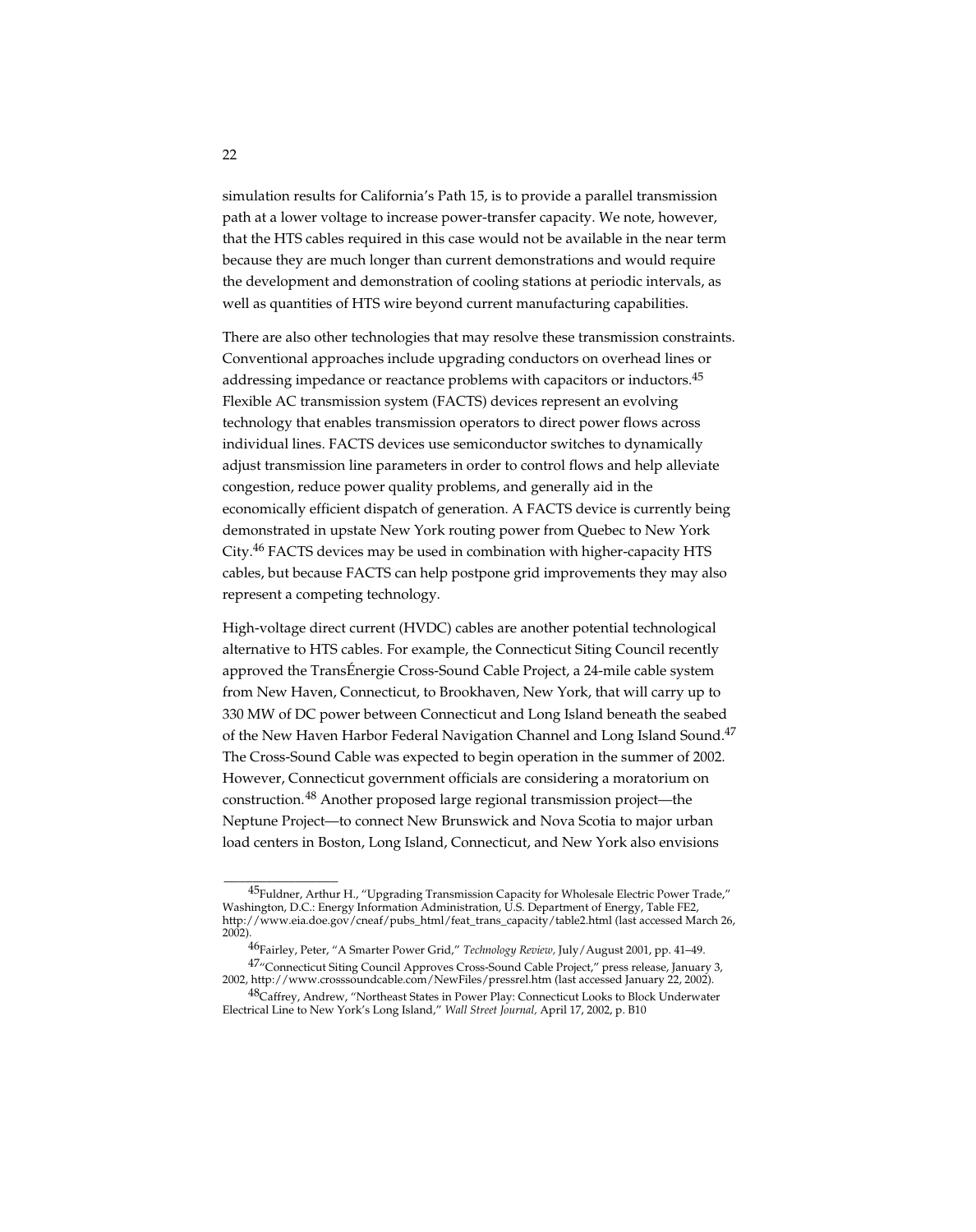the use of undersea HVDC cables.<sup>49</sup> The first phase of the Neptune Project is envisioned as a short connection from New Jersey to New York City and Long Island with anticipated completion in summer 2003.

HVDC cable technology is being developed and implemented by both ABB (formerly Asea Brown Boveri) and Siemens. The ABB product, known as HVDC Light, uses DC cables with extruded polymer insulation, high-speed semiconductor switches and converters, and low-cost installation by plowing instead of conventional trench excavation. It is being implemented in several underground and submarine applications throughout the world.<sup>50</sup> The low-cost installation and AC-DC conversion advances associated with HVDC technologies may also support the development of HTS technologies by lowering the cost of underground cable installation and facilitating the use of DC transmission. HTS DC cables have zero conduction loss, although they will nevertheless have thermal losses that will require a cryogenic cooling system for heat removal.

<sup>49&</sup>quot;Neptune Regional Transmission Project Plans Huge Electricity Transmission Grid," *Natural Gas & Energy News,* July 2001.

<sup>50</sup>Asplund, Gunnar, Kjell Eriksson, and Ove Tollerz, "Land and Sea Cable Interconnections with HVDC Light," paper presented at CEPSI 2000 conference in Manila, Philippines, October 23–27, 2000.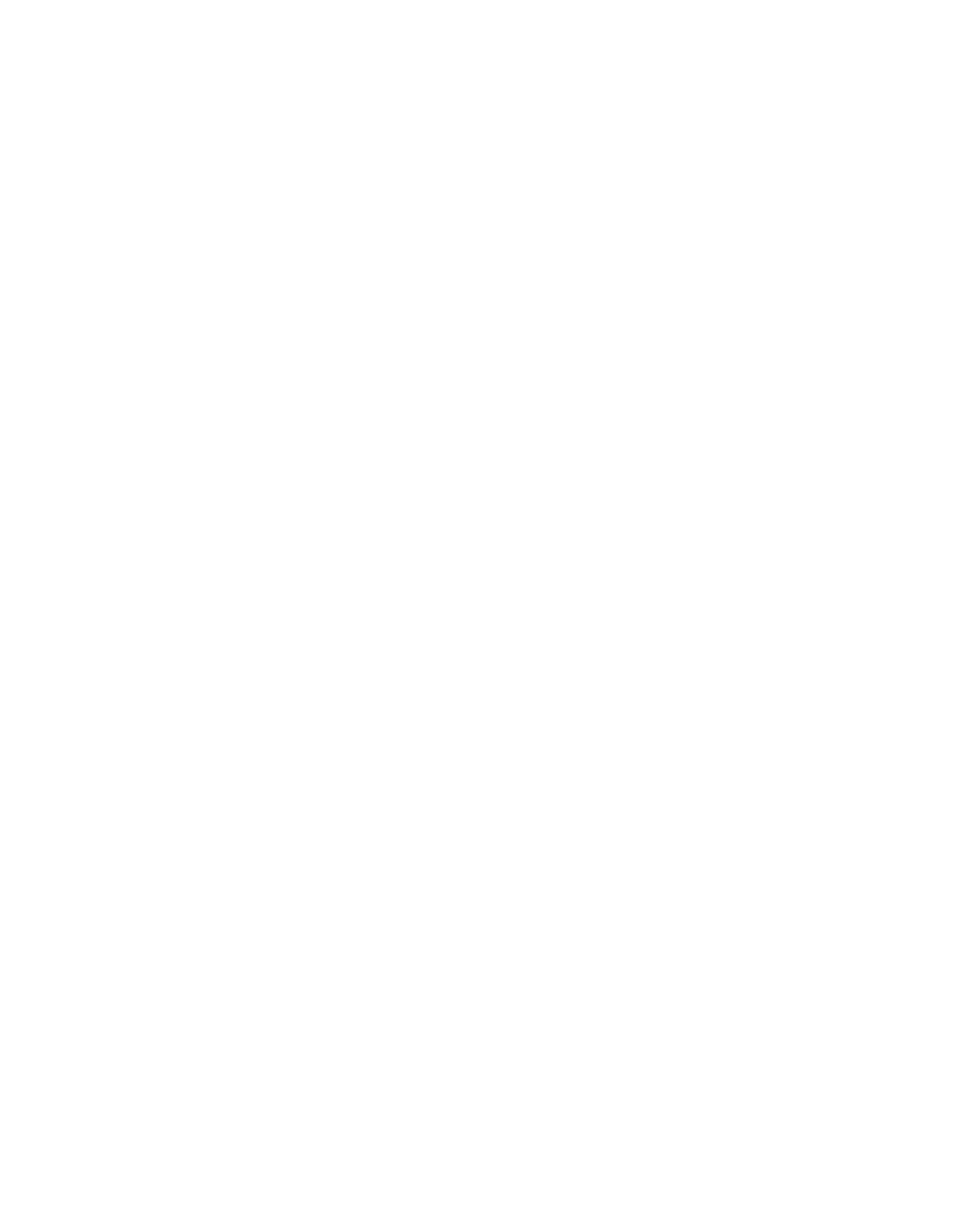# **3. Potential Impact of HTS Cables on Grid Reliability and Available Transfer Capacity**

This chapter describes the results of computer-generated simulations of power flows in two specific locations of the U.S. electrical transmission grid, with and without the presence of HTS cables. The objective of these simulations was to quantify the impact of HTS cable use in real-world applications. We chose these two cases to investigate because they represent two very different types of applications, both of which address an identified U.S. transmission constraint.

The first case represents a heavily loaded urban network, the downtown Chicago area, in which space constraints may preclude conventional transmission growth options. The additional power-carrying capability of HTS cables may provide a means to serve load growth by replacing, and hence upgrading, conventional underground cables at 138 kV using existing underground conduits. The use of the existing conduits would preclude the need for the excavation and construction associated with adding conventional cables to increase powertransfer capacity.

The second case represents a constrained transmission path , Path 15 in California, between major load centers. Path 15 is the major route through which power is transferred between northern and southern California. In this case, HTS cables could provide a means to increase transfer capacity without construction of additional 500 kV transmission lines in an already highly loaded corridor. Because of their higher power-carrying capacity, 230 kV HTS cables could be used to form a parallel path instead. The parallel path improves reliability and the lower voltage avoids additional expenses from high-voltage substation equipment. However, unlike the Chicago case, this case does not represent a near-term application of HTS cables because it requires cable lengths that are much longer than those currently being demonstrated.

The computer simulations reported here were performed for RAND under subcontract by PowerWorld Corporation using a model called PowerWorld Simulator,<sup>1</sup> which provides a visualization of power flows in a transmission grid

 $\overline{\phantom{a}}$  , where the contract of the contract of  $\overline{\phantom{a}}$ 

 $1_A$  detailed description of PowerWorld Simulator and examples of its use are available at http://www.powerworld.com. See also, Overbye, T. J., and J. D. Weber, "New Methods for the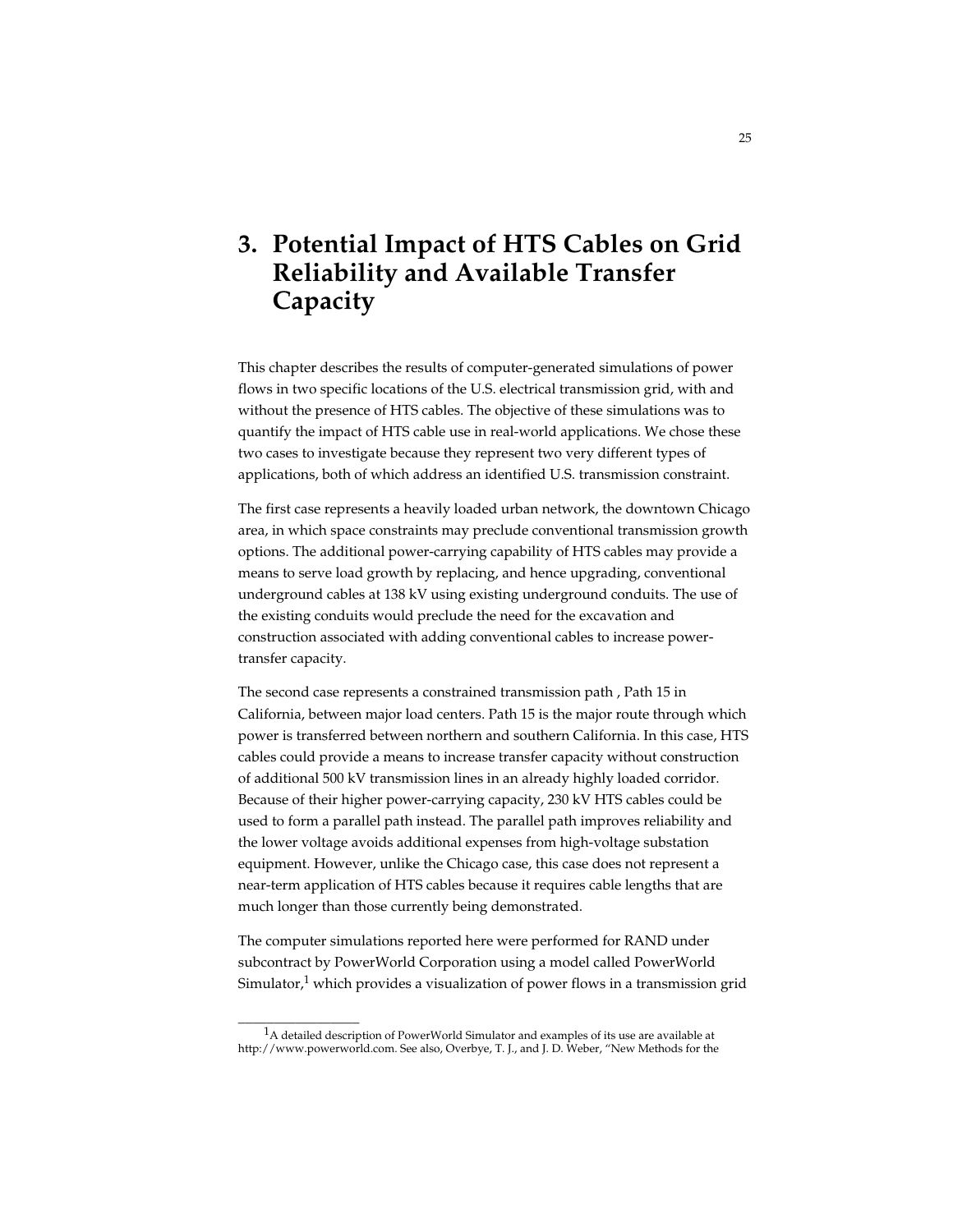based upon input on the generators, loads, transmission lines, transformers, and other electrical power equipment connected to the grid. To input the required data, PowerWorld Simulator has the ability to read publicly available powerflow cases such as those formerly published by FERC from the Form 715 filings of the NERC regions.<sup>2</sup>

The calculation of flows in the grid is based on Kirchhoff's Laws. The analysis of the circuit centers on the buses, or nodes, where generation, transmission, and loads are connected. The net flow of power at each bus must be identically zero to ensure conservation of energy. Based upon the input data, the loads, the generation, or some combination of the two is fixed. For the entire circuit, generation must then equal demand from the loads. (This need not be true locally, because conductors can carry excess generated power to areas where demand exceeds supply.) By calculating how power flows to satisfy Kirchhoff's Laws, one obtains information about the power flows through the conductors that make up the grid.3 PowerWorld Simulator provides a variety of visualizations of these power flows, including indications of magnitude, direction, and percentage of available current and real and reactive power<sup>4</sup> set by input limitations on components.

## **Simulations of the Downtown Chicago Transmission Grid**

The input data for the Chicago simulations described here were obtained from the Mid-America Interconnected Network (MAIN) Form 715 submission to the Federal Energy Regulatory Commission<sup>5</sup> for the summer 2000 peak load. In order to reduce the size of the simulation while still maintaining the important features of the interconnected network, the portion of MAIN outside of the

<sup>2</sup>FERC no longer publishes the Form 715 data for national security reasons, but provides information on how to obtain the data through a Freedom of Information Act (FOIA) request.

26

\_\_\_\_\_\_\_\_\_\_\_\_\_\_\_\_\_\_\_\_\_\_\_\_\_\_\_\_\_\_\_\_\_\_\_\_\_\_\_\_\_\_\_\_\_\_\_\_\_\_\_\_\_\_\_\_\_\_\_\_\_\_\_\_\_\_\_\_\_\_\_ Visualization of Electric Power Systems Information," July 2000, http://www.pserc.wisc.edu (last accessed April 1, 2002).

 $3$ For a detailed description of power-flow solution methods, see Wood, Allen J., and Bruce F. Wollenberg, *Power Generation Operation and Control*, 2nd Ed. John Wiley & Sons, New York, 1996, Chapter 4.

 $^{4}$ In an AC circuit, current leads or lags the voltage. The current component that is in phase with the voltage transmits real power and the out-of-phase component is associated with reactive power, which represents energy stored in electric or magnetic fields. Reactive power is consumed or absorbed in the magnetic field of inductive equipment. This consumption tends to depress transmission voltage, which can create voltage control problems. Reactive power can be transmitted only over short distances. If reactive power cannot be supplied promptly in an area of decaying voltage, voltage collapse can occur. See Taylor, Carson W., "Improving Grid Behavior," *IEEE Spectrum,* June 1999, pp. 40–45.

<sup>&</sup>lt;sup>5</sup>See http://www.ferc.gov/electric/f715/data/form715.htm for information on how to file a FOIA request for these data.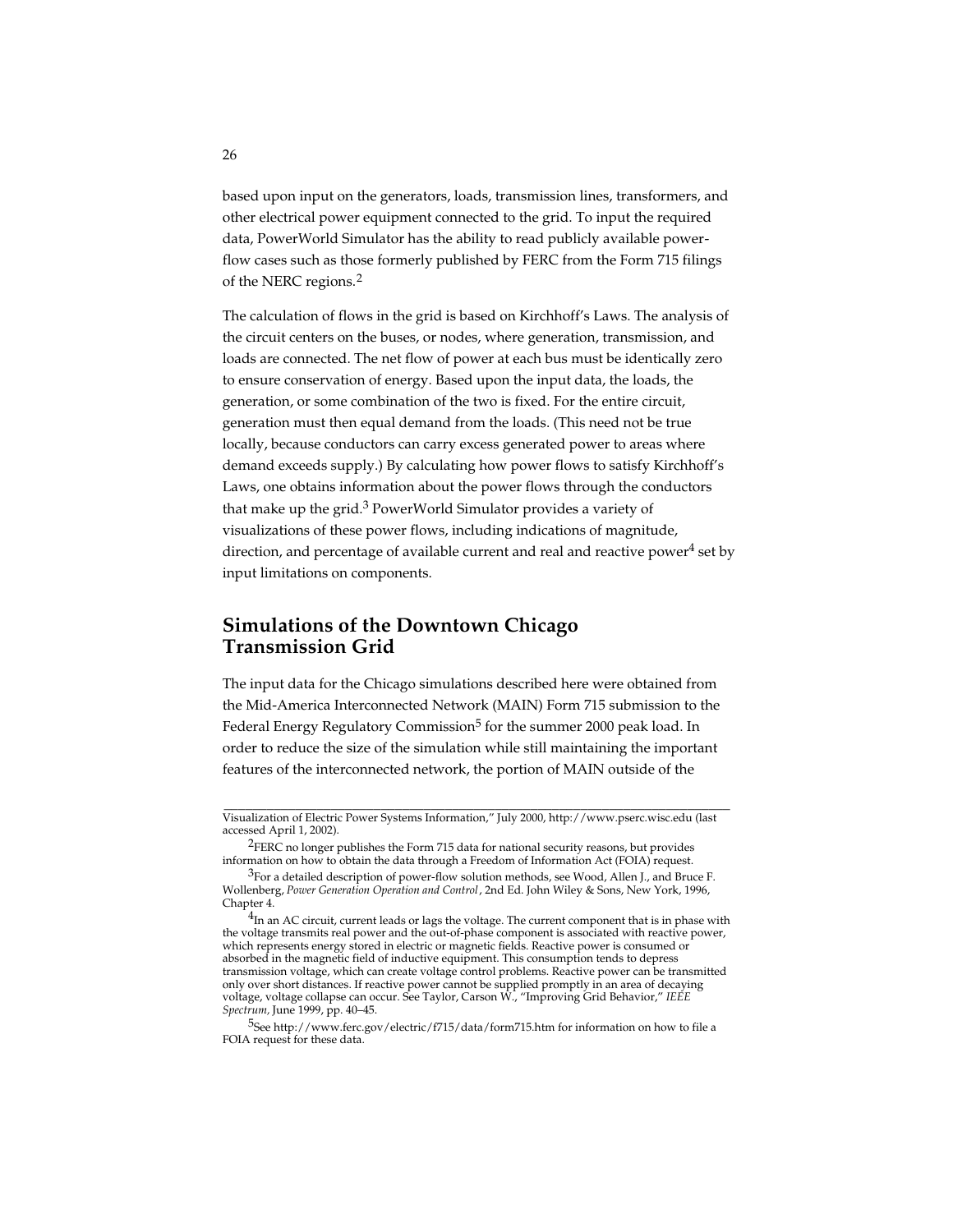control area of Commonwealth Edison, the local Chicago utility company, was treated as an equivalent circuit. This reduced the size of the simulation from 30,000 buses to 1,000 buses. The total load for the simulation was 19,000 MW and 7,000 MVAR (megavolts amperes reactive<sup>)6</sup>, and the simulated network included 138 kV and 345 kV transmission lines.

To determine the impact of HTS cables on reliability, we focused the analysis on two smaller regions: the *Area of Interest,* a region of downtown Chicago in which transmission cables are currently operated at close to their rated capacity and may become overloaded in the event of contingencies such as transmission line outages, and the *Contingency Area,* within which we define a list of transmission lines that will be taken out of service in contingency simulations.<sup>7</sup> Figure 3.1 shows a portion of the simulated region, indicating both the Area of Interest and



**Figure 3.1—Portion of Downtown Chicago Grid Showing Area of Interest and Contingency Area, Commonwealth Edison Control Area Within MAIN Transmission Grid Shown in Inset**

 $^6$ Real power is measured in MW and reactive power is measured in MVAR.

<sup>7</sup>Weber, J. D., "Efficient Available Transfer Capability Using Linear Methods," May 2001, available at http://www.pserc.wisc.edu (last accessed April 1, 2002).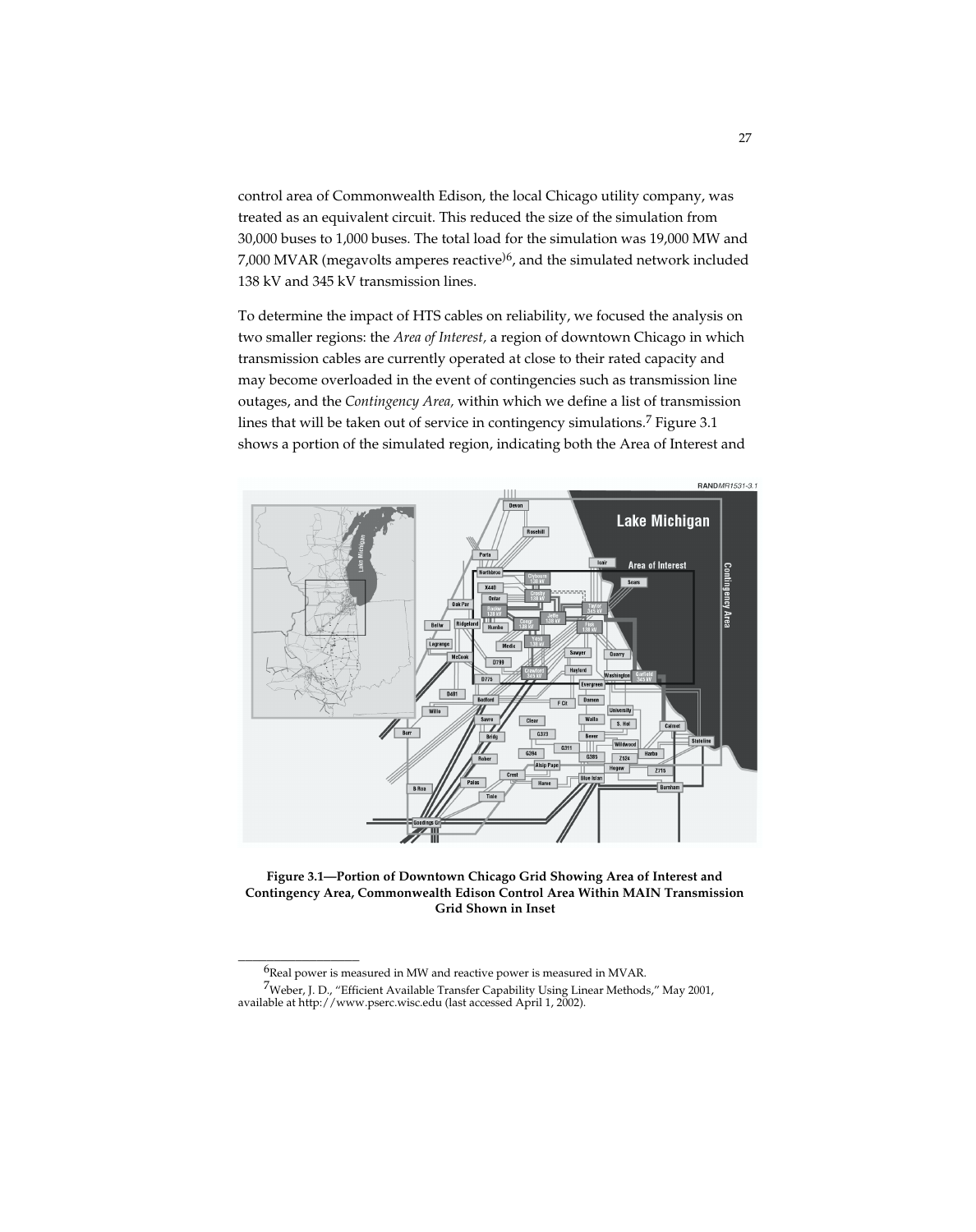the Contingency Area. $8$  The inset in the figure shows the grid within the entire MAIN region. The box in the inset surrounds the Commonwealth Edison control area, and within that box is the Contingency Area.

The shaded boxes in Figure 3.1 represent substations, which may contain one or more buses. The lighter lines represent transmission lines at 138 kV and the darker lines represent transmission lines at 345 kV. The darker shaded substations represent those with significant loads and components of important transmission paths. The maximum voltage bus is indicated for each of these substations. The darker transmission lines within the Area of Interest are 138 kV underground cables (and two 345 kV underground cables) that were replaced in some of the simulations by HTS cables, as described in the following.

We performed N-1 contingency analyses by taking out of service each of the 133 transmission lines in the Contingency Area, one at a time, running the simulation model to obtain the power flow, and monitoring all elements in the system for violations, which were defined as loadings of more than 100 percent of the MVA rating<sup>9</sup> for transmission lines and transformers or voltages outside the range 90-110 percent of nominal value (0.9 to 1.1 per unit, or p.u.) for a bus. We then recorded the number of violations that occurred for each contingency, which allowed the identification of the transmission lines that had the largest number of violations and the highest overload for all of the contingencies. These lines are candidates for replacement with HTS cables with higher MVA ratings.

Table 3.1 lists the transmission lines (all underground cables) that had the largest overloads and consistently showed overloads under different N-1 contingency simulations. The table lists the substations (see Figure 3.1) from which and to which each of these underground cables transmits power, as well as their length, voltage, and nominal current rating in amperes and power rating in MVA. The differences in ratings may reflect differences in cable design, location, and configuration and are typically based upon temperature limitations that arise from heating of the conductors due to electrical losses.

28

 ${}^{8}$ The description of the contingency analysis follows Ettedgui, E., S. Grijalva, R. Silberglitt, and C. Wakefield, "Potential Impact of High Temperature Superconducting Cables on Grid Reliability and Available Transfer Capacity: Power Flow Simulation Results," Institute of Electrical and Electronics Engineers (IEEE) Power Engineering Society Winter Meeting, January 2002, available on CD from the IEEE.

 $9$ The rating in MVA is the maximum value of the power flowing in the three-phase AC circuit, which is given by volts•amperes•  $\sqrt{3}$ .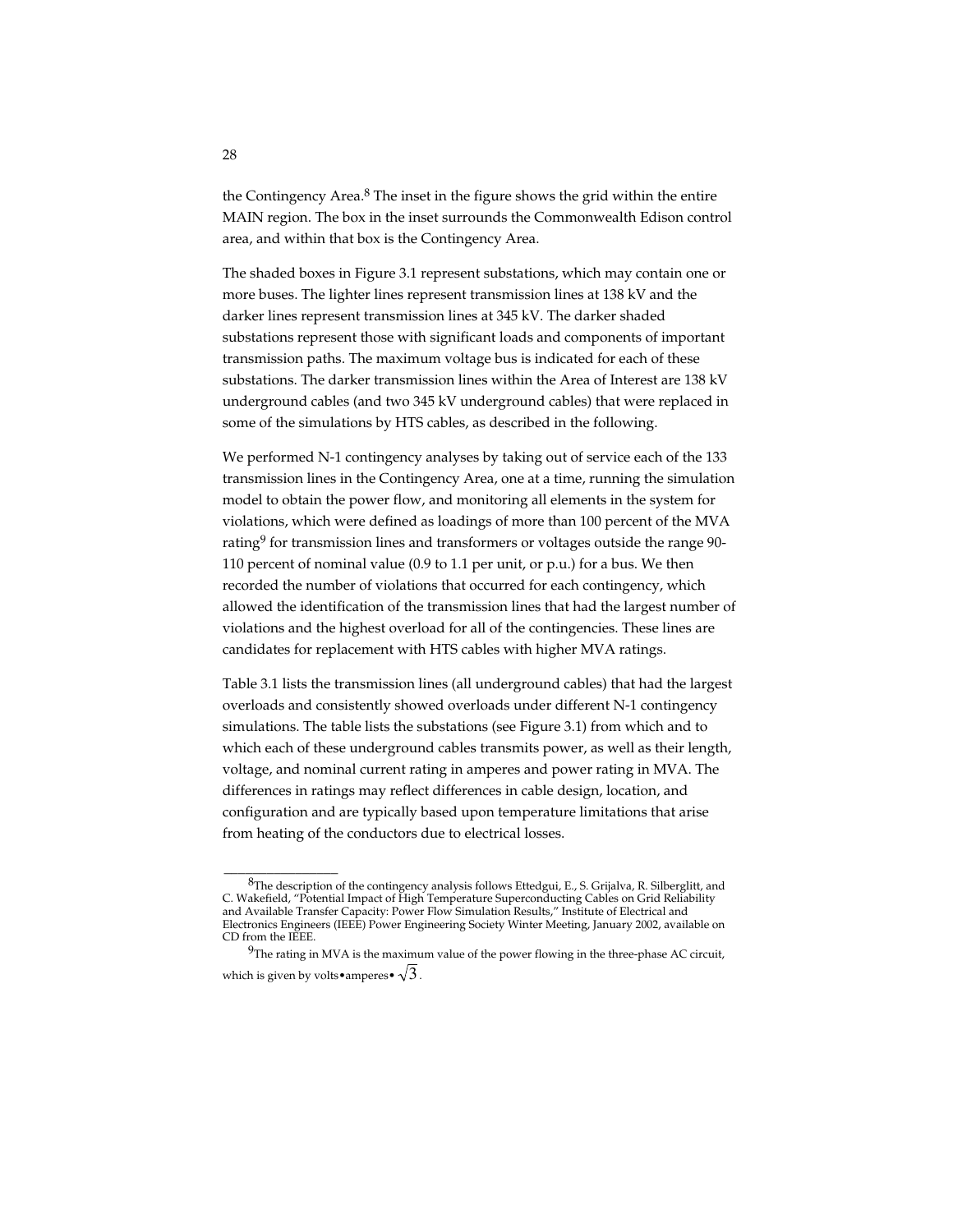| Substation<br>To<br>From |                  | Length<br>(Miles) | Voltage<br>(Volts) | Rating<br>(Amperes) | Rating<br>(MVA) |
|--------------------------|------------------|-------------------|--------------------|---------------------|-----------------|
| Crosby                   | <b>Jefferson</b> | 1.66              | 138,000            | 920                 | 220             |
| Garfield                 | Taylor           | 4.47              | 345,000            | 1,171               | 700             |
| Calumet                  | Garfield         | 3.07              | 345,000            | 2,276               | 1,360           |
| Fisk                     | <b>Jefferson</b> | 2.23              | 138,000            | 1,360               | 325             |
| <b>Jefferson</b>         | Taylor           | 2.09              | 138,000            | 837                 | 200             |
| Crosby                   | Rockwell         | 1.61              | 138,000            | 920                 | 220             |
| Charter                  | Congress         | 0.49              | 138,000            | 1,326               | 317             |
| Clybourn                 | Crosby           | 0.89              | 138,000            | 251                 | 60              |
| Congress                 | Rockwell         | 0.59              | 138,000            | 1326                | 317             |
| Humbolt                  | Rockwell         | 1.47              | 138,000            | 251                 | 60              |

**Table 3.1 Transmission Lines Identified in N-1 Contingency Analysis**

We note that the overloads under N-1 contingencies in these simulations do not consider remedial actions that grid operators may take during contingencies, including, for example, adjusting phase shifters, opening or closing breakers, changing the local generation profile, and employing demand-side management schemes. We were not able to include such actions because information concerning operating guidelines under contingencies tends to be confidential. Nevertheless, our results identify the impact that replacing specific transmission lines with HTS cables in a real utility system would have on reliability and transmission capacity, irrespective of specific operating procedures that may also be used in the event of contingencies. The most serious violations, for example those with overloads greater than 130 percent, may represent cases in which operating measures would be insufficient to mitigate overloads, so that the transmission lines in question may require uprating, and replacement with HTS cables could serve as an alternative measure that avoids having to build new conduits.

Transmission lines are typically modeled in power-flow simulations using a pimodel for the cables or conductors. In this model, the cable or conductor consists of a resistor and inductor in series connected to two capacitors in parallel at either end, so the cable or conductor resembles the Greek letter pi. The inductance, capacitance, and resistance of each conventional cable or conductor shown in Figure 3.1 are known input data. In order to incorporate HTS cables in the simulation, their resistance, inductance, and capacitance, as well as their maximum current rating, were required. These parameters were provided by Pirelli Cables and Systems for HTS cables of appropriate voltage and length that could be substituted in the simulation for the conventional cables listed in Table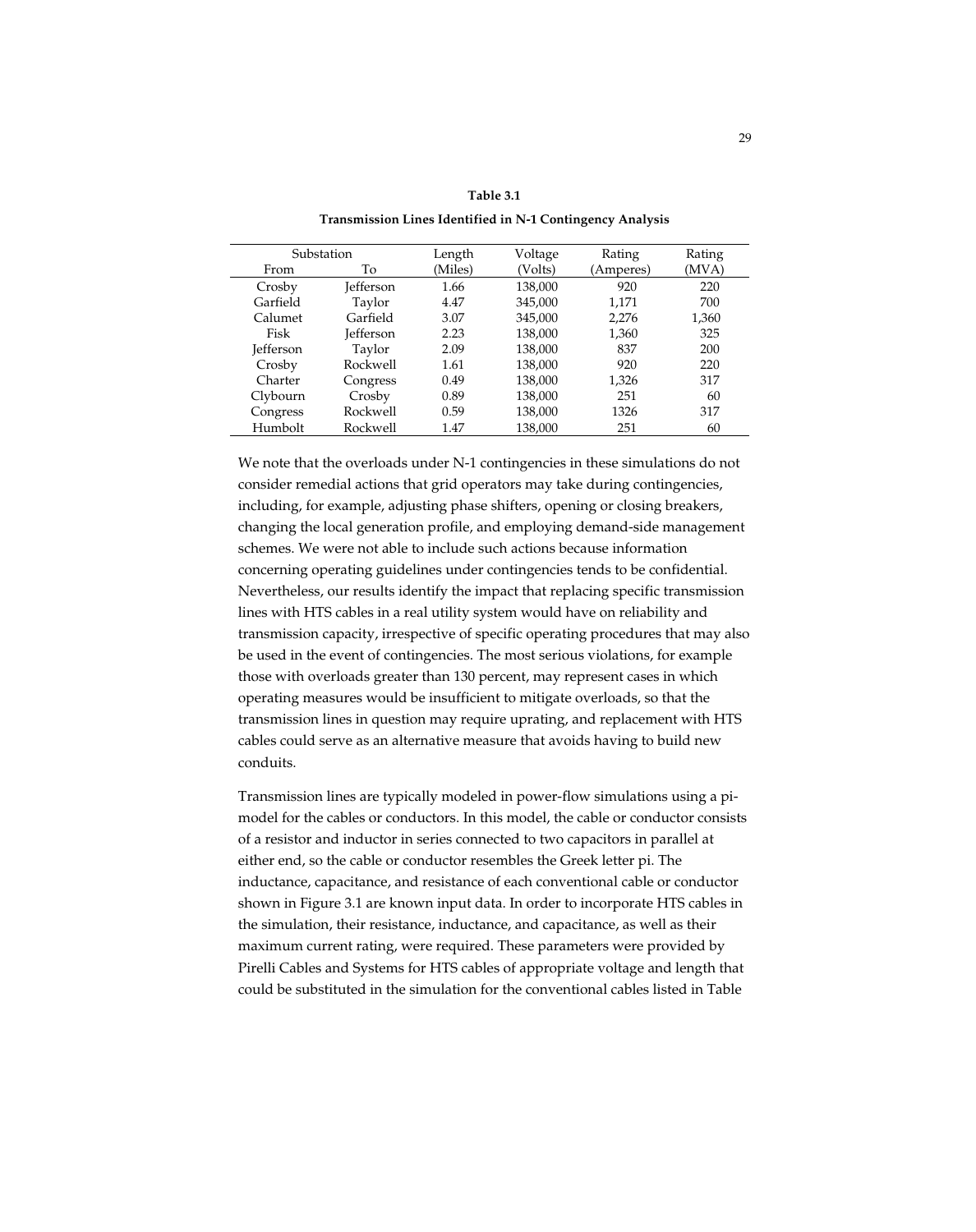3.1.10 The HTS cable resistance was nearly zero and the HTS cable capacitance and inductance were much lower than those of the conventional cables. These small values provided a convenient redistribution of power flows by attracting flow through the HTS cables, and the higher current rating of the HTS cables (2,500 amperes) allowed additional flow through these cables without overloads.

The HTS cable substitutions included three additional changes to the system. First, because the downtown Chicago grid has two almost parallel electrical systems (see Figure 3.1), for consistency all parallel lines were replaced with HTS cables. This added 8 cable replacements to the 11 listed in Table 3.1. (We note that the Clybourn to Crosby entry in Table 3.1 represents two cables because it is a double circuit and both circuits had overloads under N-1 contingencies.) Second, we found it necessary to uprate the range of two transformers in the Crawford substation from 339 MVA and 420 MVA to 500 MVA as a result of the increased power flow through the HTS cables. Finally, one conventional line (Crawford to Y450) was overloaded after the HTS cable substitutions were made, so that we also replaced this with an HTS cable, for a total of 20 HTS cable replacements.

After making the HTS cable replacements (the darker lines within the Area of Interest in Figure 3.1), we repeated the N-1 contingency analysis to determine the impact on reliability. Table 3.2 shows the results for the most severe contingencies. In the table, "Base" refers to the case without the HTS cable replacements and "HTS" refers to the case with the HTS cable replacements. The "Contingency Location" column indicates which transmission line was removed from service under that particular contingency. In some cases, the transmission line was within a substation.

Each row in Table 3.2 represents a distinct contingency. In the simulation model, each contingency is identified by the buses to which and from which the transmission line carries power and the designation and number of its circuit. These labels have been suppressed in Table 3.2. We note that the replacement of conventional transmission lines with HTS cables consistently decreased the number and severity of violations in the system. The base case had a total of 105 violations, whereas the case with the HTS replacements had only 37 violations. If we define the number of violations under N-1 contingency analysis as a reliability metric, then the HTS replacements increased reliability according to this metric by a factor of approximately 3.

 $^{10}$ Nathan Kelley, private communications, Pirelli Cables and Systems, Lexington, S.C. The HTS cable design was the "cold dielectric," in which both conductors and insulation are maintained at cryogenic temperature within a cooled enclosure. See Appendix A for details.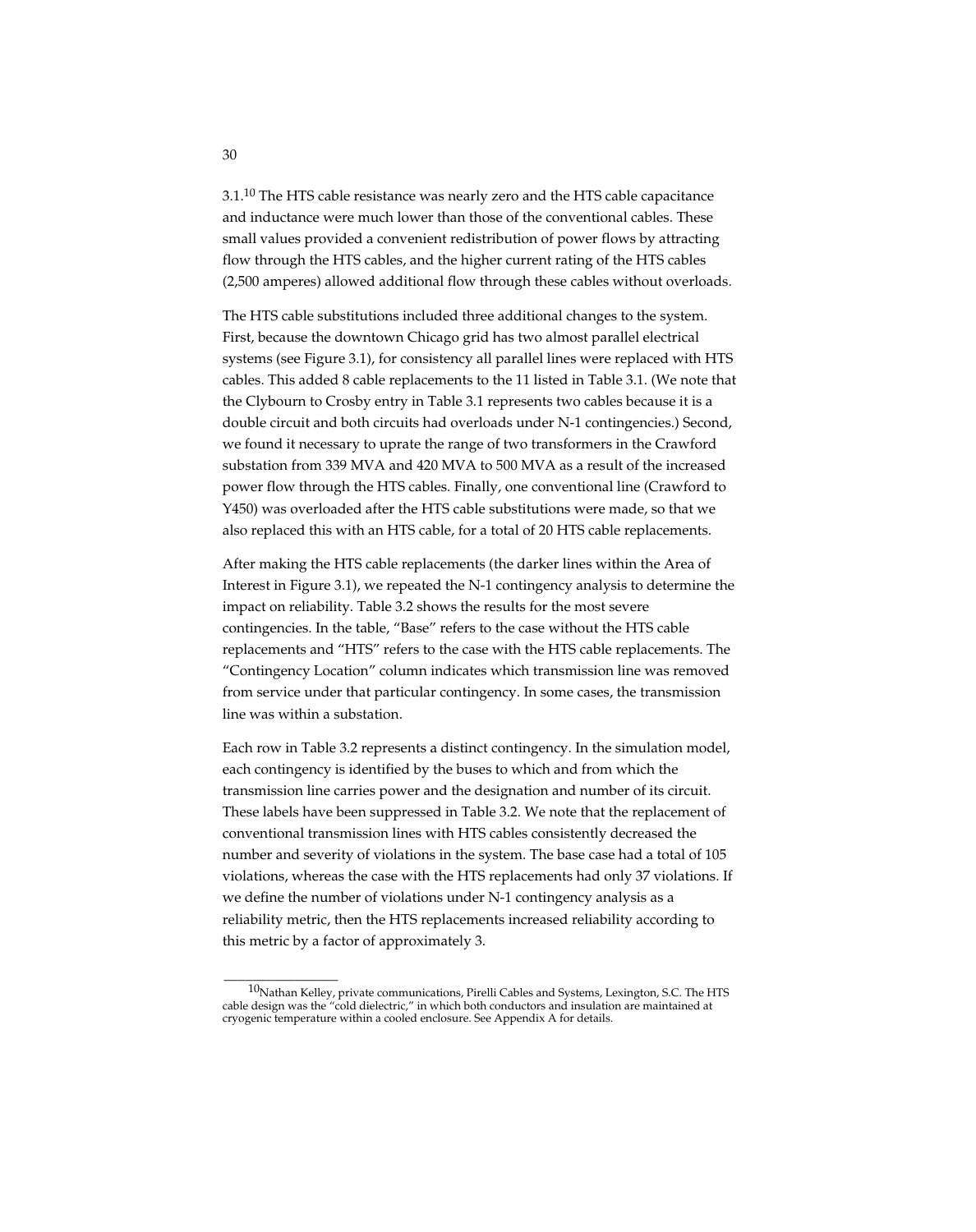|                              |                      |                | Maximum Line Loading |              |
|------------------------------|----------------------|----------------|----------------------|--------------|
|                              | Number of Violations |                |                      | (Percentage) |
| Contingency Location         | Base                 | <b>HTS</b>     | Base                 | <b>HTS</b>   |
| Taylor (within substation)   | 5                    | 5              | 129.1                | 109.0        |
| Taylor (within substation)   | 5                    | 5              | 139.5                | 108.8        |
| D799-Ridge                   | 5                    | 1              | 111.4                | 101.6        |
| Crawford-D799                | 5                    | 1              | 113.5                | 103.9        |
| Crosby-Jefferson             | 4                    | 3              | 164.1                | 102.9        |
| Crawford-Goodings            | 6                    | 3              | 153.2                | 105.8        |
| Fisk-Jefferson               | 3                    | 1              | 127.7                | 100.0        |
| Fisk-Jefferson               | 3                    | 3              | 138.5                | 101.4        |
| Jefferson-Taylor             | 3                    | 1              | 113.6                | 101.0        |
| Crawford (within substation) | 6                    | 3              | 110.6                | 104.6        |
| Crawford (within substation) | 4                    | 1              | 131.2                | 107.2        |
| Crawford-Jefferson           | 3                    | 0              | 103.8                |              |
| Crawford (within substation) | 3                    | 0              | 103.8                |              |
| Crosby-Jefferson             | 6                    | 3              | 163.2                | 102.8        |
| Crawford-Fisk                | 3                    | $\overline{0}$ | 107.2                |              |
| Jefferson-Taylor             | 3                    | 1              | 129.8                | 102.0        |
| Crawford-Fisk                | 5                    | 2              | 105.8                | 101.5        |
| Hayford-Sawyer               | 3                    | 0              | 107.8                |              |
| Crawford (within substation) | 5                    | 2              | 105.8                | 101.5        |
| Fisk-Quarry                  | $\overline{2}$       | 0              | 103.0                |              |
| Fisk (within substation)     | 2                    | 0              | 131.7                |              |
| Congress-Rockwell            | $\overline{2}$       | 0              | 150.8                |              |
| Crosby-Rockwell              | 2                    | 0              | 132.3                |              |

**Table 3.2 Contingency Analysis Results for the Most Severe Contingencies**

The results shown in Table 3.2 demonstrate that the replacement of a substantial number (20) of heavily loaded transmission lines in downtown Chicago with HTS cables would garner substantial reliability benefits. What about replacement of a smaller number of lines? To address this question, we note that the only substations that bring power into the Area of Interest (from the south) at 345 kV and transform it to 138 kV are McCook, Crawford, and Taylor, and that the path from McCook to the load substations in the Area of Interest (the darker shaded boxes) also goes through Crawford. Moreover, Table 3.2 shows that the most severe contingencies were those between Crosby and Jefferson that effectively cut the only alternate path through Taylor. This suggests that enhancing the path through Taylor with HTS cable replacements or creating a parallel path with additional HTS cables may provide reliability benefits.

We performed power-flow simulations and N-1 contingency analysis for the following cases: (1) addition of two HTS cables from Taylor to Crosby, as shown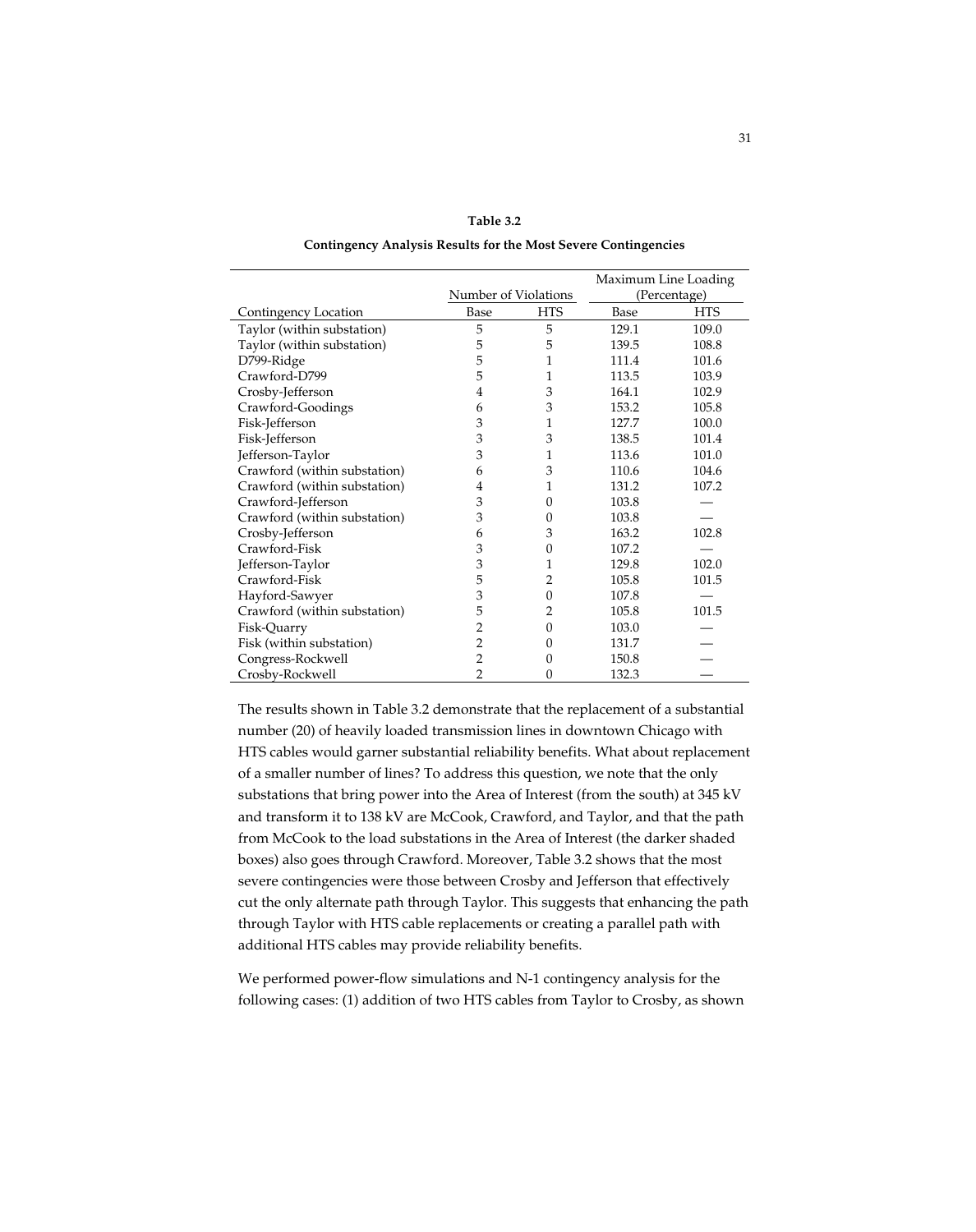by the darker dotted lines in Figure 3.1; and (2) two HTS cable replacements from Jefferson to Crosby.11 In these simulations, all other transmission lines in the Area of Interest shown as darker in Figure 3.1 remained conventional lines with parameters as obtained from the Form 715 input data. Table 3.3 shows the results for the most severe contingencies, where "Base Case" refers to the system without HTS cables, "Two HTS Additions" refers to case (1) and "Two HTS Replacements" refers to case (2) just noted. As in the 20-HTS-cable case, the addition or replacement of just two HTS cables significantly reduces the number and severity of violations.

The simulation results showed that the number of violations was reduced from 91 in the base case to 43 for two HTS additions or 73 for two HTS replacements, and the average overload was reduced from 118 percent in the base case to 107 percent for two HTS additions or 108 percent for two HTS replacements. We note that the total number of violations in the base case is slightly different than in the base case represented in Table 3.2 because a slight modification was made (opening of one circuit breaker) in the Table 3.3 base case to reduce the loading on one of the McCook to Ridgeland circuits.

Returning to the 20-HTS-cable case, rather than accepting increased reliability, we can use the reduced number of violations with the HTS cable replacements to increase the transfer of power into the Area of Interest up to a level at which the number and severity of violations is similar to that with the conventional cables. We define a load-injection group as the set of buses at which the load will be increased. For this simulation, the load injection group included buses in the Clybourn, Crawford, Jefferson, Sears, and Fisk substations. Additional power transfer was assumed to come from a seller injection group in the Southwest region of the Commonwealth Edison control area. The additional load was brought into the Area of Interest via the 345 kV lines into the Crawford substation.

Table 3.4 shows the results of these simulations, which indicate that 41 percent additional load, corresponding to 365 additional MW, could be served in this area of Chicago in the case with 20 HTS cable replacements (the darker lines within the Area of Interest in Figure 3.1), *while maintaining the same level of reliability as in the base case* (all conventional transmission lines).

 $11$ These simulation results are not described in the Ettedgui et al. (2002) IEEE document referenced earlier. The simulations were performed for RAND by Santiago Grijalva of PowerWorld Corporation.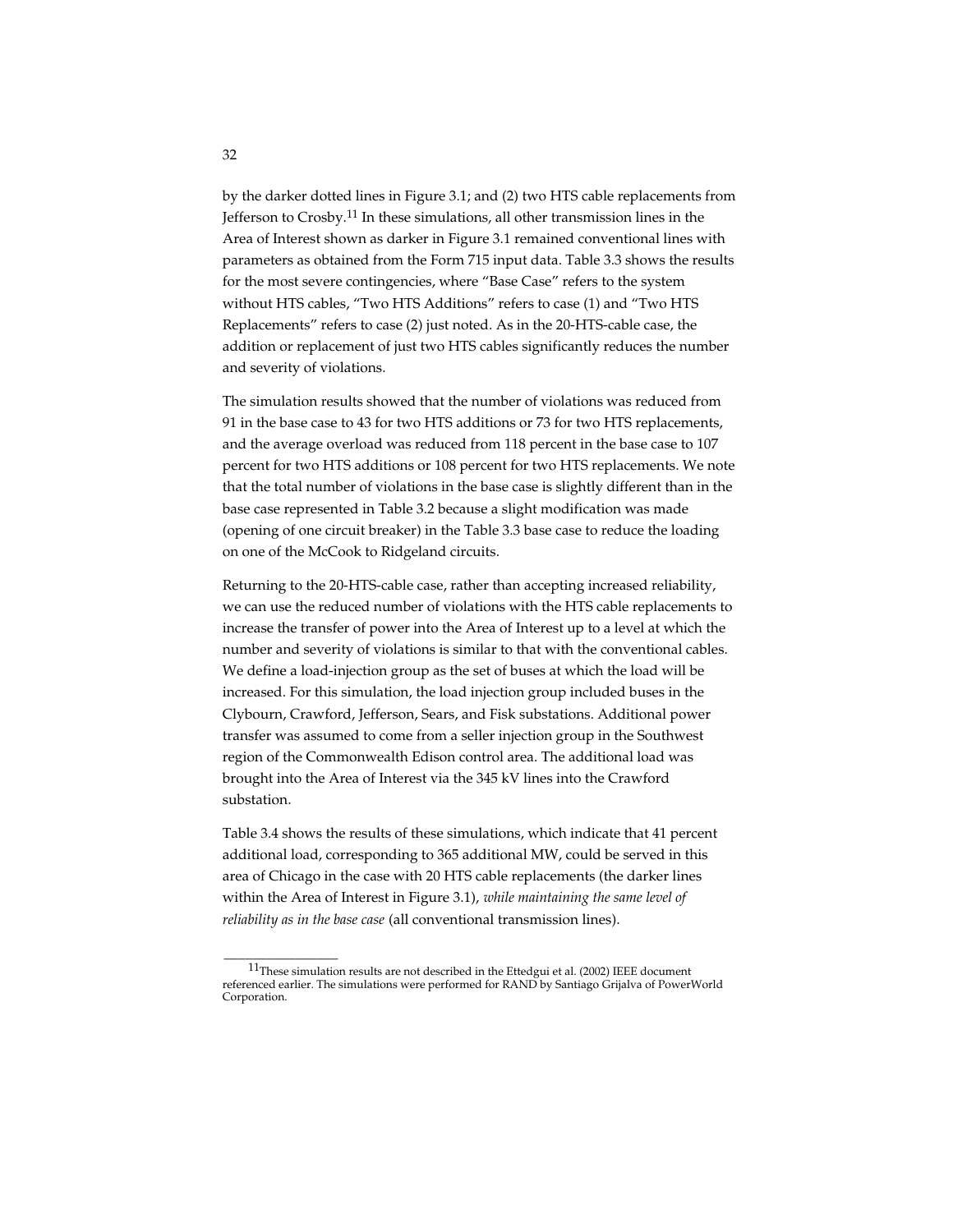#### **Table 3.3**

**Contingency Analysis Results for the Most Severe Contingencies with Two HTS Cable Additions or Replacements**

|                        | <b>Base Case</b> |       | Two HTS Additions |       | Two HTS<br>Replacements |          |
|------------------------|------------------|-------|-------------------|-------|-------------------------|----------|
| Contingency            |                  | Maxi- |                   | Maxi- |                         | Maxi-    |
| Location               | Violations       | mum % | Violations        | mum % | Violations              | mum $\%$ |
| Crawford               | 9                | 130   | 7                 | 119   | 8                       | 121      |
| (within                |                  |       |                   |       |                         |          |
| station)               |                  |       |                   |       |                         |          |
| Crosby-                | 8                | 119   | $\theta$          |       | 8                       | 119      |
| Jefferson              |                  |       |                   |       |                         |          |
| McCook-                | 6                | 116   | 5                 | 114   | 6                       | 115      |
| Ridgeland              |                  |       |                   |       |                         |          |
| Crawford-              | 6                | 114   | 5                 | 108   | 6                       | 113      |
| Goodings               |                  |       |                   |       |                         |          |
| Crawford-              | 6                | 110   | 5                 | 107   | 6                       | 109      |
| D799                   |                  |       |                   |       |                         |          |
| Crosby-                | 4                | 117   | $\theta$          |       | 4                       | 117      |
| Jefferson              |                  |       |                   |       |                         |          |
| Crawford               | 4                | 110   | $\overline{2}$    | 108   | $\overline{4}$          | 110      |
| (within                |                  |       |                   |       |                         |          |
| station)               |                  |       |                   |       |                         |          |
| D799-                  | 4                | 108   | 3                 | 105   | 4                       | 107      |
| Ridgeland              |                  |       |                   |       |                         |          |
| Fisk-Jefferson         | $\overline{4}$   | 104   | $\overline{2}$    | 101   | $\bf 4$                 | 103      |
| Y450-Congress          | 3                | 172   | $\mathbf{1}$      | 116   | $\overline{c}$          | 115      |
| $Y450-$                | 3                | 172   | $\mathbf{1}$      | 116   | $\overline{2}$          | 115      |
| Crawford               |                  |       |                   |       |                         |          |
| Congress-              | $\overline{2}$   | 156   | $\mathbf 1$       | 108   | $\overline{2}$          | 107      |
| Rockwell               |                  |       |                   |       |                         |          |
| Y450-Congress          | $\mathbf 1$      | 165   | $\boldsymbol{0}$  |       | $\boldsymbol{0}$        |          |
| $Y450-$                | $\mathbf{1}$     | 165   | $\boldsymbol{0}$  |       | $\boldsymbol{0}$        |          |
| Crawford               |                  |       |                   |       |                         |          |
| Congress-              | $\mathbf 1$      | 142   | $\boldsymbol{0}$  |       | $\boldsymbol{0}$        |          |
| Rockwell               |                  |       |                   |       |                         |          |
| D799-                  | $\mathbf{1}$     | 141   | $\boldsymbol{0}$  |       | $\mathbf{0}$            |          |
| Ridgeland              |                  |       |                   |       |                         |          |
| Crawford-<br>D799      | $\mathbf{1}$     | 138   | $\boldsymbol{0}$  |       | $\boldsymbol{0}$        |          |
|                        |                  | 126   |                   |       | $\boldsymbol{0}$        |          |
| Crosby-<br>Rockwell    | $\mathbf{1}$     |       | $\boldsymbol{0}$  |       |                         |          |
|                        | $\mathbf{1}$     | 123   | $\boldsymbol{0}$  |       | $\boldsymbol{0}$        |          |
| X440-Crosby<br>$X440-$ | 1                | 122   | $\theta$          |       | $\theta$                |          |
| Northbrook             |                  |       |                   |       |                         |          |
| Crosby-                | 1                | 116   | $\theta$          |       | $\boldsymbol{0}$        |          |
| Rockwell               |                  |       |                   |       |                         |          |

We note that the additional required power would use the higher capacity of the HTS cables that are installed as retrofits using existing conduits, and thus would not require costly excavation to install new underground cables, as discussed previously, and would also avoid the impact of such excavation on local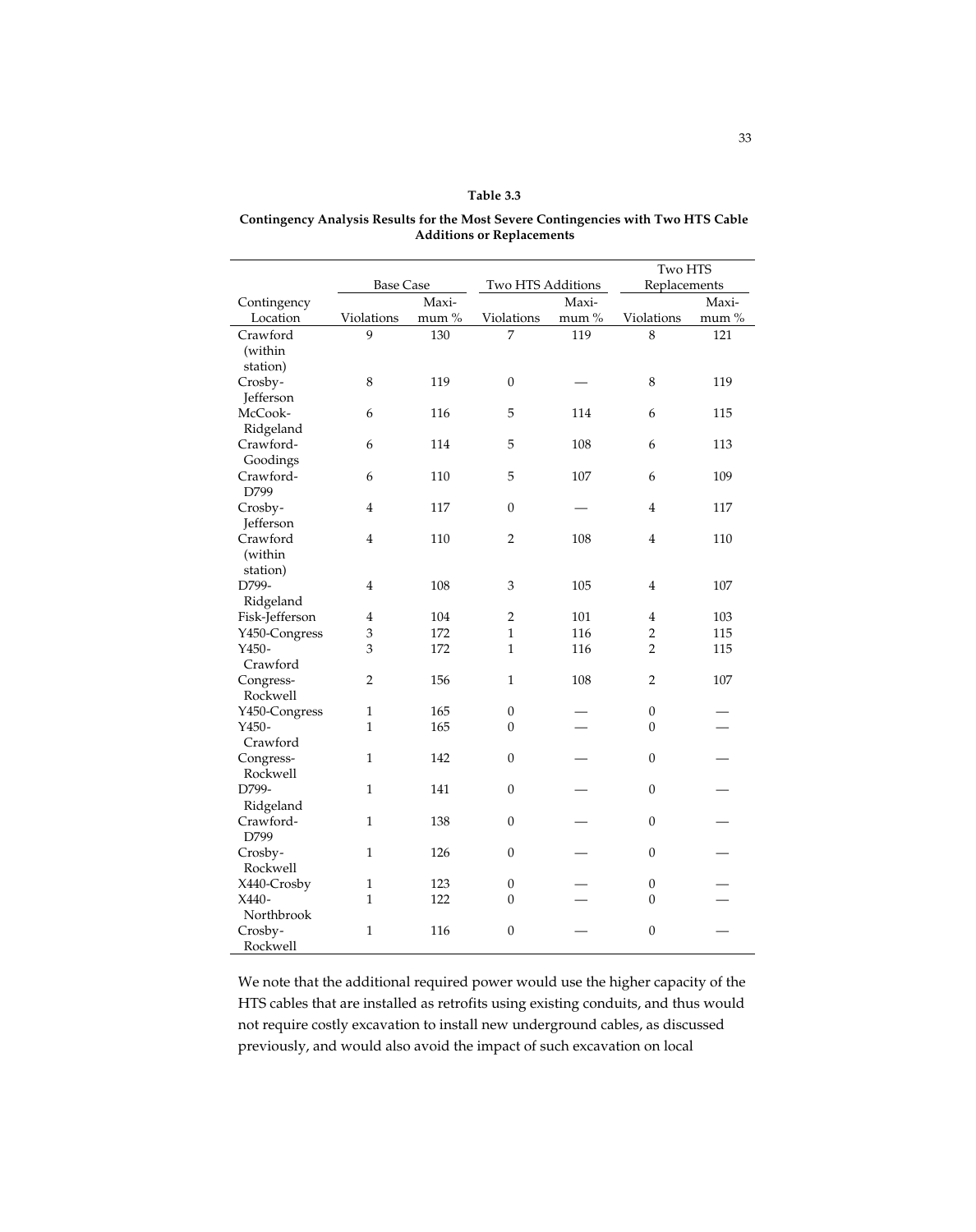| Simulation<br>Case | Total Load<br>MW) | Load Increase<br>(MW) | Load Increase<br>(Percentage) | Number of<br>Violations |
|--------------------|-------------------|-----------------------|-------------------------------|-------------------------|
| Base case          | 890               |                       |                               | 105                     |
| 20 HTS cables      | 890               |                       |                               | 37                      |
| 20 HTS cables      | 1,068             | 178                   | 20                            | 61                      |
| 20 HTS cables      | .255              | 365                   | 41                            | 104                     |

### **Table 3.4 Impact of Increased Load on Reliability**

businesses and traffic. We also note that, despite the increased power flowing through the HTS cables, the N-1 contingency analysis, including the HTS cable contingencies, shows that the same level of reliability is maintained. This is because the HTS cables would provide parallel paths to relieve stress on what was formerly a single heavily loaded path.

# **Simulations of California's Path 15 Transmission Circuit**

The input data for the California Path 15 simulations described here were obtained from the WSSC Form 715 submission to FERC<sup>12</sup> for the Winter 2001 peak load. Figure 3.2 shows a portion of the California transmission grid including Path 15. As in Figure 3.1, the boxes represent substations, which may contain one or more buses, transformers, and other power equipment. The darker lines with the arrows below, and above and to the left of, the Gates substation at the center of the figure represent transmission lines at 500 kV. The darker lines with the arrows above and to the right of the Gates substation represent transmission lines at 230 kV. The lighter solid lines with arrows represent 230 kV transmission lines that were replaced with HTS cables in some of the simulations and the lighter dashed lines with arrows represent 230 kV HTS cable additions. The darker shaded substation boxes are connected through Path 15.

Path 15 is composed of two 500 kV transmission lines from Midway to Gates and Los Banos, plus four 230 kV transmission lines, two each from Gates to Panoche and from Gates to Henrietta T. The base case simulation treated all of these as conventional overhead transmission lines, with input data for their pi-models provided in the Form 715 submission. In order to obtain the Path 15 transmission constraint, a simulation was performed in which imports to northern California from the Bonneville Power Administration were reduced and exports from

<sup>12</sup> See http://www.ferc.gov/electric/f715/data/form715.htm for information on how to file a FOIA request for these data.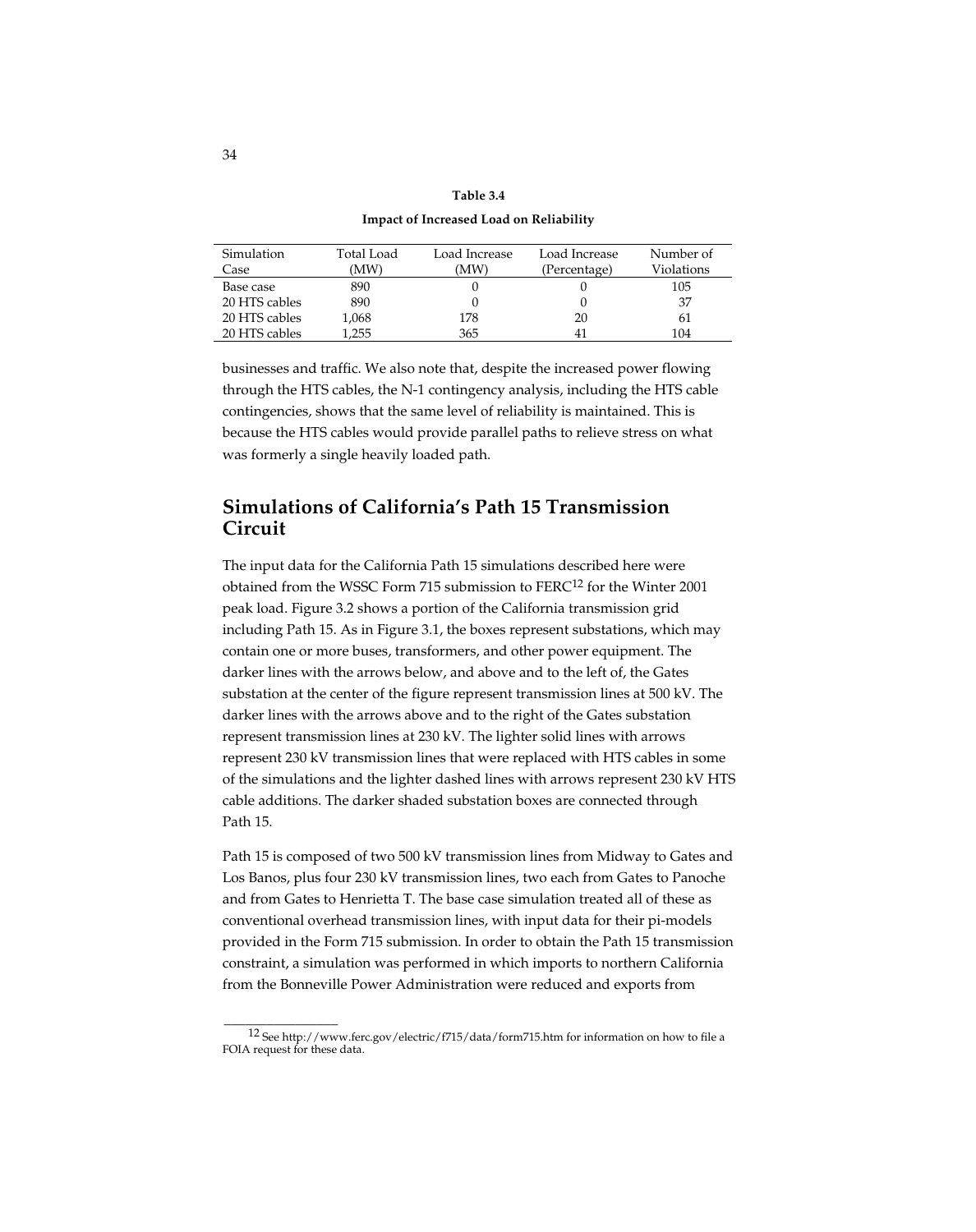

**Figure 3.2—Portion of the California Grid Showing Path 15**

Southern California to Northern California were simultaneously increased, until transfer capacity limits were reached.13 The maximum flow was 3,740 MW, of which 2,857 MW went through the two 500 kV transmission lines, which were loaded almost to capacity. Table 3.5 shows the most severe contingencies, indicating that the outages of these 500 kV lines are responsible for the greatest number of violations, with maximum overloads up to 175 percent.

HTS cables, with their ability to attract increased power flow and their increased capacity to carry additional power, as described in the previous section, present an opportunity to relieve the stress on the 500 kV portion of Path 15 by providing a parallel 230 kV path. This is possible without transformer upgrades because the 500 kV to 230 kV transformers at the Gates and Midway substations are loaded to only 50 percent and 35 percent of their capacity, respectively, in the base case.

The parallel path using 230 kV HTS cables, shown in Figure 3.2 as the lighter lines with arrows, replaces both conventional 230 kV transmission lines from Gates to Panoche with HTS cables and adds three new 230 kV HTS cables from Midway to Gates, from Panoche to Walnut, and from Henrietta T to Herndon.

 $\overline{\phantom{a}}$  , where the contract of the contract of  $\overline{\phantom{a}}$ 

<sup>&</sup>lt;sup>13</sup> These simulations were performed for RAND by Santiago Grijalva of PowerWorld Corporation.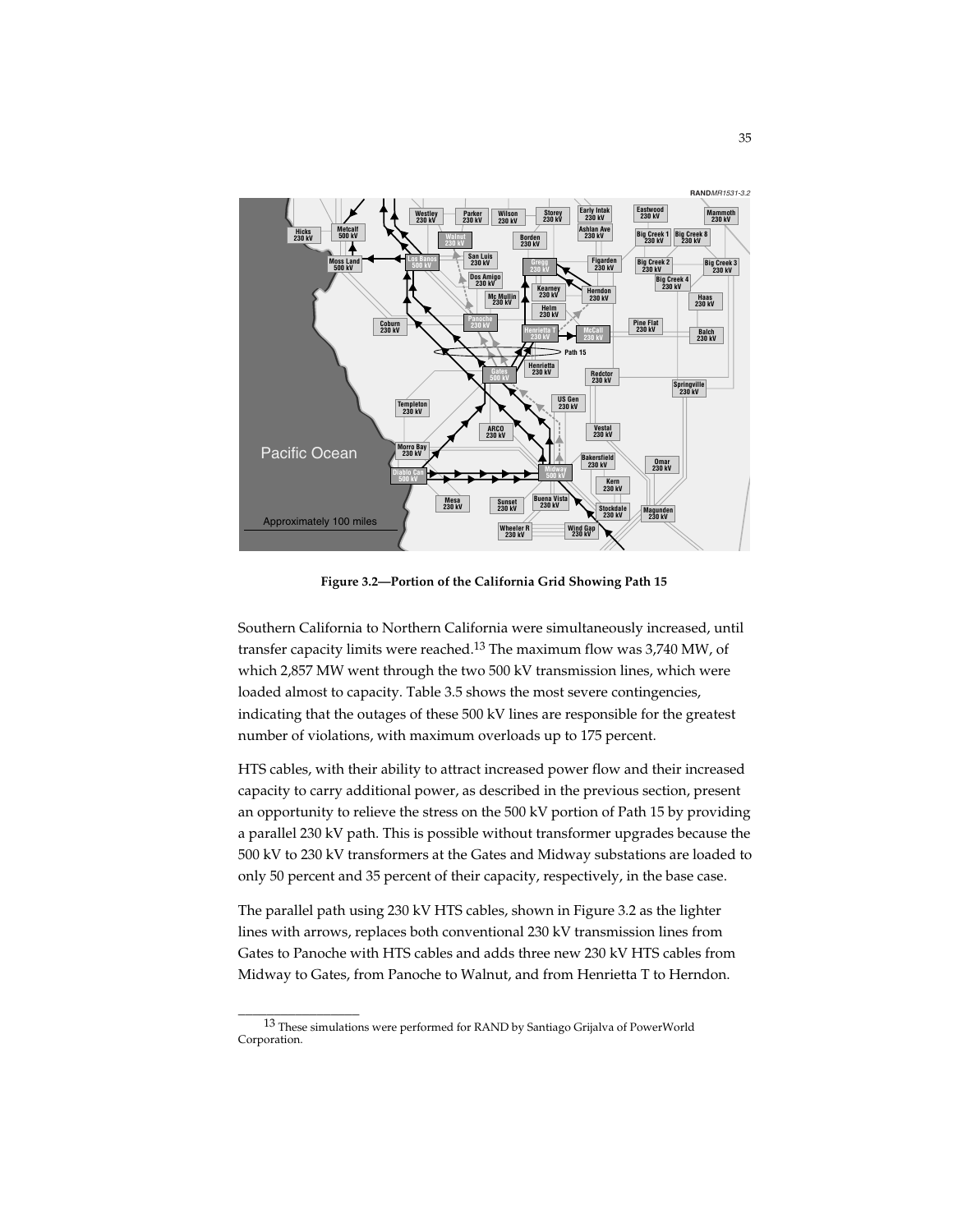#### **Table 3.5**

#### **Contingency Analysis Results for the Most Severe Contingencies for Path 15 at Maximum Operating Limit**

|                                               |            | Maximum Line |
|-----------------------------------------------|------------|--------------|
|                                               | Number of  | Loading      |
| Contingency                                   | Violations | (Percentage) |
| Los Banos (within substation at 500 kV)       | 9          | 175          |
| Los Banos (within substation at 500 kV)       | 9          | 175          |
| Los Banos-Midway (500 kV)                     | 9          | 175          |
| Henrietta-Gates (230 kV)                      |            | 106          |
| Los Banos-Gates (500 kV)                      |            | 160          |
| Los Banos (within substation at 500 kV)       |            | 160          |
| Gates-Gates (within substation at 500 kV)     | 5          | 123          |
| Gates-Midway (500 kV)                         | 5          | 123          |
| Storey-Gregg (230 kV)                         | 4          | 116          |
| Gates-Gates (within substation at 500 kV)     | 4          | 116          |
| Gates-Gates (within substation 500 to 230 kV) |            | 116          |
| Metcalf-Moss Landing (500 kV)                 |            | 127          |

The new HTS cables allow transfer of power transformed to 230 kV at Midway through Path 15 and allow power to be sent north of Panoche without further loading of buses in the Los Banos substation, which, for example, would result from any of the proposed 500 kV upgrades involving Los Banos, Gates, and Midway as described in Chapter 2. The replacement HTS cables from Gates to Panoche increase Path 15 capacity to transmit the additional flow from Midway, and the new HTS cable from Henrietta to Herndon increases flow north to Gregg.

The use of these five HTS cables (two replacements and three additions) would increase the transfer capacity through Path 15 to 5,162 MW, an increase of 1,422 MW, or 38 percent, *while maintaining the same level of reliability as in the base case* (122 violations under N-1 contingencies with a maximum line loading of 166 percent). In addition, the parallel 230 kV path would provide a lower vulnerability option than would increasing the capacity of the 500 kV lines because that path would reduce the impact of localized damage to transmission lines or substations from weather, natural disasters, accidents, or sabotage. This option could be pursued using conventional 230 kV transmission lines but would require a much greater number of lines because of the conventional lines' reduced capacity, and this option might also require additional equipment, such as series capacitors, to reduce the impedance of the conventional transmission lines to attract sufficient power flow.

We note that the HTS cables shown in Figure 3.2 are from 30 to 75 miles long. Although such cables are possible in principle, they are not feasible in the nearterm for two reasons: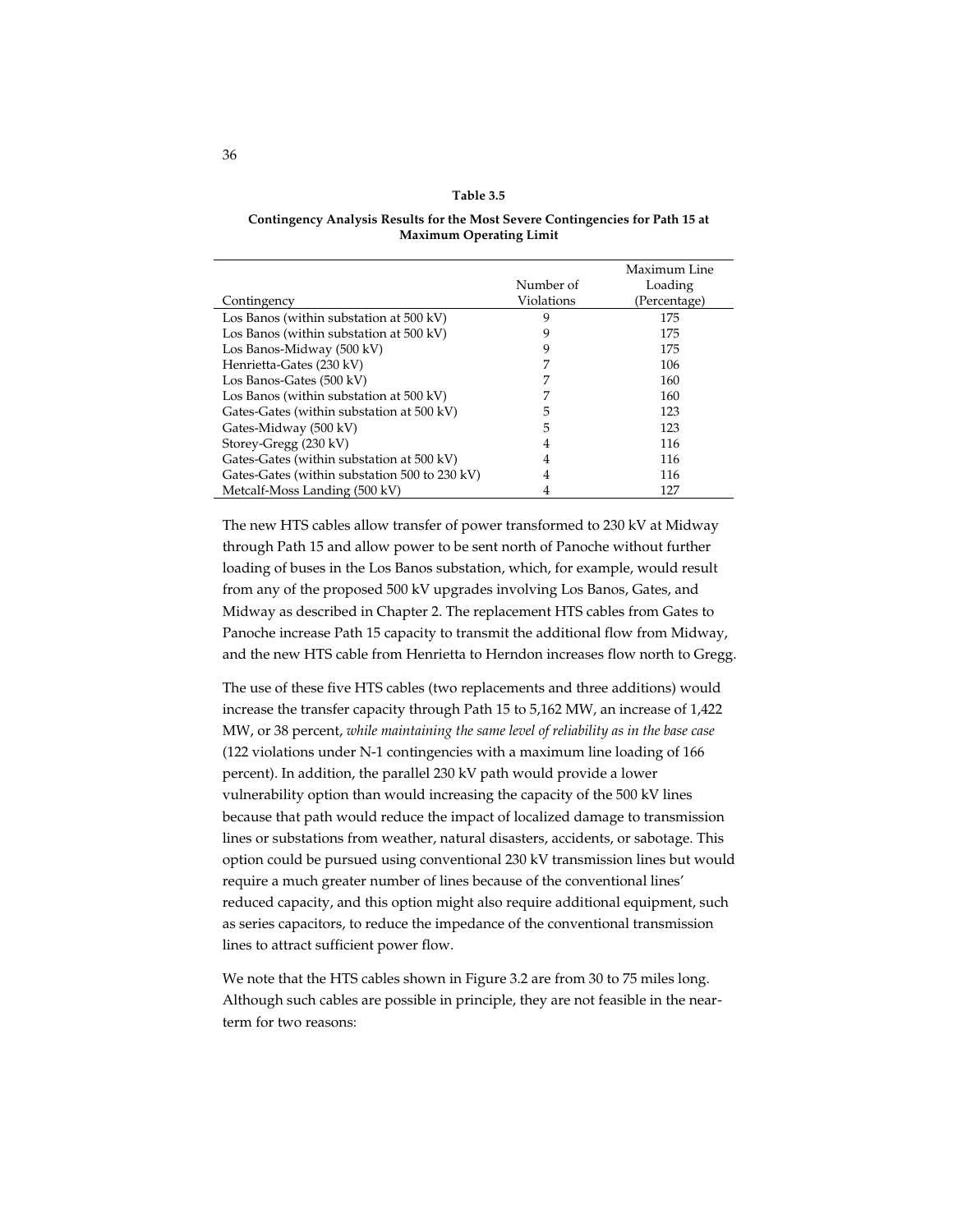- 1. HTS cables this long would require cooling stations at periodic intervals, for example at each mile or two, similar to today's underground oil-filled pipetype transmission cables. Although existing cryocooler technology<sup>14</sup> could be used in this application, the cooling stations still need to be designed, integrated with the cable technology, and then demonstrated at the appropriate voltage, ampacity, and length.
- 2. The amount of HTS conductor required for such long cable lengths exceeds the output of current manufacturing facilities. Thus, the 230 kV HTS cables included in these Path 15 simulations most likely will not be available for many years. However, the demonstration with both the Chicago and Path 15 simulations of parallel paths using HTS cables that increase reliability, or increase transfer capacity while maintaining the same level of reliability, remains both valid and generalizable. As HTS cable demonstrations continue to increase in voltage and length,<sup>15</sup> the benefits of parallel paths using HTS cables will be applicable to an increasing range of grid situations.

 $^{14}$ Radebaugh, Ray, "Development of the Pulse Tube Refrigerator as an Efficient and Reliable Cryocooler," submitted to the Proceedings Institute of Refrigeration (London, England) 1999–2000, National Institute of Standards and Technology, Gaithersburg, Md., 2000.

<sup>&</sup>lt;sup>15</sup>"Demonstration of a Pre-Commercial Long-Length Superconducting Cable System Operating in the Power Transmission Network on Long Island, N.Y." and "Long Length High Temperature Superconducting Power Cable to Be Operated at a Columbus, Ohio Substation," U.S. Department of Energy, Washington, D.C., press release, September 24, 2001.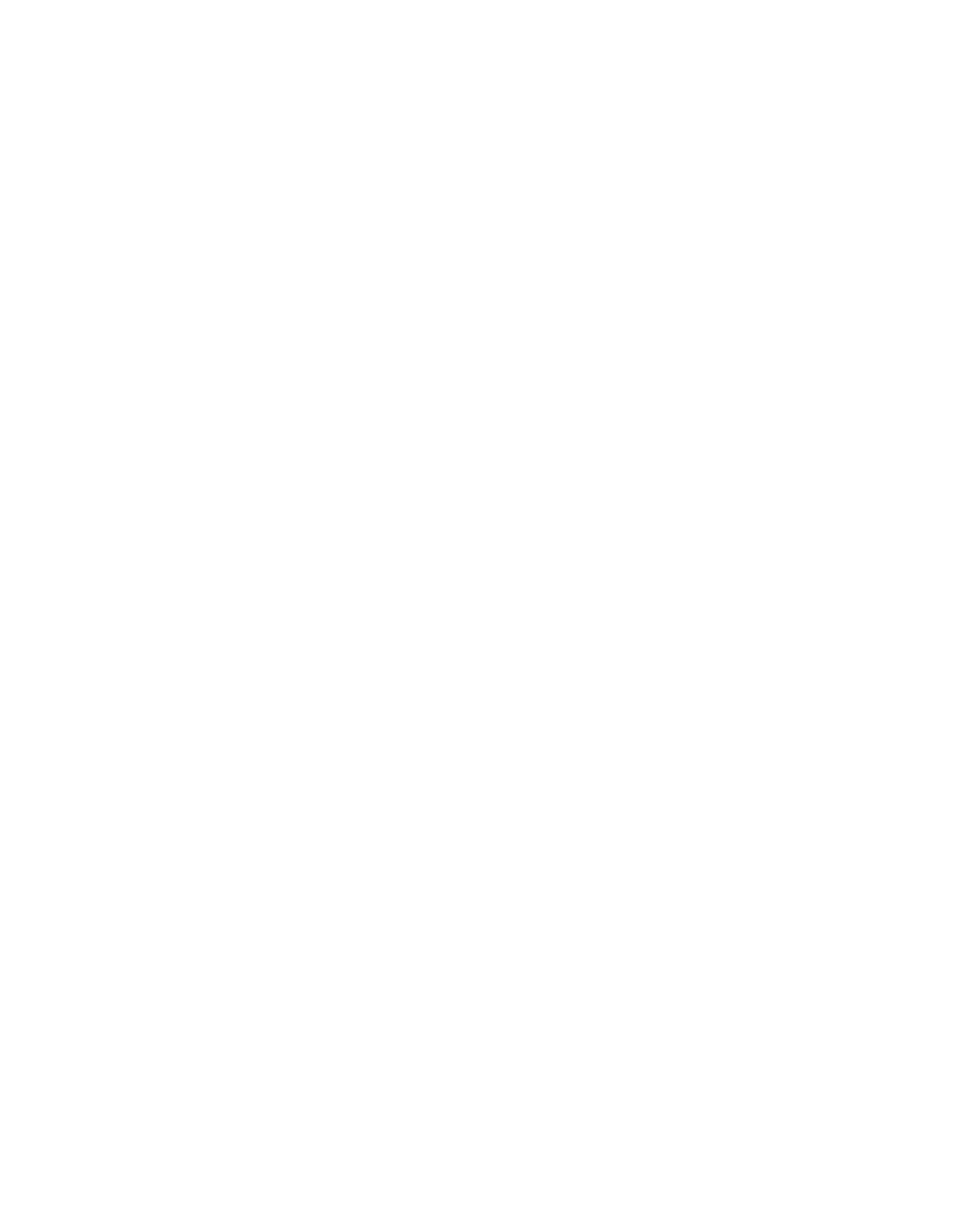# **4. Engineering Comparisons Between HTS Cables and Conventional Transmission Cables and Conductors**

Chapter 3 demonstrated that using HTS cables can provide reliability and transfer capacity benefits in specific transmission grid situations. This chapter investigates the conditions under which such HTS cable usage may also provide energy savings and concomitant life-cycle cost benefits. In this chapter, we describe the comparison between HTS cables and conventional underground cables at 138 kV, such as those in the downtown Chicago simulation described in Chapter 3, and the comparison between HTS cables and conventional overhead conductors at 230 kV, such as those in the California Path 15 simulation.

These comparisons are based on existing data on the engineering and cost characteristics of the conventional cables and conductors and data and engineering estimates for the HTS cables derived from experience with demonstration systems.<sup>1</sup> The analysis shows that there is a minimum length for HTS cables to provide energy savings and life-cycle cost benefits, and for maximum benefits they should be installed in situations in which their utilization is as close to full capacity as possible. This result is obtained because HTS cables require power consumption for cooling whether or not current flows through them.

## **Comparison Between HTS Cables and 138 kV Conventional Underground Cables**

In this section, we draw comparisons between HTS and conventional underground cables. First, we discuss our basic analysis and its limitations, and then present a comparison of energy loss and life-cycle cost estimates for HTS and conventional underground cables.

<sup>&</sup>lt;sup>1</sup>See Appendix A for a description of the power technologies that are currently being demonstrated.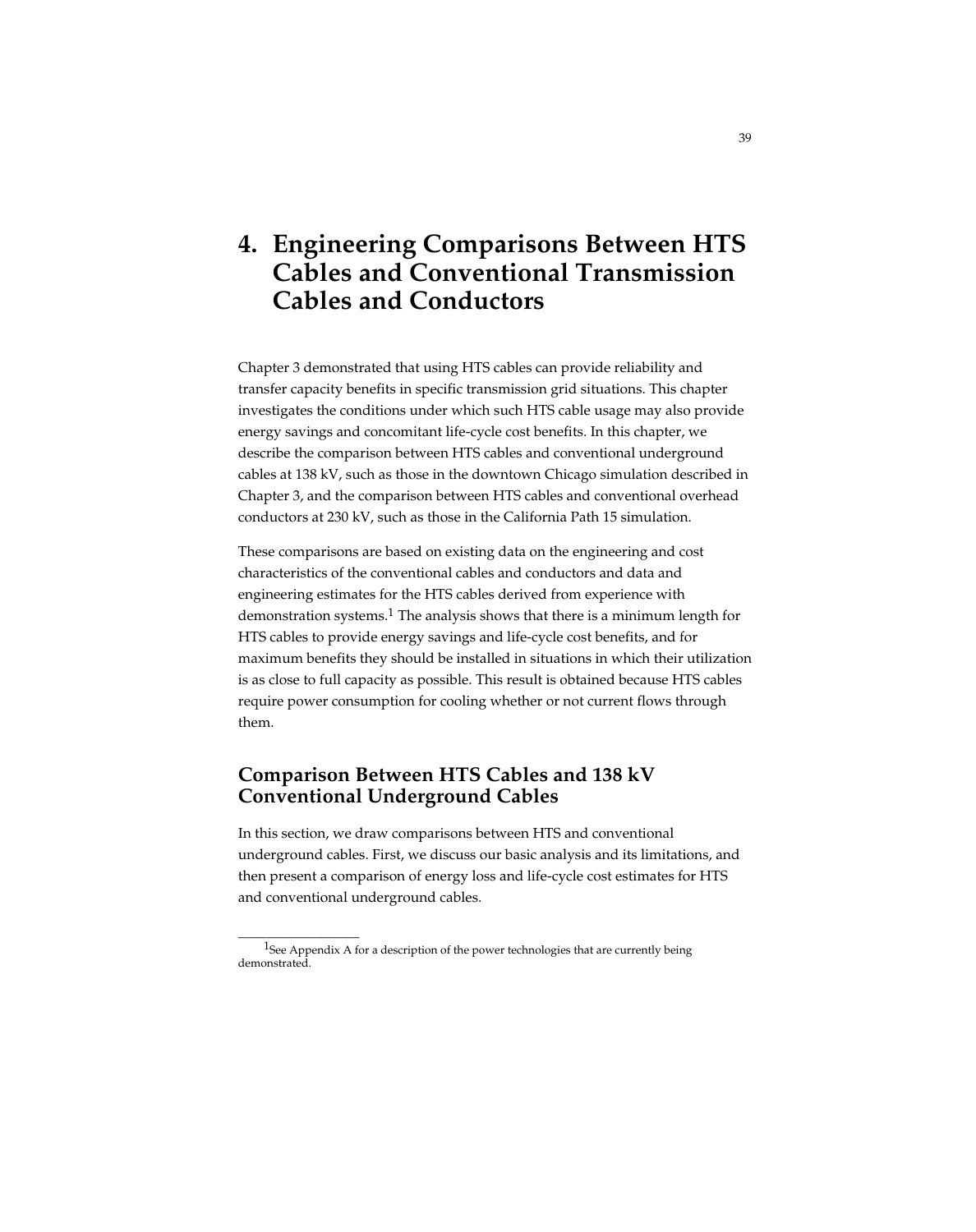### *Description and Limitations of the Analysis*

The cables that were identified in Chapter 3 in the downtown Chicago simulations as candidates for replacement by HTS cables operate at 138 kV or 345 kV with a maximum power rating between 60 MVA and 1,360 MVA. Most of the cables we identified operate at 138 kV with a maximum power rating between 60 MVA and 317 MVA. In the comparisons that follow, we consider a 138 kV crosslinked polyethylene (XLPE) insulated copper conductor cable with a maximum power rating of 258 MVA as a representative conventional cable. For the HTS cable, we use the same cable that was used in the simulation, a Pirelli demonstration cable that operates at 132 kV with a maximum power rating of 685 MVA. The higher power rating of the HTS cable translates in retrofit applications, such as the simulation for downtown Chicago, into increased transfer capacity without requiring new conduits. Current field tests are demonstrating the necessary on-site cable pulling and splicing technology to enable such retrofits while using existing conduits.<sup>2</sup>

In the life-cycle cost comparison, we include the manufacturing cost of the HTS and conventional cables and the costs associated with the refrigeration system required to keep the HTS cable at its operating temperature. We do not include the cost of deploying the underground cables because the cost will be site specific, although we recognize that HTS cable installation will most likely be used in situations in which the additional power capacity of the HTS cable will reduce excavation costs, as in the downtown Chicago example. We take into account the higher maximum power rating of the HTS cable by computing energy requirements per unit of delivered power. Implicit in this choice is the assumption that the HTS cable will be employed in an application that uses its increased power-carrying capability.

The parameters of the HTS cable used in this analysis are representative but may not correspond to real cables in all respects. This limitation exists because current HTS cables are demonstration units and the values of key parameters may be different for commercial units. Accordingly, data and engineering estimates reflect present systems and are based on available literature. Thus, the analysis provided here should be regarded as a framework that can be used to make more-detailed cable comparisons as more-precise information becomes available. We also emphasize that energy savings and life-cycle cost benefits described in this chapter are not the sole or even the most important benefits of HTS cable use.

\_\_\_\_\_\_\_\_\_\_\_\_\_\_\_\_

40

<sup>&</sup>lt;sup>2</sup>Kelley, Nathan, and Jon Jipping, "HTS Cable System Demonstration at Detroit Edison," IEEE Power Engineering Society Winter Meeting, January 2002, available on CD from the Institute of Electrical and Electronics Engineers (www.ieee.org).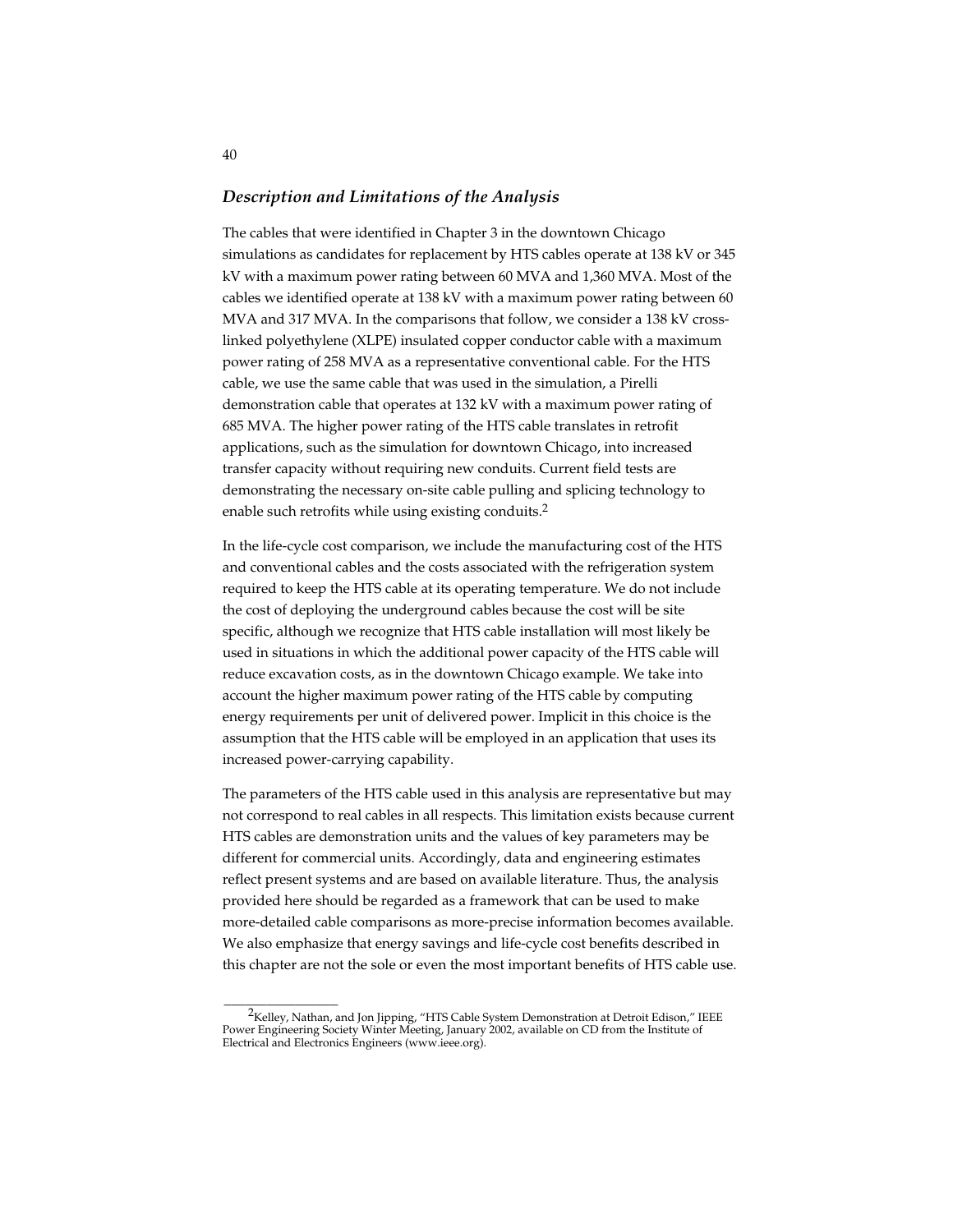As noted previously, the key driving forces for the development of HTS cables are the increased reliability and power transfer capacity that can result from their  $use.<sup>3</sup>$ 

### *Energy Loss Comparison of HTS and XLPE Cables*

AC conduction losses in high-temperature superconductors are significantly lower than those with XLPE cables.<sup>4</sup> However, for an HTS cable to dissipate less energy than an XLPE cable during operation, the improvement in energy dissipation of the HTS cable must exceed the energy required to maintain its operating temperature. Later in this section, we investigate the operating parameters of the HTS cable and its cooling apparatus to determine whether its energy dissipation is less than that of existing cables. For the purpose of this analysis, we consider a three-phase HTS cable with a capacity to carry 3,000 amperes (A) at  $132 \text{ kV}$ .<sup>5</sup> For comparison, we consider a three-phase XLPE insulated copper conductor cable with a capacity to carry  $1,080$  A at  $138$  kV.<sup>6</sup> The small difference in voltage reflects different standards in the United States and Europe and is not consequential to this analysis.

The flow of an AC current through a conductor results in conduction losses that are proportional to the conductor's length. One critical difference between the superconducting and conventional cases is that the heat generated by the XLPE cable is dissipated by the surrounding medium, whereas heat generated in the superconductor must be actively removed to maintain the HTS cable operating temperature.7 In addition to conduction losses and the associated heating, the HTS cable heat load also includes thermal losses from heat leakage through the cable thermal insulation and the terminations at which the HTS cable must connect to system elements at ambient temperature.

 $\overline{\phantom{a}}$  , where the contract of the contract of  $\overline{\phantom{a}}$ 

 $3$ The simulations in Chapter 3 demonstrate that such benefits are possible. See also Chang, Kenneth, "High Temperature Superconductors Find a Variety of Uses," *New York Times,* May 29, 2001.

<sup>4</sup>See, for example, Marsh, G. E., and A. M. Wolsky, *AC Losses in High-Temperature Superconductors and the Importance of These Losses to the Future Use of HTS in the Power Sector*, Argonne National Laboratory, Argonne, Ill., May 18, 2000, pp. II-3–II-4.

<sup>5</sup>The parameters we used to characterize the HTS cable are representative of HTS cables demonstrated in Europe by Pirelli, as described by Andrea Mansoldo, Pierluigi Ladie, Marco Nassi, Christopher Wakefield, Antonio Ardito, Paula Bresesti, and Sergio Zanella in "HTS Cables Technologies and Transmission System Reliability Studies," presented at the IEEE Power Engineering Society Summer Power Meeting, Seattle, July 2000.

<sup>6</sup>*Underground Transmission Cable High Voltage (HV) and Extra High Voltage (EHV) Crosslinked Polyethylene (XLPE) Insulation Extruded Lead or Corrugated Seamless Aluminum (CSA) Sheath 69-345 kV, Copper or Aluminum Conductor,* BICC Cables Company, West Nyack, N.Y.

 $<sup>7</sup>$ Some underground cables are actively cooled by flowing oil that must be pumped through the</sup> system. The energy requirements and cost of such systems is not included in our analysis.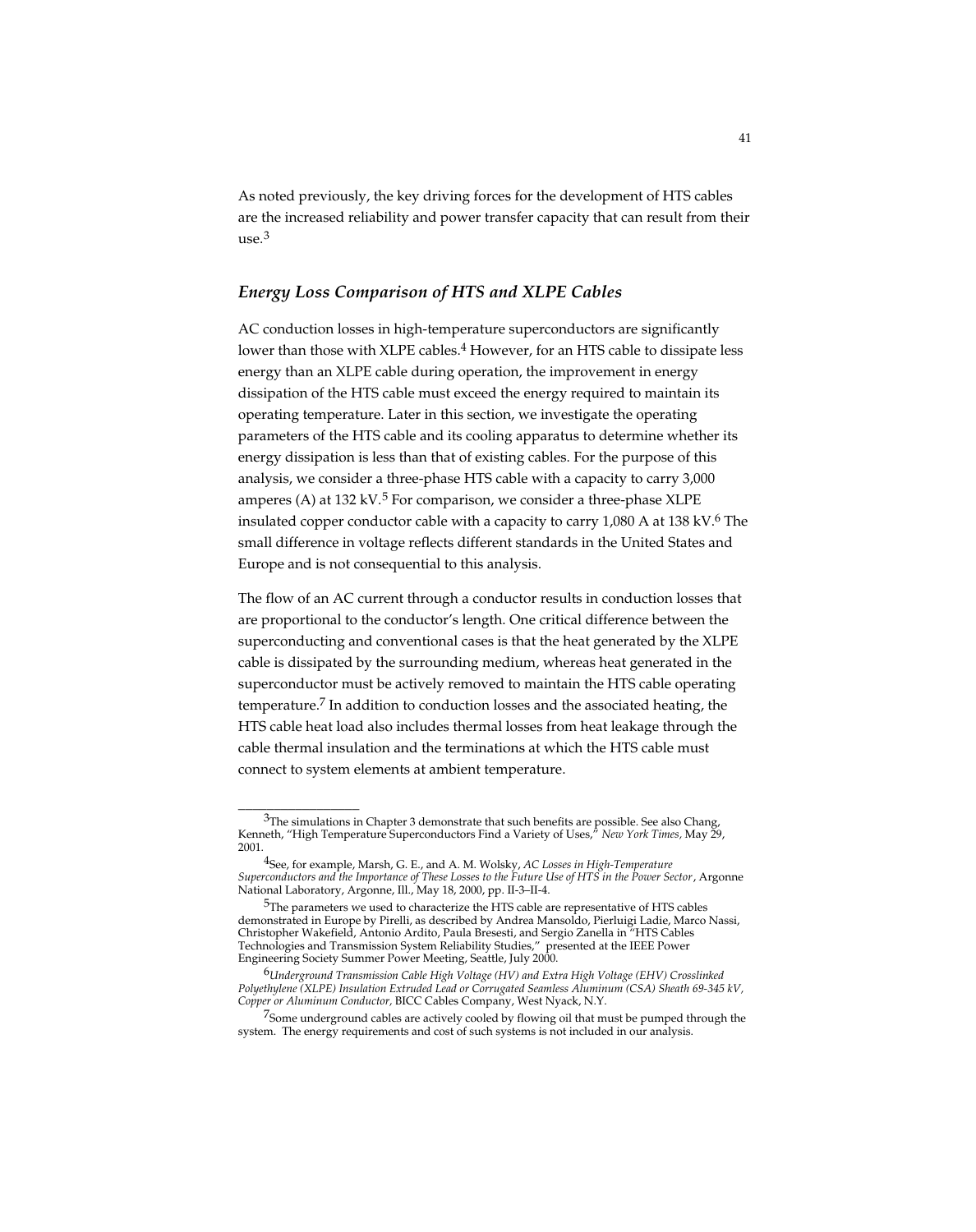A cryogenic refrigerator, or cryocooler, may be used to remove this heat load and maintain the HTS cable at its operating temperature of 65 K (–208°C). Existing cryocoolers operating at the temperature of HTS cables require many times more input power than the heat they remove at the operating temperature. For example, the commercial Gifford-McMahon–type AL300 cryocooler manufactured by Cryomech, Inc. $8$ , requires nearly 26 W (watts) of input power for every watt of cooling that it provides at 65 K. A number of Stirling- and pulse-tube–type cryocoolers with 100-1,000 W heat removal capability at 80 K are somewhat more efficient. For example, the Model 20K industrial gas liquifier under development by Mesoscopic Devices<sup>9</sup> requires 20 W of input power for each watt of cooling.

Based upon experimental data, the conduction loss for HTS cables with current capability up to 2,500 A is estimated to be 1 watt per meter  $(W/m)$  for each phase.10 Termination losses are estimated at 300 to 350 W per termination for each phase,<sup>11</sup> based upon measurements made on a  $5$  meter (m) single-phase prototype version of the 30 m three-phase HTS demonstration cable that is currently powering the Southwire manufacturing complex in Carrolton, Georgia.12 The HTS cable thermal losses will depend on the design of the cable and its envelope that contains the cooling fluid. An estimate of 0.5–1.5 W/m per phase was made based upon vacuum insulation with thermal conductivity of 0.1–0.2 mW/(m·K).<sup>13</sup> A range of 0.6–5.0 W/m was suggested based upon

<sup>8</sup>Specifications are available at http://www.cryomech.com.

<sup>9</sup>Specifications are available at http://www.mesoscopic.com/cryogenics.htm.

 $^{10}$ Willis, Jeffrey O., David E. Daney, Martin, P. Maley, Heinrich J. Boenig, Renata Mele, Giacomo Coletta, Marco Nassi, and John R. Clem, "Multiphase AC Loss Mechanisms in HTS Prototype Multistrand Conductors," *IEEE Transactions on Applied Superconductivity,* Vol. 11, No. 1, March 2001, p. 2189; Nassi, Marco, Pierluigi Ladie, Paola Caracino, Sergio Dpreafico, Giorgio Tontini, Michel Coevoet, Pierre Manuel, Michele Dhaussy, Claudio Serracane, Sergio Zannella, and Luciano Martini, "Cold Dielectric (CD) High-Temperature Superconducting Cable Systems: Design, Development, and Evaluation of the Effects on Power Systems," manuscript received by RAND September 19, 2000; Marsh, G. E., and A. M. Wolsky, *AC Losses in High-Temperature Superconductors and the Importance of These Losses to the Future Use of HTS in the Power Sector*, Argonne National Laboratory, Argonne, Ill., May 18, 2000, pp. II-3–II-4.

<sup>11</sup>Marsh, G. E., and A. M. Wolsky, *AC Losses in High-Temperature Superconductors and the Importance of These Losses to the Future Use of HTS in the Power Sector*, Argonne National Laboratory, Argonne, Ill., May 18, 2000, pp. II-3–II-4.

<sup>&</sup>lt;sup>12</sup>Gouge, M. J., J. A. Demko, P. W. Fisher, C. A. Foster, J. W. Lue, J. P. Stovall, U. Sinha, J. Armstrong, R. L. Hughey, D. Lindsay, and J. Tolbert, "Development and Testing of HTS Cables and Terminations at ORNL," *IEEE Transactions on Applied Superconductivity,* Vol. 11, No. 1, March 2001, p. 2352.

<sup>13</sup>Oestergaard, Jacob, Jan Okholm, Karin Lomholt, and Ole Toennesen, "Energy Losses of Superconducting Power Transmission Cables in the Grid," *IEEE Transactions on Applied Superconductivity,* Vol. 11, No. 1, March 2001, p. 2376.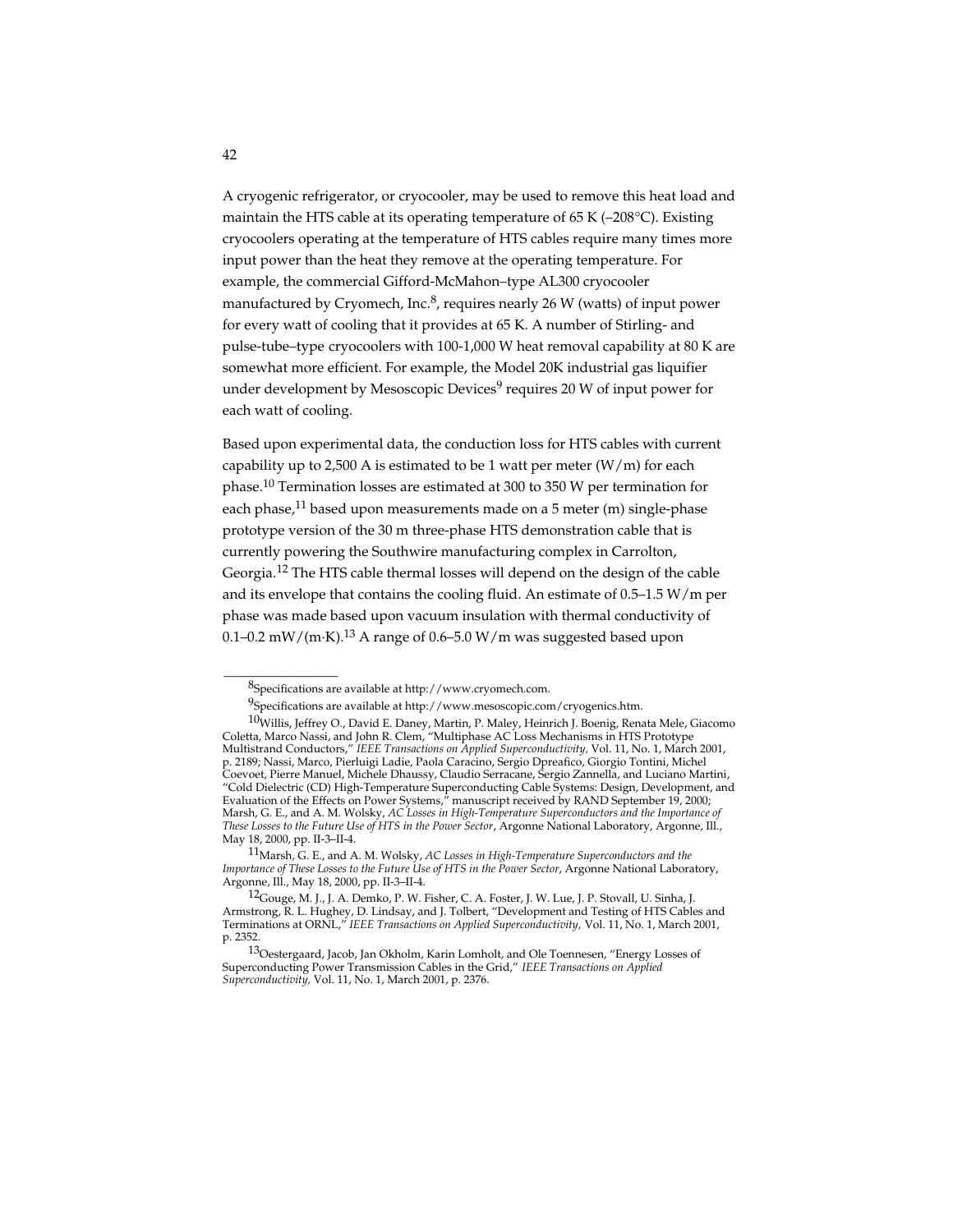experience with industrial cryogenic cooling systems;<sup>14</sup> this is roughly consistent with the range projected by Southwire and Pirelli for planned HTS cables.<sup>15</sup>

For the XLPE cable, the conduction losses are by far the dominant losses, and the only losses included in our analysis, and can be computed from the geometry of the cable and the resistivity of the conductor. For the XLPE cable, the conduction loss equals  $26.3 W/m$ .<sup>16</sup> In Table 4.1, we list the HTS and XLPE cable parameters.

It is clear from Table 4.1 that the termination loss overwhelms conduction and thermal losses for short HTS cables. In fact, HTS cable losses exceed those in the XLPE cable for lengths less than approximately 30 m. In Appendix B, we develop expressions for the energy losses in both cable types for the quantities shown in Table 4.1, the coefficient of performance of the cryocooler (ratio of input power to heat removed) and the level of utilization of the cables (i.e., the fraction of their maximum rating at which they are operated). Equating these expressions provides a parametric relationship for the HTS cable to achieve energy savings. This relationship determines the minimum HTS cable length for HTS cable energy savings.

Using the parameters in Table 4.1 and the characteristics of the AL300 cryocooler described earlier, we find that the minimum length of the HTS cable for energy savings is 937 m. The simulations of the downtown Chicago transmission grid described in Chapter 3 identified 138 kV conventional cable candidates for

|                                 | <b>HTS</b> | XLPE    |
|---------------------------------|------------|---------|
| Voltage (kV)                    | 132        | 138     |
| Maximum current (A)             | 3,000      | 1,080   |
| Thermal loss per phase $(W/m)$  | $1 - 5$    | N/A     |
| Termination loss per phase (W)  | 650        | N/A     |
| Conduction loss per phase (W/m) |            | 26.3    |
| Maximum power rating (MVA)      | 685        | 258     |
| Operating temperature (K)       | 65         | Ambient |
|                                 |            |         |

**Table 4.1 Operating Characteristics of HTS and XLPE Cables**

<sup>14</sup>Gerhold, J., "Power Transmission," in B. Seeber, ed., *Handbook of Applied Superconductivity,* Vol. 2, Bistol, UK: Institute of Physics Publishing, 1998, p. 1685.

<sup>15</sup>Marsh, G. E. and A. M. Wolsky, *AC Losses in High-Temperature Superconductors and the Importance of These Losses to the Future Use of HTS in the Power Sector*, Argonne National Laboratory, Argonne, Ill., May 18, 2000, pp. II-3–II-4.

 $16$ This number is based on the operation of a copper conductor cable manufactured by BICC carrying 138 kV and 1,080 A.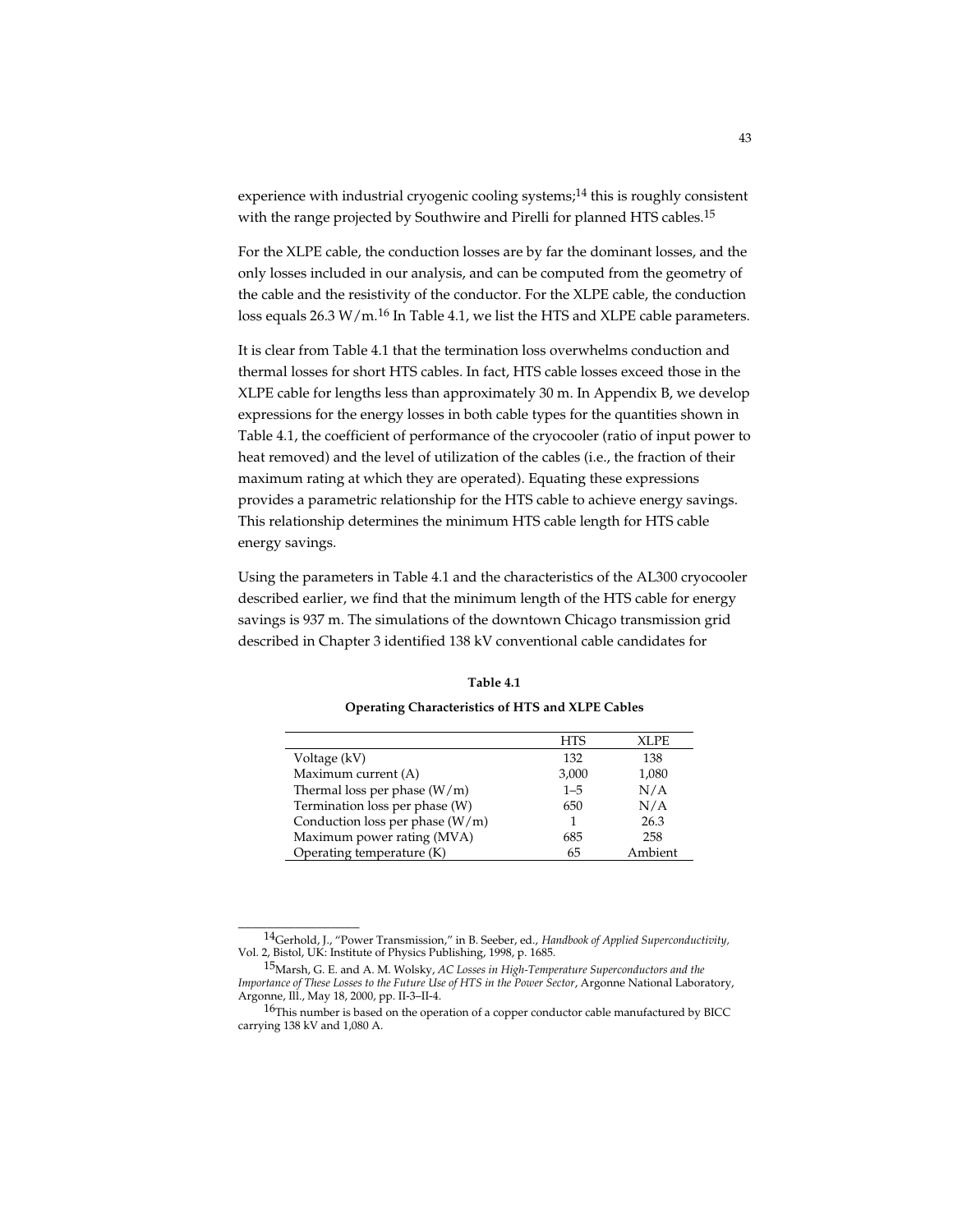retrofit by HTS cable as being between 0.6 miles and 2.2 miles in length, which is greater than the 937 m minimum length.

Appendix B shows that the following expression determines the requirements on cryocooler performance and cable utilization for the HTS cable to achieve energy savings:

$$
p(\theta + \mathbf{w} \ s) = \mathbf{w} \mathbf{R} - \mathbf{w} \ u \ s. \tag{4.1}
$$

where  $\rho$  is the coefficient of performance of the cryocooler,  $\theta$  is the thermal loss per phase of the HTS cable, ω is the conduction loss per phase of the HTS or XLPE cable,  $u$  is the utilization of the cable (discussed later in this section),  $R$  is the ratio of MVA power ratings, and the subscripts denote superconductor (*s*) or conventional (*c*).

We define *utilization* as the fraction of the maximum rated power carried by the cable. Because the conduction loss is proportional to the current squared for the XLPE cable (Ohm's Law) and to the current cubed for the HTS cable, $^{17}$  different time variations of utilization can lead to different values of loss. It is customary to define a load curve that represents the variation in utilization over a given time period, such as a day, and then to integrate the appropriate function of the current using this curve to determine the loss. For the purposes of this analysis, we adopted the simplified procedure of assuming that the current flows at its maximum level for a fraction of the time and does not flow at all the rest of the time, hence the linear dependence on  $u$  in Equation (4.1).<sup>18</sup>

The performance of any refrigerator, including the HTS cryocooler, is customarily measured by comparing that performance to the best performance that can be achieved when the refrigerator is operating between its maximum and minimum temperatures. This maximum possible efficiency is called the "Carnot efficiency," which, according to the second law of thermodynamics, is determined solely by these two temperatures.<sup>19</sup>

Figure 4.1 shows the relationship between the HTS cryocooler performance, as a percentage of Carnot efficiency, and the HTS utilization, as obtained from Equation (4.1). The cryocooler efficiency is the inverse of the coefficient of

\_\_\_\_\_\_\_\_\_\_\_\_\_\_\_\_

44

<sup>17</sup>Gerhold, J., "Power Transmission," in B. Seeber, ed., *Handbook of Applied Superconductivity,* Vol. 2, Bistol, UK: Institute of Physics Publishing, 1998, p. 1636.

<sup>&</sup>lt;sup>18</sup> Alternatively, one could use the instantaneous value of the current, in which case  $u^2$  would appear in the  $\omega_c$  term and  $u^3$  in the  $\omega_s$  terms in Equation (4.1). The difference between the two approaches is negligible for high utilization (e.g., *u* > 0.6) and increases in importance as the utilization decreases.

<sup>19</sup>See, for example, Fermi, Enrico, *Thermodynamics*, New York: Dover Publications, Inc., 1936, Chapter III.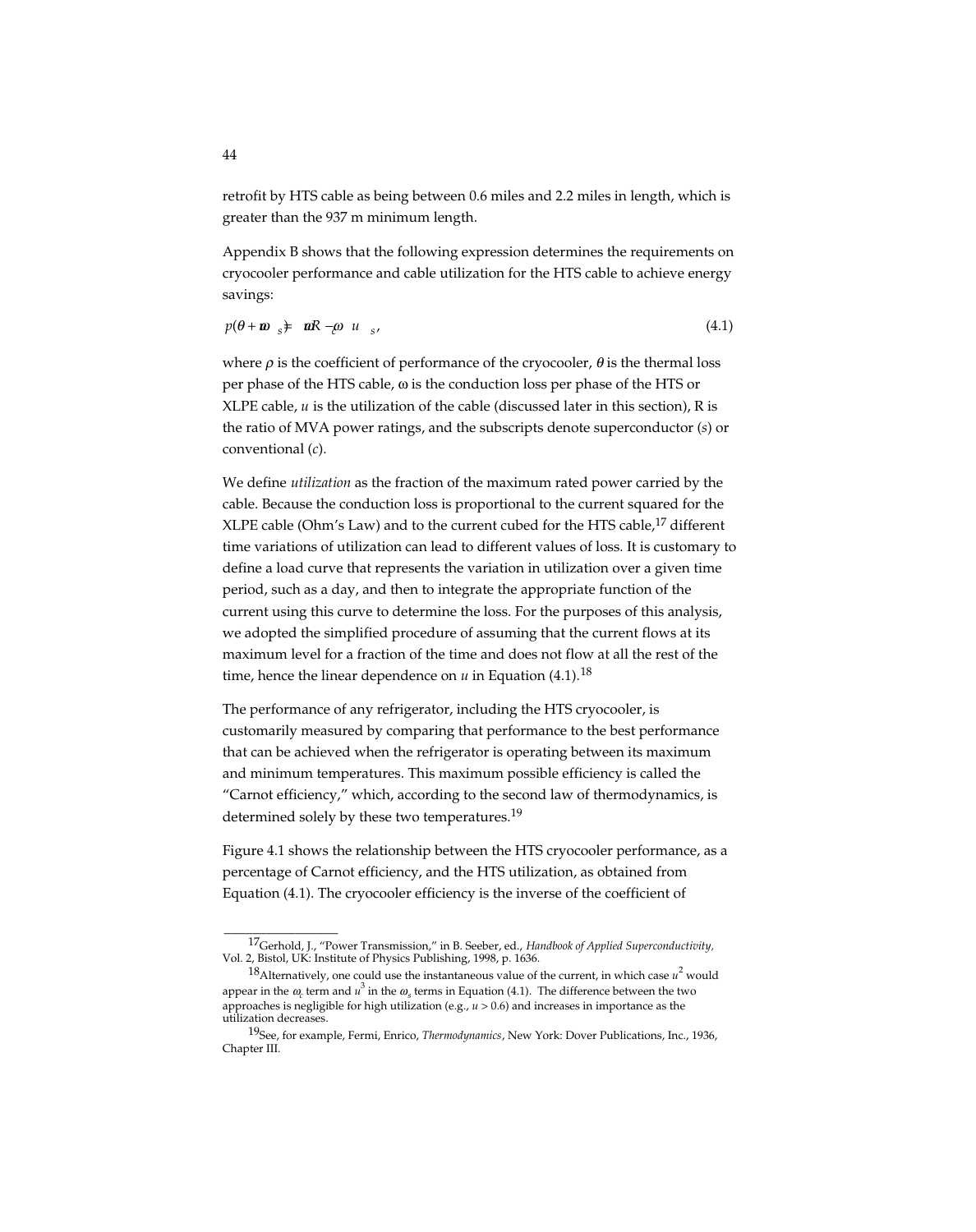performance, and all of the other parameters except utilization are as shown in Table 4.1. The three curved lines in Figure 4.1 represent different values of the HTS cable thermal loss per phase within the range shown in Table 4.1.

The curved lines in Figure 4.1 also satisfy Equation (4.1) and thus define the boundaries between values of cryocooler efficiency and cable utilization for which the HTS cable uses less energy than the XLPE cable (i.e., the region above the curve) and for which the HTS cable uses more energy than the XLPE cable (i.e., the region below the curve). It is clear from Figure 4.1 that for any utilization there is a minimum value of cryocooler efficiency for the HTS cable to achieve energy savings, and that this value increases as the utilization decreases. This is consistent with the observation that the cryocooler uses power to maintain the HTS cable operating temperature regardless of whether or not the cable is carrying current. Similarly, the minimum cryocooler efficiency for energy savings increases as the thermal loss increases because the cryocooler heat load increases.



**Figure 4.1—Boundaries Showing that HTS Cables with Cryocooler Efficiency and Utilization Values Above the Curves Use Less Energy Per Unit of Power Delivered than the XLPE Cable**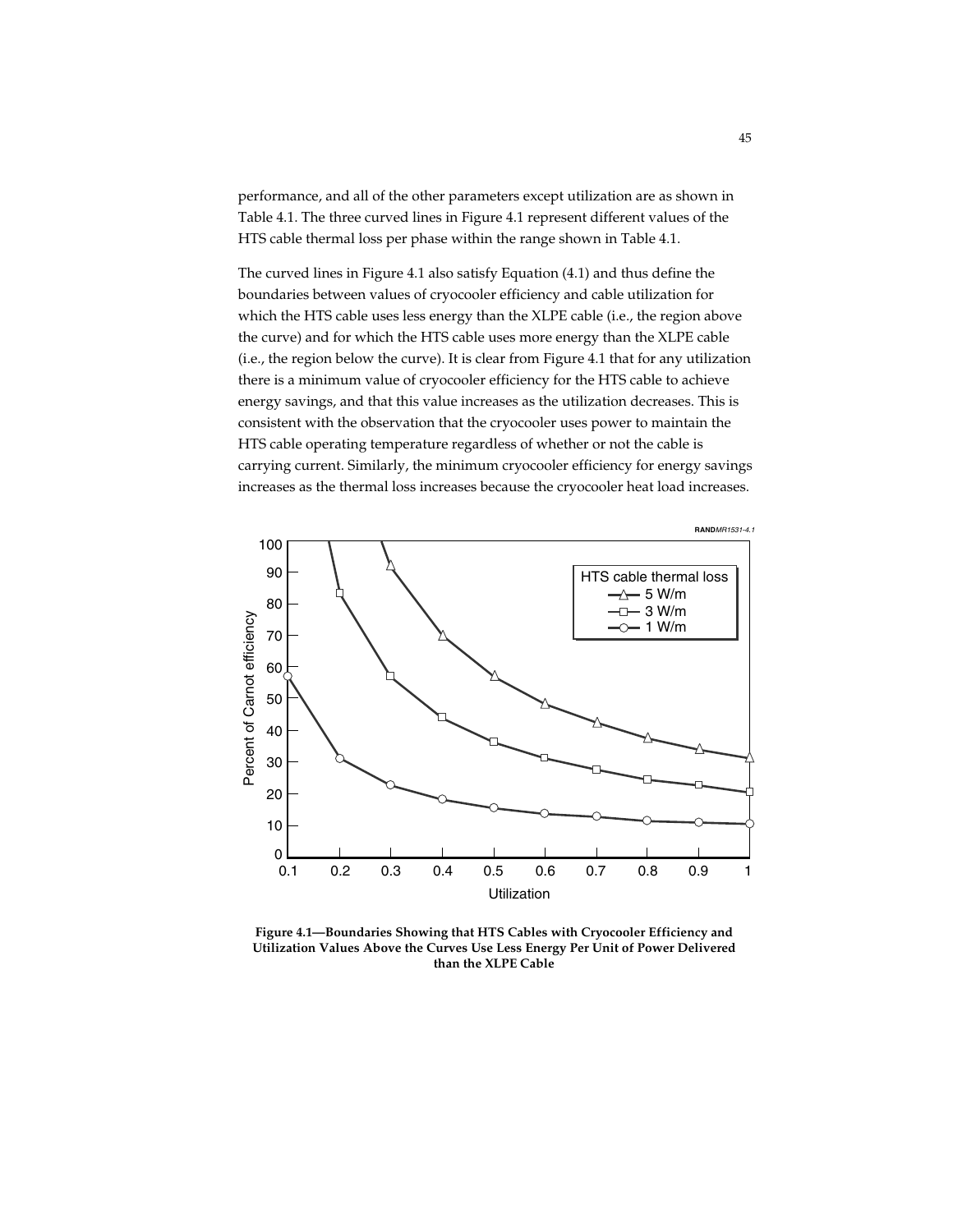The AL300 cryocooler described earlier requires 7,400 W of input power to remove 285 W of heat load at  $65$  K,<sup>20</sup> which translates to 14 percent of Carnot efficiency. A number of Stirling-type and pulse-tube–type cryocoolers with 100– 1,000 W heat-removal capability at 80 K have achieved efficiencies between 15 and 20 percent of Carnot.<sup>21</sup> Thus Figure 4.1 indicates that in order to achieve energy savings with existing cryocooler technology it is important to engineer the HTS cable so that its thermal loss per phase is within the lower portion of the range shown in Table 4.1, or near 1 W/m. It is also important to operate the HTS cable at high utilization, for example  $u > 0.6$ . Within this parameter space, HTS cables will use less energy than conventional XLPE cables per unit of delivered power.

### *Life-Cycle Cost Estimates for HTS and XLPE Cables*

The previous section demonstrated that there is a range of parameter values and operating conditions under which an HTS cable dissipates less energy per unit of delivered power than an XLPE cable does. We now consider the life-cycle cost of owning and operating the two systems. The HTS cable must not only be more energy efficient than the cable that it replaces, it must also save enough energy over its expected lifetime to compensate for the higher acquisition cost of the HTS cable and its cooling equipment. Our model includes losses incurred when current flows in the cables and the cost incurred to keep the HTS cable at its operating temperature. The operating parameters of the cables are as stated earlier with an expected lifetime of 40 years.<sup>22</sup>

It is difficult to estimate the manufacturing cost of commercial HTS cables because only prototype and demonstration cables have been produced. Because the cost of the demonstration cables is dominated by the cost of the HTS wire (currently \$200 per kAm),<sup>23</sup> we use the HTS wire cost as a proxy for the cost of the manufactured cable. It is anticipated that HTS cable cost will be lower than this proxy value as a result of projected reductions in HTS wire cost from the DOE-sponsored government-industry Superconductivity Partnership Initiative

<sup>20</sup>Specifications are available at http://www.cryomech.com.

<sup>21</sup>Radebaugh, Ray, "Development of the Pulse Tube Refrigerator as an Efficient and Reliable Cryocooler," submitted to the Proceedings Institute of Refrigeration (London, England) 1999–2000, National Institute of Standards and Technology, Gaithersburg, Md., 2000.

 $22$ This value was based on the expected lifetime of electrical cables suggested by Mulholland, Joseph, Thomas P. Sheahen, and Ben McConnell, *Analysis of Future Prices and Markets for High Temperature Superconductors* (draft), U.S. Department of Energy, September, 2001, http://www.ornl.gov/HTSC/pdf/Mulholland%20Report.pdf (last accessed April 1, 2002).

<sup>23</sup>Lyons, Chet, private communications, American Superconductor.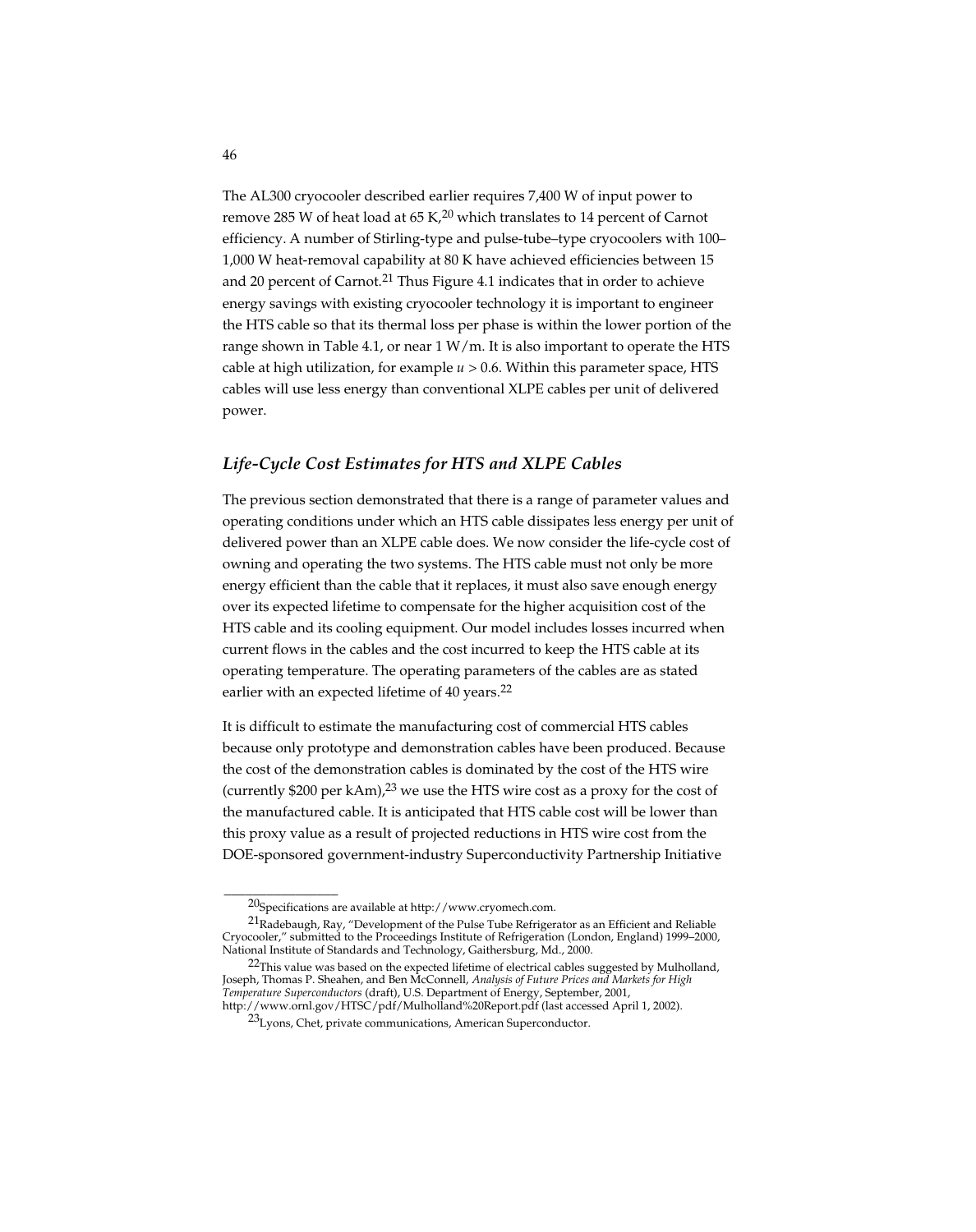(SPI).24 However, the manufactured HTS cable will use more wire than the ratio of kAm to the cable rating in kA because the wire is wound in a spiral. The estimated cost of the XLPE cable is \$100 per kAm.<sup>25</sup>

The operation of a superconducting cable requires refrigeration equipment. We estimate the cost of a refrigerator by calculating the power necessary to maintain the cable at its operating temperature and multiplying this by the cost of a cryogenic refrigerator of a given power output.26

The operating costs are calculated by multiplying the calculated energy dissipated for each cable or conductor by the price of electricity. The appropriate price of electricity depends upon the operating conditions of the cable or conductor. If the cable or conductor is used in a situation in which the transmitted power is fixed, then any loss savings will reduce production requirements, and the appropriate price is the production cost, or wholesale price. However, if the cable or conductor is able to transmit additional power because of reduced losses, then the appropriate price is the marginal price of electricity. As a proxy, we use the average retail price of electricity.

By totaling the costs associated with the purchase and operation of each cable or conductor, we are able to estimate the lifetime cost of the HTS cable and the XLPE cable. The operating costs are discounted over the operating period at a rate of 7 percent per year. We note that the operating cost of HTS cables may be somewhat higher than the estimate, because we have not included maintenance and replacement costs for the refrigeration system. On the other hand, the capital cost estimate for the refrigeration system is based upon current low-volume manufacturing, so that it is likely too high.

We estimate the cost of operating the HTS cable and the XLPE cable for electricity costs of  $5¢$  per kilowatt hour (kWh) and  $10¢$  per kWh. This sets a reasonable range because average electric utility prices for 2000 were 4.45¢ per kWh for industrial customers, 7.2¢ per kWh for commercial customers and 8.21¢ per kWh

<sup>24</sup>American Superconductor Corporation, the manufacturer of the BSCCO wire used in the demonstration cables has projected a price reduction to \$50 per kAm based upon the anticipated opening of a new manufacturing facility in 2004. The DOE has set a target of \$10 per kAm for a second-generation wire based upon a YBCO coated conductor technology under development. A recent survey of 70 experts carried out for DOE put the projected cost of second-generation HTS wire in the range of \$10 to \$50 per kAm. See *Proceedings Coated Conductor Development Roadmapping Workshop—Charting Our Course*, U.S. Department of Energy Superconductivity for Electric Systems Program, January, 2001.

<sup>&</sup>lt;sup>25</sup>The cost of the XLPE cable is an estimate by Donald Von Dollen, EPRI (formerly the Electric Power Research Institute), private communication, which is consistent with cable auction costs found at http://www.piap.ch/auction/wire.html.

 $^{26}$ For this analysis, we set the cost of cryogenic equipment at \$100,000 per kW of heat load, which is consistent with the cost of the commercial AL300 cryocooler described earlier.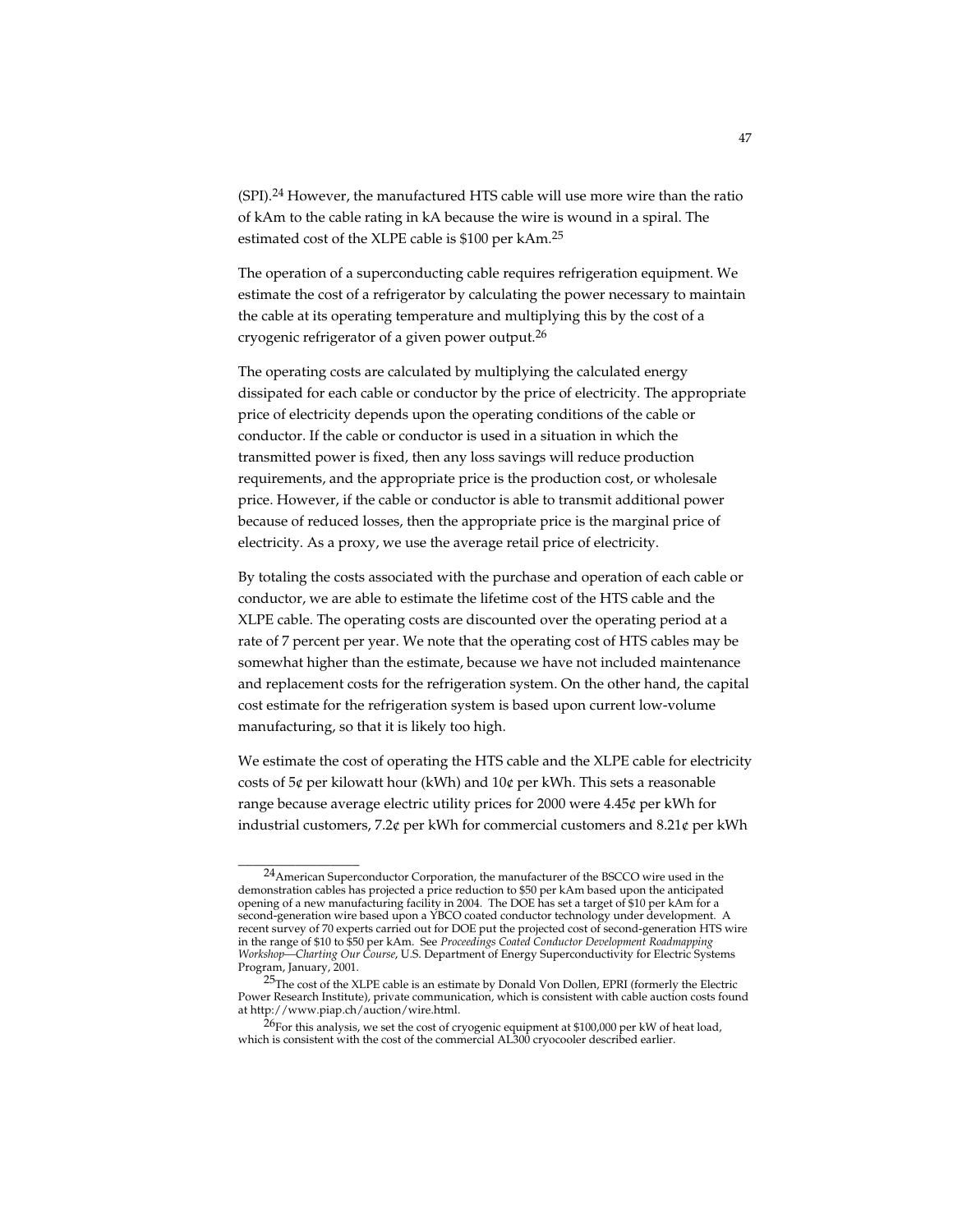for residential customers.<sup>27</sup> As we did in the previous section, we compare costs of the HTS cable and XLPE cable per unit of delivered power.

Appendix B describes a procedure that results in an expression relating the HTS and XLPE cable parameters, analogous to Equation (4.1), for the HTS cable to have a life-cycle cost benefit per unit of delivered power over its 40-year lifetime with the 7 percent discount rate. Figure 4.2 shows the relationship between HTS cable cost and cryocooler efficiency to achieve a HTS cable life-cycle cost benefit for the range of thermal loss values previously discussed  $(\theta = 1.5 \text{ W/m})^{28}$  with an electricity cost of 10¢ per kWh. Figure 4.3 shows the same relationship with an electricity cost of 5¢ per kWh. For all values of HTS cable parameters that fall *below* any curve in both figures, the HTS cable will have a life-cycle cost benefit (i.e., the HTS cable will have a lower life-cycle cost per unit of power delivered than the XLPE cable).



**Figure 4.2—Boundaries Showing that HTS Cables with Cable Cost and Cryocooler Efficiency Values Below the Curves Have a Lower Life-Cycle Cost Per Unit of Power Delivered than the XLPE Cable, Electricity Cost of 10¢ per kWh**

<sup>27</sup>Energy Information Administration, *Monthly Electric Utility Sales and Revenue Report with State Distributions*, "U.S. Electric Utility Average Revenue per Kilowatthour by Sector, 1990 Through December 2000," U.S. Department of Energy, available at http://www.eia.doe.gov/cneaf/ electricity/epm/epmt52.txt (last accessed March 28, 2002).

<sup>&</sup>lt;sup>28</sup>Thermal loss of 5 W/m is not shown in the figure because there was no life-cycle cost benefit for any value of HTS cable cost or cryocooler efficiency for this case.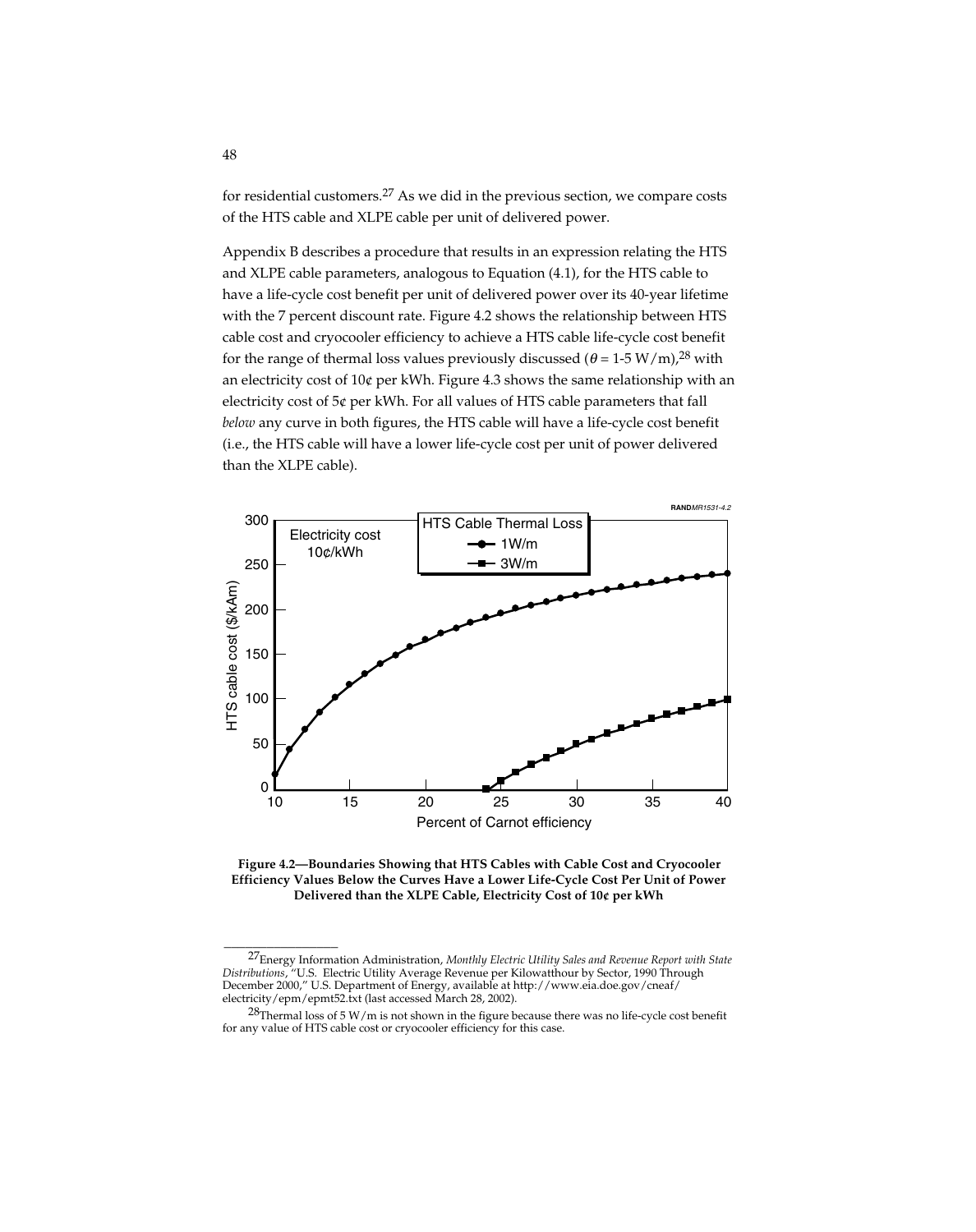

**Figure 4.3—Boundaries Showing that HTS Cables with Cable Cost and Cryocooler Efficiency Values Below the Curves Have a Lower Life-Cycle Cost Per Unit of Power Delivered than the XLPE Cable, Electricity Cost of 5¢ per kWh**

Figures 4.2 and 4.3 illustrate how minimizing thermal losses carries over to the life-cycle cost analysis. There are no values of the parameters for which the HTS cable has a lower life-cycle cost than the XLPE cable when the thermal loss equals 5 W/m, and only for very low HTS cable cost and very high cryocooler efficiency is there a life-cycle cost benefit when compared with the XLPE cable when the thermal loss equals 3 W/m.

For the minimum thermal loss case of 1 W/m, HTS cables show a life-cycle cost benefit compared with an XLPE cable per unit of delivered power when the cost of the HTS cable is below \$200 per kAm and the efficiency of the cryocooler is greater than 25 percent Carnot<sup>29</sup> with an electricity cost of  $10¢$  per kWh. These requirements are not inconsistent with estimates based upon the anticipated reduction of HTS wire cost described earlier and recent trends in the development of large cryocoolers.<sup>30</sup>

For the minimum thermal loss case of  $1 \text{ W/m}$  and an electricity cost of  $5¢$  per kWh, the requirement for an HTS cable life-cycle cost benefit is a manufactured

 $^{29}$ A 25 percent Carnot efficiency means that, for a cryocooler operating at 65 K, 14.3 watts of electric power must be supplied for each watt of cooling obtained.

 $30R$ adebaugh, Ray, "Development of the Pulse Tube Refrigerator as an Efficient and Reliable Cryocooler," submitted to the Proceedings Institute of Refrigeration (London, England) 1999–2000, National Institute of Standards and Technology, Gaithersburg, Md., 2000.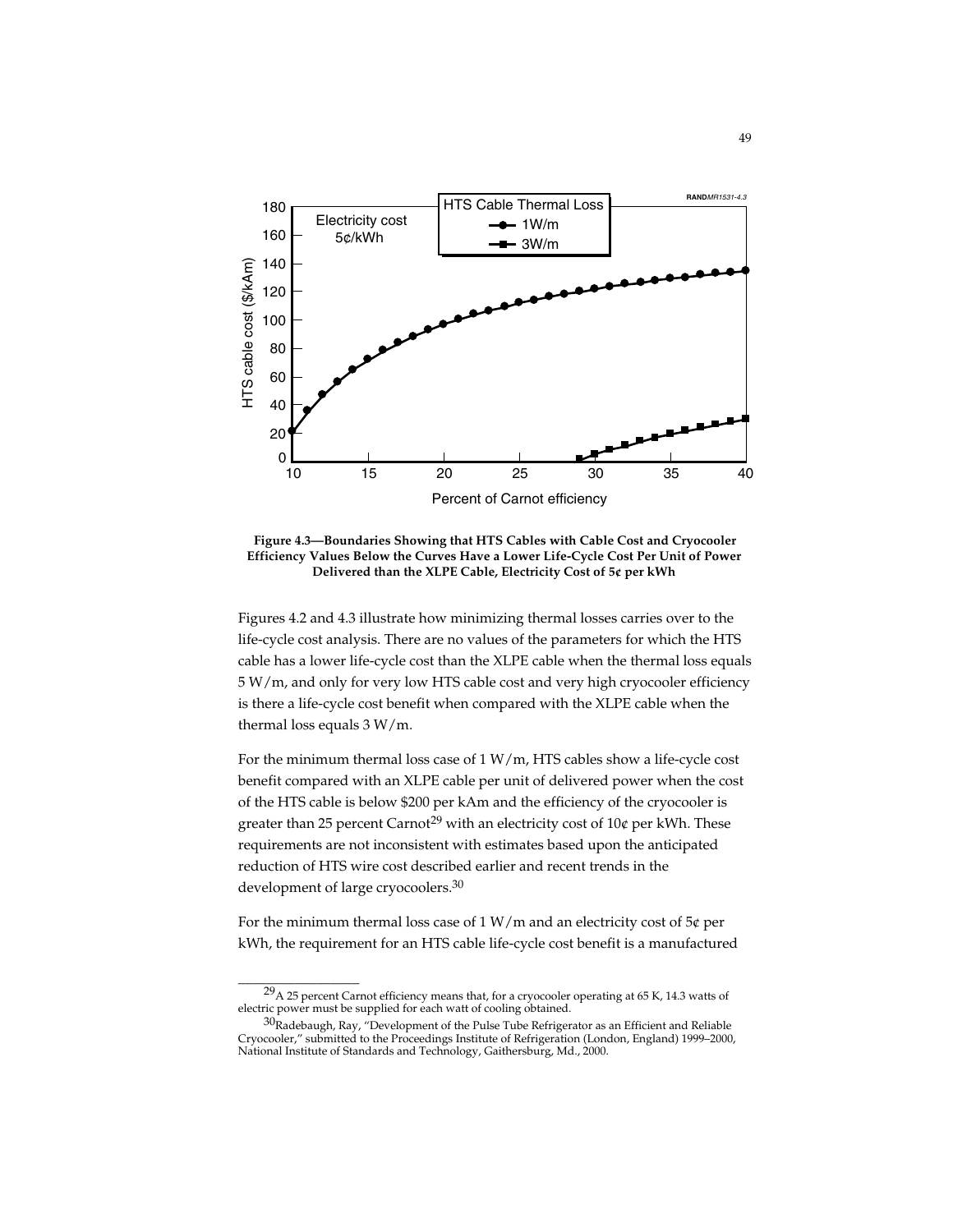cable cost near \$100 per kAm for a cryocooler efficiency greater than 25 percent Carnot. In this case, the HTS cable manufacturing cost must be nearly equal to that of the XLPE cable, which will be difficult to achieve unless the cost of HTS wire goes below that of copper wire.

We conclude from Figures 4.2 and 4.3 that the life-cycle cost comparison between HTS and XLPE cables is sensitive to the cost of electricity, with the HTS cable being cheaper for  $10¢$  per kWh and the XLPE cable being cheaper for  $5¢$  per kWh. The fact that these life-cycle cost estimates that are based upon acquisition and operating costs are so close to each other suggests that the site-specific costs of deployment which we did not include in the calculation can be important. For example, Figures 4.2 and 4.3 demonstrate that the life-cycle costs of HTS and XLPE cables are close enough that in situations in which the HTS cable's higher power capacity can eliminate excavation costs (e.g., in downtown Chicago) the HTS cable may also be the lowest-cost option.

The minimum length at which HTS cables provide life-cycle cost benefits can be computed for specific values of cyrocooler efficiency and thermal loss. As in the previous paragraph, we consider the minimum thermal loss case. For example, with an electricity cost of 10¢ per kWh, an HTS cable cost of \$175 per kAm, and cryocooler efficiency equal to 27 percent of Carnot, the minimum HTS cable length for the life-cycle cost benefit is 1,660 m. With an electricity cost of 5¢ per kWh, an HTS cable cost of \$90 per kAm, and cryocooler efficiency equal to 27 percent of Carnot, the minimum HTS cable length for the life-cycle cost benefit is 1,260 m. These cable lengths are similar to those of the HTS cable retrofits in the downtown Chicago power-flow simulations.

Two parameters used in the previous analysis may be varied to reflect operational conditions and commercial developments. The analysis assumed full utilization, which may not properly reflect operating conditions. As utilization decreases from unity, the minimum length and minimum cryocooler efficiency necessary to achieve a life-cycle cost benefit increase. The required cable cost for the HTS cable to provide a life-cycle cost benefit also decreases with decreased utilization.

Another factor that is expected to influence the minimum cost of HTS cable for the life-cycle cost benefit is the cost of the cryocooler, which increases the acquisition cost of the HTS system. If HTS cables become a commercial product, it is likely that cryocooler cost will be reduced according to a typical

50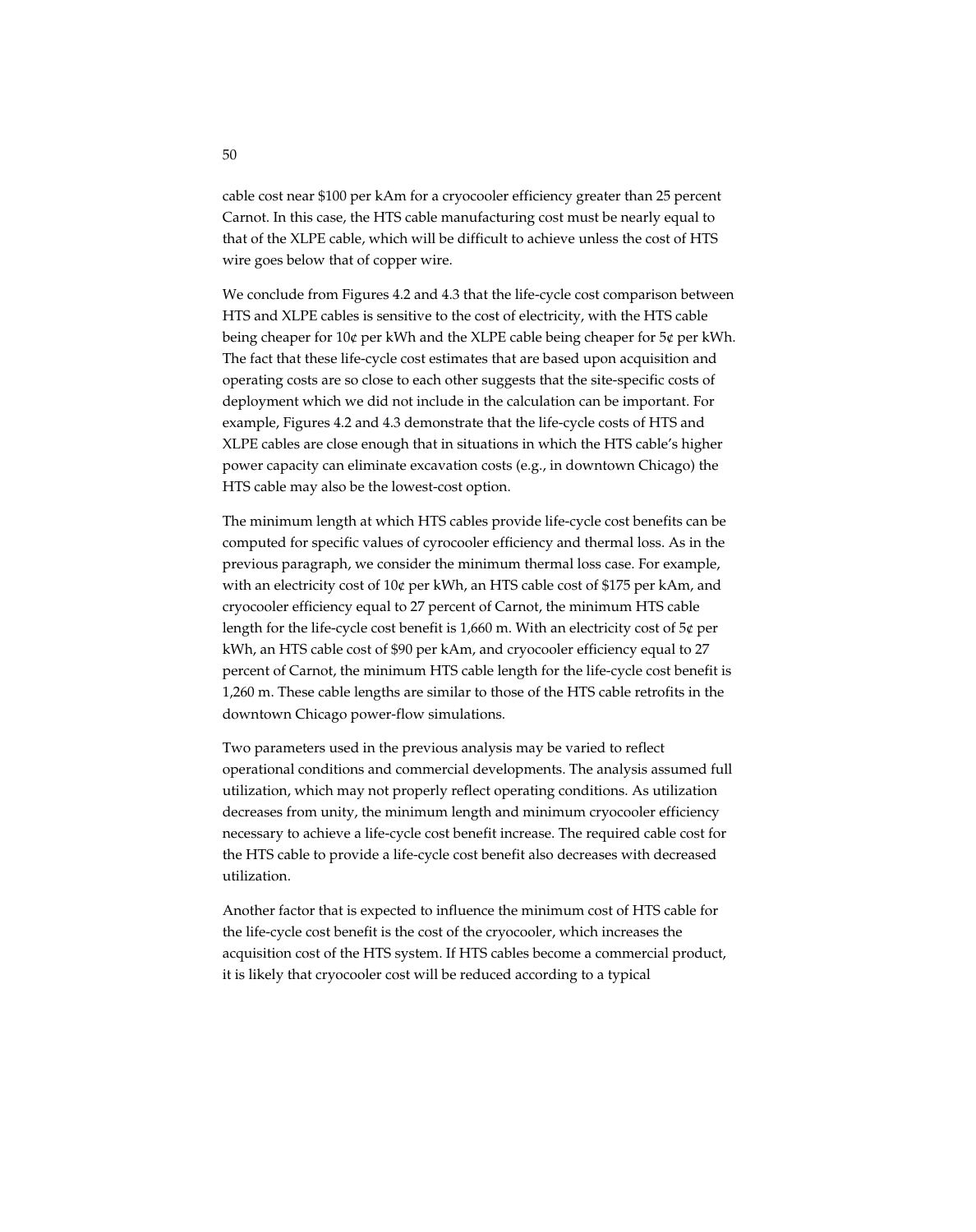manufacturers' learning curve as production volume increases.31 Reduced cryocooler cost would increase the HTS cable cost and decrease the cryocooler efficiency at which the HTS cable will show a life-cycle cost benefit. Thus, the two parameters (utilization and cryocooler cost) introduce effects that work in opposite directions. This is illustrated in Figure 4.4, which covers utilization ranging from 0.5 to 1.0 and cryocooler costs of \$10 per W to \$100 per W for a thermal loss of  $1 W/m$ , with an electricity cost of  $5¢$  per kWh. We note that the two effects approximately cancel out for  $u = 0.5$  and a cryocooler cost of \$10 per W. Because utilization will depend upon the operating conditions of the specific application, and cryocooler cost will depend upon the ultimate production volume, we will continue to use  $u = 1$  and the current cryocooler cost of \$100 per W in the following analysis.

The minimum lengths described earlier for the life-cycle cost benefit of HTS cables were calculated under the assumption of a 40-year operating lifetime. This operating lifetime corresponds to a 40-year payback time for the operational cost savings of the HTS cable as compared with the difference in acquisition cost between the HTS cable plus the cryocooler and the XLPE cable. Because the conduction loss of the XLPE cable increases with cable length, longer HTS cables will provide payback in a shorter period of time. Appendix B derives an expression for the discounted payback time as a function of HTS cable length. Figure 4.5 shows this relationship for two scenarios. In one case, the electricity cost is 10¢ per kWh and the HTS cable cost is \$175 per kAm. In the other case, the electricity cost is 5¢ per kWh and the HTS cable cost is \$90 per kAm (which will be difficult to achieve, as noted earlier). The cryocooler is assumed to operate at 27 percent of Carnot efficiency. In both cases, for a cable length much greater than the minimum length, the discounted payback rapidly approaches an asymptotic value, indicated by the dotted lines in Figure 4.5.

Figures 4.6 and 4.7 show the discounted payback time for long cables (i.e., the asymptotic value) as a function of HTS cable cost and cryocooler efficiency. For an electricity cost of 10¢ per kWh, discounted payback periods of between 10 and 40 years can be obtained for HTS cable costs and cryocooler efficiencies in the range of engineering projections, whereas for an electricity cost of 5¢ per kWh, difficult-to-achieve HTS cable cost and cryocooler efficiency targets are required for a discounted payback of less than 40 years.

<sup>31</sup>Nisenoff, M., "Status of DoD and Commercial Cryogenic Refrigerators," *Cryogenics Vision Workshop for High-Temperature Superconducting Electric Power Systems Proceedings*, U.S. Department of Energy Superconductivity Program for Electric Systems, July 1999.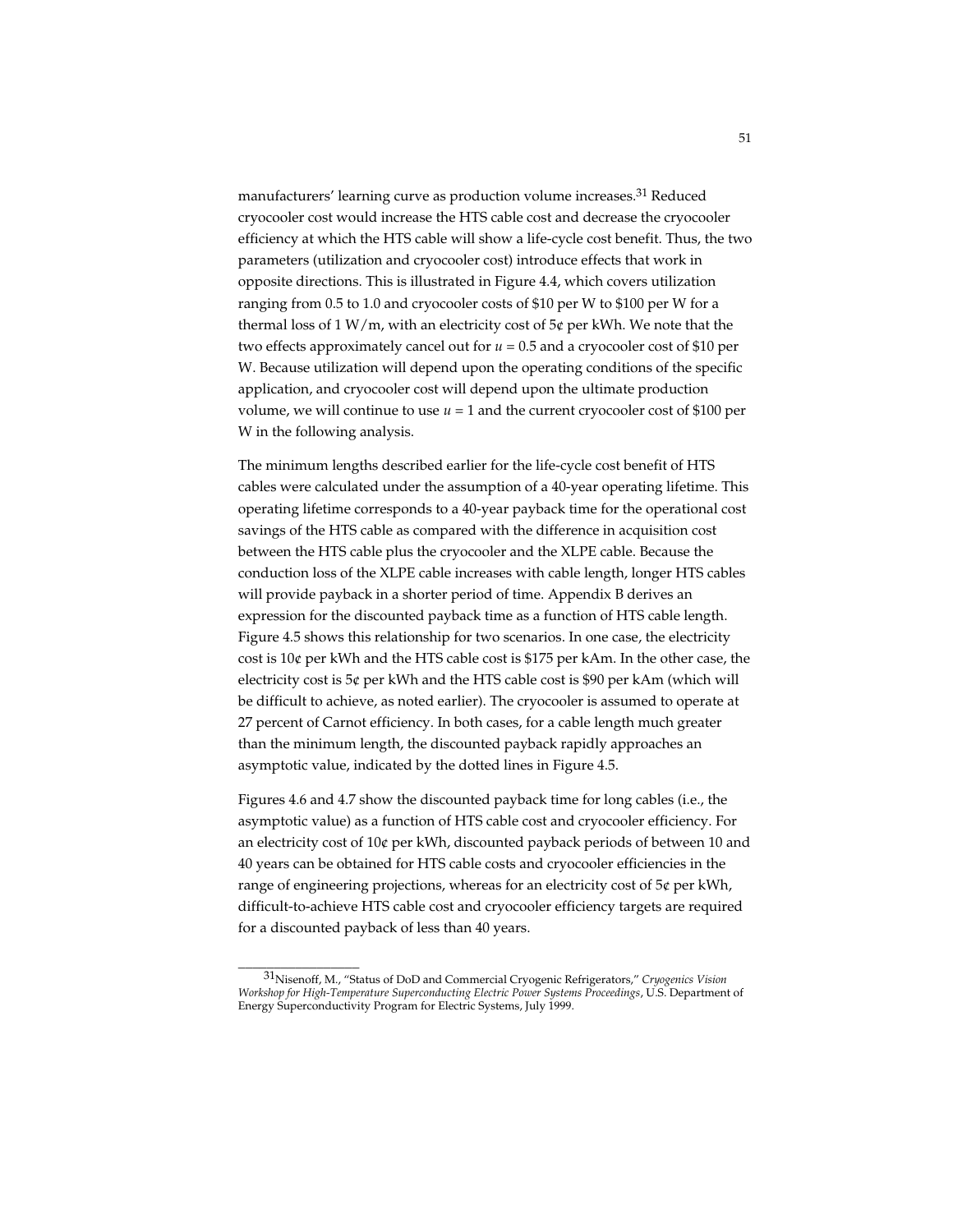**RAND**MR1531-4.4



**Figure 4.4—Boundaries Showing that HTS Cables with Cable Cost and Cryocooler Efficiency Values Below the Curves Have a Lower Life-Cycle Cost Per Unit of Power Delivered than the XLPE Cable, Various Utilization and Cryocooler Cost Values, Electricity Cost of 5¢ per kWh, HTS Cable Thermal Loss of 1 W/m**

# **Comparison Between HTS Cables and 230 KV Conventional Overhead Lines**

In this section, we draw comparisons between HTS cables and conventional overhead transmission lines. First, we discuss our basic analysis and its limitations, and then present a comparison of energy loss and life-cycle cost estimates for HTS cables and conventional overhead lines.

### *Description and Limitations of the Analysis*

The power lines identified in the California Path 15 simulations (Figure 3.2 in Chapter 3) as candidates for replacement by HTS cables operate at 230 kV with a maximum power rating of about 300 MVA. In the comparison that follows, we consider a 230 kV aluminum conductor steel reinforced (ACSR) overhead line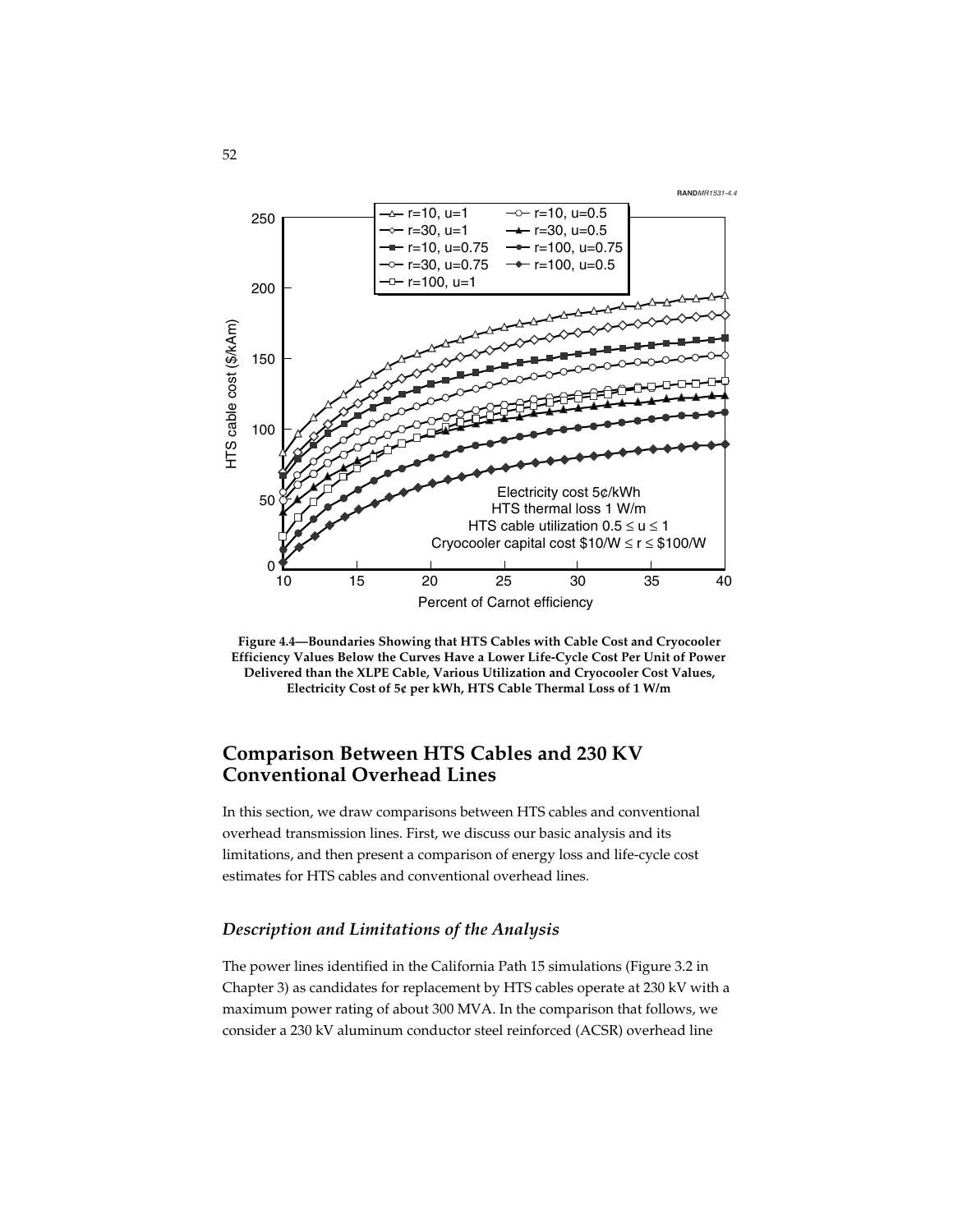

**Figure 4.5—Discounted Payback Time Versus Cable Length for HTS Cable Compared with XLPE Cable, Cryocooler Efficiency 27 Percent of Carnot**



**Figure 4.6—Discounted Payback Time for HTS Cable Compared with XLPE Cable as a Function of HTS Cable Cost and Cryocooler Efficiency, Electricity Cost of 5¢ per kWh**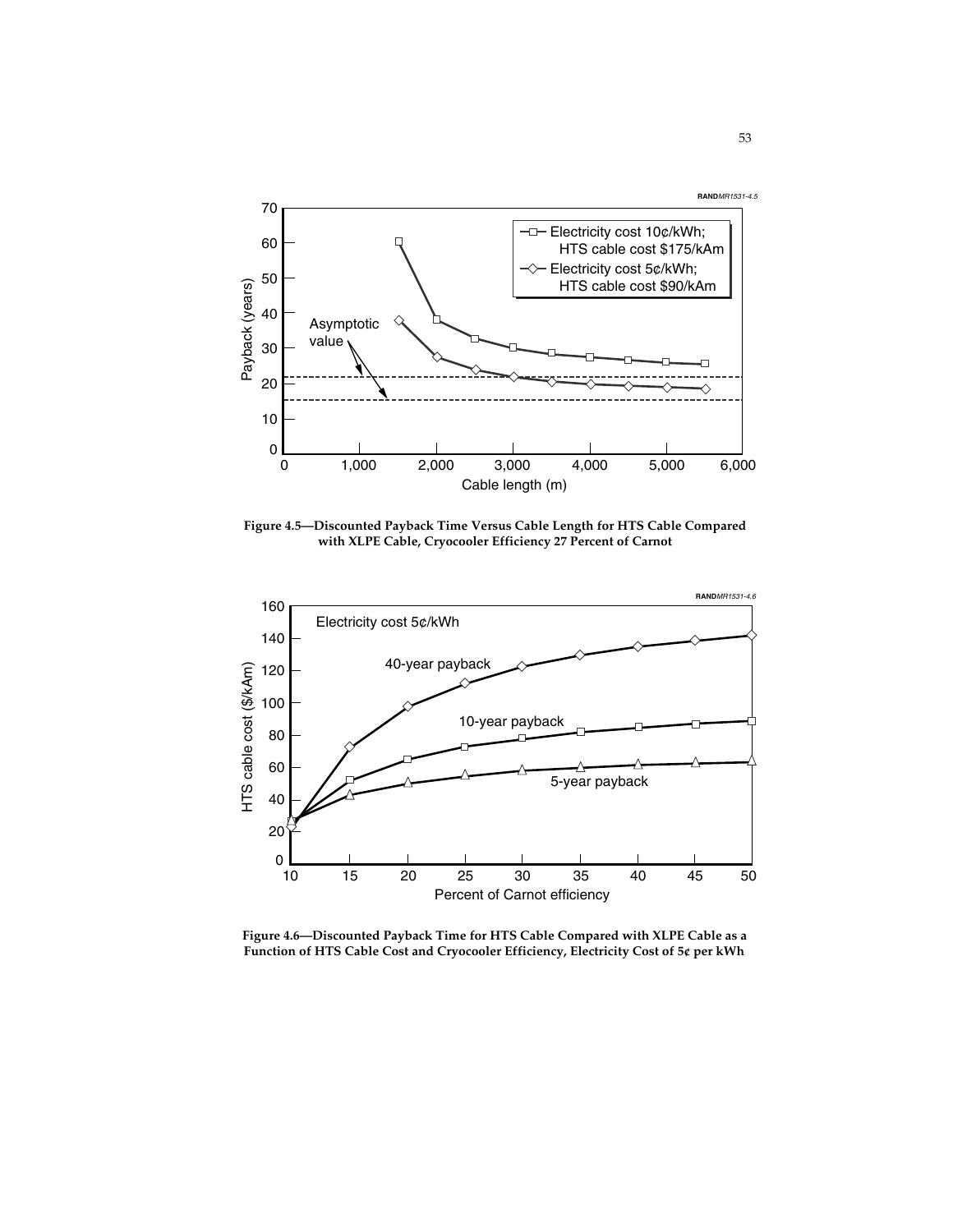

**Figure 4.7—Discounted Payback Time for HTS Cable Compared with XLPE Cable as a Function of HTS Cable Cost and Cryocooler Efficiency, Electricity Cost of 10¢ per kWh**

with a maximum power rating of 311 MVA as a representative conventional overhead line. For the HTS cable, we use the same cable that was used in the simulation, a proposed Pirelli cable that operates at 230 kV with a maximum power rating of 1,195 MVA. The higher power rating of the HTS cable can be used, as in the Path 15 simulations, to increase transfer capacity.

In the life-cycle cost comparison that follows, we follow the same pattern as outlined in the comparison of the HTS and XLPE cables earlier in this chapter. We include the manufacturing cost of the HTS cable and the conventional line and the costs associated with the refrigeration system for the HTS cable. We do not include the cost of deploying the HTS underground cable and the ACSR overhead line, as discussed later. As in the HTS-XLPE comparison, we take into account the higher maximum power rating of the HTS cable by computing energy requirements per unit of delivered power, implicitly assuming that the HTS cable will be employed in an application that uses its increased powercarrying capability.

As noted in Chapter 2, the overwhelming majority of the U.S. transmission grid consists of overhead lines, which are much less expensive to construct than underground cables. Thus, we expect that the overhead ACSR transmission line will be deemed preferable to the HTS (or any) underground cable unless there is a site-specific cost problem or other problem such as high land-use demands or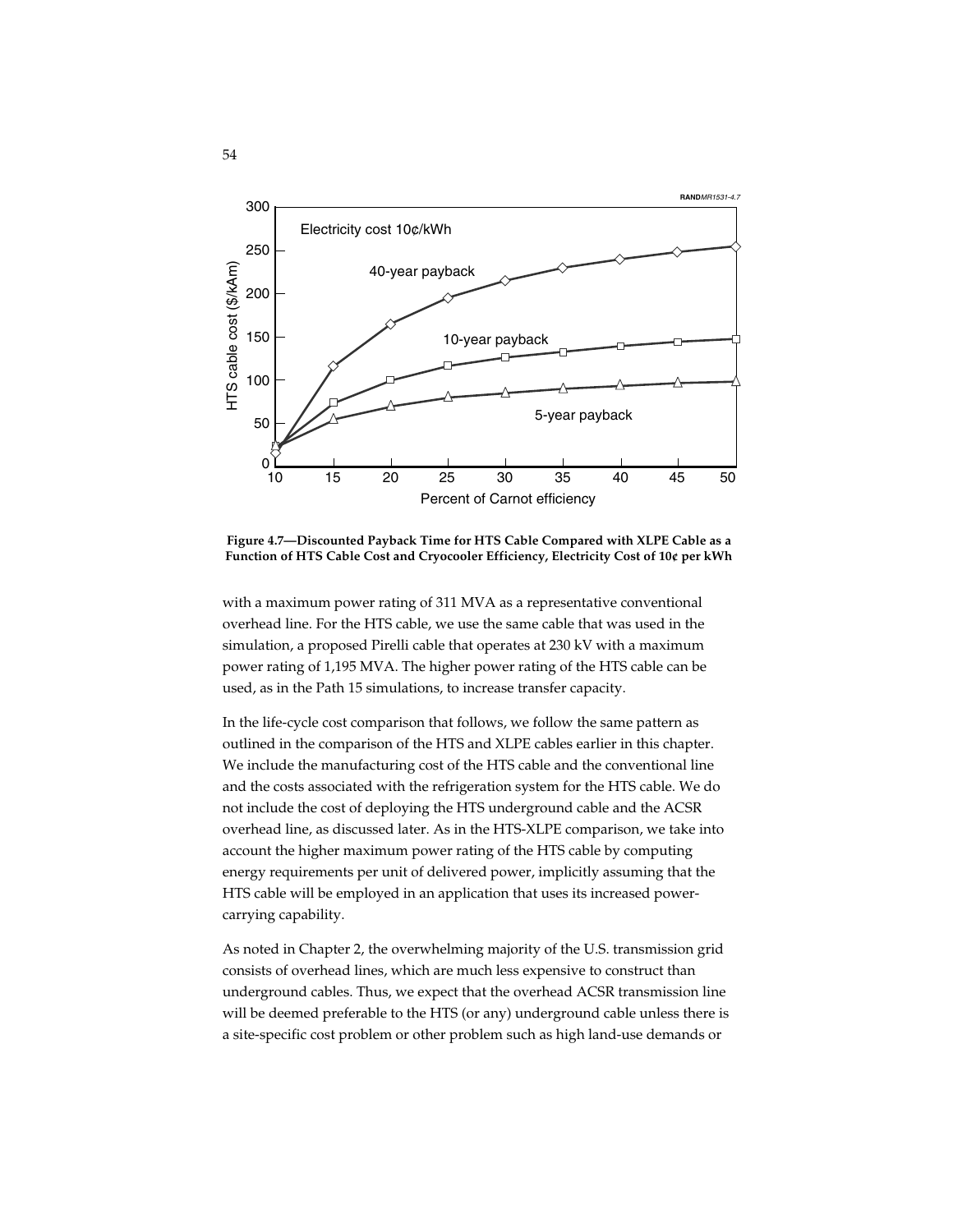right-of-way costs, difficulty in obtaining necessary siting approvals, or interest in increasing power transfer at a lower voltage, such as was simulated for Path 15. The comparisons of energy losses and life-cycle costs for HTS cables and ACSR lines, presented next, apply to the case in which such site conditions mitigate the ACSR deployment cost advantage, which would otherwise dominate any HTS operating cost savings. As with the HTS-XLPE comparison, we also recognize that decisions to use HTS cables will likely be based upon reliability and transfer capacity benefits rather than energy and life-cycle cost savings.

# *Energy Loss Comparison of HTS Cables and Overhead ACSR Transmission Lines*

In this analysis, we consider a three-phase ACSR transmission line with a capacity to carry 780 A at 230 kV. The maximum power rating of this line is 311 MVA. This compares with 3,000 A at 230 kV, with a maximum power rating of 1,195 MVA, for the HTS cable. As for the comparison between the HTS and XLPE cables, the conduction loss for the HTS cable is estimated to be 1 W/m for each phase and termination losses are estimated at 300 to 350 W per phase. For the ACSR line, the conduction losses are by far the dominant losses, and the only losses included in our analysis. For the ACSR line, the conduction loss equals 64 W/m.<sup>32</sup> In Table 4.2, we list the HTS cable and ACSR line parameters.

The higher power dissipation of the ACSR line, as compared with the XLPE cable, reduces the minimum length for HTS cable energy savings, taking into account the energy use of the cryocooler to 88 m. Thus, from the point of view of energy use of HTS cables compared with an overhead line, even very short lengths of HTS cables are an attractive option. Whereas the Path 15 simulations identified retrofit candidates that were 230 kV lines approximately 40 miles long, much longer than any current or planned HTS cable demonstrations, parallel HTS cable paths to increase power transfer capacity may be possible at shorter lengths in other transmission congestion locations.

The principal benefit of HTS cables is their higher power-carrying capacity (a factor of 3.84 by comparison with the ACSR line), without increasing voltage, adding circuits, or doing both. This benefit will be most important where there are space constraints or a lack of necessary equipment for uprating voltage.

 $\overline{\phantom{a}}$  , where the contract of the contract of  $\overline{\phantom{a}}$ 

<sup>32</sup>This number is based on the operating parameters of a Southwire ACSR 636 conductor. Specifications are available at http://www.southwire.com.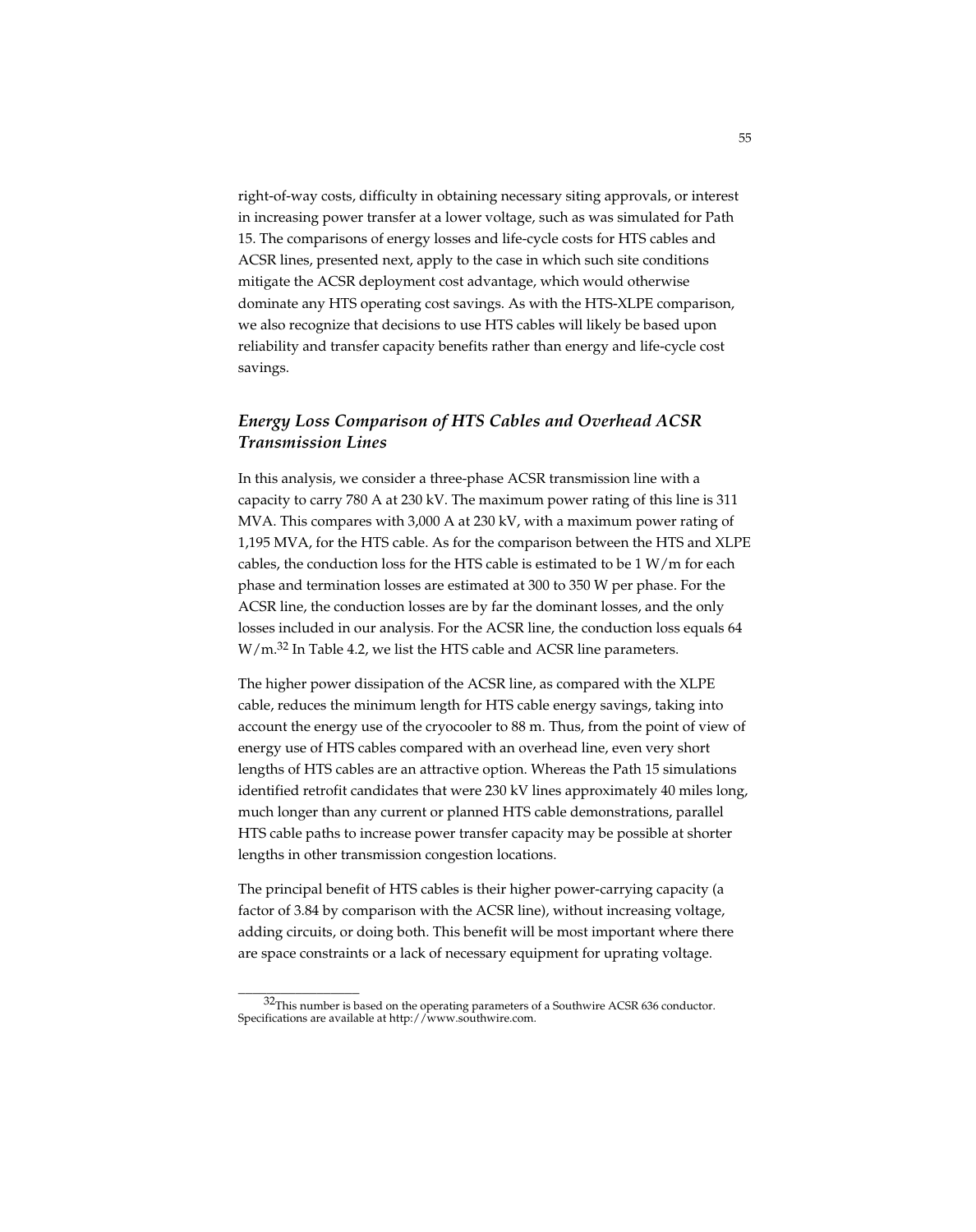#### **Table 4.2**

**Operating Characteristics of HTS Cable and ACSR Line**

|                                 | <b>HTS</b> | ACSR    |
|---------------------------------|------------|---------|
| Voltage (kV)                    | 230        | 230     |
| Current (A)                     | 3,000      | 780     |
| Thermal loss per phase $(W/m)$  | $1 - 5$    | N/A     |
| Termination loss per phase (W)  | 650        | N/A     |
| Conduction loss per phase (W/m) |            | 64      |
| Maximum power rating (MVA)      | 1,195      | 311     |
| Operating temperature (K)       | 65         | Ambient |

The comparison of energy use between the HTS cable and the ACSR line depends upon utilization and cryocooler efficiency according to Equation (4.1), which is also derived in Appendix B. The curved lines in Figure 4.8 (which is analogous to Figure 4.1) satisfy Equation (4.1) for the parameters of the ACSR line and the HTS cable shown in Table 4.2, and thus define the boundary between the values of cryocooler efficiency and cable utilization for which the HTS cable uses less energy than the ACSR line (the region above each curved line in the figure) and for which the HTS cable uses more energy than the ACSR line (the region below the curved lines) per unit of delivered power.

For high utilization (e.g., *u* > 0.6) and cryocooler efficiency in the 15–20 percent range, the HTS cable uses less energy per unit of delivered power than the ACSR line for the full range of thermal heat loss shown in Table 4.2. For the minimum thermal loss case (1 W/m) and the 14 percent efficiency of the AL300 cryocooler, the HTS cable shows energy savings as compared with the ACSR line for even much-lower utilization. We note that this is a consequence of the relatively high loss of the ACSR line with parameters similar to that simulated for Path 15. One could reduce this loss by using larger conductors and multiple ACSR circuits to carry the same power, assuming that the additional space was available at an acceptable cost, including the cost of obtaining siting approval.

# *Life-Cycle Cost Estimates for HTS Cables and ACSR Transmission Lines*

The previous section demonstrated that there is a range of parameter values and operating conditions under which an HTS cable dissipates less energy per unit of delivered power than does an ACSR line. We now consider the life-cycle cost of owning and operating the two systems. As noted earlier, we disregard sitespecific costs, such as purchase of a right-of-way for the ACSR line and excavation for the HTS cable, so that these comparisons will be useful for cases in which site constraints mitigate the usual cost advantage of the overhead line.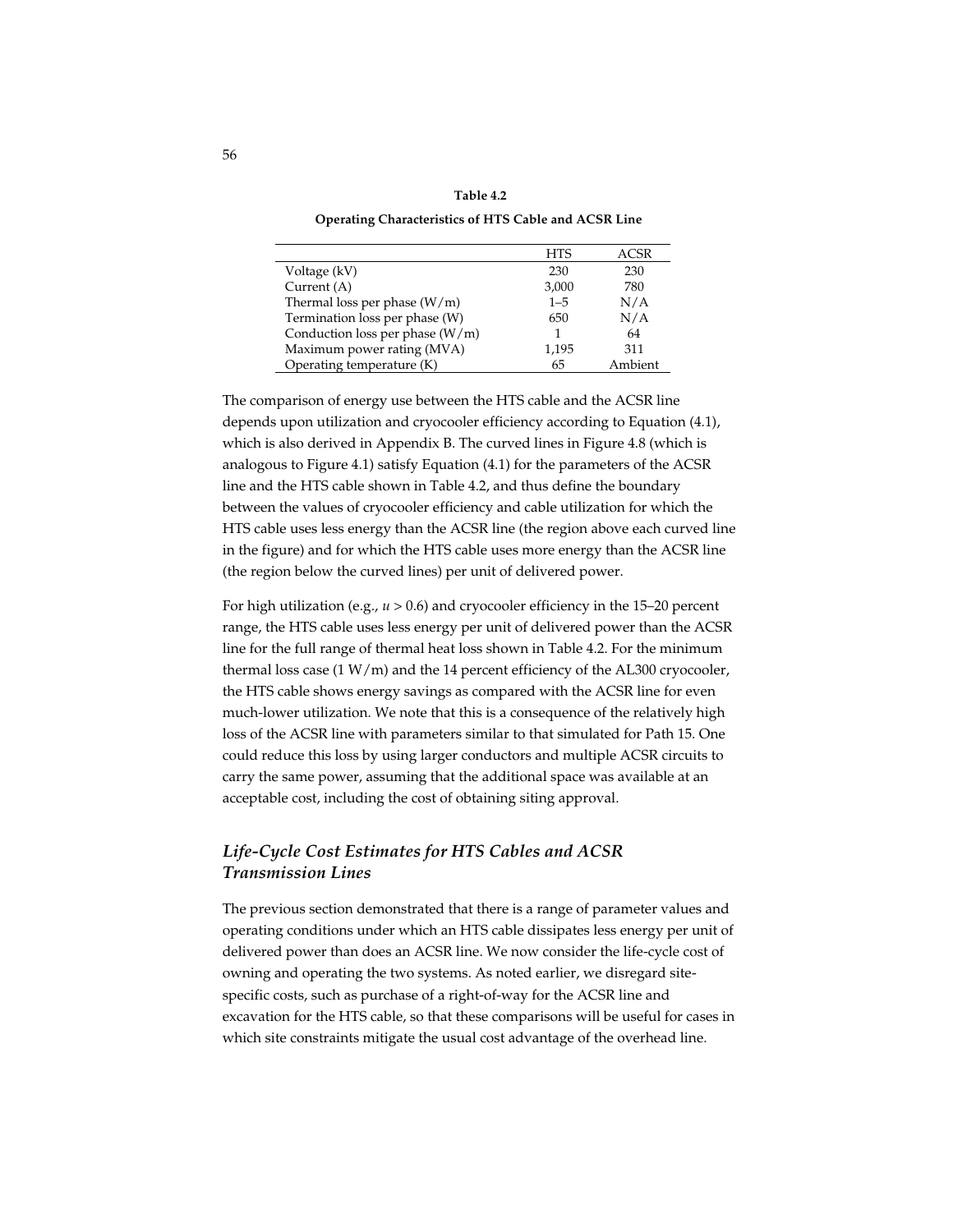

**Figure 4.8—Boundaries Showing that HTS Cables with Cryocooler Efficiency and Utilization Values Above the Curves Use Less Energy Per Unit of Power Delivered than the ACSR Line**

The purpose of comparing the acquisition and operating costs of ACSR lines and HTS cables is that the HTS cable must be not only more energy-efficient than the technology that it replaces, it must also save enough energy over its expected lifetime to compensate for the higher acquisition cost of the HTS cable and its cooling equipment. Our model includes losses incurred when current flows in the cable and the cost incurred to keep the cable at its operating temperature. As in the earlier comparison of the HTS and XLPE cables, we calculate the operating cost over an expected lifetime of 40 years,  $33$  with a discount rate of 7 percent. The operating parameters of the HTS cable and ACSR line are the same as those shown earlier. As for the XLPE comparison, we use the HTS wire cost (currently

 $\overline{\phantom{a}}$  , where the contract of the contract of  $\overline{\phantom{a}}$ 

 $33$ This value was based on the expected lifetime of electrical cables suggested by Mulholland, Joseph, Thomas P. Sheahen, and Ben McConnell, *Analysis of Future Prices and Markets for High Temperature Superconductors* (draft), U.S. Department of Energy, September, 2001, http://www.ornl.gov/HTSC/pdf/Mulholland%20Report.pdf (last accessed April 1, 2002).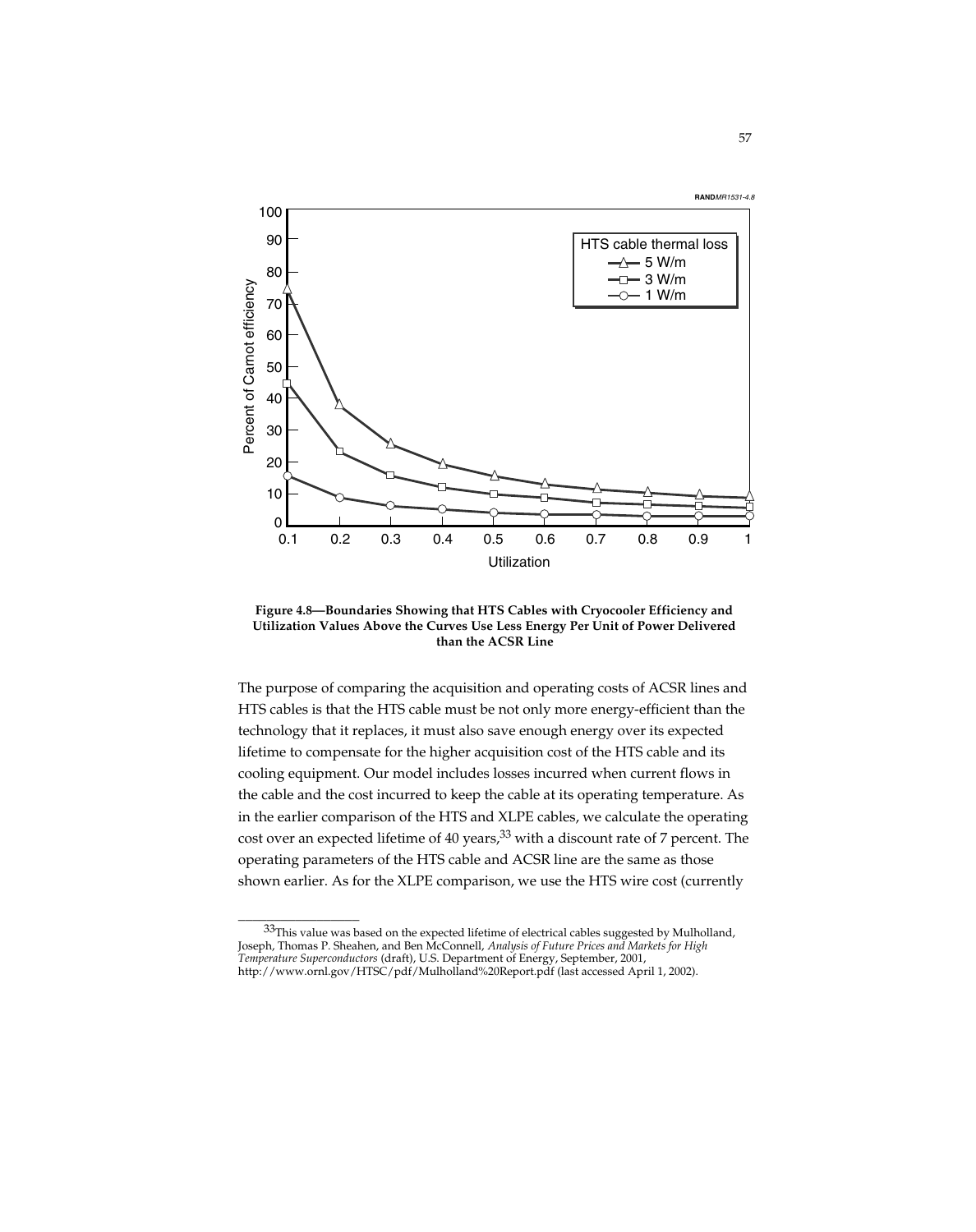\$200 per kAm) $34$  as a proxy for the cost of the manufactured HTS cable. The estimated cost of the ACSR cable is \$6.85 per kAm.35

And as with the XLPE comparison, we total the costs associated with purchase and operation of the ACSR line and HTS cable to estimate the lifetime cost of the HTS cable and the ACSR line, and we estimate the cost of operating the cable and the line for electricity costs of  $5¢$  per kWh and  $10¢$  per kWh. We determine the requirements on HTS cable parameters so that the HTS cable will have a lifecycle cost benefit using the expression analogous to Equation (4.1), which is also derived in Appendix B. Figure 4.9 shows HTS cable cost and cryocooler efficiency for the range of thermal loss values previously discussed  $(1-5 W/m)$ with an electricity cost of 10¢ per kWh. Figure 4.10 shows the same solution for an electricity cost of 5¢ per kWh. For all values of HTS cable parameters that fall below the curved lines in Figures 4.9 and 4.10, the HTS cable will have a life-cycle cost benefit compared with the ACSR line per unit of delivered power.



**Figure 4.9—Boundaries Showing that HTS Cables with Cable Cost and Cryocooler Efficiency Values Below the Curves Have a Lower Life-Cycle Cost per Unit of Power Delivered than the ACSR Line, Electricity Cost of 10¢ per kWh**

<sup>34</sup>Lyons, Chet, private communications, American Superconductor.

<sup>35</sup>Bare Aluminum Conductor ACSR price list, effective February 12, 2001, Alcan, Inc., Montreal, Quebec.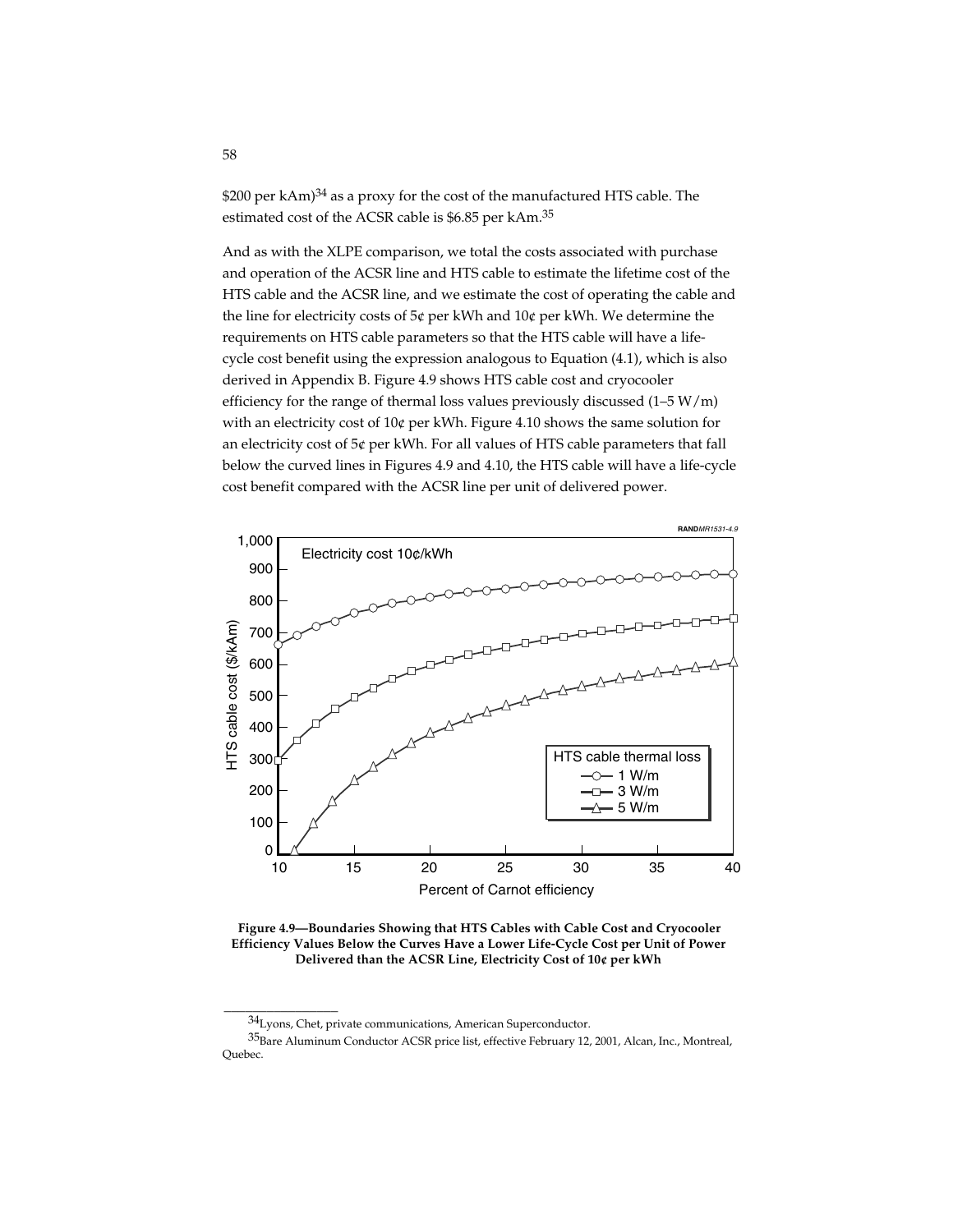

**Figure 4.10—Boundaries Showing that HTS Cables with Cable Cost and Cryocooler Efficiency Values Below the Curves Have a Lower Life-Cycle Cost Per Unit of Power Delivered than the ACSR Line, Electricity Cost of 5¢ per kWh**

Figures 4.9 and 4.10 illustrate the contribution of thermal loss of the HTS cable to the life-cycle cost analysis. The higher the thermal loss, the lower the required cost of the HTS cable for it to compete with an ACSR line on a life-cycle cost basis. The maximum HTS cable costs are higher than the costs when the comparison was carried out for the XLPE cable because of the higher power dissipation of the ACSR line. For example, the HTS cable shows a life-cycle cost benefit for the cable cost that is equal to today's HTS wire cost of \$200 per kAm and cryocooler efficiency of 20 percent Carnot for all cases illustrated in Figures 4.9 and 4.10 except for the case of electricity cost at  $5¢$  per kWh and HTS cable thermal loss of 5 W/m.

The minimum length at which HTS cables provide a life-cycle cost benefit can be computed for specific values of the parameters. For the minimum thermal loss case (1 W/m) with an HTS cable cost of \$200 per kAm and cryocooler efficiency equal to 14 percent of Carnot (today's values), the minimum HTS cable length for a life-cycle cost benefit is 166 m with an electricity cost of 10¢ per kWh and 391 m with an electricity cost of 5¢ per kWh. These figures demonstrate that even short HTS cables can provide life-cycle cost benefits per unit of power delivered as compared with ACSR lines.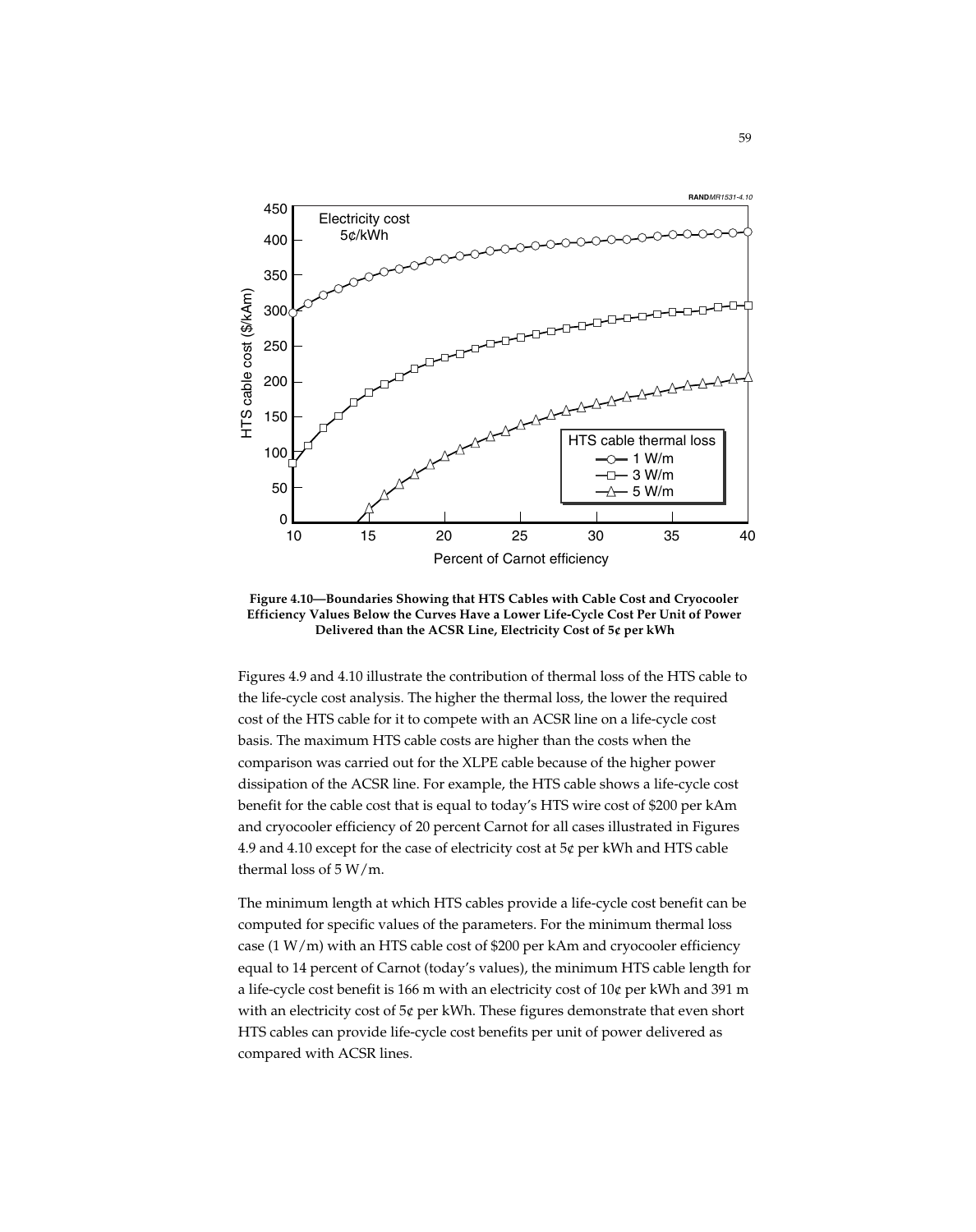The analysis up to now assumed full utilization, which may not properly reflect operating conditions. As utilization decreases from unity, the minimum length and minimum cryocooler efficiency for the HTS cable life-cycle cost benefit increase and the required HTS cable cost decreases. On the other hand, the cost of cryocoolers is expected to decrease as demand increases, which would increase minimum length and minimum cryocooler efficiency and result in a higher HTS cable cost for the HTS cable life-cycle cost benefit. This pattern is illustrated in Figure 4.11, which covers utilization ranging from 0.5 to 1.0 and cryocooler costs from \$10 per W to \$100 per W for a thermal loss of 1 W/m and an electricity cost of  $5¢$  per kWh.

In comparing Figure 4.11 with Figure 4.4, we note that the two effects shown in Figure 4.11 no longer approximately cancel out. The reduced utilization has a



**Figure 4.11—Boundaries Showing that HTS Cables with Cable Cost and Cryocooler Efficiency Values Below the Curves Have a Lower Life-Cycle Cost Per Unit of Power Delivered than the ACSR Line, Various Utilization and Cryocooler Cost Values, Electricity Cost of 5¢ per kWh, HTS Cable Thermal Loss of 1 W/m**

60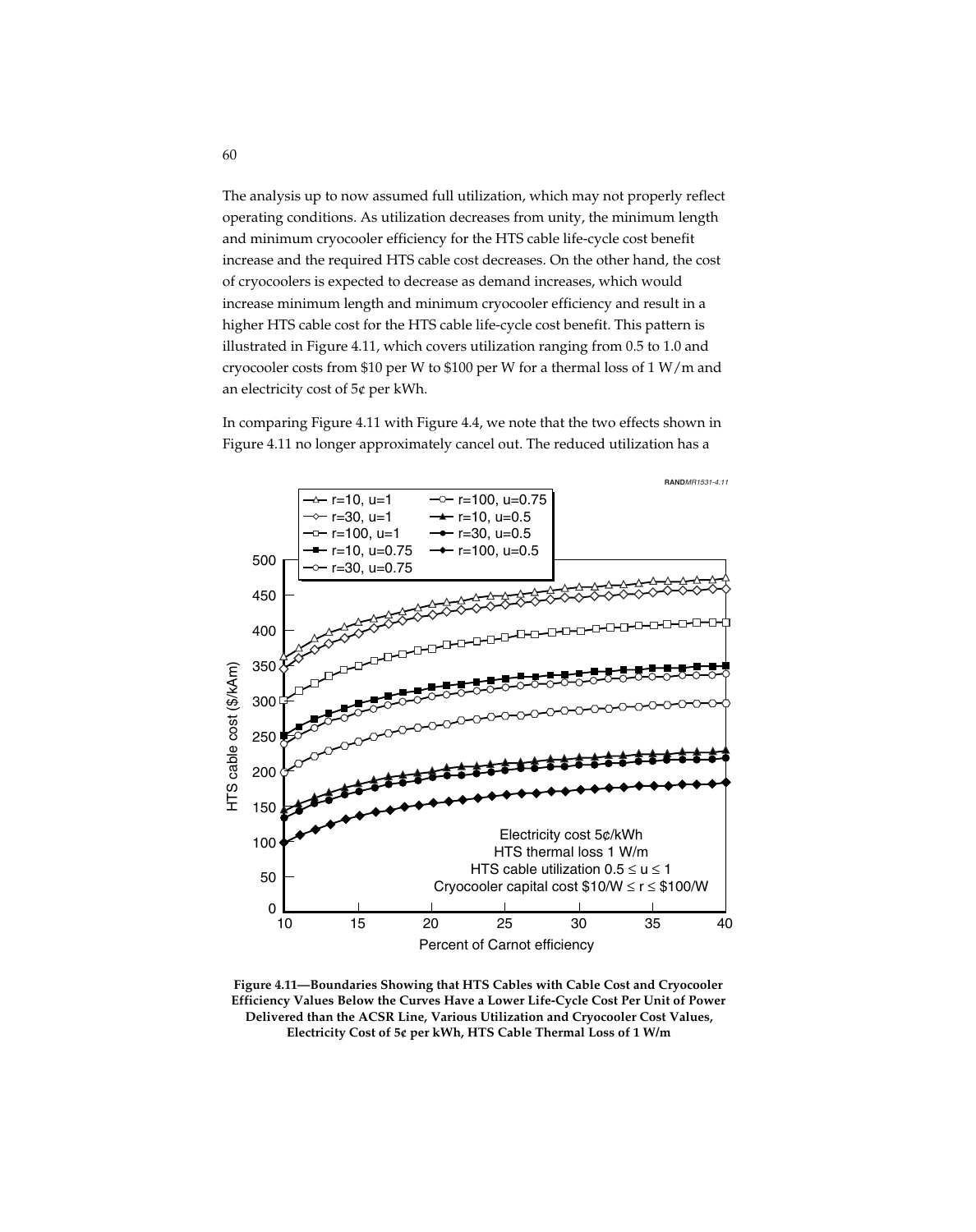much more significant impact for the ACSR comparison because it compensates for the higher loss of the ACSR line. However, for high utilization (e.g., *u* > 0.6), the HTS cable continues to show a life-cycle cost benefit when we assume today's values of HTS wire cost and cryocooler efficiency.

Because the conduction loss of the ACSR line increases with length, longer HTS cables will provide payback in a shorter period of time. Appendix B derives an expression for the discounted payback time as a function of HTS cable length. Figure 4.12 (which is analogous to Figure 4.5) shows the discounted payback time as a function of HTS cable length calculated from this relationship for today's values of HTS wire cost and cryocooler efficiency. For cables of lengths much longer than the minimum, the discounted payback approaches asymptotic values, as indicated by the dotted lines in Figure 4.12, of slightly less than 15 years with an electricity cost of 5¢ per kWh and slightly more than 5 years with an electricity cost of  $10¢$  per kWh.

Figures 4.13 and 4.14 show the discounted payback times for long cables as a function of HTS cable cost and cryocooler efficiency. Discounted payback times are slightly greater than ten years or five years for an electricity cost of  $5¢$  per kWh or 10¢ per kWh, respectively, for cryocooler efficiency of 14 percent Carnot and HTS cable cost of \$200 per kAm.



**Figure 4.12—Discounted Payback Time Versus Cable Length for HTS Cable Compared with ACSR Line, HTS Cable Cost of \$200 per kAm, Cryocooler Efficiency 14 Percent of Carnot**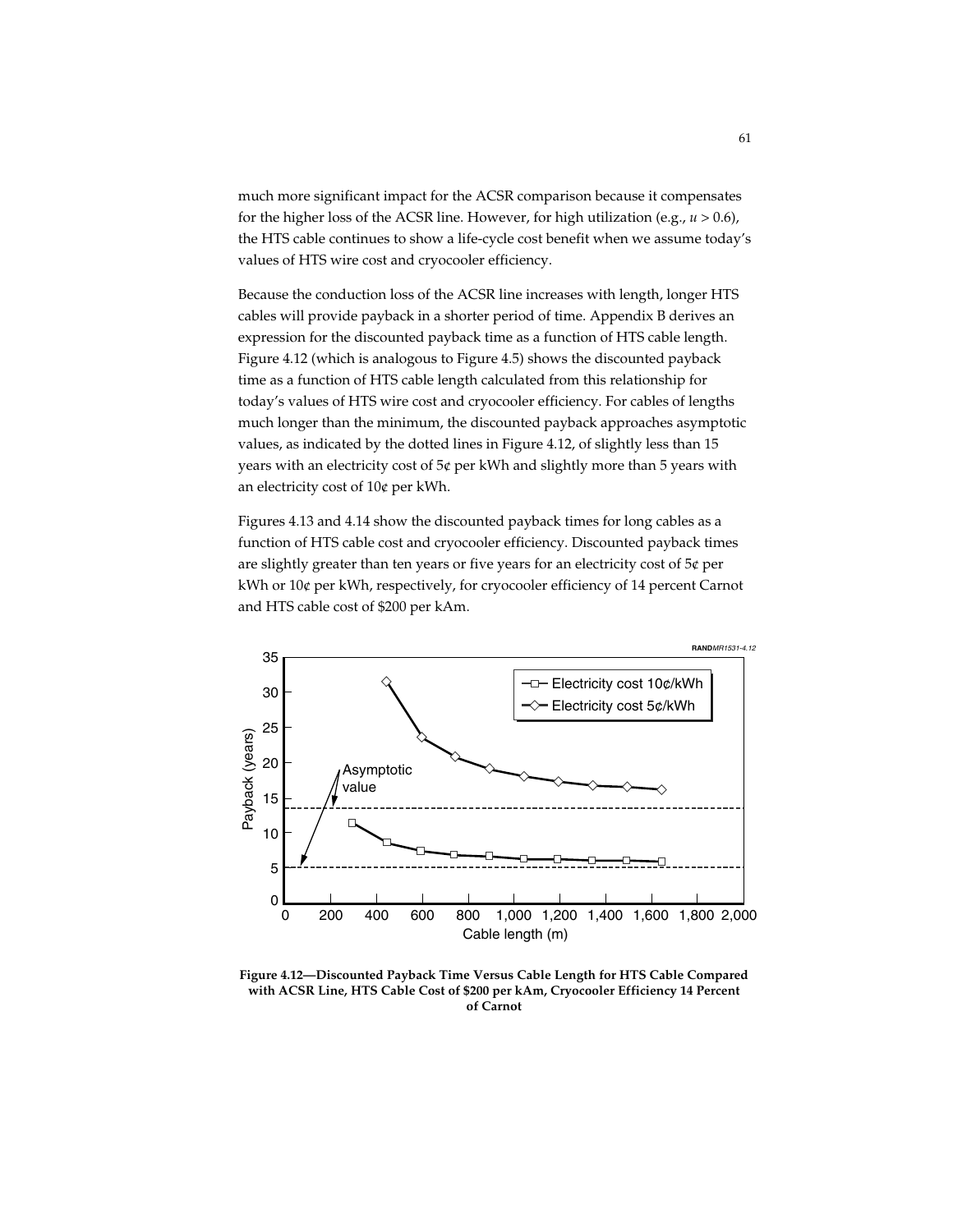

**Figure 4.13—Discounted Payback Time for HTS Cable Compared with ACSR Line as a Function of HTS Cable Cost and Cryocooler Efficiency, Electricity Cost of 10¢ per kWh**



**Figure 4.14—Discounted Payback Time for HTS Cable Compared with ACSR Line as a Function of HTS Cable Cost and Cryocooler Efficiency, Electricity Cost of 5¢ per kWh**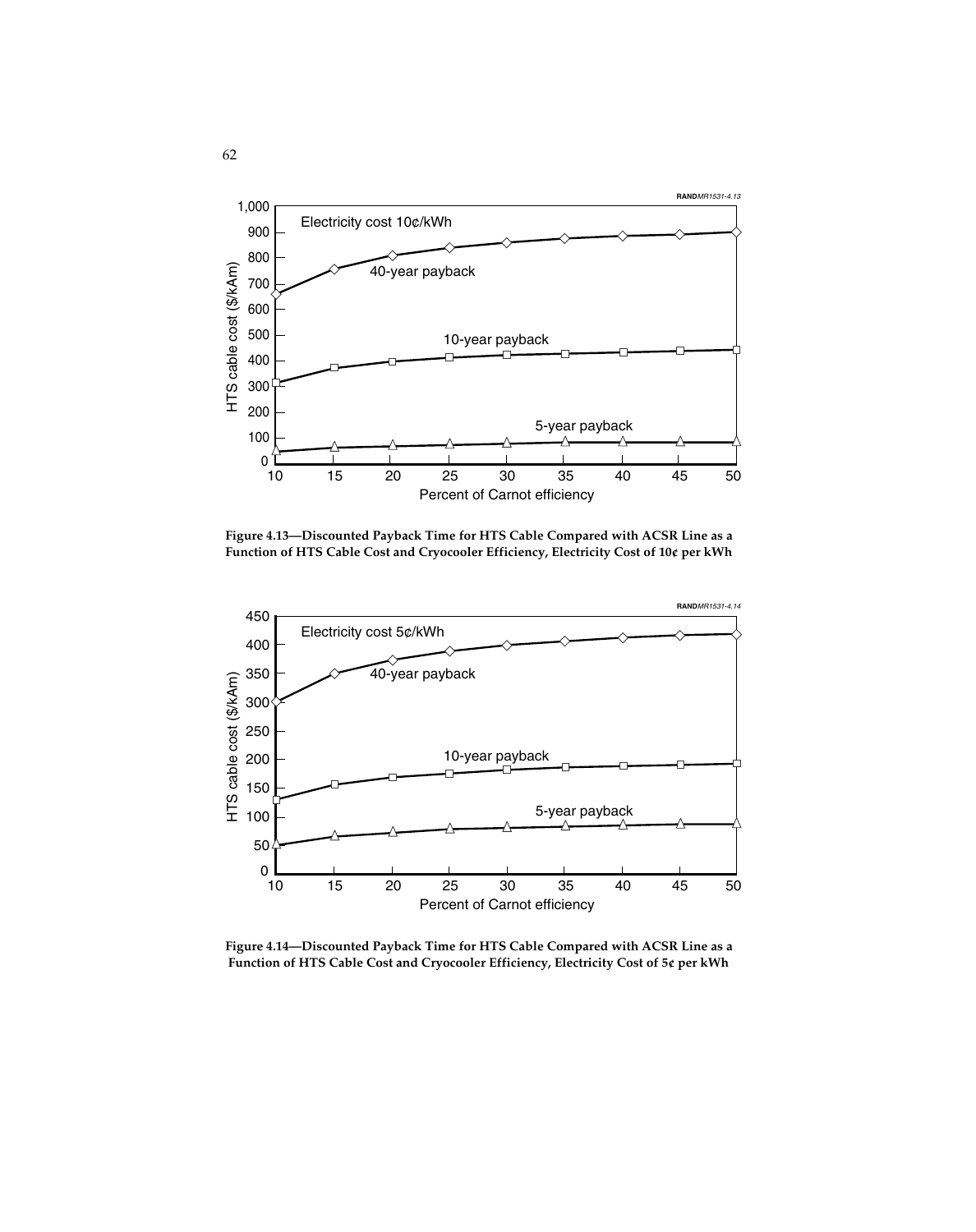# **5. Engineering Comparisons Between HTS and Conventional Energy Storage Systems and Transformers**

This chapter describes comparisons of the energy use and life-cycle cost of HTS and conventional power technologies other than power cables. These comparisons are based on existing data on the engineering and cost characteristics of the conventional technologies and data and engineering estimates for the superconducting technologies derived from experience with demonstration and commercial systems. Separate sections discuss flywheel energy storage systems with HTS bearings, HTS transformers, and superconducting magnetic energy storage systems that use a low-temperature superconducting coil and HTS current leads.

# **Flywheel Energy Storage Systems**

In this section, we draw comparisons between flywheel energy storage systems, including those that utilize HTS bearings, and battery energy storage systems. First, we discuss our basic analysis and its limitations and then present a comparison of energy loss and life-cycle cost estimates for these two different types of energy storage systems.

### *Description and Limitations of the Analysis*

 $\overline{\phantom{a}}$  , where the contract of the contract of  $\overline{\phantom{a}}$ 

The increased use of consumer and commercial electronic products, most notably computers and associated hardware, calls for the delivery of high-quality power to the end user. In its study of power quality, EPRI found that most disturbances to the electrical supply last less than one second.<sup>1</sup> Such disturbances are particularly disruptive to the operation of electronic devices. The effects of excursions away from the rated voltage have been compiled in the Computer and Business Equipment Manufacturers Association (CBEMA) Curve.<sup>2</sup> (Effective

<sup>1</sup>EPRI Distribution Power Quality Study, cited in *Power Quality*, Trinity Flywheel Power, Livermore, Calif., http://www.trinityflywheel.com/site/apps/app\_pq.html (last accessed September 20, 2000).

<sup>2</sup>Dorrough Electronics Inc., *CBEMA Curve,* Woodland Hills, Calif., 1999. See http://www.dorrough.com/What\_s\_New/PLM-120/PowerMonTM/CBEMA\_Curve/ cbema\_curve.html (last accessed March 28, 2002).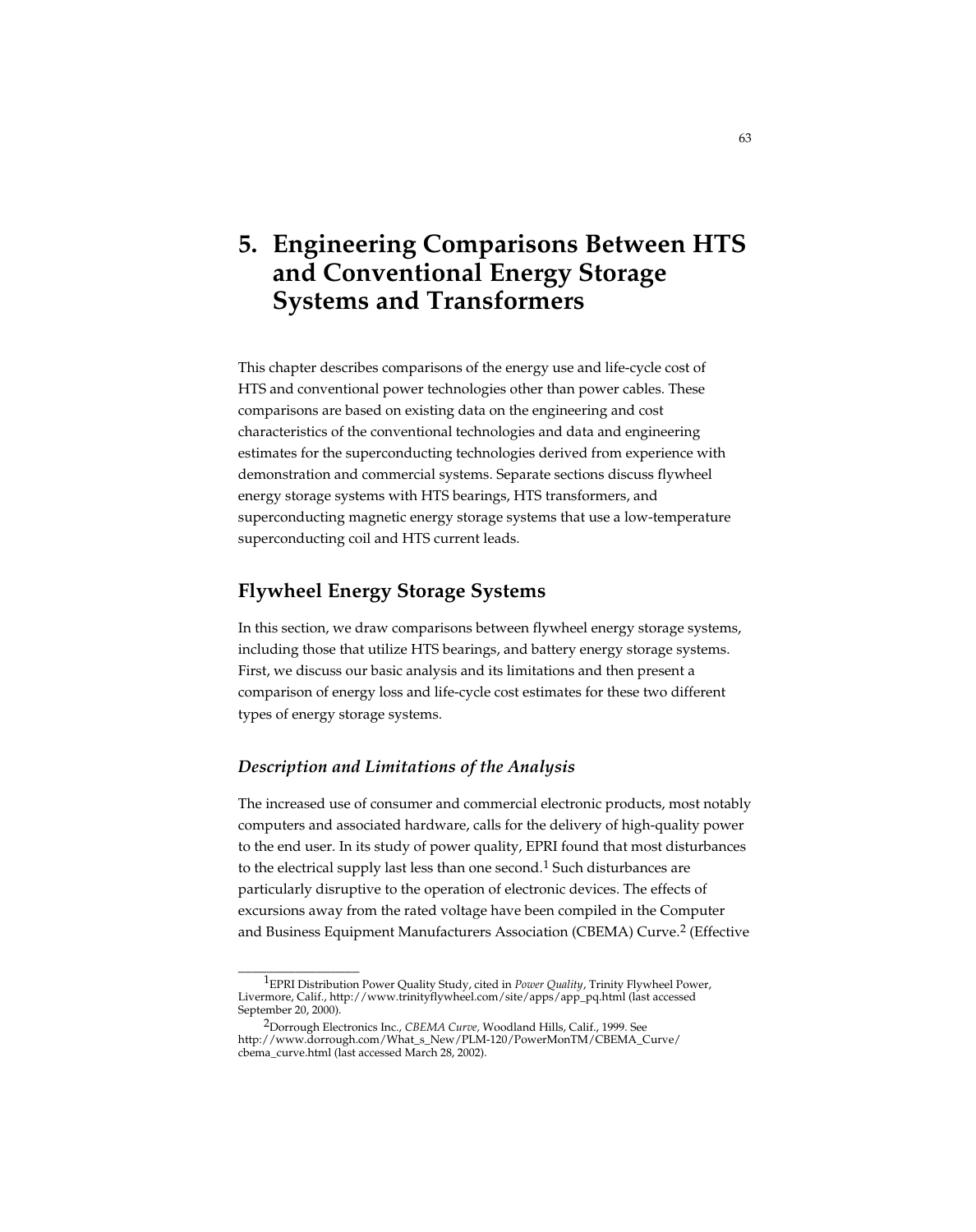December 1994, CBEMA changed its name to the Information Technology Industries Council [ITI].) The CBEMA Curve shows that those effects on equipment depend on the duration and extent of deviation from the desired voltage. As a result, many consumers have opted for the use of uninterruptible power supplies (UPSs).

Several approaches to UPSs exist; the operating circumstances dictate the power and energy requirements. Most UPSs today rely on batteries for energy storage. Recently, manufacturers have developed commercial FESSs to compete with these battery energy storage systems (BESSs). In the next section, we compare the energy use and life cycle cost of a BESS and a FESS. In these comparisons, we include the cost of the BESS and the FESS and the costs resulting from imperfect energy conversion and storage. We also take into account the cost of replacing parts of the UPS over time under different conditions. We do not include the cost of installing the UPS. Because the HTS FESS is still under development, we use the performance of existing systems as a benchmark. When discussing the shortcomings of the existing FESS, we point out how the HTS FESS may achieve better performance, making a FESS an attractive substitute for a BESS in certain situations.

Other applications of energy storage systems include interim power for back-up system initiation and utility load-leveling. The decision to use batteries or a FESS in such applications is a complex one that depends upon the expected operating lifetime of the system, as well as its acquisition cost and operating cost. In general, FESS acquisition costs are higher than BESS acquisition costs. However, operating costs vary because they depend on the conversion efficiency and mode of usage of the energy storage system. Under the conditions that FESS operating costs can compensate for the higher FESS acquisition costs, performance criteria for flywheel- and battery-storage systems suggest that, beyond a threshold, long operating lifetimes and high duty cycles favor a FESS.

# *Energy Use Comparison of Flywheel and Battery Energy Storage Systems*

Figure 5.1 summarizes energy flows for a generic storage device. At the left of the figure are the input and output connectors for the device to receive or provide

64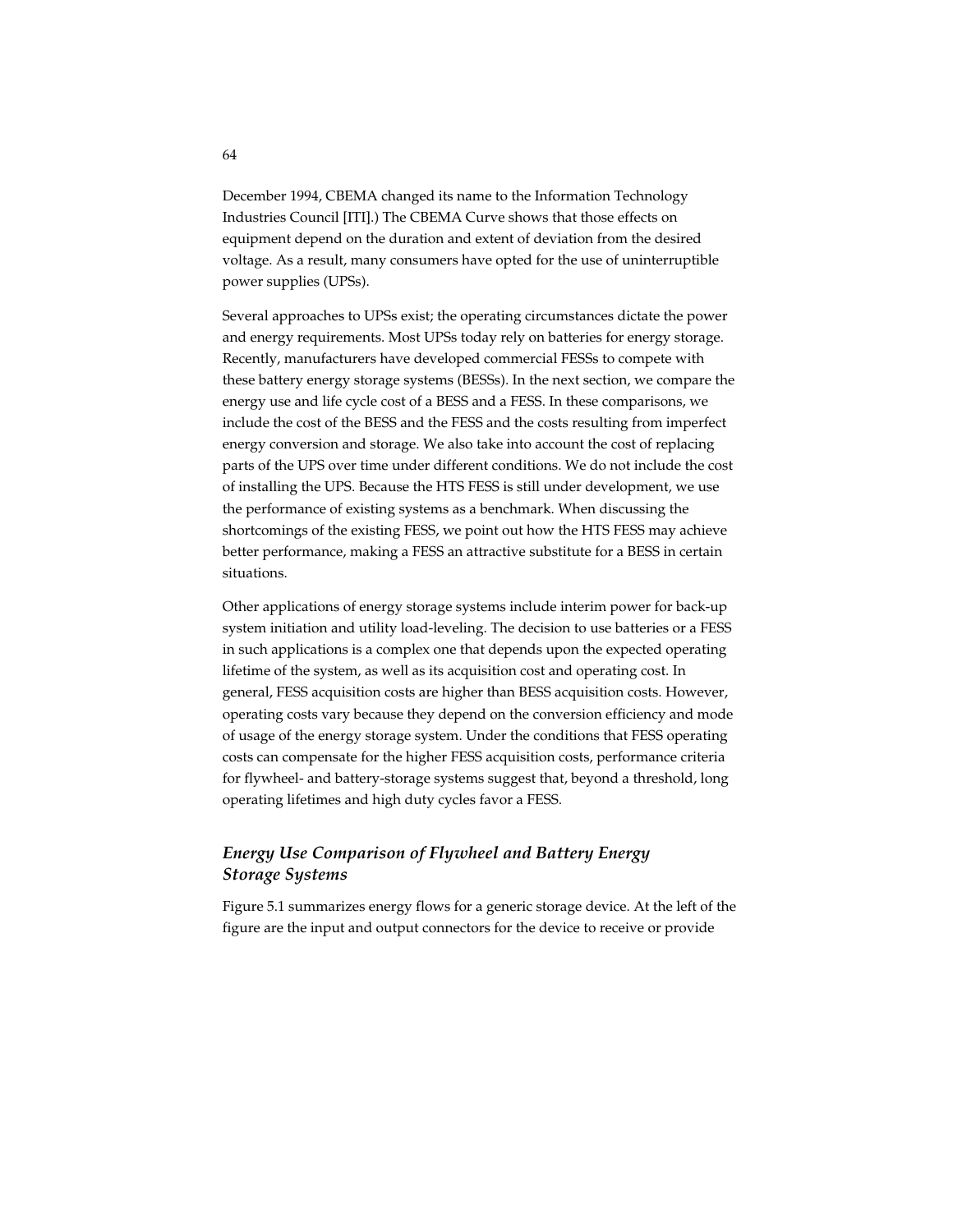

**Figure 5.1—Schematic Representation of Power Flows in Energy Storage Systems**

energy. The power conversion block—or rectifier/inverter—modifies the power from a fixed frequency (e.g., 60 Hz) AC to DC or a variable frequency AC and vice-versa so that energy can flow to and from the storage device. The operation of the power conversion block, as well as that of the energy storage module, results in losses that are noted at the top of the figure. The idling loss of the energy storage device, noted in the lower right corner of the figure, is defined as the energy drawn by the system when not in use.

The idling loss of an existing FESS, which requires continuous power input to keep the system fully "charged," is 1–3 percent of the power that the FESS can supply, $3$  whereas the idling loss for a BESS, the battery self-discharge rate, is typically very small (e.g., 0.05 percent).4 The rectifier/inverter conversion loss of a FESS and a BESS are similar because they employ similar electronic components and circuits. However, the power conversion losses differ because of differences in electromechanical and electrochemical energy conversion. Power conversion losses of a FESS are reported to be near 10 percent of the power handled whereas those of a BESS are reported to be in the 30–40 percent range.<sup>5</sup> These numbers suggest that a FESS will be a more attractive option when

<sup>3</sup>Wolsky, A. M., *The Status of Progress Toward Flywheel Energy Storage Systems Incorporating High-Temperature Superconductors,* Argonne National Laboratory, Argonne, Ill., October 17, 2000, pp. IV 8–9.

<sup>4</sup>Buchmann, Isidor, "Choosing a Battery That Will Last," *PowerPulse.Net,* http://www.powerpulse.net/powerpulse/archive/aa\_040201b1.stm (last accessed August 31, 2001).

<sup>5</sup> Electromechanical Batteries," *Technology Profiles*, http://www.llnl.gov/IPandC/op96/12/ 12c-ele.html (last accessed August 23, 2000).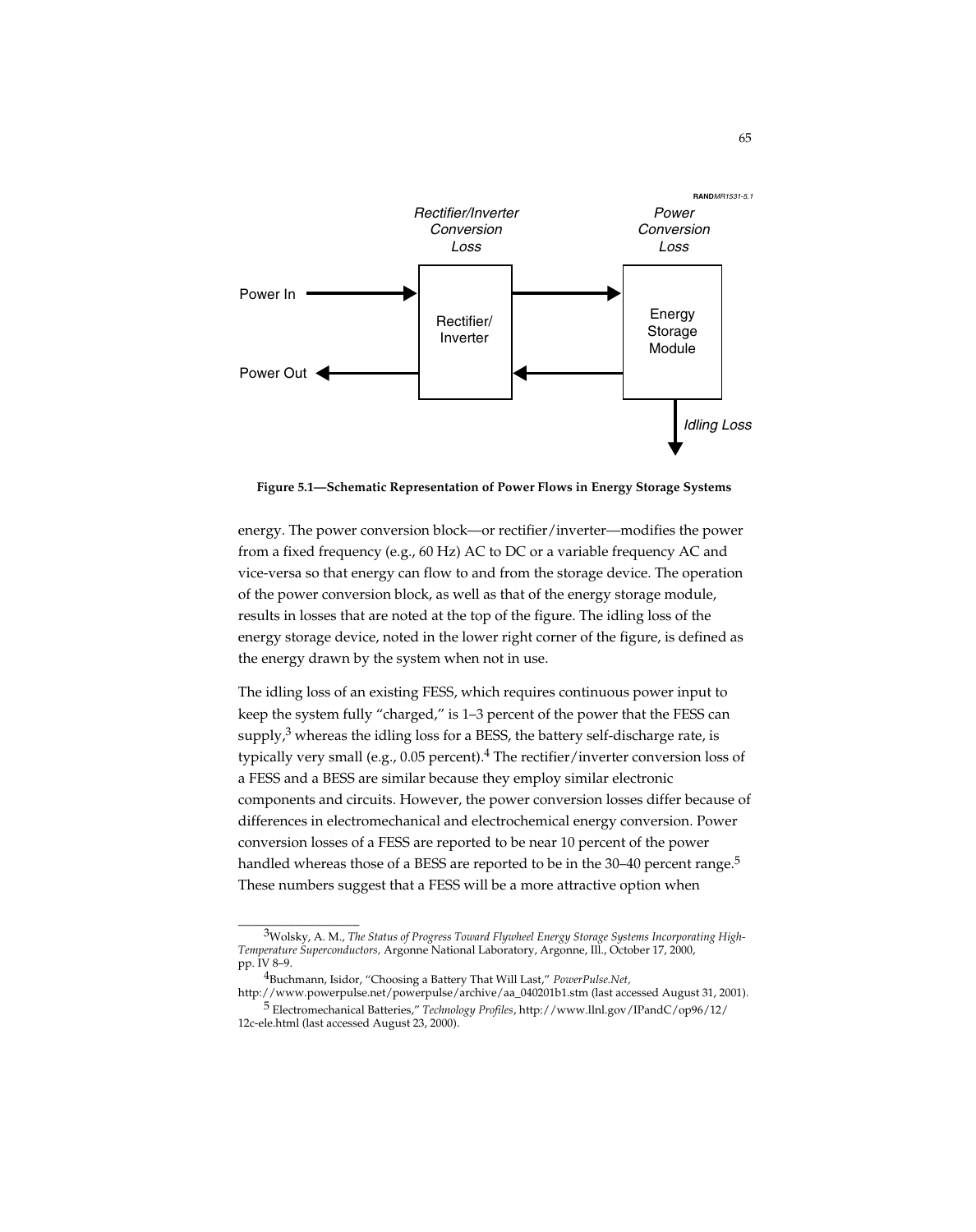compared with a BESS at high utilization levels, for which idling losses will be less important than power conversion losses.

The time needed to recharge the storage device after use is also a key characteristic of a FESS or BESS. In FESS and BESS devices, the amount of time needed to return a set amount of energy to the energy storage module typically exceeds the amount of time needed to discharge this energy. Brochures on existing FESSs show that they take anywhere from 2.5 to 96 times longer to recharge than to discharge whereas two UPS systems that use batteries take 15 to 50 times longer to recharge than to discharge.<sup>6</sup> Because each FESS and BESS has different charging characteristics, detailed comparisons require specific system information. Later in this section, we present some general comparisons based on a parametric analysis of generic FESS and BESS characteristics. To normalize the comparisons, we analyze FESS and BESS systems with the same maximum energy storage and power output.

In Appendix C, we derive a parametric relationship between the storage system utilization and the losses per unit of power output for the FESS and BESS to have equal energy usage. The curved lines in Figure 5.2 illustrate this relationship and thus define the boundary between values of system utilization and FESS power conversion efficiency (the ratio of energy-storage module output to input power) such that the FESS uses less energy than a BESS with the same maximum energy storage and power output. Each curved line in the figure represents a different FESS idling loss ranging from 1–10 percent of output power. A FESS with values that appear above the curved lines in the figure would use less energy than an equivalent BESS. In plotting Figure 5.2, the BESS power-conversion loss was set at 30 percent of power output and the rectifier/inverter conversion loss was taken as 10 percent of power output for both systems. We note that system utilization has a different meaning here than it did in the cable and conductor case described in Chapter 4. Here, utilization is defined as the fraction of the time that energy is being drawn from the storage system. Thus, any system will have a maximum utilization that depends upon the ratio of its discharge time to its recharge time.

\_\_\_\_\_\_\_\_\_\_\_\_\_\_\_\_

66

<sup>6</sup>See product description catalogs for UPS systems such as http://www.tic.toshiba.com/ups/ files/1400sere44470secure.pdf and http://www.controlledpwr.com/products/md/md.pdf (last accessed August 24, 2001).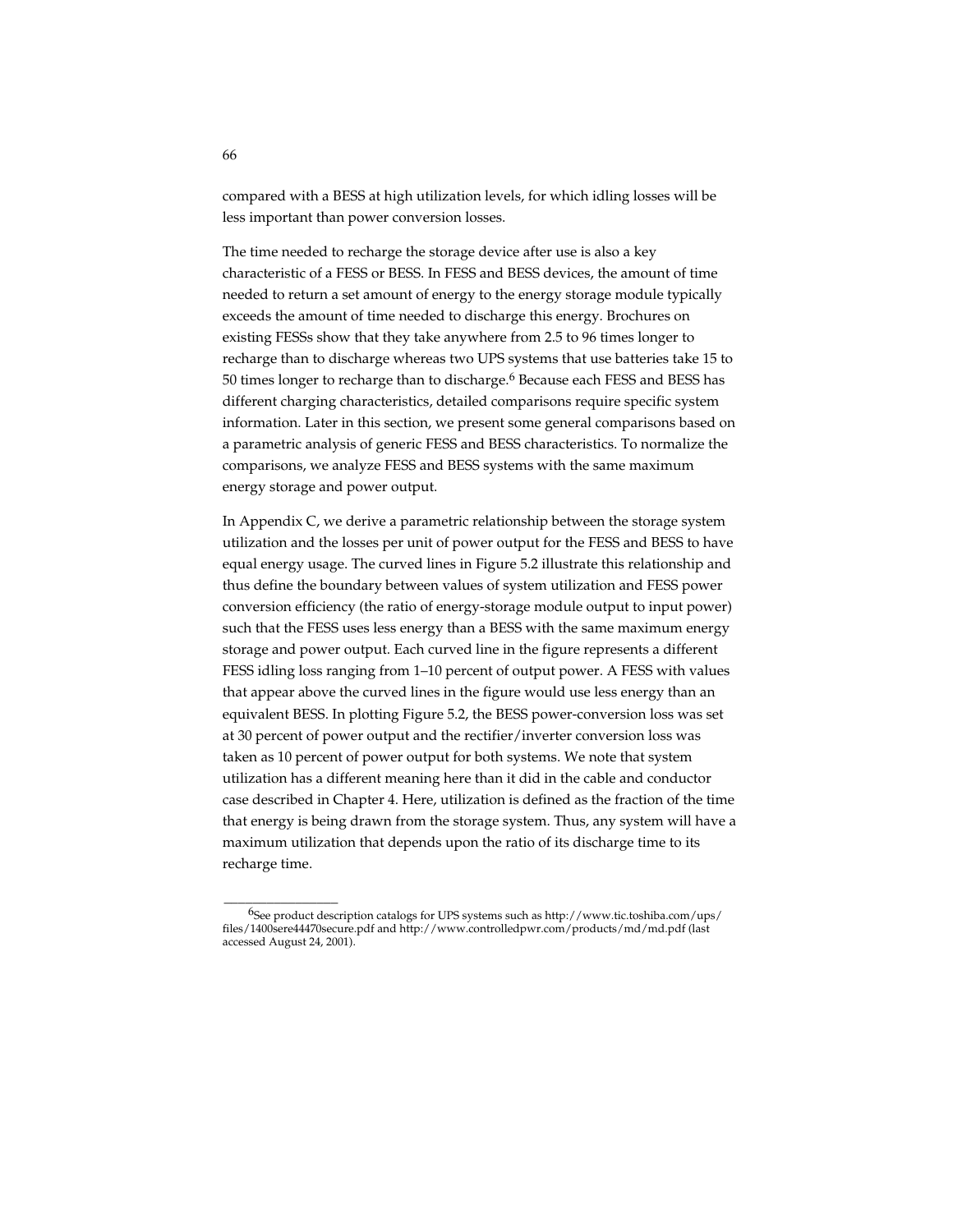

**Figure 5.2—Energy Conversion Efficiency Required for a FESS to Compete with a BESS, Expressed as a Function of Utilization with Idling Loss Equal to 1–10 Percent of Output Power**

As shown in Figure 5.2, the conversion efficiency needed for a FESS to compete with a BESS increases with idling loss. In addition, for any given energyconversion efficiency, the FESS may have a minimum utilization rate below which it cannot compete with a BESS. For example, when the idling loss is 10 percent, the FESS utilization rate must be at least 25 percent if the energyconversion efficiency is 94 percent. In fact, even if the energy conversion efficiency of the FESS is 100 percent, the utilization must still be at least 21 percent to compensate for idling losses. As noted earlier, FESSs are the most attractive option for applications in which they will be used at a high utilization rate. Also, any decrease in idling loss will translate into a proportionate improvement in performance for the FESS.

Compared with a BESS, a FESS begins to provide some advantages when it can recharge rapidly because this feature will increase its maximum utilization. One commercial FESS, manufactured by Beacon Power,<sup>7</sup> can recharge rapidly enough to meet the requirements for competing with a BESS. This FESS can operate for two hours and requires two hours or less to recharge, reaching a duty cycle greater than 50 percent. Based on the loss characteristics of this FESS, a duty cycle

 $\overline{\phantom{a}}$  , where the contract of the contract of  $\overline{\phantom{a}}$ 

<sup>7</sup>See www.beaconpower.com/products/BHE6\_specs.pdf.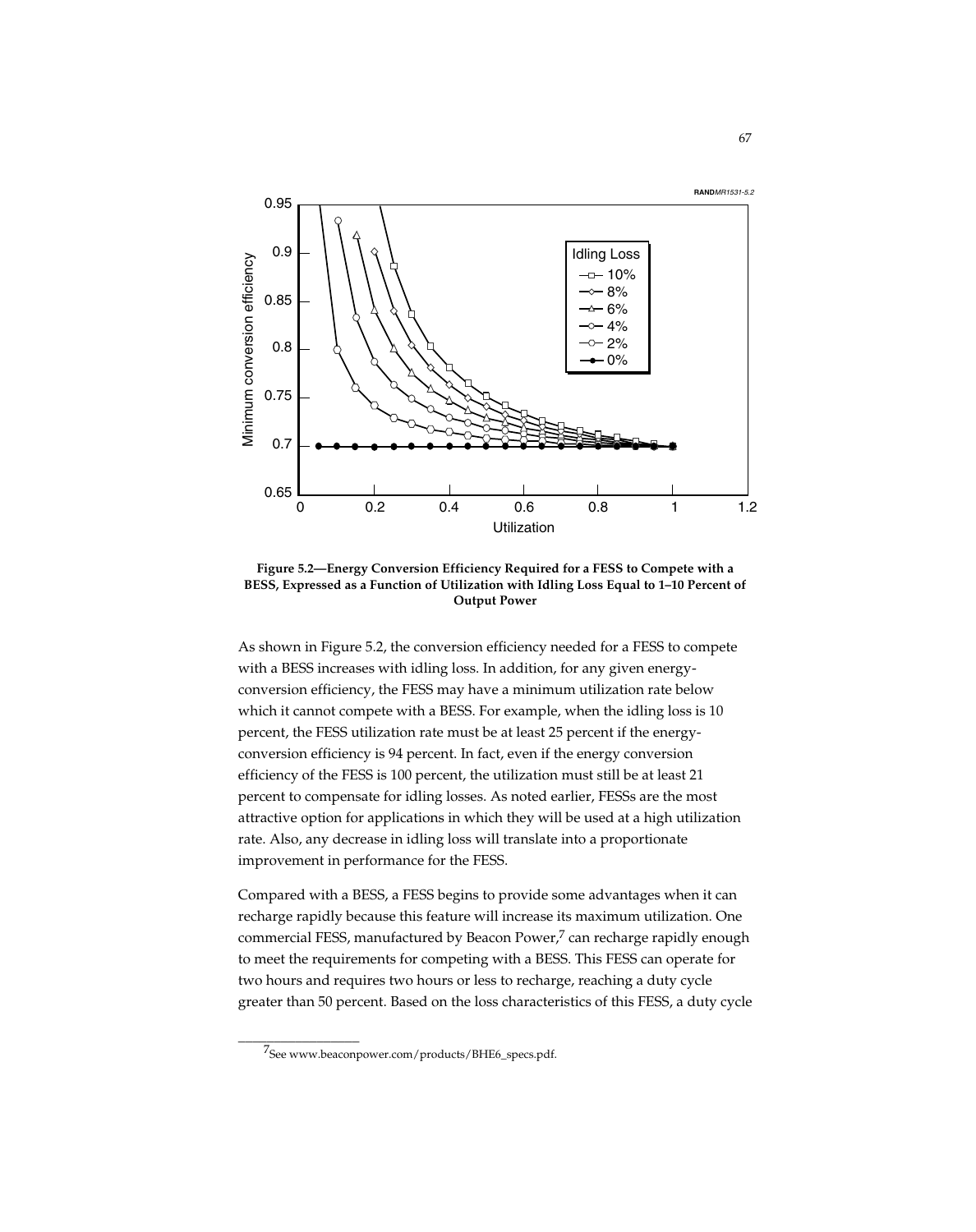of 50 percent exceeds the 15 percent lower utilization limit for it to be more energy efficient than a BESS. In addition, this FESS recharges faster than a BESS, so it can operate in a regime that a battery cannot. Of course, the application must require a high utilization level in order to achieve these benefits. Utility load-leveling, in which the FESS could be charged when the cost of electricity is low and discharged when the cost of electricity is high in a repetitive periodic fashion (e.g., daily), would meet this requirement.

The recharge-to-discharge time ratios of commercial FESSs range from 1 to 96, providing duty cycles that range from 1 percent to 50 percent. The short duty cycle devices can be used for power quality management, but because of their idling losses (up to 10 percent of power output) these devices cannot compete with an equivalent BESS. Based on idling losses, discharge, and recharge times, the only FESS in existence today that can compete with a BESS is the one from Beacon Power.

Information on the power, expected duration of operation, and weight of FESSs reveals their intended applications. Using the power and duration of operation, we estimated the energy storage capability of each FESS and then calculated power and energy densities in W/kg and Wh/kg, respectively. These data are summarized in Table 5.1. When the manufacturers offer more than one model, the table presents illustrative values for simplicity. The parameters provided for the Boeing FESS, which uses HTS bearings, are based on development goals, because it is not yet commercially available. The parameters provided for the lead acid battery are representative and do not refer to a particular product.<sup>8</sup>

Table 5.1 clearly indicates that most of the FESSs were designed for power quality management rather than load-leveling. Their duration allows them to compensate for sudden short-term decreases in power. Except for the FESS offered by Beacon Power, these systems were not designed to operate for more than a fraction of a minute. This is reflected in the relatively high power densities and low energy densities of most of the FESSs as compared with the energy and power densities of a lead acid battery. Table 5.1 highlights the importance of matching energy and power performance when comparing a BESS and a FESS.<sup>9</sup>

<sup>8</sup>See http://ev.inel.gov/fop/general\_info/battery.html.

<sup>&</sup>lt;sup>9</sup>The FESS specifications used in this analysis reflect those of product offerings as of October 2001. Changes in FESS specifications of new product offerings may alter our detailed results slightly but will not change our conclusions.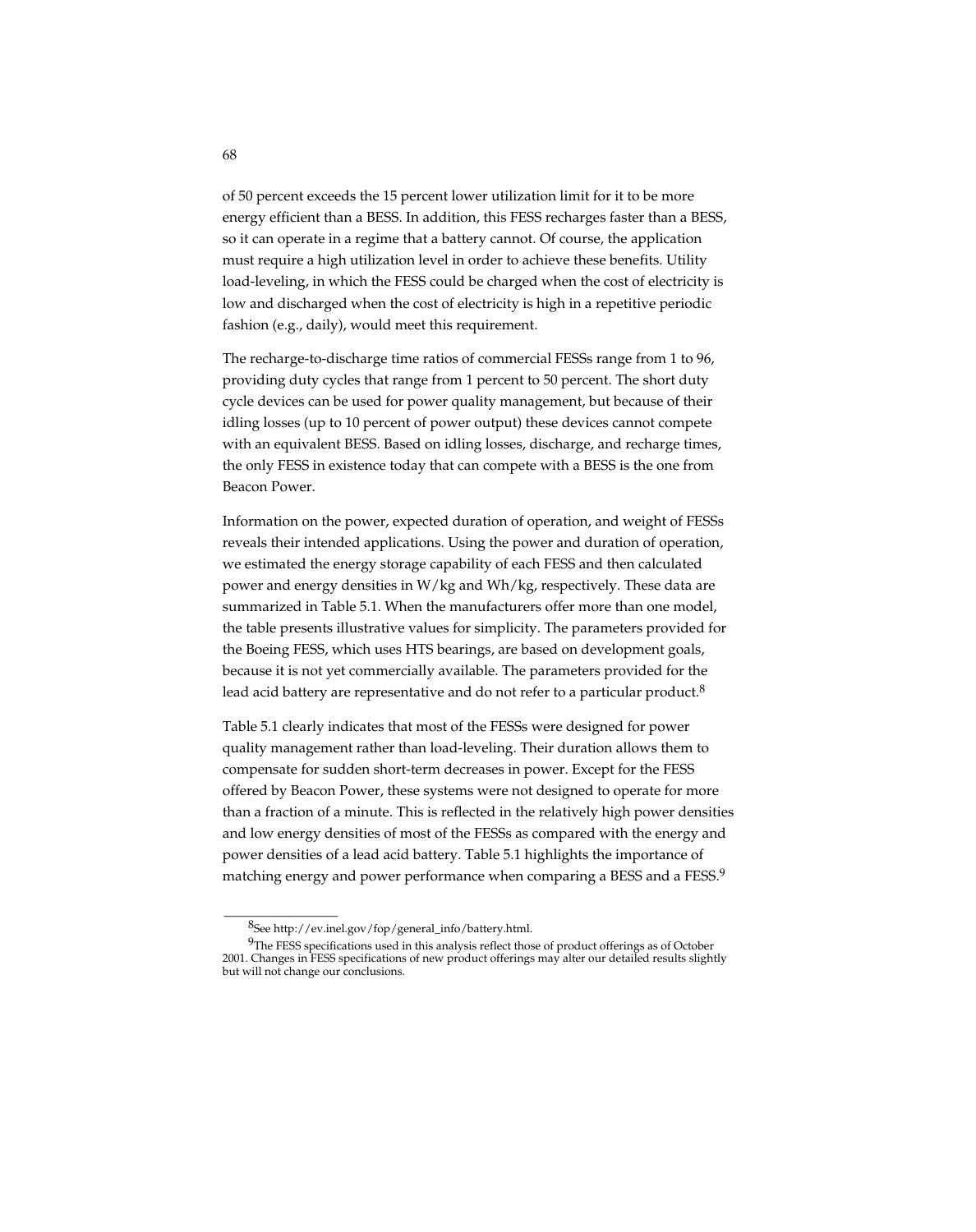#### **Table 5.1**

#### **Comparison of FESS Model and Lead Acid Battery Characteristics**

|                               | Power | Duration  | Usable<br>Energy | Power<br>Density | Energy<br>Density |
|-------------------------------|-------|-----------|------------------|------------------|-------------------|
| Manufacturer                  | (kW)  | (seconds) | (kWh)            | (W/kg)           | (Wh/kg)           |
| Beacon Power <sup>a</sup>     |       | 7,200     |                  | 2.8              | 5.5               |
| Acumentrics <sup>b</sup>      | 140   | 10        | 0.4              | 340              |                   |
| Active Power <sup>c</sup>     | 240   | 12.5      | 0.8              | 190              | 0.7               |
| Trinity Flywheel <sup>d</sup> | 100   | 15        | 0.04             | 730              | 3                 |
| Boeing <sup>e</sup>           | 100   | 300       | 8.3              | 670              | 56                |
| Lead Acid Battery             |       |           |                  | 150              | 35                |

<sup>a</sup>See http://www.beaconpower.com/products/specs/specs.htm.

b<br>See http://www.acumentrics.com/powerqueue-overview.html.

<sup>c</sup>See http://www.activepower.com/products/index.html.

d See http://www.afstrinity.com/specs.html.

e See Strasik, Michael, *Flywheel Electricity Systems with Superconducting Bearings for Utility Applications*, Annual Peer Review 2000, July 17–19, 2000, U.S. Department of Energy Superconductivity Program for Electric Systems. Proceedings on CD available from Energetics Inc., Columbia, Md., order number DE00759424.

<sup>f</sup>See http://ev.inel.gov/fop/general\_info/battery.html.

The design proposed by Boeing for a FESS using HTS bearings anticipates higher power and energy densities than those that would occur with use of a lead acid battery. The use of HTS bearings and a low-loss electric generator are expected to improve the performance of Boeing's FESS so that it will achieve this type of performance.

Boeing's FESS is still under development. Even so, its performance can be estimated based on technical reports of losses. The bearing losses are expected to be on the order of 10 to 20 W for a 10 kWh FESS supplying either 3 kW or 100  $kW$ , depending on the manner of its use.<sup>10</sup> Taking into account losses in the electrical part of the system provides an estimate of idling loss of less than 30 W for a FESS supplying either 3 kW or 100 kW, corresponding to between less than 0.03 percent and less than 1 percent. The major contributions to the electrical losses are from eddy currents, and these scale with the size of the generator, $^{11}$  so 1 percent is likely an overestimate. Using 1 percent as an upper limit, the FESS can easily compete against a BESS, based on the plotted lines shown in Figure 5.2. Assuming a conversion efficiency in the vicinity of 90 percent, similar to that of an existing FESS, this means that the Boeing FESS would still be an attractive option with a utilization as low as 5 percent. Because its recharge time is almost

 $\overline{\phantom{a}}$  , where the contract of the contract of  $\overline{\phantom{a}}$ 

<sup>10</sup>Strasik, Michael, *Flywheel Electricity Systems with Superconducting Bearings for Utility Applications*, Annual Peer Review 2000, July 17–19, 2000, U.S. Department of Energy Superconductivity Program for Electric Systems.

<sup>11</sup>Wolsky, A. M., *The Status of Progress Toward Flywheel Energy Storage Systems Incorporating High-Temperature Superconductors,* Argonne National Laboratory, Argonne, Ill., October 17, 2000.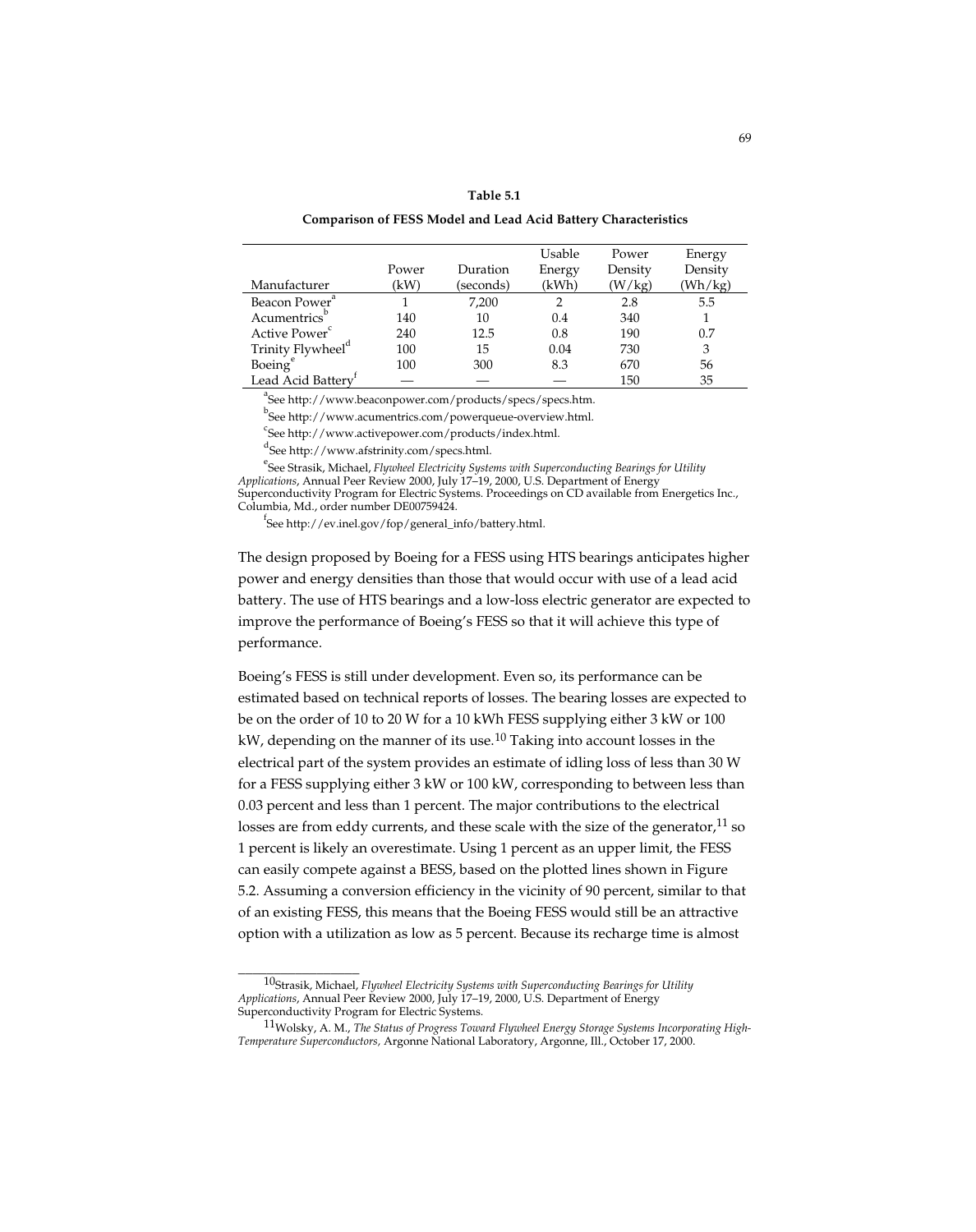equal to its discharge time, the Boeing HTS FESS should be able to operate at a utilization as high as 50 percent. This value exceeds the estimated minimum utilization that is required to compete with a BESS (see Figure 5.2) by one order of magnitude.

#### *Life-Cycle Cost Estimates for a FESS and a BESS*

Having established that a FESS may compete with an equivalent BESS based on energy use, we compare estimates of the life-cycle costs. Flywheels are designed to last 25 years. By comparison, batteries need to be replaced at relatively frequent intervals. Five years for batteries is an interval cited by manufacturers<sup>12</sup> and is used for our initial estimate. For purposes of the comparison, we use acquisition costs for an existing FESS manufactured by Beacon Power,<sup>13</sup> which are consistent with the cost of flywheel rotors and inverters. The battery cost cited by Beacon is \$500, which is within the cost range of commercial systems. The cost of the inverter cited by Beacon is \$1,300, which is at the low end of the range for commercial systems. The cost of commercial batteries is in the range of 23¢ per Wh to 33¢ per Wh, whereas the cost of an appropriate inverter is in the range of \$1.47 per W to \$2.77 per W based on the cost of a commercial battery back-up system.<sup>14</sup> When comparing FESS and BESS costs, however, the cost of the inverter is irrelevant because it is assumed that the FESS and BESS have the same type of inverter; therefore, the cost contribution of the inverter cancels out.

We use the same discount rate that we used in the cable and conductor comparisons in Chapter 4, 7 percent, and (the lower) electricity cost of  $5¢$  per kWh. Operating costs are computed for the 3 percent idling loss and 10 percent power conversion loss of the FESS, the 30 percent power conversion loss of the BESS, and the 10 percent rectifier/inverter conversion loss, all per unit of output power. Table 5.2 summarizes those costs. Utilization is 25 percent in this example. Installation and maintenance costs are not considered because they will vary according to location and usage. Table 5.2 shows that, with a 5-year replacement schedule for batteries, it takes between 10 and 15 years for the lower operating costs to pay back the higher acquisition cost of this particular FESS.

<sup>12</sup>Strasik, Michael, *Flywheel Electricity Systems with Superconducting Bearings for Utility Applications*, Annual Peer Review 2000, July 17–19, 2000, U.S. Department of Energy Superconductivity Program for Electric Systems.

<sup>13</sup>Hockney, Richard L., and Craig A. Driscoll, *Powering of Standby Power Supplies Using Flywheel Energy Storage*, Beacon Power Corporation, Woburn, Mass., http://www.beaconpower.com/ company/assets/pdfs/paper\_standby.pdf, (last accessed March 28, 2002).

<sup>&</sup>lt;sup>14</sup>See, for example, the cost of the back-up systems from Thermo Technologies, Columbia, Md., on http://209.116.252.72/backup.htm (last accessed March 28, 2002).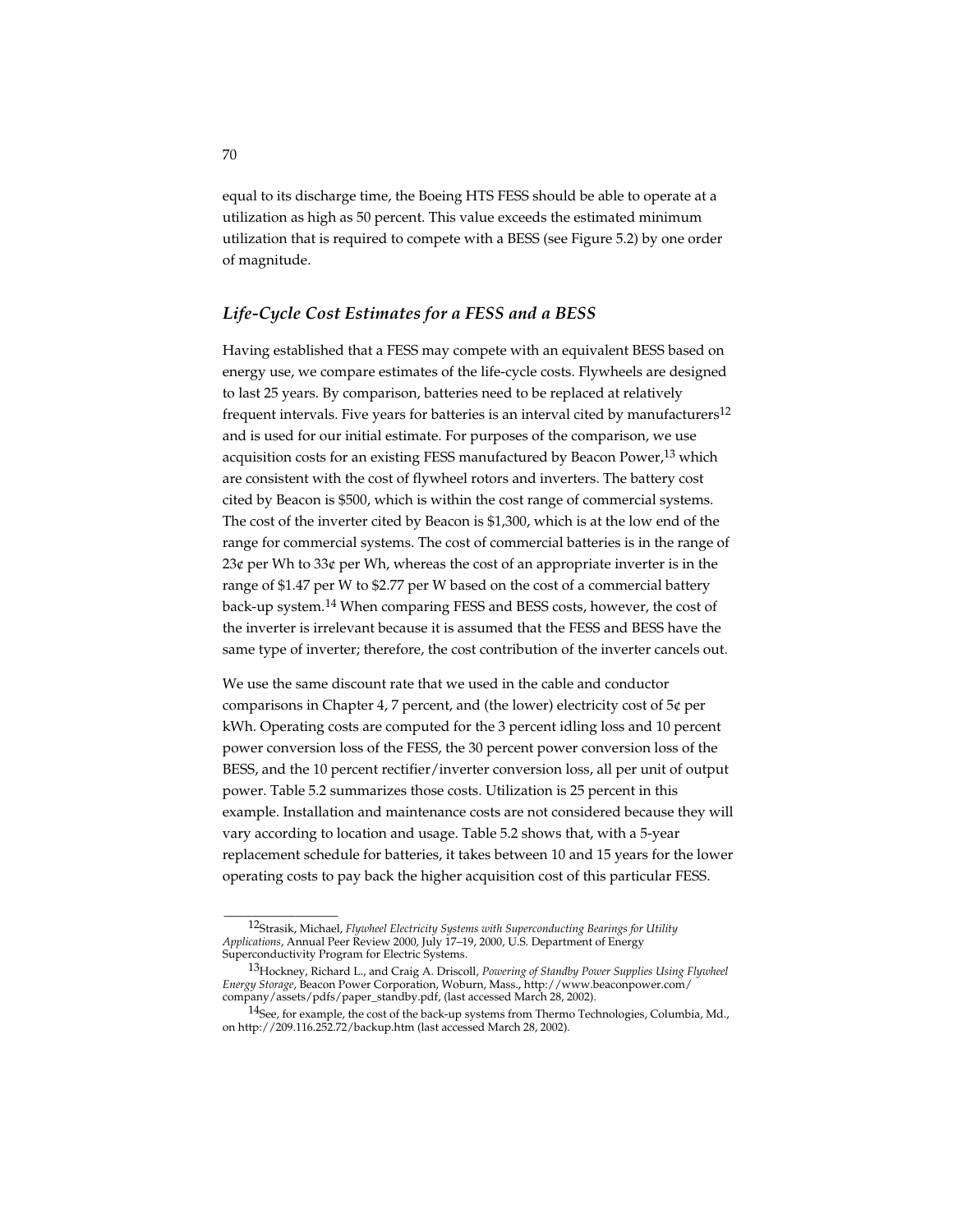|                         | FESS    | <b>BESS</b> |
|-------------------------|---------|-------------|
| Acquisition cost        | \$3,650 | \$1,800     |
| 5-year life-cycle cost  | \$3,860 | \$2,090     |
| 10-year life-cycle cost | \$4,010 | \$3,580     |
| 15-year life-cycle cost | \$4,120 | \$4,640     |

**Table 5.2 Acquisition and Life-Cycle Costs for a FESS and a BESS**

The amount of time needed to recover the higher acquisition cost of the FESS depends on the replacement schedule of the BESS batteries. A more aggressive battery replacement schedule will result in a faster payback. Figure 5.3 shows the life-cycle costs for a 30-year lifetime FESS and BESS with various battery replacement schedules, based on a 7 percent discount rate. The life-cycle cost is shown as a function of time. For each year of operation, the acquisition cost and the discounted cost of operating for that number of years is shown. The FESS is never replaced. For the BESS, replacement schedules ranging from one to five



**Figure 5.3—Effects of Replacement Schedule on Life-Cycle Costs for BESSs and a FESS**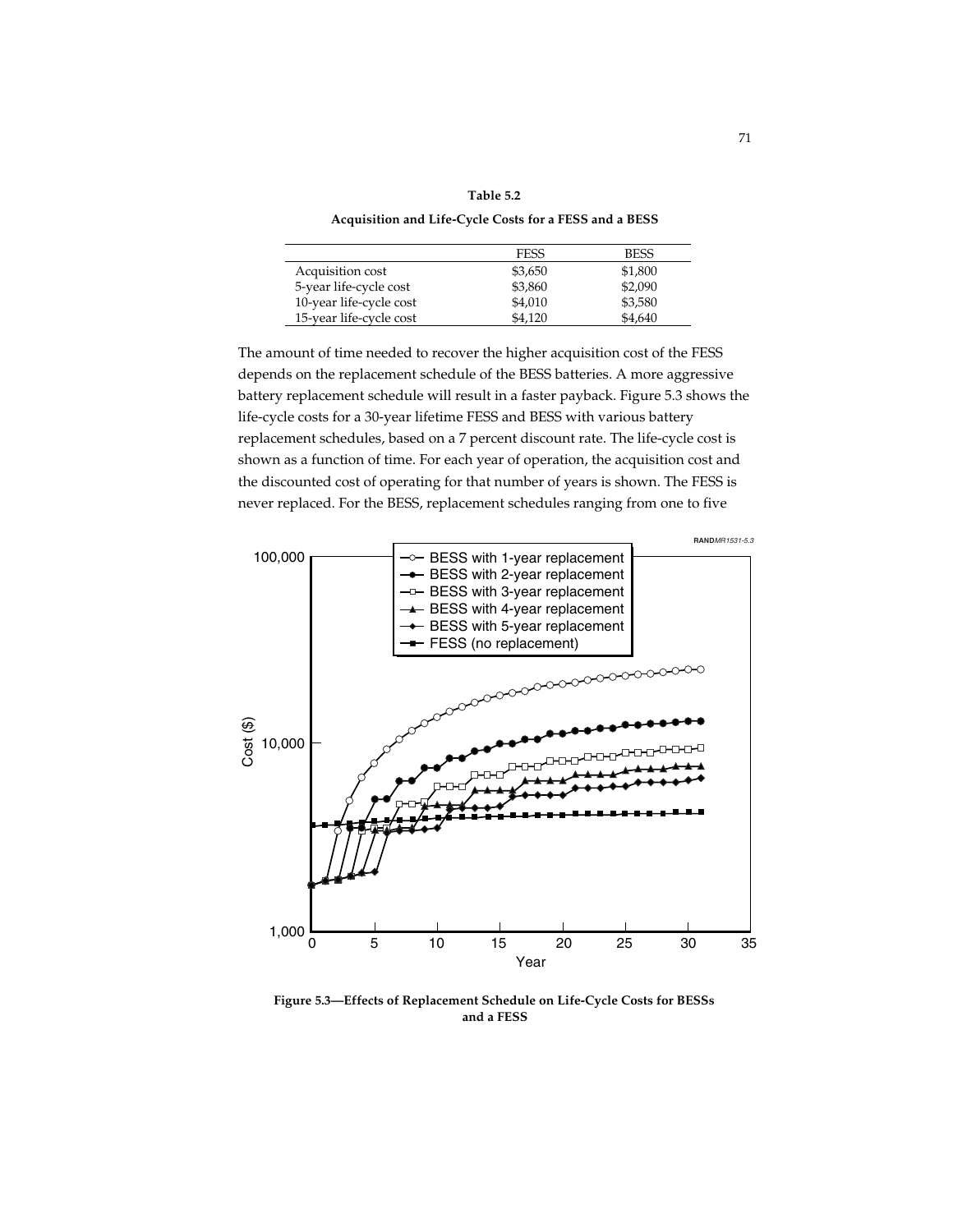years are shown. Where the BESS lines cross the FESS line, the FESS is more costeffective from that point on.

Because acquisition and operating costs are not currently available for Boeing's HTS FESS, it is not possible at this time to estimate the life-cycle cost of the system and to compare it with the cost of a BESS. However, the expected low losses of Boeing's FESS suggest that it may compete favorably with a BESS. As is the case with the Beacon Power FESS, the option of using a FESS will be especially attractive in applications that call for the frequent replacement of batteries in a BESS.

### **HTS Transformers**

In this section, we draw comparisons between HTS and conventional transformers. First, we discuss our basic analysis and its limitations, and then present a comparison of energy loss and life-cycle cost estimates for HTS and conventional transformers.

### *Description and Limitations of the Analysis*

The overwhelming majority of transmission and distribution of electricity in the United States makes use of AC currents. This is because of the ease with which AC voltages can be increased and decreased by using transformers, making transformers critical components of the U.S. electric grid. Generation is typically at 25 kV. For transmission, the voltage is increased to more than 100 kV at a lower current, which reduces conduction losses. In distribution networks, the voltage is gradually stepped down so that the current flowing in the lines outside a residential customer's home is at 240 V. Transformers are used to effect all of these voltage changes.

The following section describes energy loss and life-cycle cost comparisons of HTS and conventional transformers. These comparisons are based upon existing data on the engineering and cost characteristics of the conventional transformers and data and engineering estimates for HTS transformers based upon past experience with systems under development. We do not include the cost of siting and installing the transformers.

72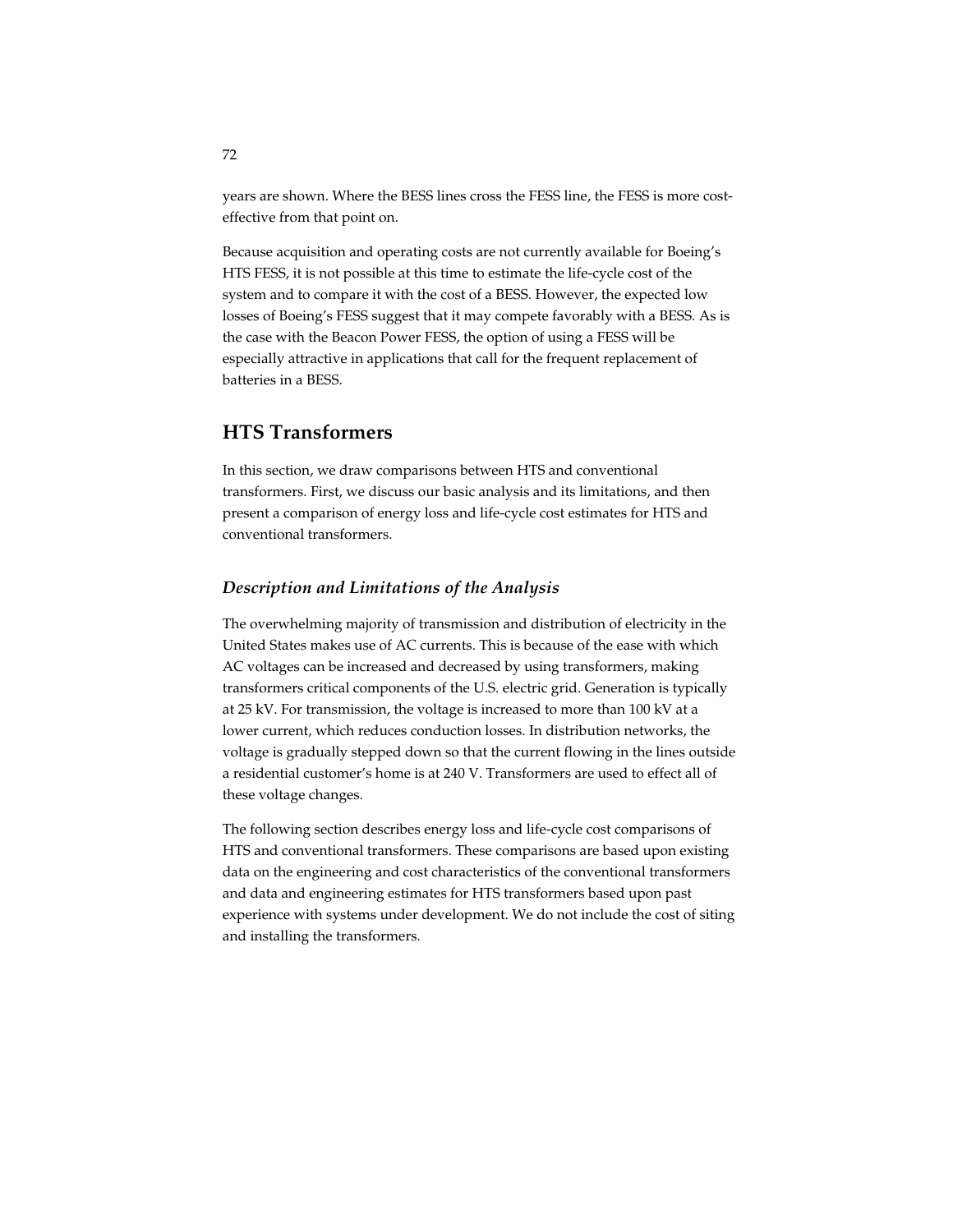#### *Energy Loss Comparison of HTS and Conventional Transformers*

Electrical losses in existing transformers are very low. Efficiencies have been reported to reach 99.7 percent.<sup>15</sup> However, transformers are so pervasive throughout the electrical transmission and distribution network that the sum of these losses is significant, estimated at over one billion dollars annually with an electricity cost of  $5¢$  per kWh.<sup>16</sup> HTS transformers are expected to provide greater efficiencies than conventional transformers, but energy use for cooling reduces the expected energy savings. The impact of using HTS transformers is expected to depend upon their size because losses tend to scale nonlinearly with power ratings. In this analysis, we consider a 5 MVA HTS transformer, similar to one currently under development.<sup>17</sup>

In HTS and conventional transformers, two types of losses exist: conduction losses and core losses. Conduction losses are sometimes referred to as load losses, while core losses are sometimes referred to as no-load losses. In addition to these losses, HTS transformers also have thermal losses because they are operated at cryogenic temperatures and there is heat leakage through their electrical and thermal insulation to the ambient temperature external environment. The HTS transformer core is typically not cooled to a cryogenic temperature. Thus, the heat load that must be removed by the cryocooler does not include core losses.

We estimate core losses based on existing HTS and conventional transformer designs and data. Reported core losses for a 500 kilovolt amperes (kVA) HTS transformer built in Japan in 1996 were 2,300 W or 0.46 percent of the power capacity of the transformer.<sup>18</sup> This number is on the high end of open circuit losses in conventional transformers, which range from 0.2–0.5 percent of nominal power, with higher efficiency for larger transformers.<sup>19</sup> For example, an existing conventional 500 kVA transformer was reported to have core losses of 1,100 W.<sup>20</sup>

<sup>&</sup>lt;sup>15</sup>Ramanan, V. R., Gilbert N. Riley, Jr., Lawrence J. Masur, and Steinar J. Dale, "A Vision for Applications of HTS Transformers," *International Wire & Cable Symposium Proceedings 1998*, p. 360.

 $^{16}$ Mehta, Sam, as quoted in "High-Temp Superconductors Breed New Generation of Big Electric Equipment," *IEEE Spectrum,* January 2002, p. 22.

<sup>17&</sup>quot;World's Most Powerful Superconducting Transformer (HTS) Successfully Tested," Waukesha Electric press release, May 27, 1998, http://www.waukeshaelectric.com/weshtspr.htm (last accessed August 31, 2000). See also Mehta, Sam, "5/10 MVA HTS Transformer SPI Project Status," *2001 Annual Peer Review Conference* (SUP), DOE/EE-SESAPR/2001-CD, available from the U.S. Department of Energy Office of Power Technologies, Washington, D.C.

<sup>18</sup>*HTS Transformer Development in Japan*, September 1997, http://itri.loyola.edu/scpa/03-07.htm (last accessed September 10, 2001).

<sup>19</sup>Chittawar, Milind, and G. Hari Kumar, *Transformers—Their Losses and Reduction*, http://www.letsconserve.com/paperenergy.htm (last accessed September 10, 2001).

 $20$ Technical Data Distribution Transformers: TUNORMA and TUMETIC,

http://www.ev.siemens.de/download/pegt99/05\_013.pdf (last accessed October 9, 2001).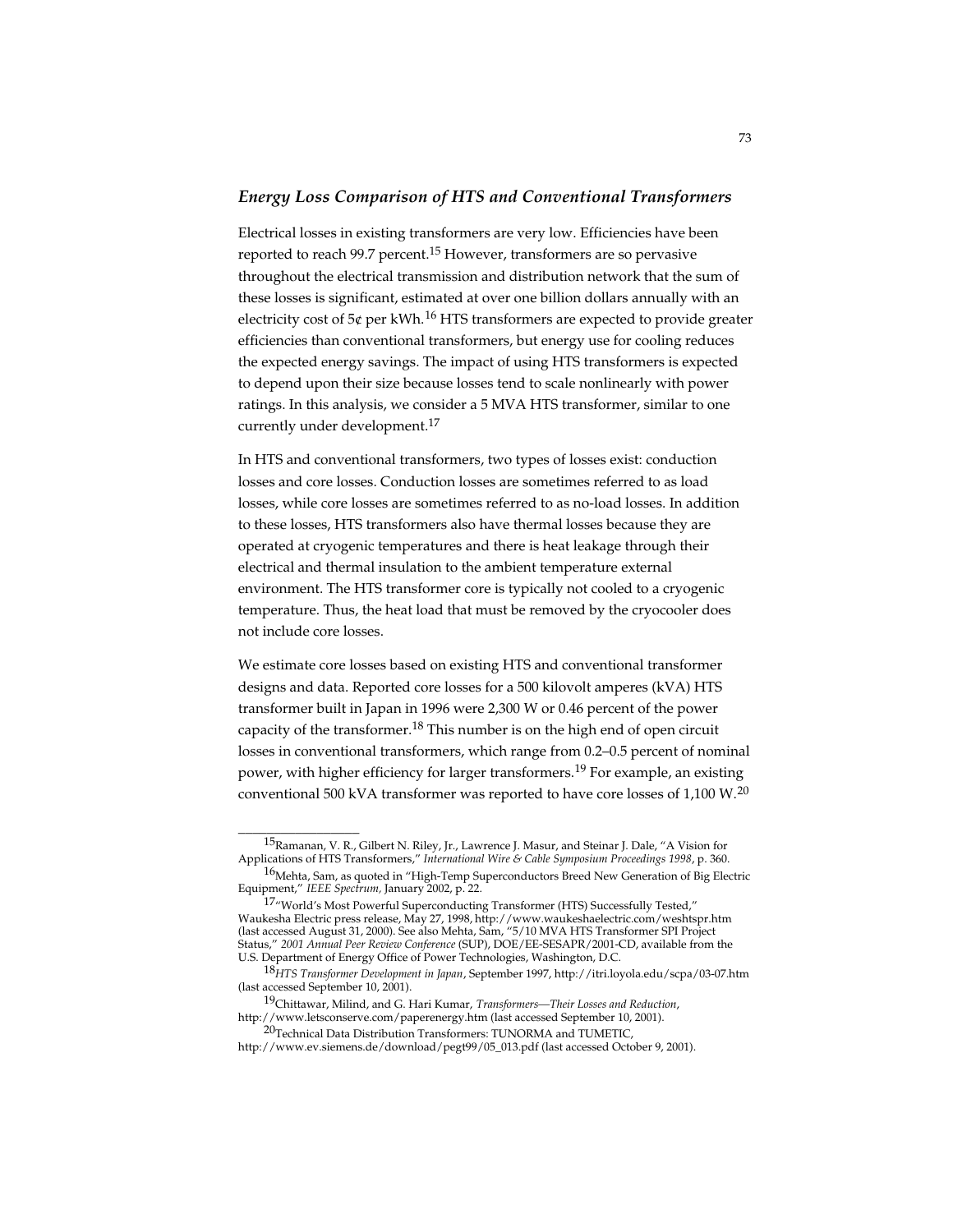Core losses range from 1,100 W to 1,700 W for a 1 MVA transformer, whereas the estimated core loss in a HTS 1 MVA transformer is 2,300 W.<sup>21</sup> Thus, using current designs as a basis, the HTS transformer core losses appear to be somewhat greater than those of conventional transformers. Using existing transformers as a baseline for core losses, a 5 MVA transformer's core loss is expected to be between 7,000 and 14,000 W.

We estimate conduction losses from data on losses in the wire used to wind the transformer coils. For copper cables used for electricity transmission, losses range from 15 watts per kiloampere meter (W/kAm) to 40 W/kAm.<sup>22</sup> Other estimates suggest losses in copper cables as high as  $80 W/kAm.<sup>23</sup>$  By comparison, the AC losses in the BSCCO wire that is wound to form the coils of HTS transformers were estimated to be as low as 0.25 W/kAm.24 This figure is consistent with the previously reported estimate of AC losses of 1 W/m per phase in HTS cables with a capacity of 3,000 A.25 However, this goal was not achieved for the multikilometer lengths of wire required for a demonstration transformer.<sup>26</sup>

Waukesha Electric's 5 MVA HTS transformer design calls for 10 km to 20 km of wire per phase. If the current being carried is approximately 100 A, and the wireloss goal described in the previous paragraph is achieved for production of the 10 km to 20 km of wire required, the wire loss would be 250 W to 500 W. This number is consistent with an independent estimate that a 10 MVA HTS transformer would dissipate approximately 900 W from conduction losses.<sup>27</sup>

We based the estimates for the thermal losses from heat leakage through the insulation and terminations on data from HTS transformer demonstrations. The loss from heat leakage of a demonstration 500 kVA HTS transformer built in

<sup>21</sup>Schwenterly, S. W., et al., *IEEE Transactions on Applied Superconductivity,* Vol. 9, No. 2, June 1999, p. 680.

<sup>22</sup> *Underground Transmission Cable High Voltage (HV) and Extra High Voltage (EHV) Crosslinked Polyethylene (XLPE) Insulation Extruded Lead or Corrugated Seamless aluminum (CSA) Sheath 69-345 kV, Copper or Aluminum Conductor,* BICC Cables Company, West Nyack, N.Y.

<sup>23</sup>Marsh, G. E. and A. M. Wolsky, *AC Losses in High-Temperature Superconductors and the Importance of These Losses to the Future Use of HTS in the Power Sector*, Argonne National Laboratory, Argonne, Ill., May 18, 2000.

<sup>24</sup>Ramanan, V. R., Gilbert N. Riley, Jr., Lawrence J. Masur, and Steinar J. Dale, "A Vision for Applications of HTS Transformers," *International Wire & Cable Symposium Proceedings 1998*, p. 360.

<sup>25</sup>Nassi, Marco, Pierluigi Ladie, Paola Caracino, Sergio Dreafico, Giorgio Tontini, Michel Coevoet, Pierre Manuel, Michele Dhaussy, Claudio Serracane, Sergio Zannella, and Luciano Martini, "Cold Dielectric (CD) High-Temperature HTS Cable Systems: Design, Development and Evaluation of the Effects on Power Systems," manuscript describing the Pirelli cable demonstration effort, received by RAND September 19, 2000.

<sup>26</sup>Zueger, Harry, *Transformateur supraconducteur à haute température 10 MVA*, Swiss Federal Office of Energy, September 2000.

<sup>27</sup>Marsh, G. E. and A. M. Wolsky, *AC Losses in High-Temperature Superconductors and the Importance of These Losses to the Future Use of HTS in the Power Sector*, Argonne National Laboratory, Argonne, Ill., May 18, 2000.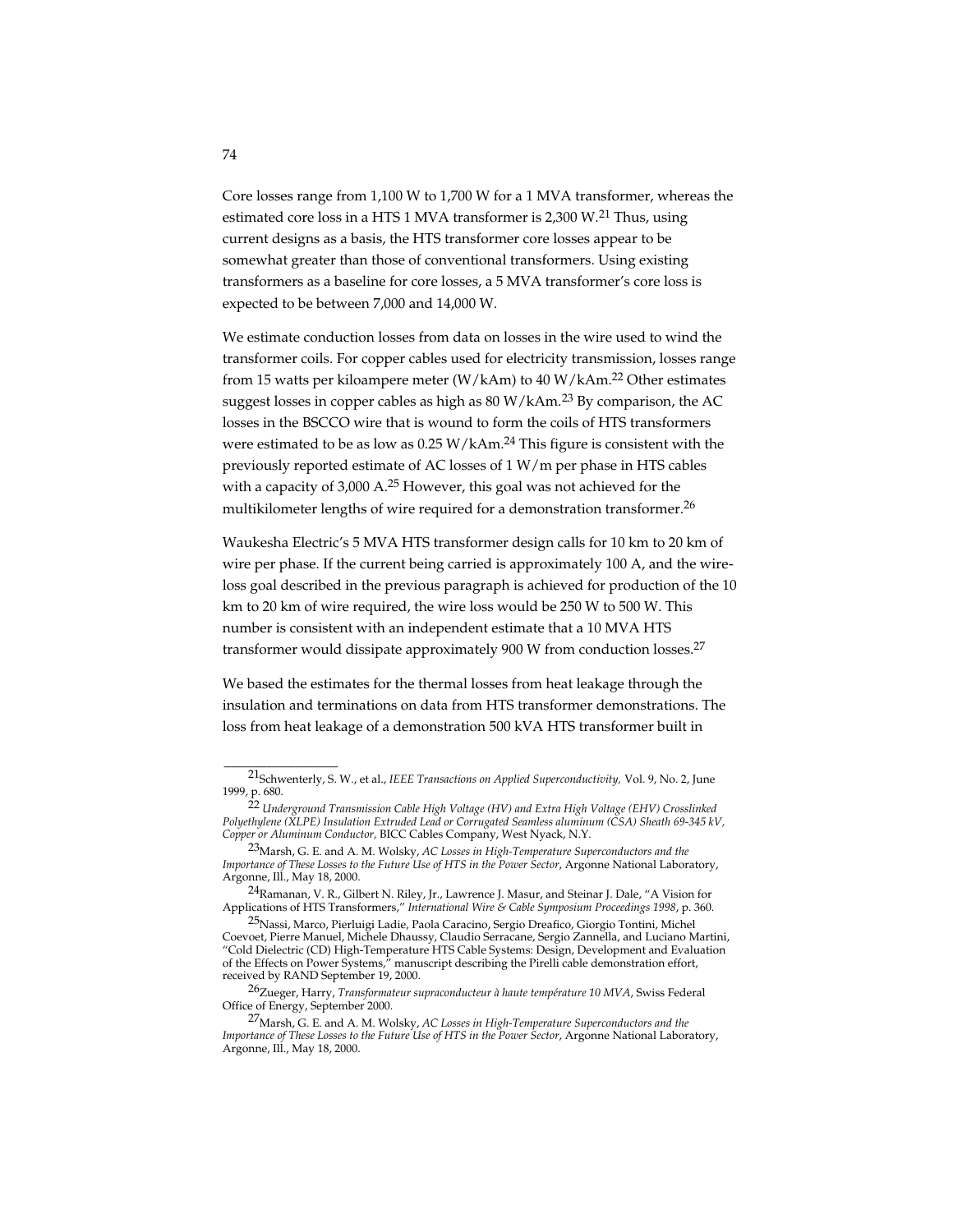Japan was measured to be 51 W, including losses through the electrical leads.<sup>28</sup> Thus, we use 500 W as a conservative estimate of the heat leakage for the 5 MVA transformer.

The energy use of the cryocooler depends upon temperature and cryocooler efficiency. The expected operating temperature of an HTS transformer varies with design. Waukesha Electric has tested a 1 MVA demonstration transformer that operated in the vicinity of  $25 K<sup>29</sup>$  ABB designed a 10 MVA demonstration transformer with an operating temperature of  $68 \text{ K.}^{30}$  The difference in operating temperatures of these two HTS transformers leads to a significant difference in estimated cryocooler energy use. For example, assuming that the cryocooler operates at 20 percent of its maximum possible (Carnot) efficiency,  $31$  the cryocooler for the 68 K transformer requires 16.9 W of input power to remove each watt of heat load at the operating temperature. For the 25 K transformer, a cryocooler operating at 20 percent Carnot requires 54.6 W of input power for each watt of heat load. Accordingly, the total loss of the HTS transformer ranges from 20 kW to 69 kW, or 0.4 percent to 1.4 percent, of the rated power, respectively. By contrast the total loss of a 5 MVA conventional transformer is about 40 kW, or 0.8 percent of the rated power.<sup>32</sup> Thus, the operating temperature of the HTS transformer strongly influences the energy use comparison.

As noted earlier, the HTS transformer loss also depends upon the amount of wire used in its windings because the wire loss is given in W/m. Appendix D derives an expression for the loss of the HTS and conventional transformers based upon the loss terms described earlier. Figure 5.4 shows the dependence of the total loss of a 5 MVA HTS transformer on operating temperatures for two different wire lengths based upon the expression in Appendix D, using the parameters estimated earlier and assuming a cryocooler efficiency of 20 percent Carnot.

 $\overline{\phantom{a}}$  , where the contract of the contract of  $\overline{\phantom{a}}$ 

<sup>28</sup>*HTS Transformer Development in Japan*, September 1997, http://itri.loyola.edu/scpa/03-07.htm (last accessed September 10, 2001).

<sup>29</sup>Schwenterly, S. W., et al., *IEEE Transactions on Applied Superconductivity,* Vol. 9, No. 2, June 1999.

<sup>30</sup>Zueger, Harry, *Transformateur supraconducteur à haute température 10 MVA*, Swiss Federal Office of Energy, September 2000.

<sup>&</sup>lt;sup>31</sup>See the discussion of cryocooler efficiency in Chapter 4.

<sup>32</sup> *Technical Data Distribution Transformers: TUNORMA and TUMETIC,*

http://www.ev.siemens.de/download/pegt99/05\_013.pdf, (last accessed March 29, 2002).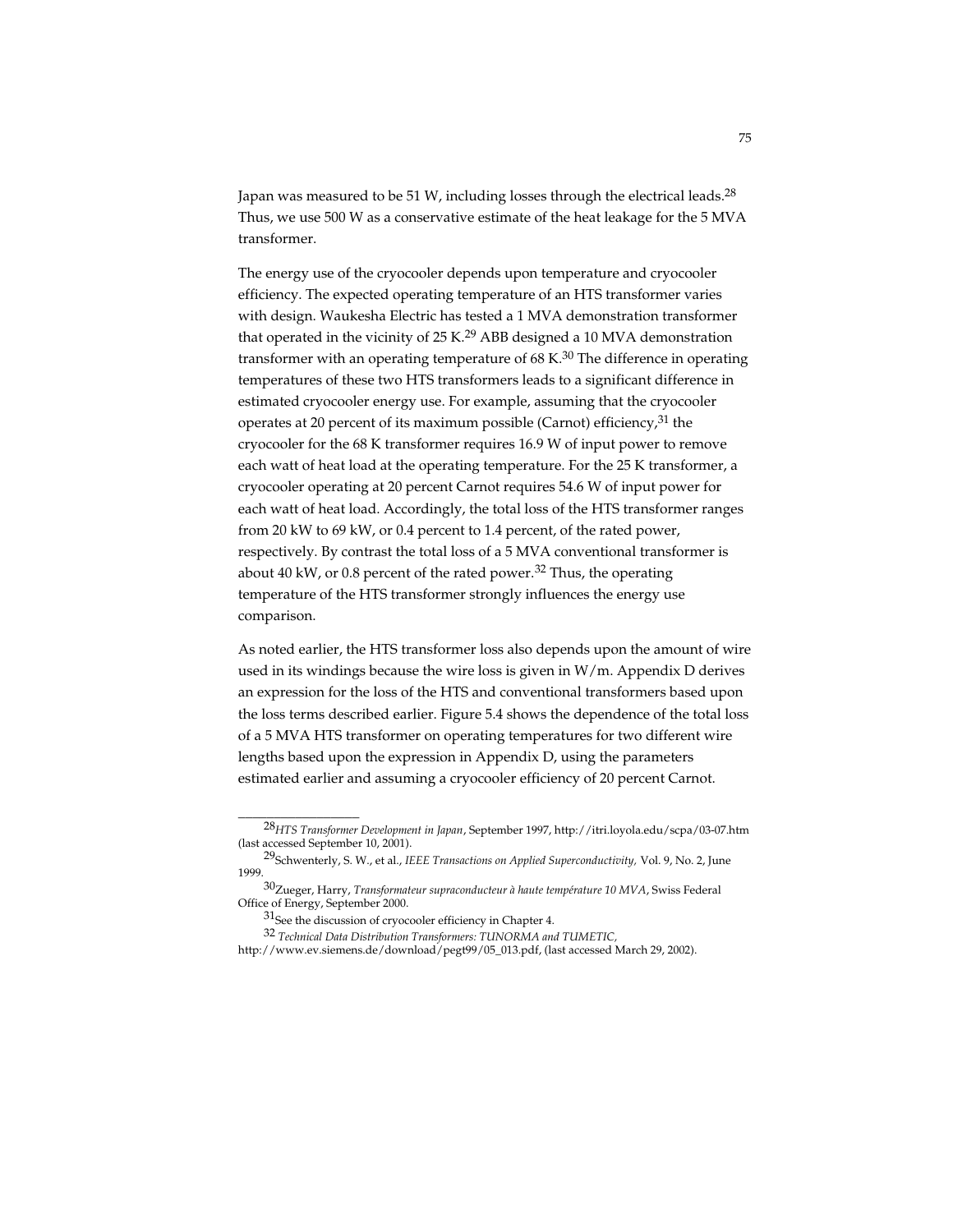

**Figure 5.4—Dependence on the Operating Temperature of the Total Power Dissipated by a 5 MVA HTS Transformer**

Figure 5.4 demonstrates that a 5 MVA HTS transformer with 20 km of wire operating at 33 K or with 10 km of wire operating at 26 K has a loss equal to that of a conventional 5 MVA transformer. Thus, for operating temperatures above 33 K or 26 K, depending upon the length of the wire, the HTS transformer with a 20 percent Carnot cryocooler will dissipate less power during operation than will a conventional transformer. The Waukesha Electric 5/10 MVA demonstration transformer anticipates "closed-cycle cryocooling of the transformer windings to temperatures as low as 382 degrees below zero, Fahrenheit  $(F)$ ,  $\frac{33}{3}$  or 43 K.

Appendix D derives a parametric relationship between the cryocooler efficiency and the transformer utilization for the HTS transformer to dissipate less energy than the conventional transformer. Here, utilization is defined as in Chapter 4 as the fraction of its maximum rating at which the transformer is operated, and the same approximation to the load curve is used, resulting in a linear dependence of the conduction losses on utilization. As for the cable and conductor comparisons, this approximation will be best for high utilization (e.g., *u* > 0.6). Figure 5.5 shows curves that satisfy this parametric relationship and thus define the boundary between values of cryocooler efficiency and utilization for which the HTS transformer uses less energy than the conventional transformer (the region above the curved lines in the figure) and for which the HTS transformer uses

<sup>33 &</sup>quot;World's Most Powerful Superconducting Transformer (HTS) Successfully Tested," http://www.waukeshaelectric.com/weshtspr.htm (last accessed August 31, 2000).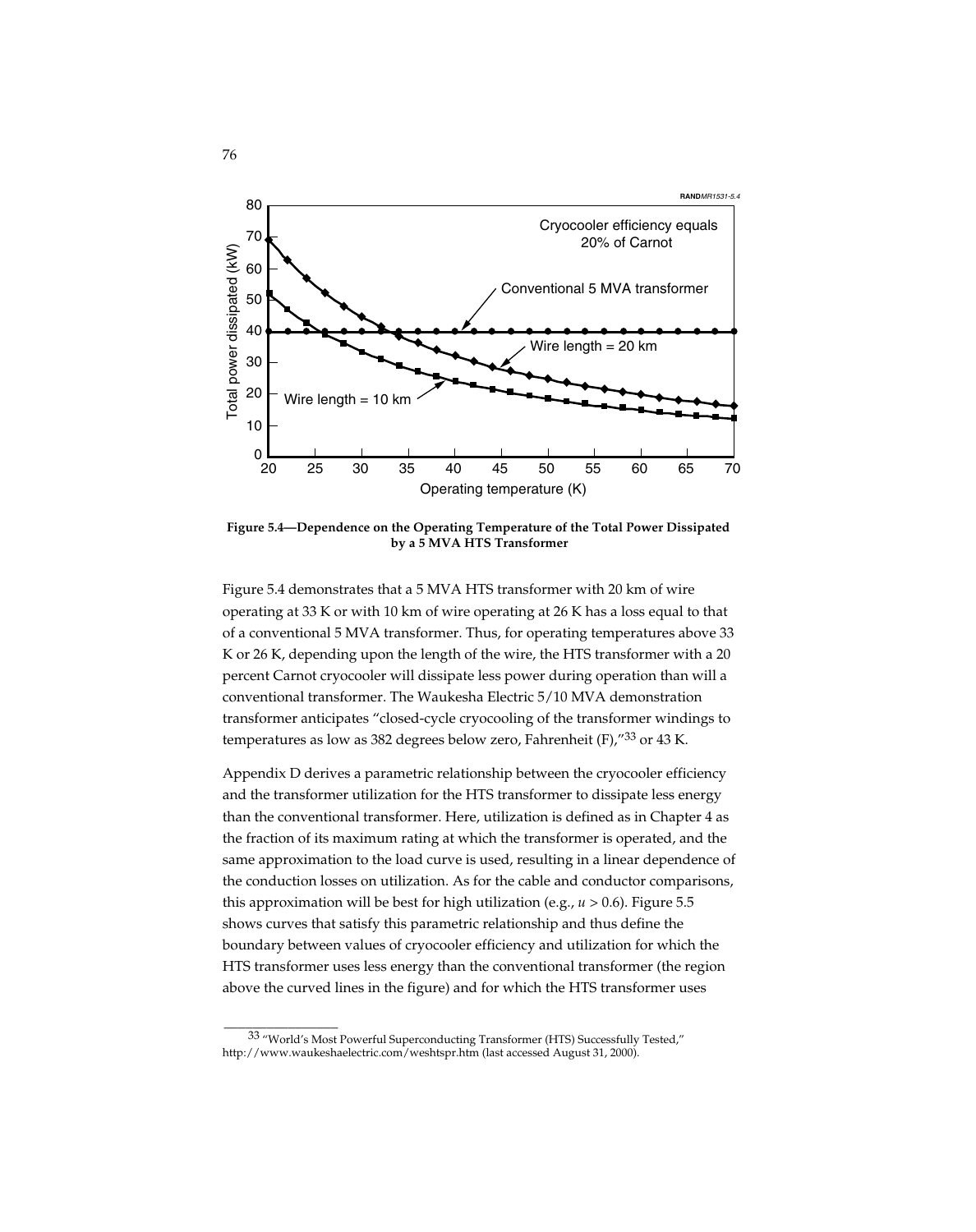more energy than the conventional transformer (the region below the curved lines).

Figure 5.5 uses loss parameters for a 5 MVA HTS transformer with a wire length between 10 km and 20 km, and shows operating temperatures of 43 K and 68 K corresponding to the demonstration transformers discussed earlier. In both cases, high values of utilization and cryocooler efficiencies near 20 percent are required to produce HTS transformer energy savings. However, we note that energy savings are not the sole or most important benefit of HTS transformers. Other important benefits of HTS transformers that have been demonstrated include weight and size reduction for the same maximum power rating and fault current protection.<sup>34</sup>



**Figure 5.5—Boundaries Showing that a 5 MVA HTS Transformer with Cryocooler Efficiency and Utilization Values Above the Curves Uses Less Energy than a Conventional Transformer**

<sup>34</sup>Schwenterly, S. W., S. P. Mehta, and M. S. Walker, "HTS Power Transformers," in 2001 Annual Peer Review Conference (SUP), DOE/EE-SESAPR/2001-CD, available from the U.S. Department of Energy Office of Power Technologies, Washington, D.C.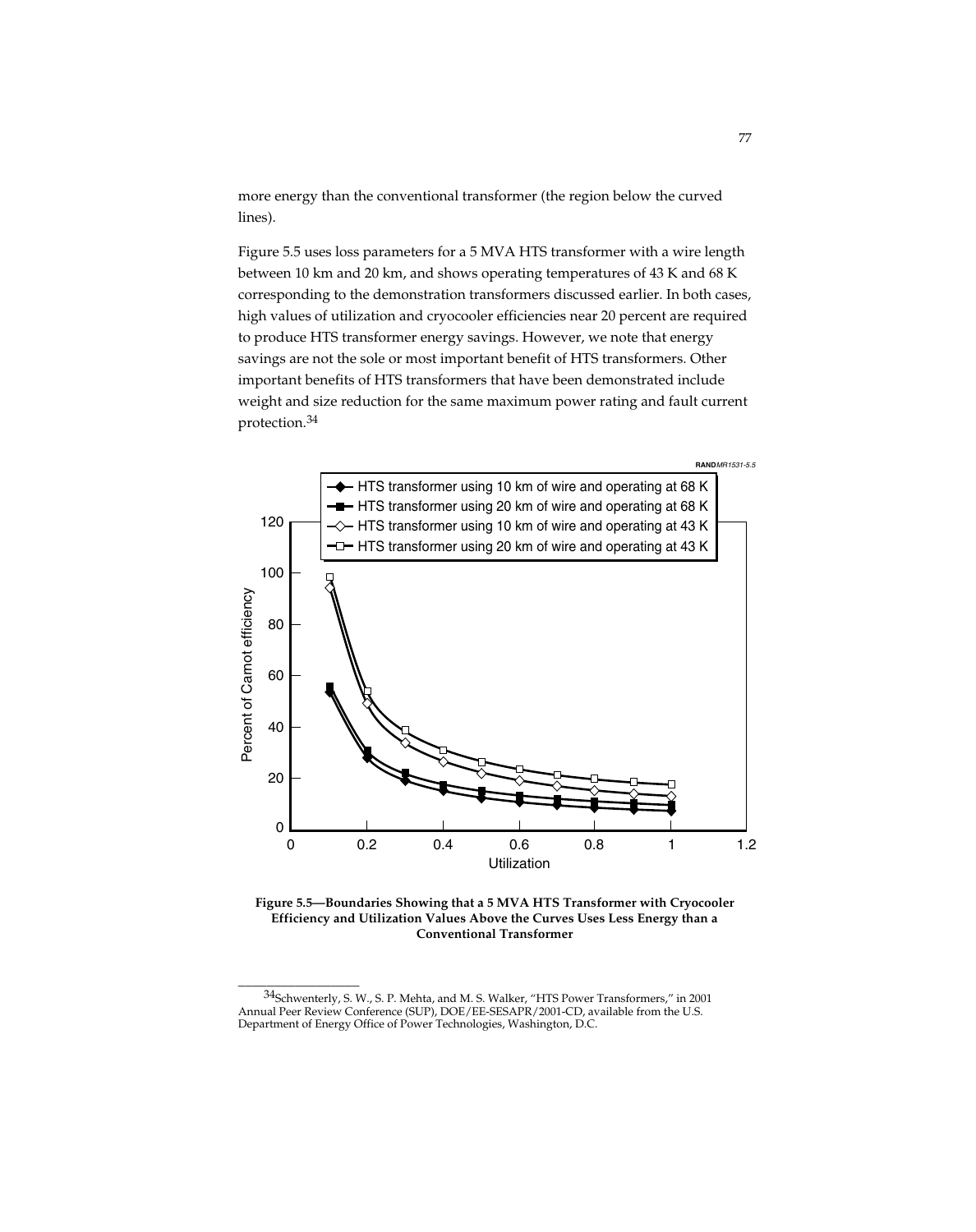#### *Life-Cycle Cost Estimates for HTS and Conventional Transformers*

Figure 5.5 shows that, under appropriate circumstances, an HTS transformer can provide energy savings compared with a conventional transformer. We now compare the life-cycle cost of the two systems. As for the analysis of HTS cables, we assume a 7 percent discount rate. It is expected that the HTS transformer will cost more to acquire than a conventional transformer because it requires a cryocooler in addition to typical transformer components. Thus, for the HTS transformer to provide a life-cycle cost benefit, the savings resulting from its more efficient operation (which will depend upon the cost of electricity) must be sufficient to overcome its higher acquisition cost. Appendix D presents an expression for the life-cycle cost of HTS and conventional transformers in terms of their acquisition costs and discounted yearly operating costs, from which a parametric relationship between the HTS acquisition cost and cryocooler efficiency for the HTS transformer to provide life-cycle cost savings can be derived.

Figures 5.6 and 5.7 show the discounted payback for HTS transformers, using 10 km of wire and operating at 68 K, derived from this relationship with a cryocooler cost of \$100 per W of heat load (the value used earlier for a lowvolume commercial cryocooler) and the HTS wire cost (the predominant cost element) used as a proxy for the acquisition cost. The acquisition cost of a conventional 5 MVA transformer is in the range of \$50,000 to  $$75,000;^{35}$  the Figures 5.6 and 5.7 use the midpoint of this range, \$65,000. As in the HTS cable section, we assume electricity cost in the range of  $5¢-10¢/kWh$ .

Figures 5.6 and 5.7 also show that for the assumed parameters (e.g., \$100 per W cryocooler cost, 10 km wire requirement) HTS transformers will not compete favorably with conventional transformers at the current HTS wire cost of \$200 per kAm. However, at the projected 2004 HTS wire cost of \$50 per kAm,<sup>36</sup> Figures 5.6 and 5.7 suggest that a five- to ten-year discounted payback should be possible for cryocooler efficiencies that are currently achievable. We note, however, that the 10 km of HTS wire used in the transformer must also meet the performance requirement of 0.25 W/kAm conduction loss to achieve this result.

In closing this section, we note that, as with HTS cables, energy savings and lifecycle cost benefits are not likely to be the driving factors in a decision to use HTS transformers. Weight and size reduction for the same maximum power and the

<sup>35</sup>Mehta, S., private communications, Waukesha Electric, 2001.

<sup>&</sup>lt;sup>36</sup>Howe, John, American Superconductor, briefing on superconductivity at Rayburn House Office Building, August 3, 2001.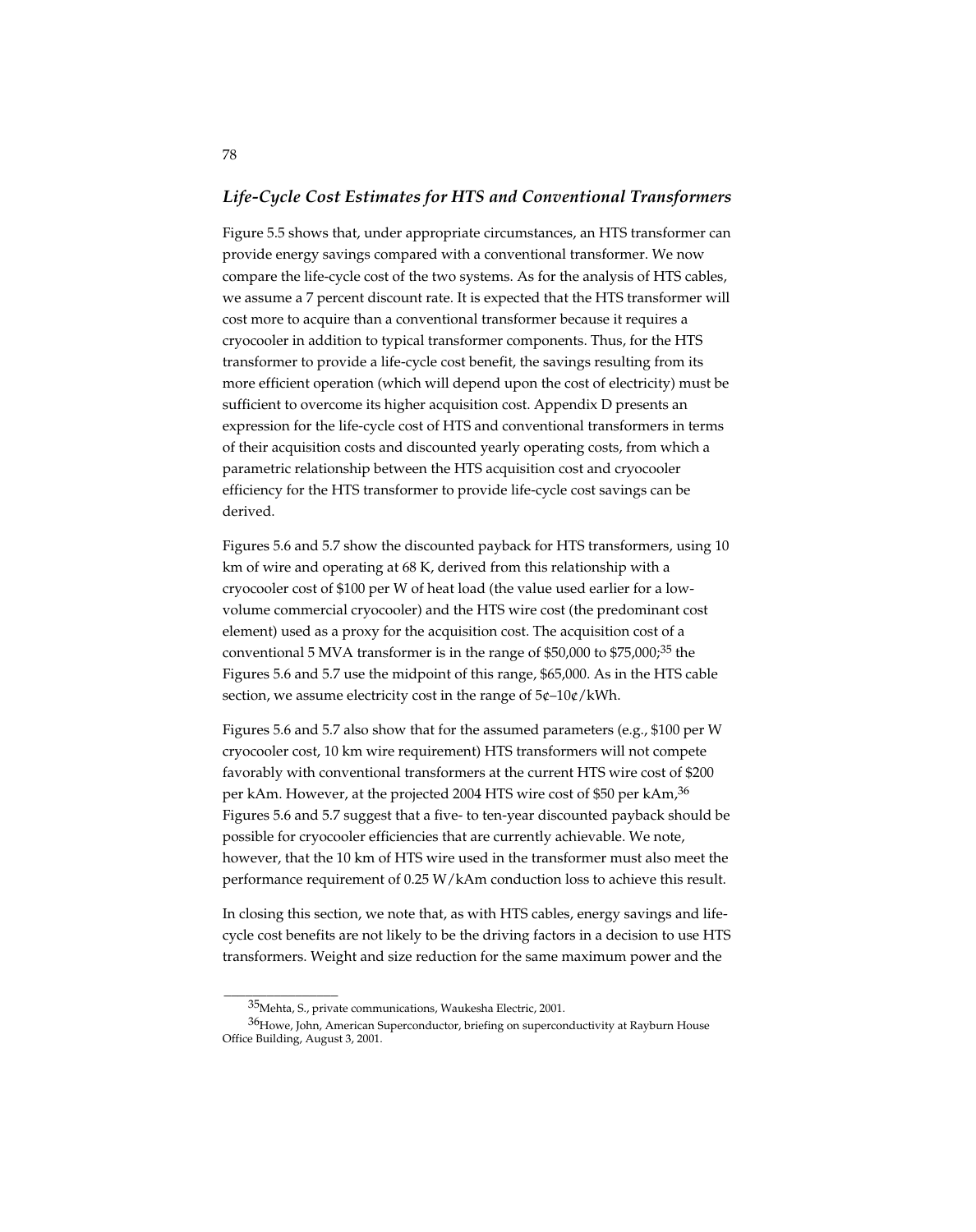

**Figure 5.6—Discounted Payback Time for a 5 MVA HTS Transformer Compared with a Conventional Transformer as a Function of HTS Wire Cost and Cryocooler Efficiency, Electricity Cost of 5¢ per kWh**



**Figure 5.7—Discounted Payback Time for a 5 MVA HTS Transformer Compared with a Conventional Transformer as a Function of HTS Wire Cost and Cryocooler Efficiency, Electricity Cost of 10¢ per kWh**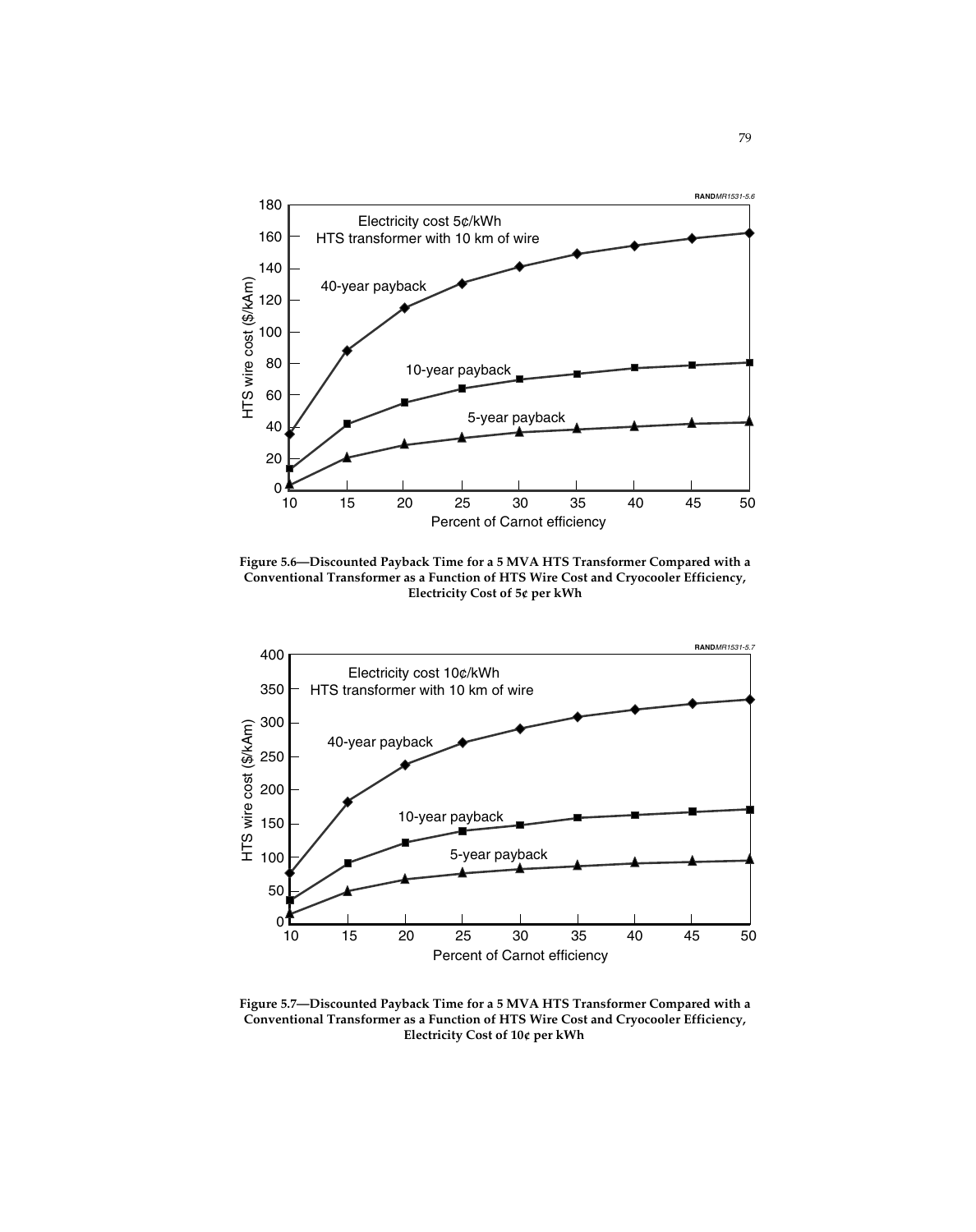environmental and safety benefits of operation at cryogenic temperatures with liquid nitrogen (rather than flammable oil) as a coolant, all of which provide siting flexibility, may well be more important factors in the decision to use an HTS rather than a conventional transformer.

# **Superconducting Magnetic Energy Storage**

A superconducting magnetic energy storage system is composed principally of a coil of superconducting wire and accompanying power electronic components. The SMES stores energy in a direct current flowing through the superconducting coil. When drawing energy from a SMES device, a power electronics module changes the DC current flowing through the SMES into an AC current that matches application needs. The same power electronics module changes the external AC current into a DC current that can flow through the SMES coil. The response time of the power electronics module is less than half a millisecond and the SMES can supply current for several seconds.<sup>37</sup> With this rapid response, SMES can be used either to provide power during brief outages for an electricity user for whom power is critical, such as an industrial plant, or as a tool for power regulation on the grid.

The existing commercial SMES device uses both HTS and LTS materials. The coil through which the current flows is made from LTS NbTi wire and is cooled with liquid helium. The leads connecting the coil to the power electronic components at room temperature are made of HTS BSCCO. Evaporating helium inside the SMES cools the leads. This arrangement is more energy efficient than earlier designs that connected the LTS material directly to normal metal leads.<sup>38</sup>

#### *Comparing SMES and FESS Performance*

\_\_\_\_\_\_\_\_\_\_\_\_\_\_\_\_

The energy stored in a SMES is comparable to that of most commercial FESSs (see Table 5.1). The energy storage of the micro-SMES offered by American Superconductor is on the order of 3 MJ, which equals  $0.83$  kWh.<sup>39</sup> However, the major difference between SMES and FESS is in the power delivered. With the exception of the Beacon Power system, FESSs are used to deliver hundreds of kilowatts of power. By contrast, SMES delivers megawatts of power. American

<sup>37</sup>American Superconductor, *D-SMES Data Sheet,* http://www.amsuper.com.

<sup>38</sup>Schwall, Robert, American Superconductor, presentation at the Applied Superconductivity Conference 2000, Virginia Beach, Va., September 18, 2000.

 $39$ Note that the energy storage of the Beacon Power FESS is 2 kWh, and the energy storage of the Boeing HTS FESS is 8.3 kWh.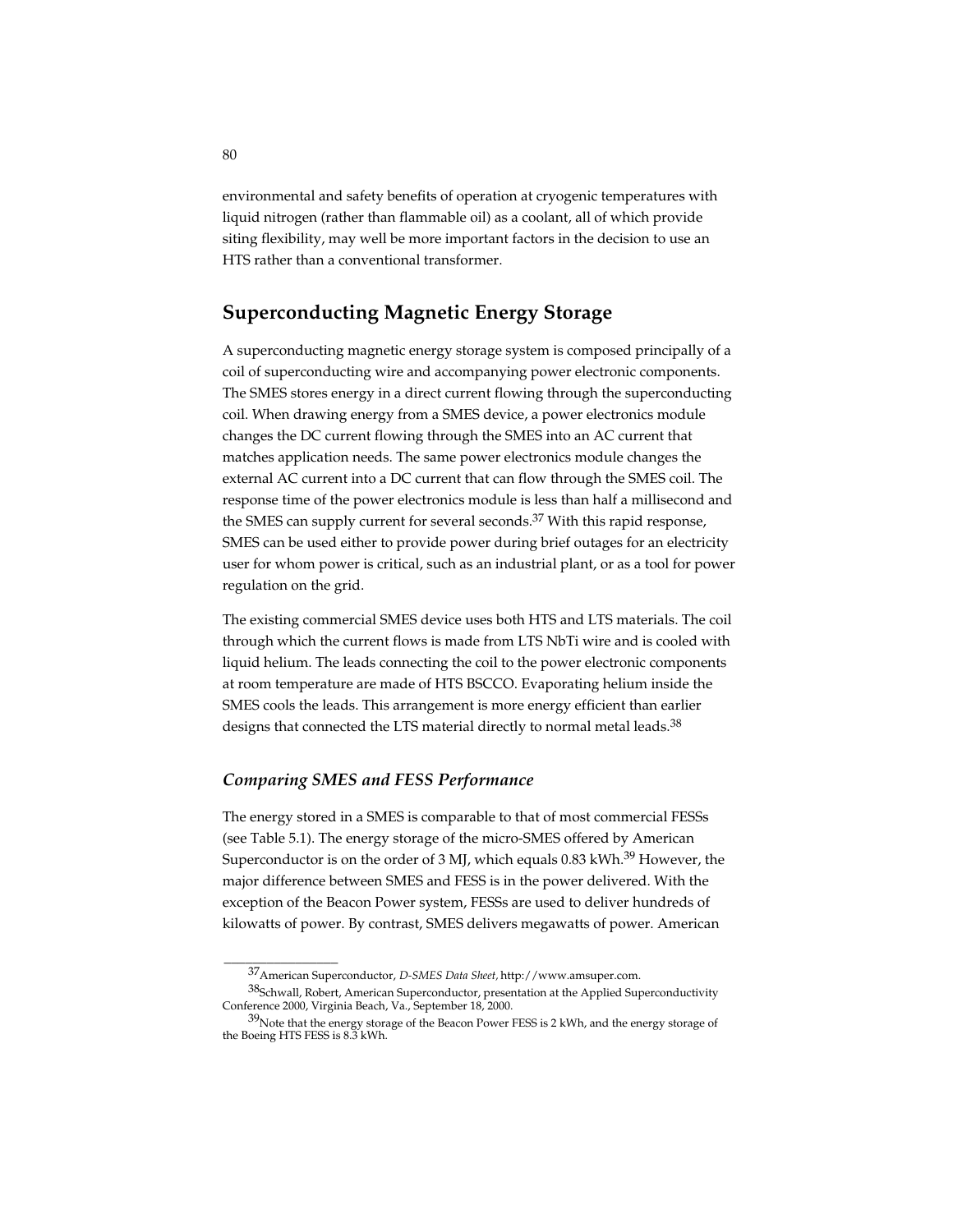Superconductor offers a number of different micro-SMES products with different applications. For example, its D-SMES product used by Wisconsin Public Service's Northern Transmission Grid can provide 8 megavolt amperes of continuous reactive power<sup>40</sup> (8 MVAR) with a peak of 20 MVAR. The magnet has a peak discharge of 3 MW. Another D-SMES product is rated for a continuous output of 16 MVAR and peak of 28 MVAR. PQ-IVR is a SMES system for industrial customers and is rated at a peak discharge power of 3 MW of real power and a peak of 17 MVAR of instantaneous reactive power. In this case, the magnet stores 2.7 MJ of energy.  $41$ 

The difference in performance between a SMES and a FESS lies primarily in their power electronics modules that constitute the inverter. The inverter in SMES is designed to handle about ten times the power of the inverter in FESS and can be used to change the phase between an input voltage and output voltage. In this way, the inverter can generate a voltage that lags or leads the voltage on the grid. If this is done without supplying or removing power from the grid, the effect is a phase shift between the current and the voltage.42 Thus, the power electronics module in SMES can be used to generate reactive power.

The output of the inverter in SMES is not perfectly sinusoidal. For this reason, the instantaneous input and output power of the inverter may not be exactly equal, and a DC source may be necessary to make up the shortfall or absorb the excess. The SMES coil can be used in such a case. In addition, the SMES coil can be used when power is needed for short periods of time and sufficient power is not available from the grid.<sup>43</sup> When equipped with a DC bus, SMES can supply reactive power continuously, a feature of any system that combines an inverter with an appropriate storage medium.

#### *Potential Uses of SMES*

The growth of computer systems in recent years has put a spotlight on the need for clean power. Computer controllers have little tolerance for excursions from the desired power input. As noted in the "Flywheel Energy Storage Systems" section, the effects of excursions away from the rated voltage have been compiled

<sup>40</sup>See Footnote 4 in Chapter 3 and Taylor, Carson W., "Improving Grid Behavior," *IEEE Spectrum,* June 1999, pp. 40–45.

<sup>41</sup>Schwall, Robert, American Superconductor, presentation at the Applied Superconductivity Conference 2000, Virginia Beach, Va., September 18, 2000. See also http://www.amsuper.com.

 $^{42}$ Gyugyi, Laszlo, "Solid-State Synchronous Voltage Sources for Dynamic Compensation and Real-Time Control of AC Transmission Lines," *Emerging Practices in Technology*, Institute of Electrical and Electronics Engineers, Inc., 1993.

 $43$ Gyugyi, Laszlo (1993).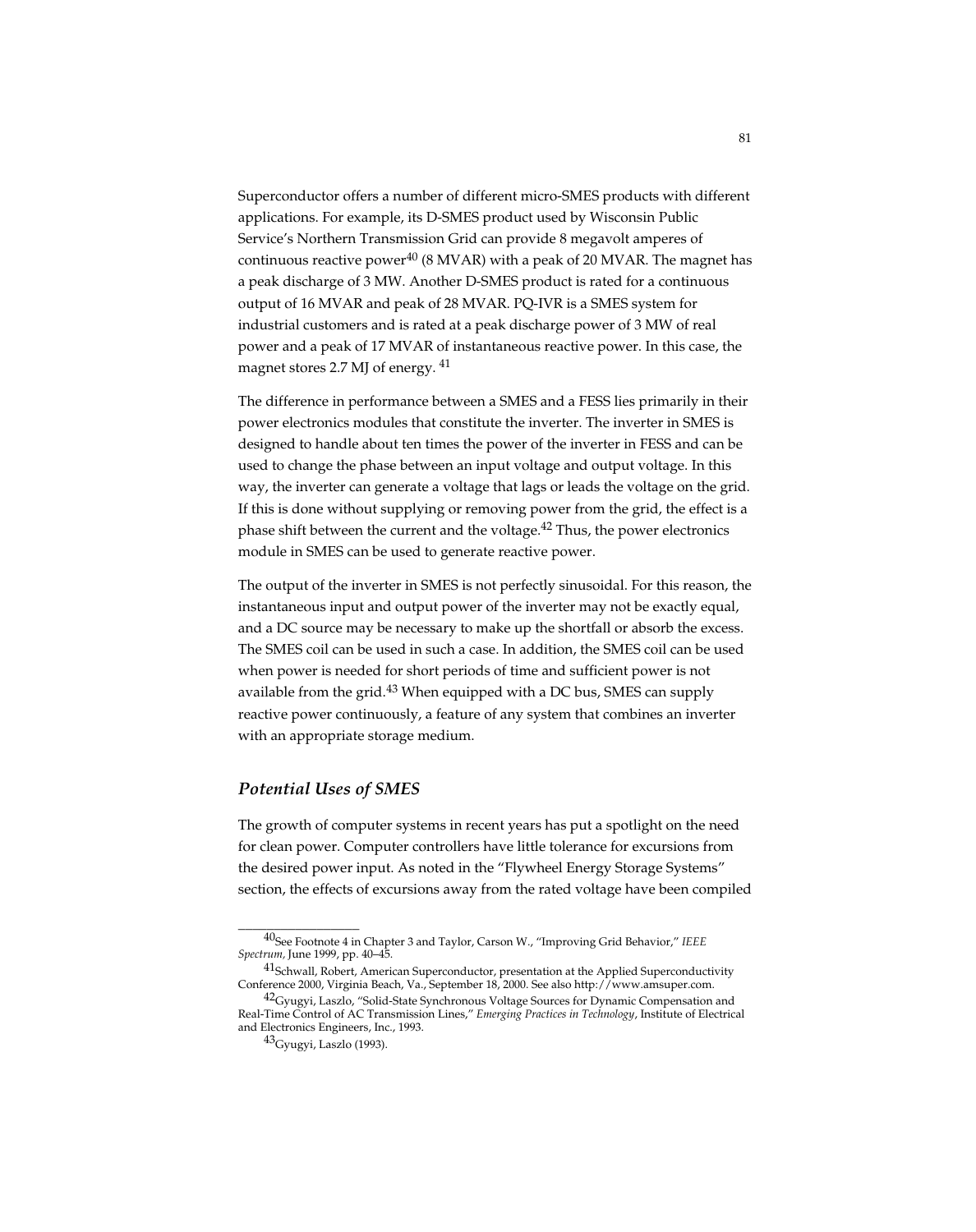in the CBEMA Curve.<sup>44</sup> This curve shows that effects on equipment depend on duration and the extent of deviation from the desired voltage. For example, electronic equipment can tolerate 300 percent of nominal voltage for no more than 100 µs. This value drops to 200 percent of nominal voltage for 1 ms and 106 percent of nominal voltage for times exceeding tens of seconds. Generally, power glitches that last a few milliseconds are not logged as failures by the electric utilities because their effects are minor or even imperceptible for many customers.45 Thus, disruptions to electric distribution that may pass unnoticed in many applications become critical for computer systems.

The response of a SMES system requires less than 0.5 ms from the time the fault is detected.46 This makes it well-suited to improve power quality when a rapid response is needed. Areas where SMES systems have been tested and installed include manufacturing facilities, military buildings, and a semiconductor testing facility. In those areas, the SMES systems were used primarily to protect motors.47 Although these applications of SMES back-up systems provide useful illustrations of their capabilities, facilities dependent upon computer systems may provide better insights into the use of SMES for power conditioning and back-up when a fast response is needed.

With respect to grid support, Wisconsin Public Service Corporation has purchased six SMES units to enhance the stability of a portion of its power grid in the northern part of Wisconsin, which has experienced power sags as a result of growth in demand in recent years. The long-term solution to the growth in demand is the construction of a new transmission line. In the short term, however, the utility has decided to rely on SMES to meet bursts of demand.<sup>48</sup> The SMES will be used to boost voltage at the onset of disturbances along the system.

Whether or not SMES is a viable and cost-effective power quality component depends upon the details of the application. In the case of Wisconsin Public Service, cost estimates were made for six D-SMES systems, static volts amperes reactive (VAR) compensation, and additional transmission lines, and SMES was

<sup>44</sup>Dorrough Electronics Inc., *CBEMA Curve,* 1999. See http://www.dorrough.com/ What\_s\_New/PLM-120/PowerMonTM/CBEMA\_Curve/cbema\_curve.html (last accessed March 28, 2002).

<sup>45</sup>Walk, Matthew L., "Energy to Count On," *The New York Times*, August 17, 1999, pp. B1, B7. 46American Superconductor, *D-SMES Data Sheet,* http://www.amsuper.com.

<sup>47</sup> Gravely, Michael L., and Jeffrey Goldman, *Proceedings, Naval Symposium on Electric Machines*, Newport, R.I., July 28–31, 1997.

<sup>48</sup>Bogard, Larry, "Grid Voltage Support," *Transmission and Distribution World*, October 1999.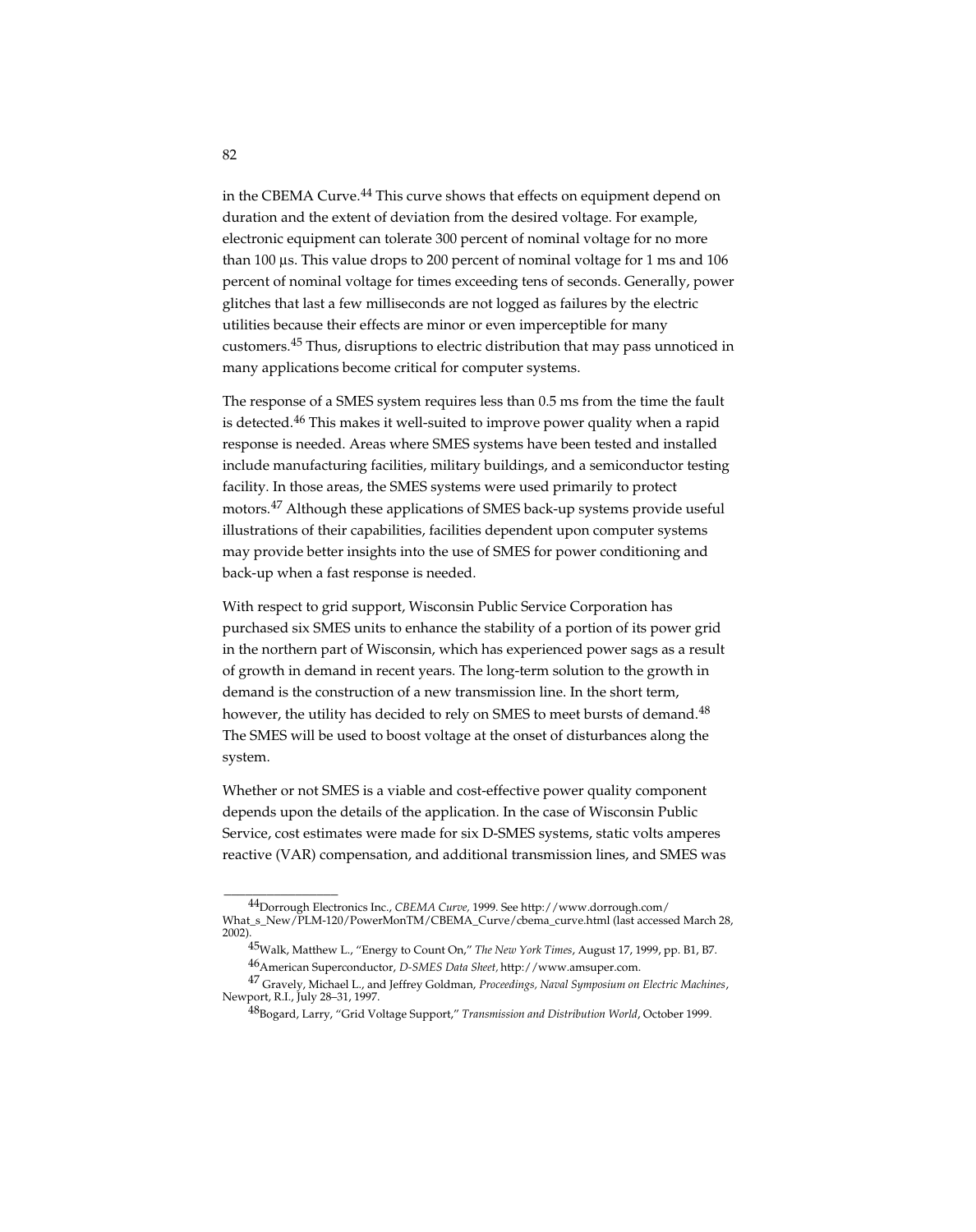found to be the lowest-cost option. $49$  At the quoted cost of \$4.8 million for six systems rated at 8 MVAR continuous support, the D-SMES option cost \$100,000 per MVAR. If the 20 MVAR of instantaneous support is used in the estimate, the cost drops to \$40,000 per MVAR, which is comparable to the estimated cost of \$30,000 to \$40,000 per MVAR for conventional VAR compensation.<sup>50</sup>

The ability of distributed SMES systems to store electricity at desired locations and to respond to voltage sags and other power quality problems within a small fraction of a cycle allows the transmission and distribution network to operate under conditions of high load within a tighter margin, which allowed the Wisconsin Public Service to postpone new transmission line additions. The fact that the SMES systems are distributed and transportable (trailer-mounted) allows the flexibility to modularize the investment and to reallocate the voltage support resources wherever they are needed as the transmission and distribution network and the load it serves grow and evolve over time. This may provide a niche market for distributed SMES even if its per-MVAR cost is higher than that of conventional VAR compensation. While SMES systems cannot substitute for new transmission lines, they can allow the existing system to be operated more effectively by providing voltage support to prevent voltage collapse under conditions of heavy loads and long-distance power transfers.

Three projects that will place additional D-SMES systems on utility grids have been announced at the time of this writing: Alliant Energy has ordered one system for their Wisconsin grid, $51$  Entergy has ordered four systems for its Texas grid,<sup>52</sup> and TVA has ordered one system that was planned for deployment on its power grid in November 2001.<sup>53</sup> According to American Superconductor, the deployment of the TVA system brings the number of D-SMES systems installed since July 2000 on the U.S. utility grid to ten.

 $\overline{\phantom{a}}$  , where the contract of the contract of  $\overline{\phantom{a}}$ 

<sup>&</sup>lt;sup>49</sup>Schwall, Robert, American Superconductor, presentation at the Applied Superconductivity Conference 2000, Virginia Beach, Va., September 18, 2000.

<sup>50</sup>Dale, Steinar, private communications, ABB, 2000.

<sup>51&</sup>quot;Alliant Energy Places Order for D-SMES Unit," American Superconductor Press Release, March 30, 2000, http://www.amsuper.com

<sup>52&</sup>quot;American Superconductor and GE Receive First SMES Order: Entergy to Utilize D-SMES to Assure Power Reliability," American Superconductor press release, September 30, 2000; and "American Superconductor and GE Industrial Systems Receive Follow-on D-SMES Order from Entergy: Entergy Chooses D-SMES to Assure Power Reliability in Summer of 2001 and 2002," American Superconductor press release, May 7, 2001, http://www.amsuper.com.

<sup>53&</sup>quot;American Superconductor and GE Receive D-SMES Order from TVA: TVA Becomes Fourth Utility to Choose American Superconductor's Technology to Assure Power Reliability," American Superconductor press release, September 11, 2001, http://www.amsuper.com.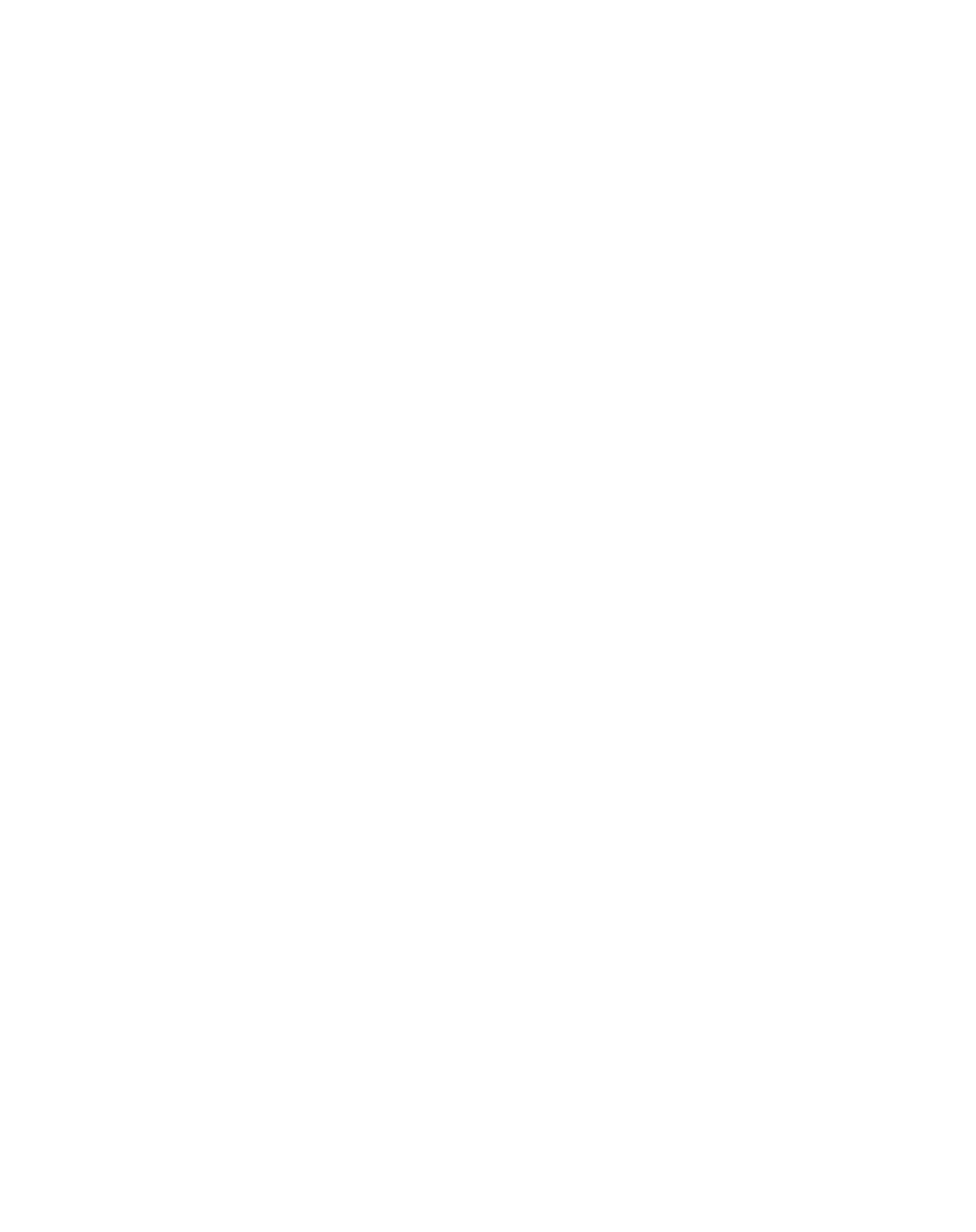# **6. Conclusions and Federal Action Plan**

In this final chapter, we present our conclusions regarding ways in which HTS power technologies may be used in the future to address the growing demands on the U.S. power transmission grid. We also review the recommendations from the OSTP's 1990 national action plan on superconductivity R&D that relate to HTS and suggest recommendations for a 2002 action plan.

# **Conclusions**

Based upon our observations concerning the impact of the evolving electricity market on the U.S. transmission grid, the simulation results, and the engineering analyses described in this report, we draw the following conclusions:

- 1. Significant transmission constraints exist in many areas of the U.S. These constraints have resulted from increased demand, increased power transfers, and very small increases in transmission capacity over the past several years.
- 2. These transmission constraints have contributed in some cases to decreased reliability and price differentials between load areas.
- 3. High-temperature superconducting underground cables provide an attractive retrofit option for urban areas that have existing underground transmission circuits and wish to avoid the expense of new excavation to increase capacity. This situation exists because HTS cables have almost zero resistance, very small capacitance and inductance, and high power capacity compared with conventional cables of the same voltage. Thus, the HTS cables provide changes in power flows that reduce stress in heavily loaded circuits, thereby increasing reliability or power transfer capacity and relieving transmission constraints.
- 4. When operated at high utilization, HTS cables provide energy savings benefits compared with conventional cables per unit of power delivered for a range of HTS cable parameters consistent with existing data and engineering estimates. However, whether or not the concomitant HTS cable operating cost savings are greater than the increase in acquisition cost compared with conventional cables depends upon the cost of electricity.
- 5. HTS cables can provide a parallel transmission path at lower voltage to relieve high-voltage transmission constraints. The implementation of this approach for long-distance transmission circuits will depend on the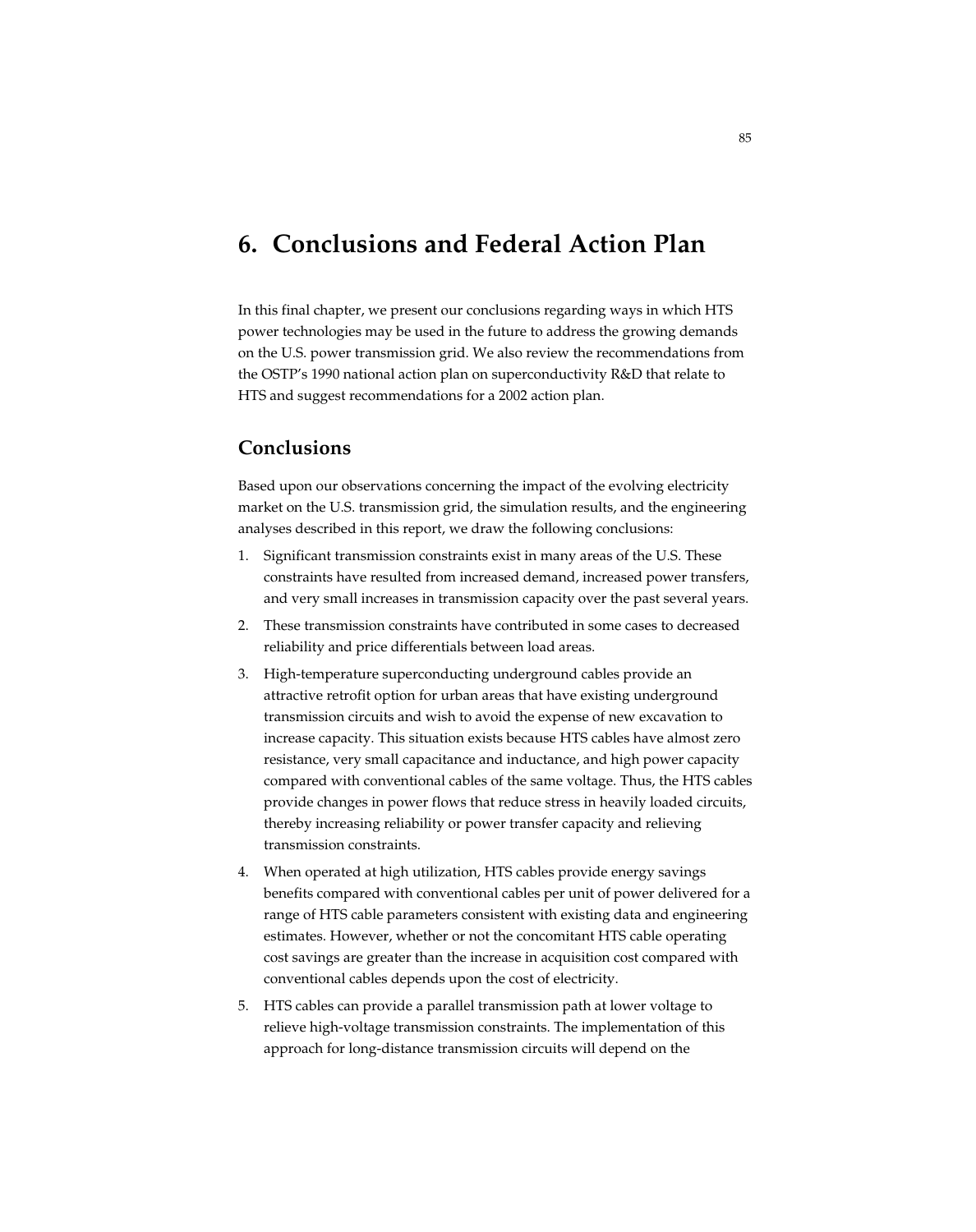development of periodic cooling stations and sufficient manufacturing capacity for HTS wire.

- 6. When operated at high utilization, HTS cables provide energy savings benefits compared with conventional overhead lines per unit of power delivered for a range of HTS cable parameters consistent with existing data and engineering estimates. HTS cables may also provide concomitant lifecycle cost benefits for situations in which the usual cost advantage of overhead transmission lines is mitigated by site-specific concerns, such as high land use demands or right-of-way costs, or the expense of obtaining siting approvals or increasing power transfer capacity at higher voltage.
- 7. Flywheel energy storage systems using HTS magnetic bearings are in the demonstration stage and have the potential to achieve performance characteristics that will make flywheels competitive with batteries in a wide range of electricity storage applications.
- 8. HTS transformers can provide increased power capacity with the same footprint as conventional transformers and could be sited inside buildings because they eliminate fire hazards associated with oil. If estimated HTS wire cost reductions from a new manufacturing facility are achieved and the wire meets performance requirements, HTS transformers are projected to be cost competitive with conventional transformers for a range of parameters consistent with existing data and engineering estimates.
- 9. Superconducting magnetic energy storage systems that use low-temperature superconducting coils and HTS current leads have already found a niche market for distributed reactive power support to prevent grid voltage collapse and for maintaining power quality in manufacturing facilities.

# **Federal Action Plan for HTS Research and Development**

During the early years of HTS research, the White House OSTP developed a national action plan on superconductivity R&D that included the following recommendations related to  $HTS<sup>1</sup>$ 

• Continuation of superconductivity R&D with an emphasis on HTS through a cooperative effort involving federal laboratories, industry, and universities, that is coordinated by OSTP

\_\_\_\_\_\_\_\_\_\_\_\_\_\_\_\_

86

<sup>1</sup>*The National Action Plan on Superconductivity Research and Development Annual Report for 1990,* Executive Office of the President, Office of Science and Technology Policy, February 1991, p. 12.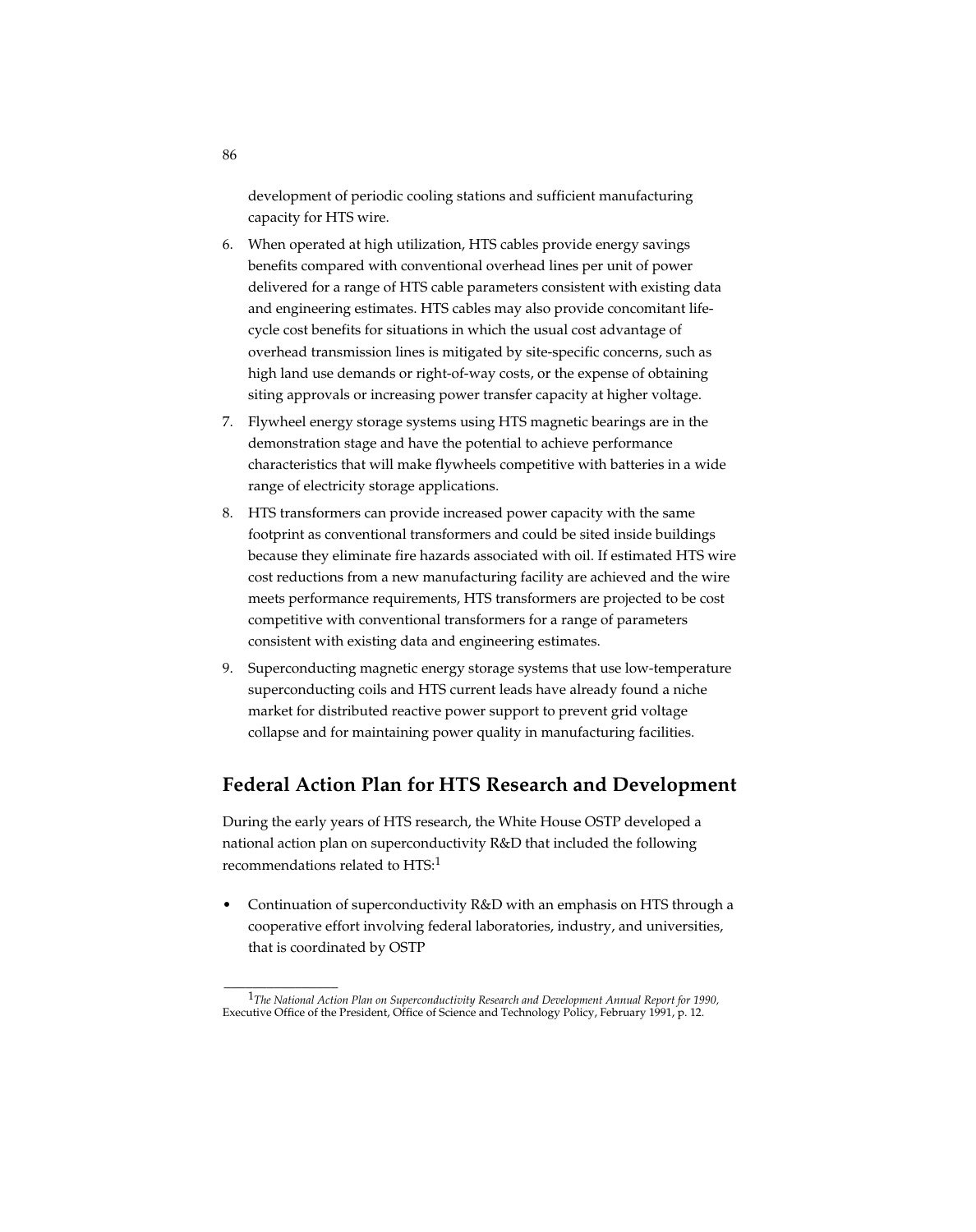- Strengthening of the program to develop HTS wire for commercial products, led by the DOE and the national laboratories
- Increasing attention paid to the development of the enabling technology of compact refrigeration to enhance the performance and reduce the cost of superconducting (and semiconducting) devices, led by the DoD and the National Aeronautics and Space Administration (NASA).

The implementation of these recommendations was mixed. The DOE High-Temperature Superconductivity for Electric Systems Program has led a decadelong effort that has made substantial progress on wire development and is now focusing on second-generation wire to reduce cost. Through the SPI, the DOE and a number of industrial concerns are jointly funding several HTS power technology demonstration projects. However, by emphasizing compact refrigeration and giving the lead to the DoD and NASA, the 1990 OSTP recommendation led to the development of small and expensive custom cryocoolers that are not appropriate for electric power systems.2 Thus, the need still exists for development of affordable cryocoolers with multikilowatt capacity to provide cooling for HTS power system components, such as cables and transformers.

Based upon the analysis described in previous chapters, a 2002 action plan for HTS power technologies should include the following recommendations:

- The DOE-led HTS power technologies R&D program should continue to emphasize second-generation wire development, with the goal of providing HTS wire meeting commercial cost and performance targets.<sup>3</sup>
- The SPI should be expanded, while building on the current demonstrations that are providing operating experience, to develop new demonstrations with operational energy or power-transfer benefits. These new demonstrations should include HTS cable demonstrations at longer lengths and transmission voltages and demonstrations of HTS transformers and FESSs at a scale consistent with utility substation and end-user facility needs.
- The HTS R&D program should increase the emphasis on and support for the development of cryocoolers with multikilowatt capacity that can be mass produced. These cryocoolers should have an efficiency rating greater than

\_\_\_\_\_\_\_\_\_\_\_\_\_\_\_\_\_

<sup>2</sup>Nisenoff, M., "Status of DoD and Commercial Cryogenic Refrigerators," in *Cryogenics Vision Workshop for High-Temperature Superconducting Electric Power Systems Proceedings*, U.S. Department of Energy Superconductivity Program for Electric Systems, July 1999.

<sup>3</sup>*Proceedings Coated Conductor Development Roadmapping Workshop—Charting Our Course*, U.S. Department of Energy Superconductivity for Electric Systems Program, January, 2001.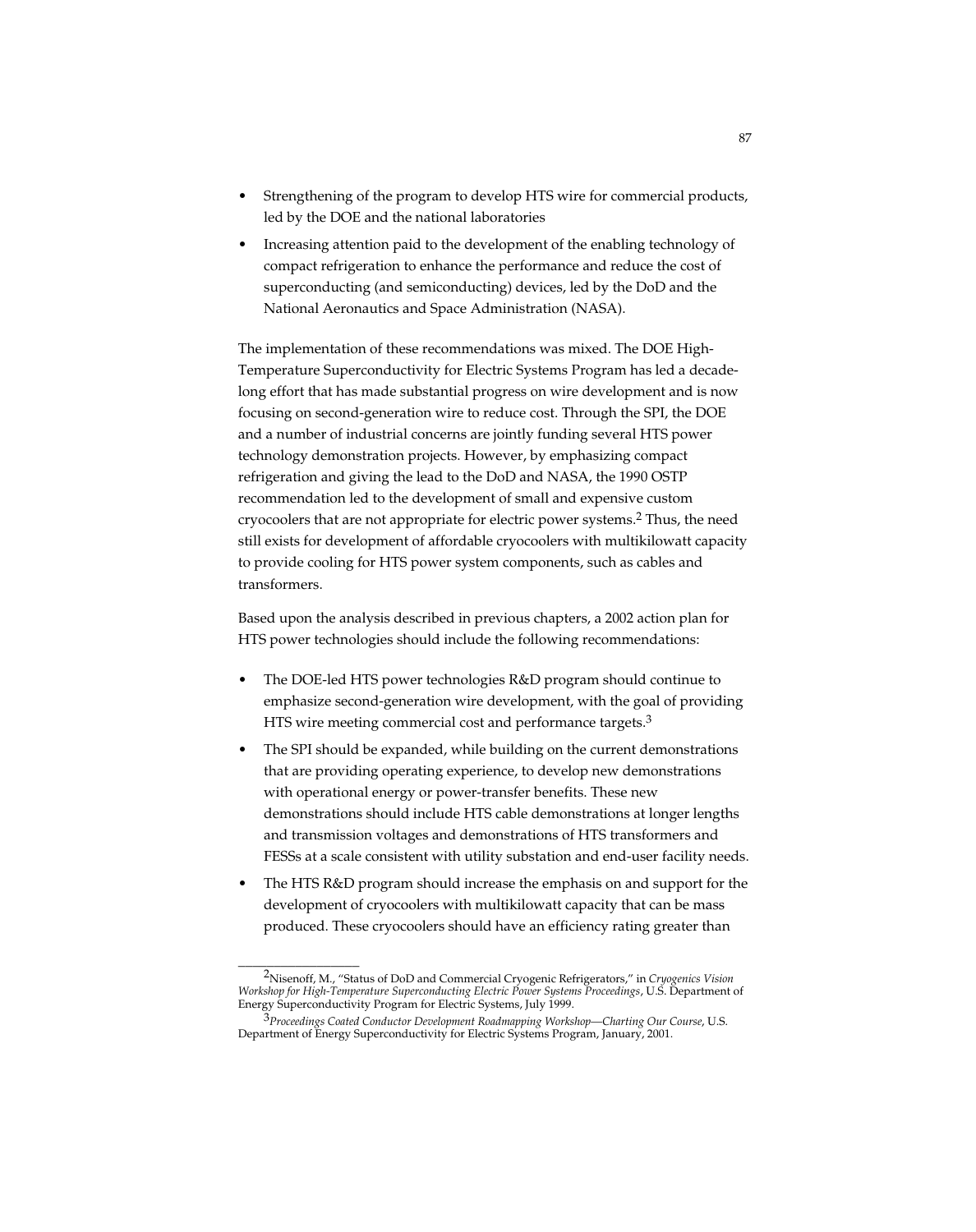today's range of 14–20 percent of Carnot at the HTS-power-component operating temperature.

• The HTS R&D program should increase the emphasis on and the support for the development of standards for HTS-power-component installation and operation and increase the emphasis on and the support for training of industrial staff members who will operate and maintain these installations.

88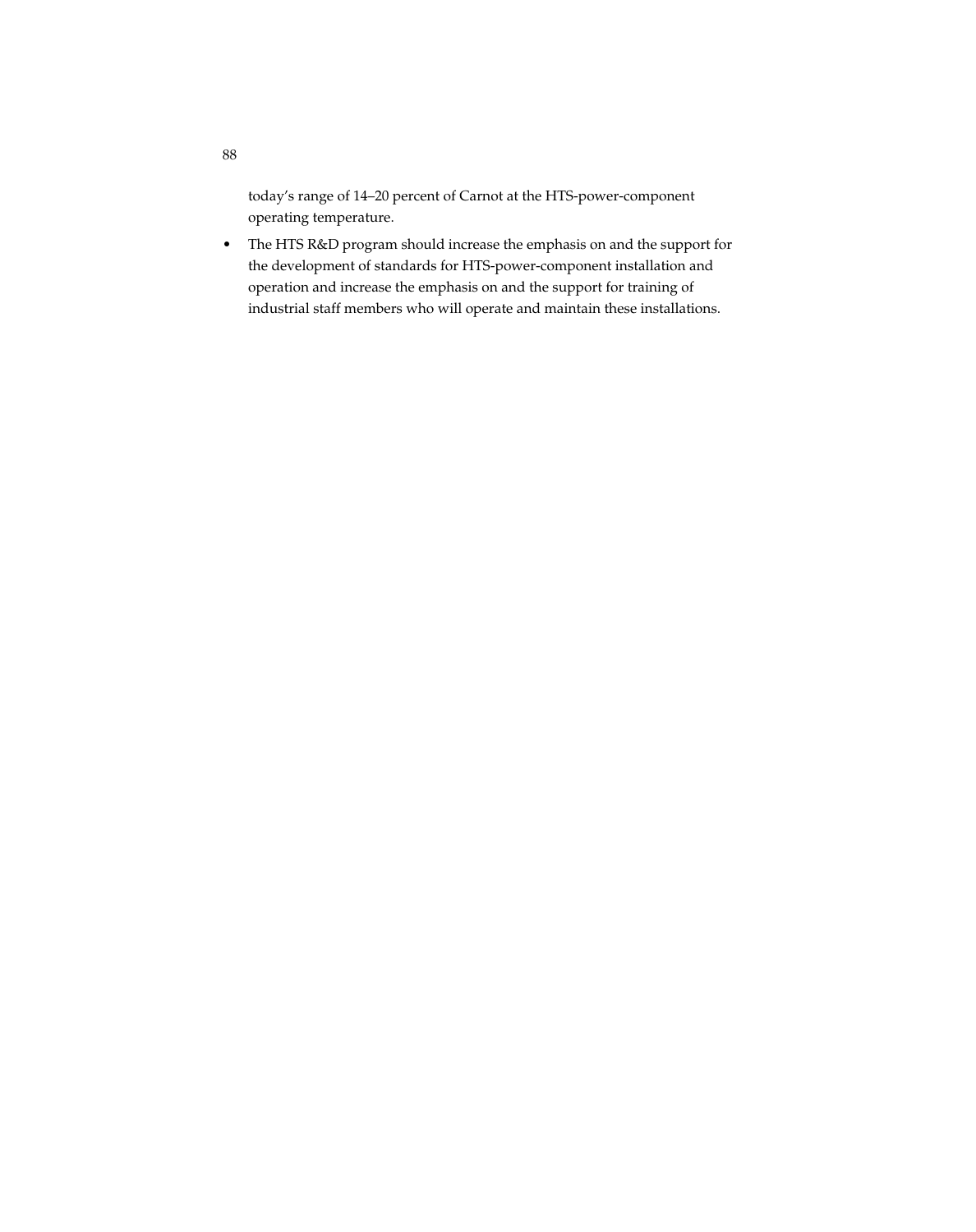# **A. Technical Characteristics and Demonstration Status of HTS Power Technologies**

This appendix supplements the discussion in the body of the report by supplying information on the technical characteristics and demonstration status of HTS cables, flywheel energy storage systems, and HTS transformers. This material is not intended to be comprehensive but rather is meant to provide an informational context for readers with less familiarity with these technologies.

## **HTS Cables**

\_\_\_\_\_\_\_\_\_\_\_\_\_\_\_\_\_

In this section, we briefly describe the technical characteristics of the two principal types of HTS cable designs and provide data on the status of HTS cable demonstrations worldwide.

## *Technical Characteristics*

HTS cables use one of two designs: warm dielectric or cold dielectric; $<sup>1</sup>$  the two</sup> designs offer distinct advantages that make one type of cable preferable over the other for particular applications.

The warm dielectric cable, which carries only one phase of current, is relatively simple in design. At its core is a duct through which the cryogenic medium flows. The duct is surrounded by the HTS wire, which is insulated with a dielectric sleeve. Over the dielectric is a protective sheath. The whole assembly fits into a pipe or duct.

The cold dielectric cable can be configured in different ways, depending on how many layers are concentric and depending on where the cryogen flows. One design calls for each phase to consist of a central cryogen duct surrounded by a support and the HTS wire. A dielectric separates the inner conductor that carries the current from an outer HTS sleeve that acts as a return and shields the inner

 $^{1}$ "Selected High-Temperature Superconducting Electric Power Products," Superconductivity Program for Electric Systems, Office of Power Technologies, U.S. Department of Energy, January 2000.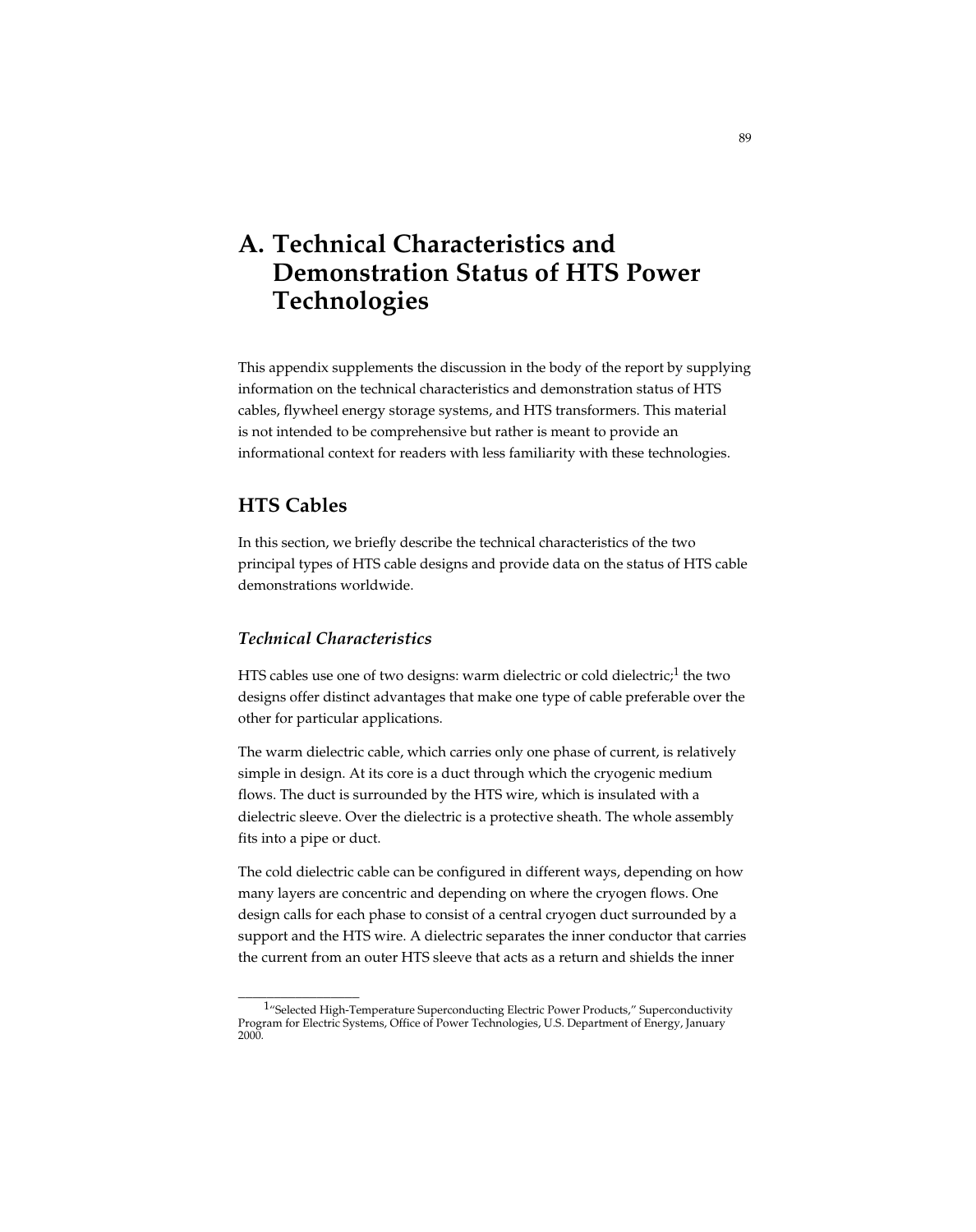conductor from external magnetic fields. Skid wires surround the return conductor. Because the three phases are adequately shielded from one another, they can fit together in a common cryostat where they are bathed in a cryogen bath.

In an alternative cold dielectric cable, the core of each phase consists of a cryogen surrounded by a support and the HTS wire. A dielectric separates the inner conductor from an outer HTS sleeve, around which a cryogen flows. Each phase of the cable in this assembly is contained by a cryostat encircled by skid wires. The three phases lie inside a common pipe or duct.

The main advantage of the warm dielectric cable is that its impedance matches that of a conventional cable of similar diameter. Such a warm dielectric cable can easily substitute for a conventional cable in a retrofit. This is the case with the Detroit Edison demonstration cited in Chapters 2 and 4. With the same impedance as the cable it replaces, the warm dielectric cable will not affect the flow of power through other cables. However, its higher current-carrying capacity can be used to relieve a bottleneck in a transmission grid. The simpler design of the warm dielectric cable compared with the cold dielectric cable also translates into a lower acquisition cost.

Because the warm dielectric cable lacks a conducting shield, it is sensitive to external magnetic fields. As a result, its losses will be higher than those of a cold dielectric cable. Also, the lack of shielding calls for the appropriate positioning of the three phases to minimize the magnetic fields they induce in one another. The cold dielectric cable is more robust because each phase is protected from the magnetic field of the other phases. However, its low impedance requires a careful analysis of the effects of a new cable on the entire circuit in which it will be installed.

Table A.1 compares the power capacity and losses of a conventional cable with HTS warm and cold dielectric cables that could substitute for the conventional cable in a retrofit using existing conduits.

## *Demonstration Status*

HTS AC cables are currently under consideration and are in a demonstration status to replace conventional AC underground cables and overhead lines in situations in which additional capacity is needed and siting issues preclude conventional approaches. Several demonstrations and tests of HTS cables have been or are being performed in the United States and abroad, as summarized in Table A.2. Two tests of particular interest are listed in the last two rows of the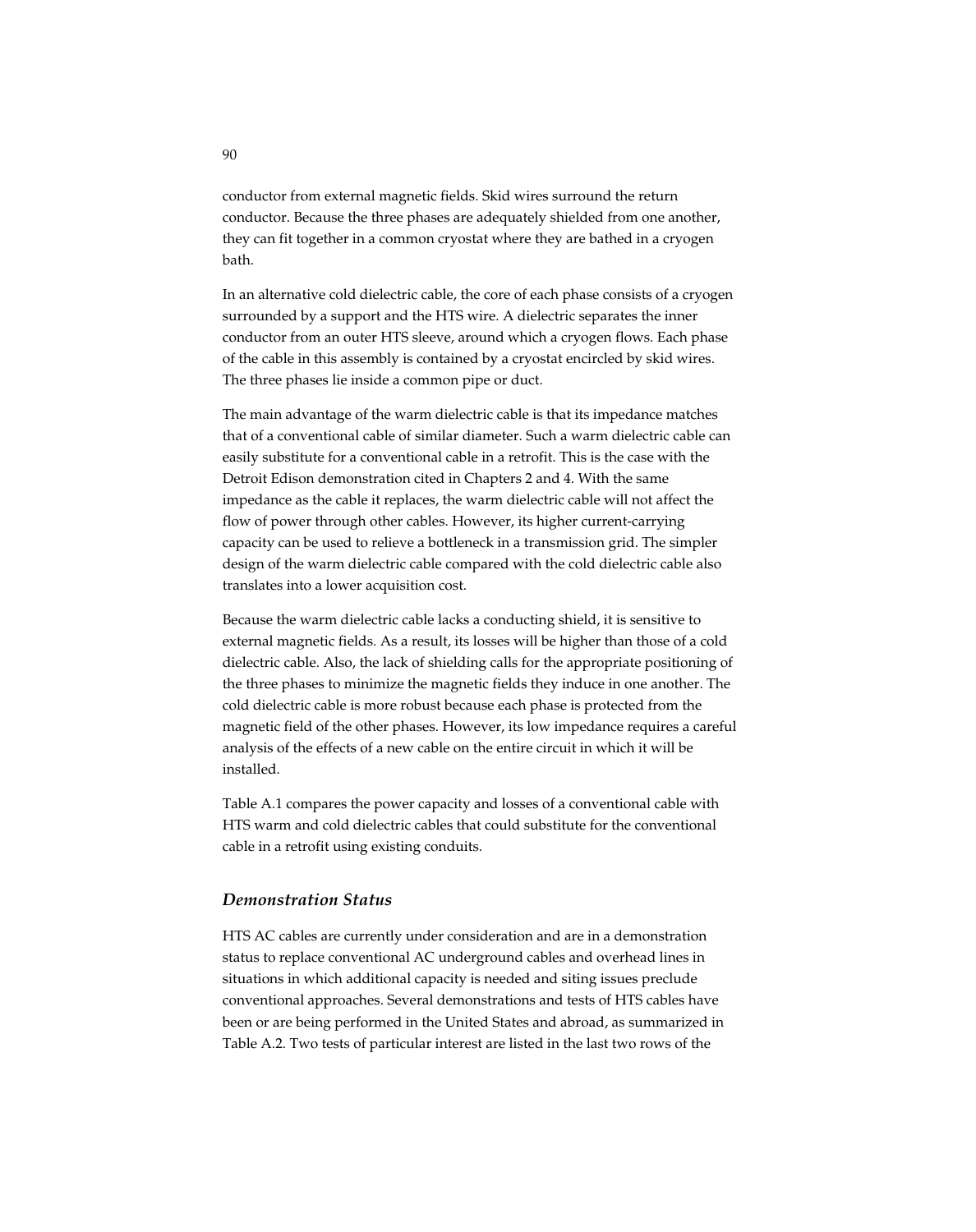#### **Table A.1**

### **Collected Properties of Conventional, HTS Warm Dielectric, and HTS Cold Dielectric Cables**

|                              |              | HTS Warm   |                            |
|------------------------------|--------------|------------|----------------------------|
|                              | Conventional | Dielectric | <b>HTS Cold Dielectric</b> |
| Pipe outer diameter (inches) |              |            |                            |
| Voltage (kV)                 | 115          | 115        | 115                        |
| Power (MVA)                  | 220          | 500        | 1,000                      |
| Losses $(W/MVA)$             | 300          | 300        | 200                        |

SOURCE: Nassi, Marco, Stephen Norman, Nathan Kelley, Christopher Wakefield, David Bogden, and Jon Jipping, "High Temperature Superconducting Cable System at Detroit Edison," presented at the 2000 T&D World Expo, April 26–28, 2000, Cincinnati.

### **Table A.2**

### **HTS Cable Demonstration Projects**

| Participants                       | Voltage          | Current | Length of Cable |
|------------------------------------|------------------|---------|-----------------|
| EPRI, Pirelli, DOE                 | $115 \text{ kV}$ | 2 kA    | 50 <sub>m</sub> |
| DOE, IGC, Southwire                | 12 kV            | 1.25 kA | 5 <sub>m</sub>  |
| Tokyo Electric Power Company,      | 66 kV            | 1 kA    | 30 <sub>m</sub> |
| Sumitomo                           |                  |         |                 |
| Electricité de France, Pirelli     | $225$ kV         | 3 kA    | 50 <sub>m</sub> |
| Pirelli, Siemens                   | 110 kV           | 2 kA    | 50 <sub>m</sub> |
| NKT Cables, Nordic                 | 60 kV            | 2 kA    | 30 <sub>m</sub> |
| Superconductor Technologies A/S,   |                  |         |                 |
| Danmarks Tekniske Universitet,     |                  |         |                 |
| and other foreign companies and    |                  |         |                 |
| utilities                          |                  |         |                 |
| ENEL SpA, Pirelli, Edison SpA      | 132 kV           | 3 kA    | 30 m            |
| EPRI, Pirelli, DOE, Detroit Edison | 24 kV            | 2.4 kA  | $120 \text{ m}$ |
| Southwire/DOE/ Oak Ridge           | $12.5$ kV        | 1.25 kA | 30 <sub>m</sub> |
| National Laboratory                |                  |         |                 |

SOURCE: "Câble Supraconducteur," Electricité de France Presentation at *Sixièmes Journées du Froid: Commission Cryogénie et Supraconductivité*, May 16–19, 2000.

table. These tests are ongoing in the United States and are explained in more detail later in this section. In all cases, the cables are several meters to tens of meters long and the current flowing through them is in the range of 1,000 to 3,000 amperes. Tests of HTS cables are taking place in urban settings where demand for electricity strains the existing systems and building additional transmission capacity is impractical.

In Detroit, three warm dielectric HTS cables built by Pirelli using HTS material from American Superconductor, each carrying 2,400 A at 24 kV, are used to replace nine traditional copper lines in Detroit Edison's Frisbie substation.2 The

 $\overline{\phantom{a}}$  , where the contract of the contract of  $\overline{\phantom{a}}$ 

<sup>2</sup>Superconductivity Partnership Initiative, *Power Cable (Retrofit) Project Fact Sheet*, revised March 16, 2000, U.S. Department of Energy, Washington, D.C.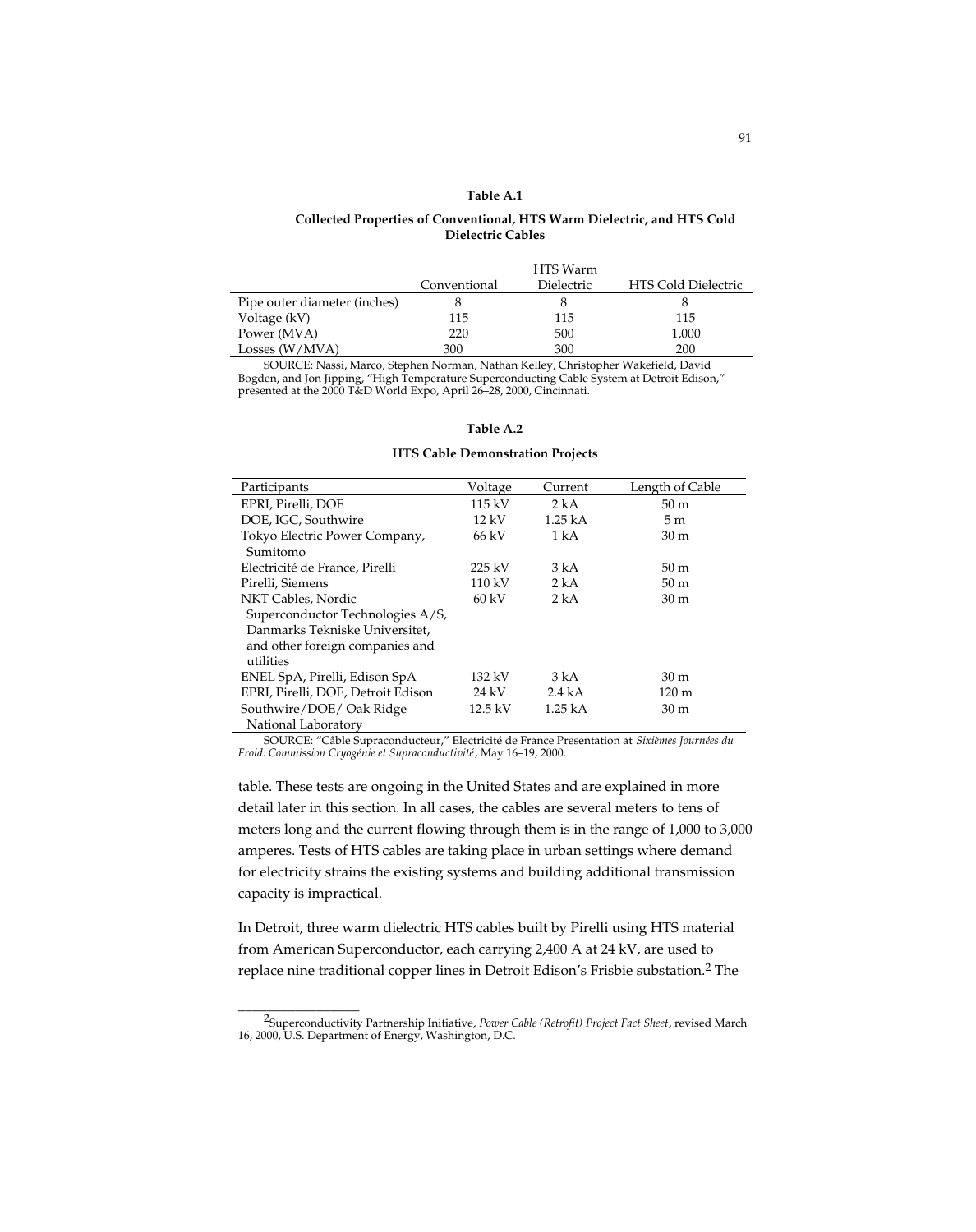existing infrastructure contains nine conduits, so this setup leaves six conduits that can in principle eventually be used for additional HTS cables, thus increasing the capacity of the system by a factor of three. (This level of capacity increase would require some redesign because, as noted earlier, the warm dielectric cable design would not allow such proximity due to overlapping magnetic fields.)

In another U.S. demonstration, Southwire has built a cold dielectric HTS cable to provide power to three manufacturing plants. $3$  The HTS material was provided by Intermagnetics General Corporation (IGC). The cable differs somewhat from the one used in Detroit. In this case, a 30 m three-phase cable carries 1,250 A at a voltage of 12.5 kV. Power losses associated with this HTS cable are estimated at 0.6 W/kAm from AC losses and 1 W/m per phase for the cryostat. This is equivalent to three-quarters of 1 percent, compared with 5 to 8 percent for copper cables.4 This cable can carry three to five times more current than a copper cable of similar size and has logged more than 10,000 hours at full capacity as of this writing.<sup>5</sup>

As a result of the success of the HTS cable demonstrations, the DOE recently announced new projects to install and test longer HTS cables in utility networks. One project is the installation and demonstration of a 77 MVA, three-phase, 2,500-foot long, HTS cable system in a congested urban area on Long Island. The project will be conducted by Pirelli Cables & Systems, American Superconductor, Keyspan—Long Island Power Authority, EPRI, and Air Liquide. The project will also develop a 1 kW (cold) pulse tube refrigerator for high-efficiency cooling.<sup>6</sup>

A second project is the demonstration of a 1,000-foot-long, three-phase HTS cable at a substation in Columbus, Ohio. The project team includes Southwire Company, American Electric Power, PHPK, Nordic Superconductor Technologies, 3M Company, Integrations Concepts Enterprises, and Oak Ridge National Laboratory. The goal of the project is to replace an existing oil-filled underground power cable that has limited current carrying capacity.<sup>7</sup> In a third

\_\_\_\_\_\_\_\_\_\_\_\_\_\_\_\_

<sup>3</sup>Superconductivity Partnership Initiative, *Power Cable Project Fact Sheet*, revised July 11, 2000.  $^4$ Marsh, G. E. and A. M. Wolsky, "AC Losses in High-Temperature Superconductors and the Importance of These Losses to the Future Use of HTS in the Power Sector," Argonne National Laboratory, Argonne, Ill., May 18, 2000.

<sup>5&</sup>quot;High Temperature Superconductivity, Bringing New Power to Electricity" news update from Bob Lawrence and Associates, Inc. had quoted 8,000 hours as of July 20, 2001,

http://www.eren.doe.gov/superconductivity/pdfs/hts\_update\_july01.pdf (last accessed April 3, 2002).

<sup>6&</sup>quot;High Temperature Superconductivity, Bringing New Power to Electricity," September 26, 2001.

<sup>7&</sup>quot;High Temperature Superconductivity, Bringing New Power to Electricity," September 26, 2001.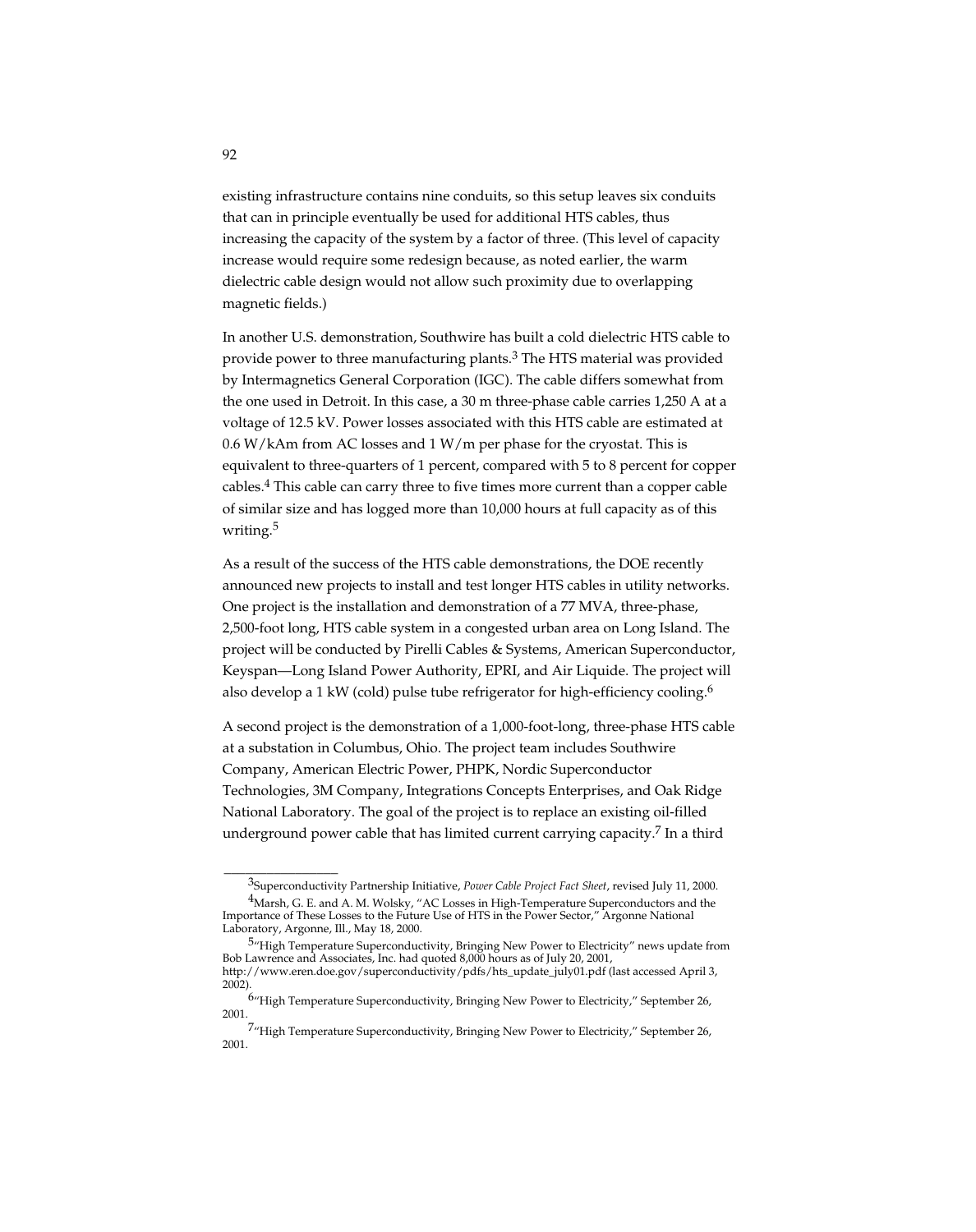project, IGC will install a one-quarter-mile second-generation HTS underground cable in Albany, N.Y.<sup>8</sup>

In addition, in May 2001, Copenhagen Energy began supplying electricity to its consumers through HTS electric cables from its Amager Substation. The new HTS cable is 30 m long, three-phase, and carries 2,000 A at 30 kV.<sup>9</sup>

# **Flywheel Energy Storage Systems**

In this section, we describe the technical characteristics of flywheel energy storage systems, discuss the use of magnetic bearings, and provide data on the demonstration status of a flywheel energy storage system that uses HTS magnetic bearings.

### *Technical Characteristics*

At its core, a flywheel energy storage system consists of a spinning flywheel and a motor/generator. The spinning flywheel is attached to the rotor of the motor/generator to enable the back-and-forth conversion of kinetic energy and mechanical energy. The motor/generator acts either as a motor when it stores electrical energy in the form of the kinetic energy of the rotor or as a generator when it converts the kinetic energy of the spinning rotor to electricity. When storing energy, the flywheel acts like a motor. A current flowing to the motor causes the rotor to spin faster so that electrical energy is changed into kinetic energy. The current must be AC and its frequency depends on the speed of rotation of the flywheel rotor. When providing energy, the flywheel acts like a generator. The spinning flywheel causes a current to flow and slows as some of the kinetic energy is changed into electrical energy. The generated current is AC and its frequency depends on the speed of rotation of the flywheel.

The frequency of the current supplied to the flywheel or generated by it varies with the rotor's speed of rotation. Generally, the frequency of the current supplied to or by the flywheel will not equal the frequency that a user is able to supply or needs in order to power equipment. As a result, a power electronics module is necessary to change the frequency of the current.

\_\_\_\_\_\_\_\_\_\_\_\_\_\_\_\_\_

<sup>8</sup>See http://www.igc.com.

<sup>&</sup>lt;sup>9</sup> High Temperature Superconductivity, Bringing New Power to Electricity," September 5, 2001.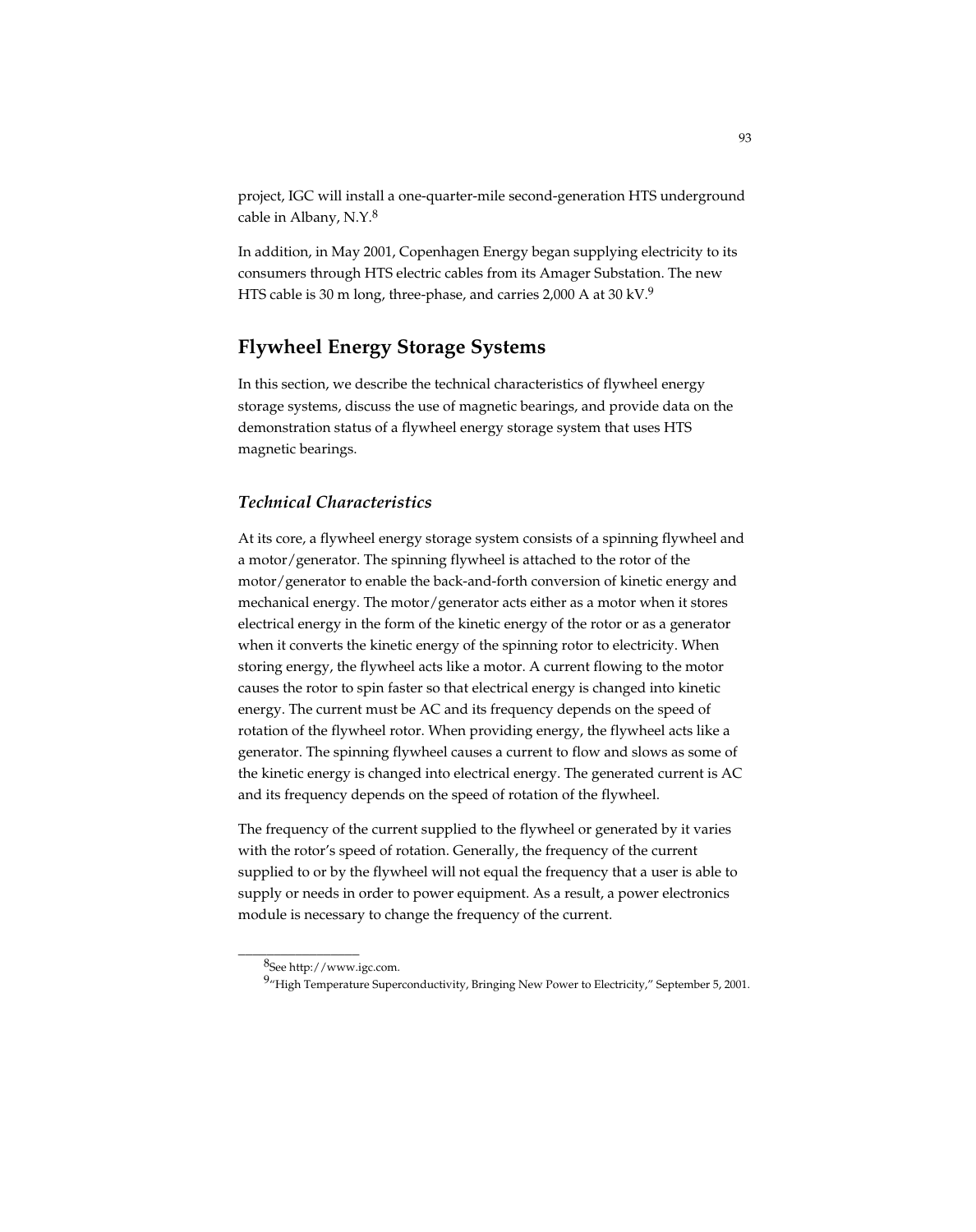The written-pole motor<sup>10</sup> provides an alternative to using power electronics. The number of poles in this motor is not fixed. It behaves like an induction motor at low speed and like a synchronous motor at high speed. A motor/generator set can be built using the same principle and its output frequency is independent of its speed of rotation. A written-pole motor operating at 60 Hz has a maximum speed of 3,600 rpm. FESSs with rotors spinning at 3,600 RPM have been developed that rely on the written-pole motor for their operation. Most FESS developers, however, have designed their flywheels such that the rotor spins at speeds well in excess of 10,000 rpm. This arrangement requires power electronics for frequency conversion.

The kinetic energy stored in a flywheel is proportional to the square of the rotor's speed of rotation. According to the specifications of today's commercial and precommercial flywheel storage systems, these devices are used to provide power for relatively short periods of time, ranging from a few seconds to a few minutes. Some flywheels rely on mechanical rotor bearings that incur frictional losses. The substitution of magnetic bearings decreases these losses, but traditional magnetic bearings are mechanically unstable and require additional energy to control the rotor position. The advent of HTS bearings improved the performance of flywheels by obviating the need for these control mechanisms. The development of flywheels using HTS bearings allows flywheel energy-storage devices to operate with lower losses than those of existing systems.

The instability of magnetic bearings is a result of the forces that they experience. At equilibrium, the forces on an object add to zero. In addition, a stable equilibrium position is one in which a local minimum in potential energy exists. Because the potential energy everywhere around this position must be higher, displacing an object from the equilibrium position will cause it to experience a restoring force. This is illustrated by Figure A.1, which shows potential energy along the vertical direction as a function of position in the horizontal direction in a field in which stable equilibrium can occur. An object in this field will fall to the bottom of the well and remain there.

\_\_\_\_\_\_\_\_\_\_\_\_\_\_\_\_

<sup>10</sup>Hoffman, Steve, "The Written-Pole Revolution," *EPRI Journal,* May/June 1997.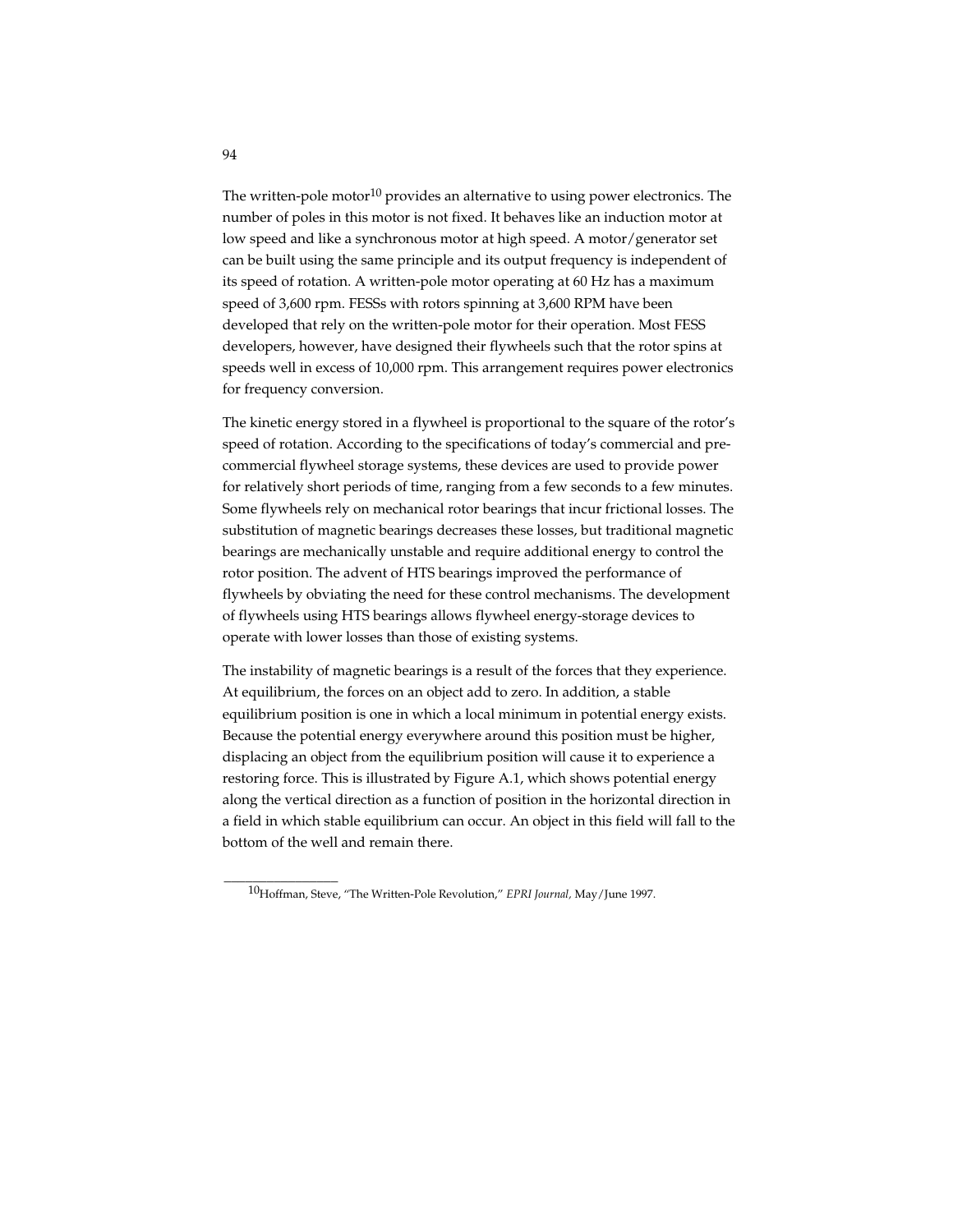

**Figure A.1—Stable Potential Energy Distribution**

According to Earnshaw's theorem,<sup>11</sup> a stable equilibrium cannot be achieved in a static magnetic field. This is a consequence of a fundamental property of magnetism—magnets always contain opposed poles (i.e., there are no magnetic monopoles). The potential energy for such a configuration is described by a "saddle point," which indicates that a local minimum in energy does not exist. This situation is illustrated by Figure A.2. An object will not be in a stable position anywhere in the potential energy field illustrated in the figure.

As a consequence of Earnshaw's theorem, any apparatus used to stabilize in space a configuration of magnets (excluding diamagnets, as discussed later) requires energy. Two types of magnetic bearings exist today: active and passive. Active magnetic bearings rely on sensors to determine the rotor position. This information is then used to feed a current to actuators, which move the rotor if necessary.12 Passive magnetic bearings eliminate the need for sensors. Instead,

 $\overline{\phantom{a}}$  , where the contract of the contract of  $\overline{\phantom{a}}$ 

<sup>11</sup>Earnshaw, S., *Trans. Cambridge Phil. Soc.,* Vol. 7, 1842, p. 97, as quoted by E. H. Brandt in *Science,* Vol. 243, 1989, p. 349.

<sup>12</sup>Revolve Magnetic Bearings, Inc., *Magnetic Bearing Systems Basic Principles of Operation*, http://www.revolve.com/Basics.html, and *How Do Magnetic Bearings Work?*, http://www.revolve.com/Work.html (last accessed September, 25, 2000).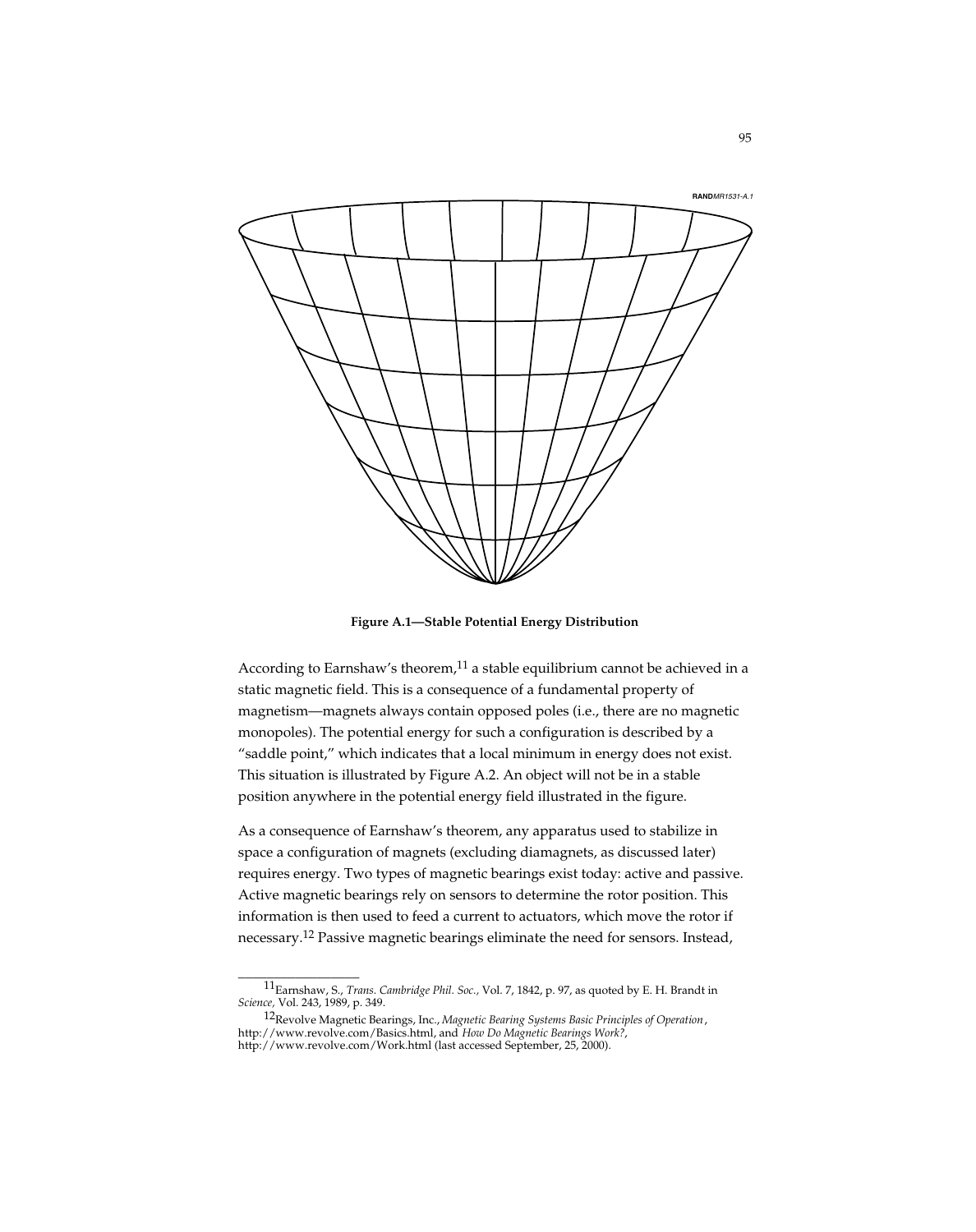

**Figure A.2—Unstable Potential Energy Distribution**

the spinning rotor induces currents in the inductive circuit elements surrounding it. These currents are used to adjust the position of the rotor by creating an external magnetic field.<sup>13</sup> Commercial flywheel storage systems rely on active magnetic bearings. Flywheels that rely on passive magnetic bearings are still under development.14

Earnshaw's theorem does not apply to diamagnets. In the presence of an external magnetic field, a diamagnet forms magnetic dipoles that oppose the field, and the diamagnet is consequently repelled by an external magnetic field. The strength of the diamagnet's repulsion depends on the strength of the applied magnetic field. This property has been utilized to make ordinary objects float but usually requires extremely large fields to be useful.

Superconductors are perfect diamagnets that exclude the magnetic field around them due to the Meissner effect.15 A flywheel using HTS bearings thus does not require external stabilization of its rotor. Instead, the diamagnetism of the HTS

\_\_\_\_\_\_\_\_\_\_\_\_\_\_\_\_

<sup>13</sup>Post, Richard F., *Dynamical Stable Magnetic Suspension/Bearing System,* United States Patent 5,9495,221, February 27, 1996, and *Passive Magnetic Bearing Element with Minimal Power Losses,* United States Patent 5,847,480, December 8, 1998.

<sup>14</sup>*Passive Magnetic Bearings 1999*, The Group of Passive Magnetic Bearings, the Institute of Robotics, the Swiss Federal Institute of Technology, Lausanne, Switzerland, http://www.epfl.ch/ ~jbermude/Gpmb/descrp.html (last accessed September 19, 2000); and Bowler, Michael E., "Flywheel Energy Systems: Current Status and Future Prospects," *Magnetic Material Producers Association Joint Users Conference*, September 22–23, 1997, pp. 1–9.

<sup>15</sup>Sheahen, Thomas P., *Introduction to High-Temperature Superconductivity*, New York: Plenum, 1994. The HTS materials are Type II superconductors, which allow some magnetic flux penetration as a function of temperature and magnetic field, so that these become design parameters for HTS magnetic bearings.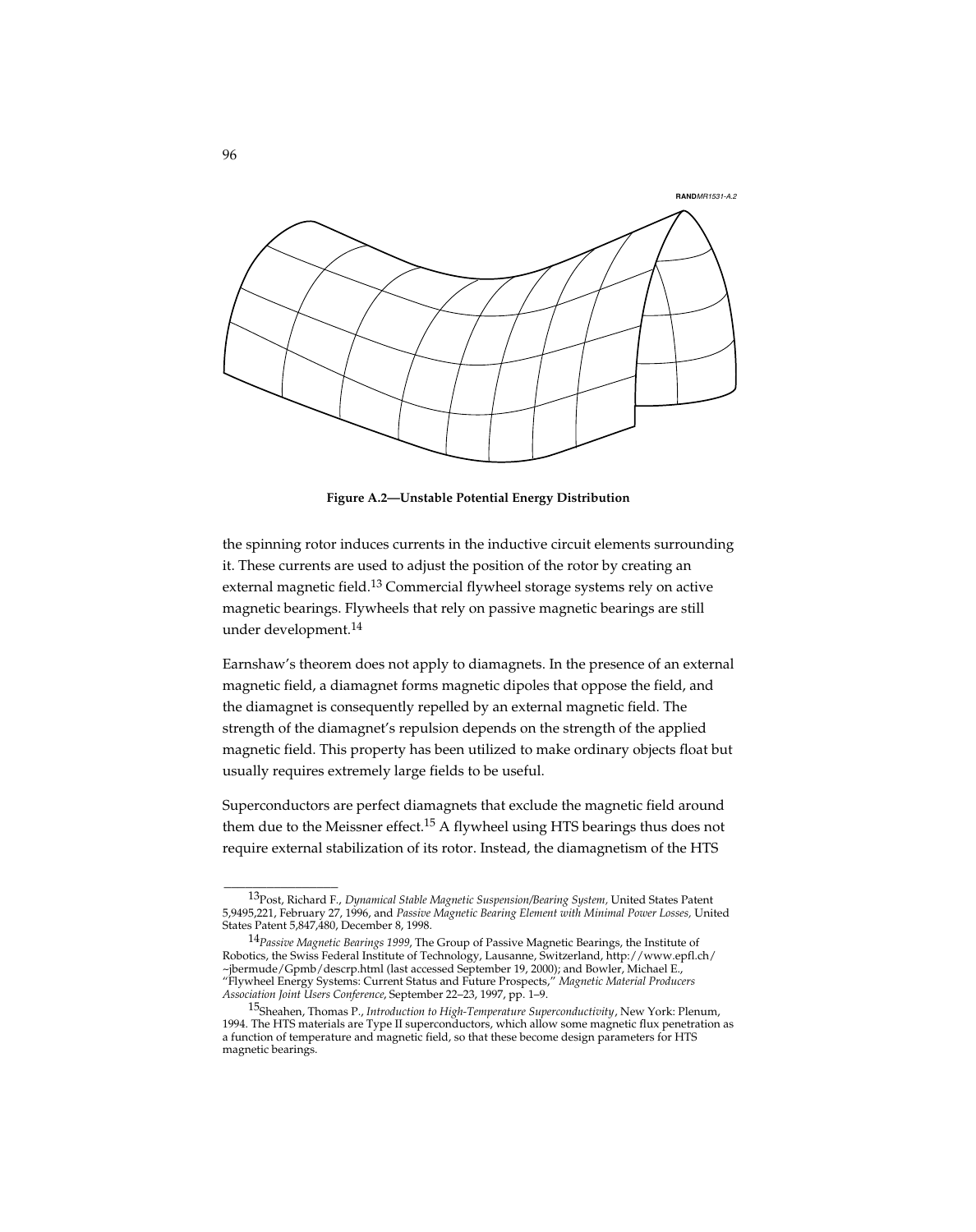bearing maintains the position of the rotor relative to an external magnetic field. Because a feedback system is no longer needed to stabilize the rotor, the design of an HTS magnetic bearing is relatively straightforward compared with that of an actively controlled magnetic bearing.

### *Demonstration Status*

\_\_\_\_\_\_\_\_\_\_\_\_\_\_\_\_\_

Development of an energy storage system using HTS bearings, or an HTS FESS, continues. The team consists of Boeing Corporation, Praxair Specialty Ceramics, Ashman Technologies, Mesoscopic Devices (a Boulder Cryogenics subsidiary), Southern California Edison, and Argonne National Laboratory. Applications for this HTS FESS include load-leveling and power-quality management. The choice of application dictates the energy and power capabilities of the HTS FESS.

The energy storage capability that is envisioned for the HTS FESS is 10 kWh. The power output is either 3 kW for the load-leveling version or 100 kW for the power-quality management version. The first unit to be developed will have the 3 kW motor/generator; the second will have the 100 kW motor/generator. A charge and discharge cycle should return 88 percent of the energy supplied initially. Selected parameters of the flywheel are presented in Table A.3.

The HTS FESS has not yet been completed. The design of the 3 kW, 10 kWh system has been completed. The superconducting bearings, motor/generator, and control system have been constructed and are undergoing testing. Rotor construction is underway.16 In addition, progress continues in the development and design steps for the 100 kW system. For FY 2002, the design of the motor/generator will be further refined.17

| Table A.3 |  |
|-----------|--|
|-----------|--|

### **Selected Flywheel Parameters for the Boeing HTS FESS**

| Dimension           | <b>Size</b> |
|---------------------|-------------|
| Outside diameter    | 33.36 in.   |
| Flywheel thickness  | $5$ in.     |
| Height of enclosure | 8 in.       |
| Weight              | $330$ lb.   |
|                     |             |

<sup>16</sup>*Superconductivity Partnership Initiative, Flywheel Electricity System, Project Fact Sheet*, July 31, 2001, U.S. Department of Energy, Washington, D.C.

<sup>17</sup>Hull, J. R., and A. Day, Development of Flywheel Energy System, *2001 Annual Peer Review Conference (SUP), DOE/EE-SESAPR/2001-CD,* available from the U.S. Department of Energy Office of Power Technologies, Washington, D.C.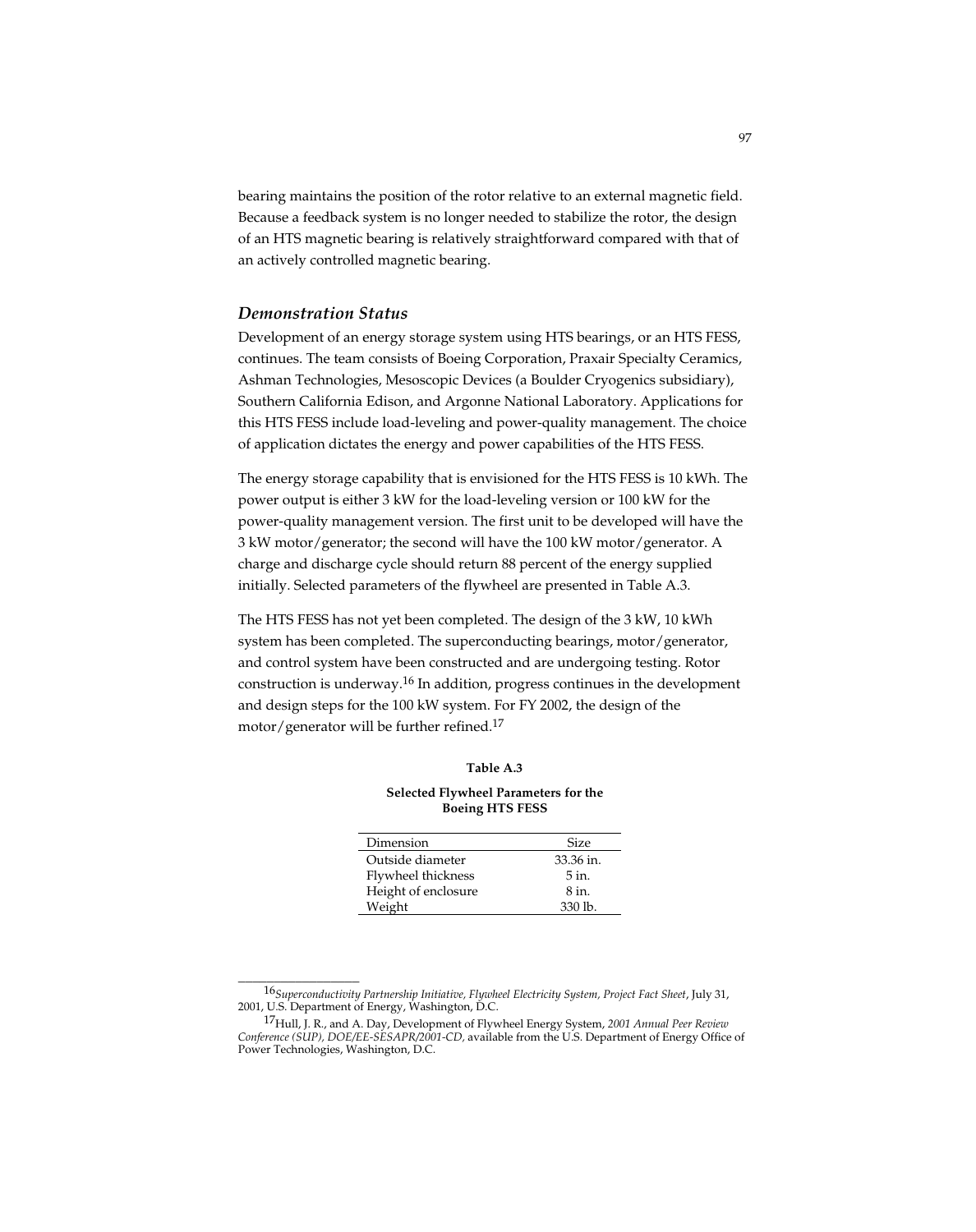# **HTS Transformers**

In this section, we briefly describe the technical characteristics of HTS and conventional transformers and provide data on the demonstration status of HTS transformers.

## *Technical Characteristics*

\_\_\_\_\_\_\_\_\_\_\_\_\_\_\_\_

Each phase of a transformer consists of a primary coil and a secondary coil. The primary coil is the input (i.e., power flows into the transformer at this location). As current flows through the primary coil, it creates a magnetic field. If the flowing current is AC, the magnetic field will oscillate. The magnetic field passes through the secondary coil, where it induces an oscillating current according to Faraday's Law.<sup>18</sup>

An iron core may be present in the transformer to improve its operation by channeling the magnetic flux from the primary to the secondary coil. The induced current is the output. By varying the number of loops in the primary and secondary coil, the transformer can either increase or decrease the output voltage relative to the input voltage. Because the power (the product of the current and the voltage) flowing through the primary and secondary coils must be equal, the current will vary inversely with the voltage.

The electrical conversion of energy in transformers is not perfect. Energy losses result from a number of mechanisms, including Ohmic losses, Eddy current losses, induction losses, and hysteresis losses. Ohmic heating occurs because current flowing through the coils causes them to heat according to Ohm's Law. Eddy current losses take place because the changing magnetic field will induce currents everywhere in the transformer, including outside the coils. These currents dissipate by releasing heat. Hysteresis losses result in the metal core of the transformer because the core's magnetization does not exactly follow changes in its magnetic field.

During operation, a transformer heats up and this heat must be dissipated. In conventional transformers, this is achieved by immersing the coils in oil, which also serves to insulate them electrically. The hot oil conducts the heat away from the coils and prevents the transformer from overheating. In an HTS transformer, some heating also occurs and the cryogenic fluid conducts this heat away from the coils.

98

<sup>18</sup>Jackson, John David, *Classical Electrodynamics*, New York: John Wiley & Sons, Inc., 1962, p. 170.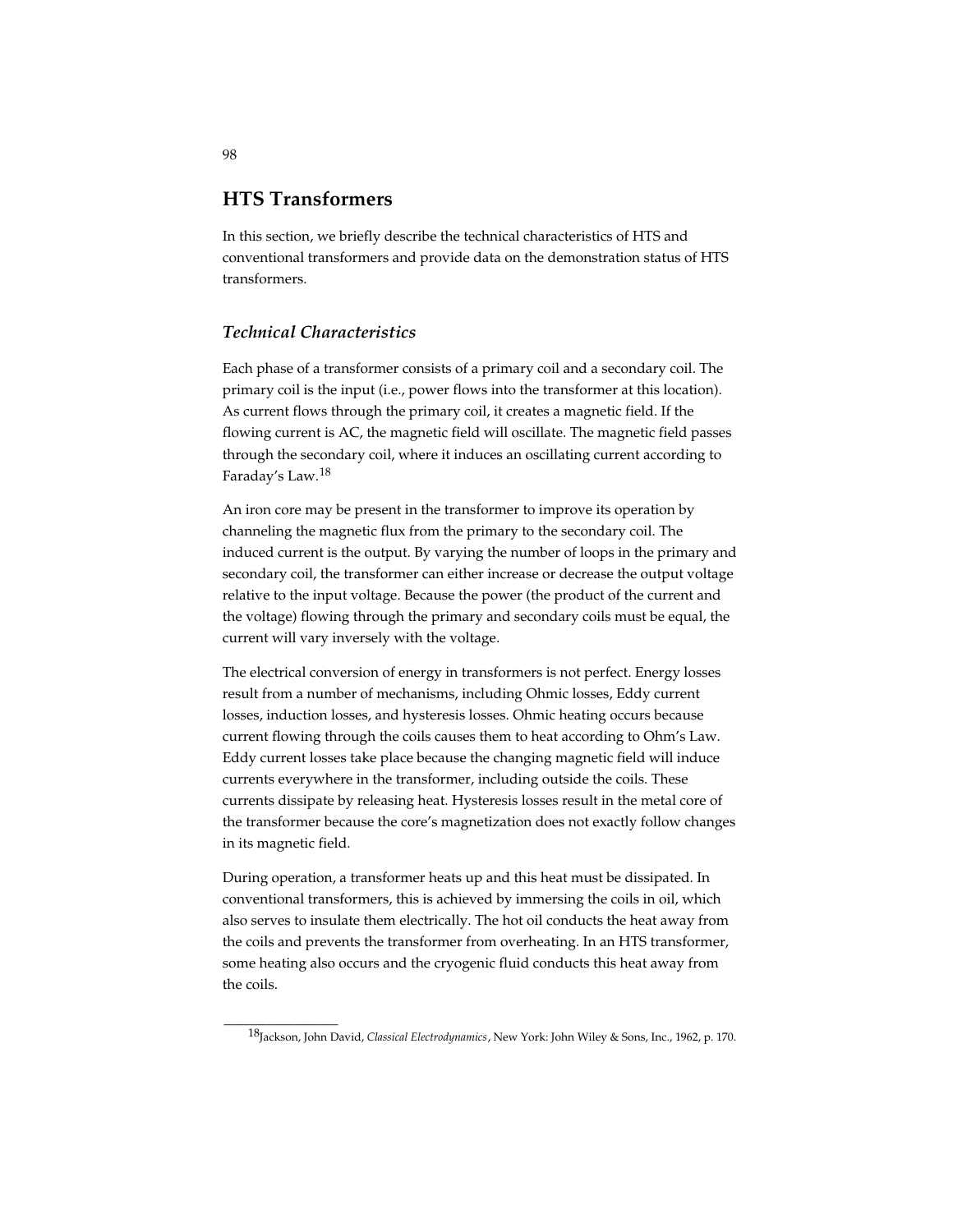In a conventional transformer, the core is immersed in the oil along with the coils. In an HTS transformer, however, the coils operate at cryogenic temperature whereas the core operates at a temperature somewhat above ambient. This approach avoids the penalty of removing heat generated by core losses at cryogenic temperature.

## *Demonstration Status*

 $\overline{\phantom{a}}$  , where the contract of the contract of  $\overline{\phantom{a}}$ 

A number of prototype HTS transformers that are smaller and lighter than their traditional counterparts have been built and tested. Waukesha Electric Systems has built a 1 MVA transformer with a 13,800 V primary coil. The company also built a 5 MVA transformer with a 10 MVA overload capability with a 26.4 kV primary coil. In both cases, the transformers were built as prototypes to test the design for a 30 MVA transformer with an 11,000 V primary coil that Waukesha envisions as a commercially viable product. The full-size transformer is expected to use 200 pounds of HTS cable and weigh 24 tons compared with a weight of 48 tons for an equivalent copper-based transformer.<sup>19</sup> Waukesha, IGC, Oak Ridge National Laboratory, Rensselaer Polytechnic Institute, and Rochester Gas and Electric are all involved in this effort.

The 1 MVA transformer, tested in 1998, was used to test the general design approach for the HTS transformer. The 1 MVA single-phase transformer is a test bed with a core cross-section of a 30 MVA transformer with a 138 kV/13.8 kV rating.<sup>20</sup> By decreasing the temperature of the HTS windings, it was possible to operate the transformer at 1.65 MVA, compared with a design in which the transformer operates at 1 MVA.21 Representative parameters of the 1 MVA transformer core and coil assembly design are listed in Table A.4.

Another effort—to develop a 10 MVA transformer—which was partially sponsored by the DOE was carried out by ABB, American Superconductor, Los Alamos National Laboratory, Southern California Edison, and American Electric Power. This effort was eventually discontinued.<sup>22</sup> Initially, ABB envisioned

<sup>19&</sup>quot;World's Most Powerful HTS Transformer (HTS) Successfully Tested*,*"

http://www.waukeshaelectric.com/weshtspr.htm (last accessed August 31, 2000).

<sup>20</sup>Mehta, Sam P., Nicola Aversa, and Michael S. Walker, "Transforming Transformers," *IEEE Spectrum,* July 1997.

<sup>21&</sup>quot;World's Most Powerful HTS Transformer (HTS) Successfully Tested," http://www.waukeshaelectric.com/weshtspr.htm (last accessed August 31, 2000).

<sup>&</sup>lt;sup>22</sup>Baldwin, Thomas, "Center for Advanced Power Systems," CAPS 2001 Workshop, July 31, 2001.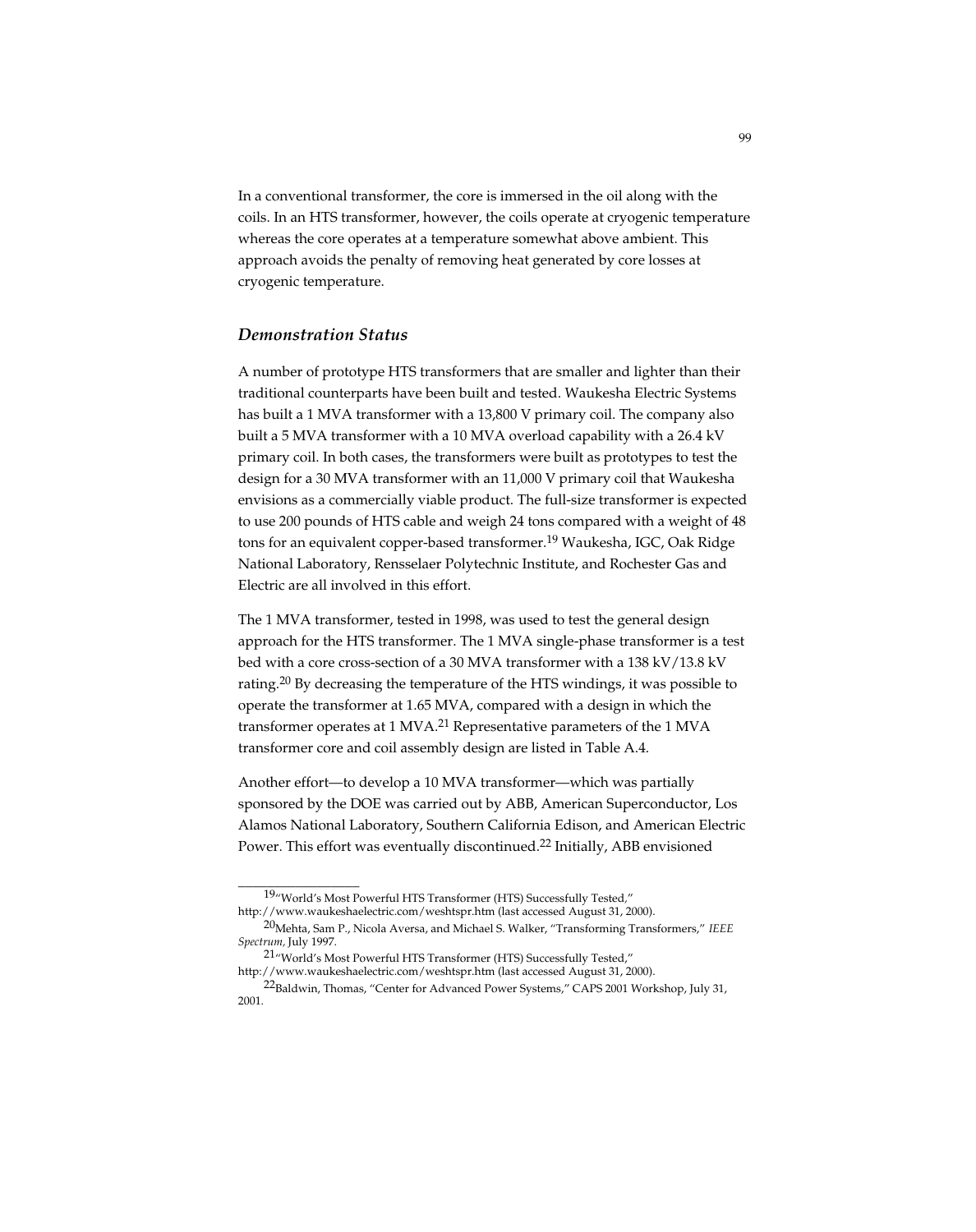### **Table A.4**

### **Representative Parameters of the Waukesha 1 MVA Transformer Core and Coil Assembly Design**

| Specification              |
|----------------------------|
| 13.8/6.9 kV, 72.5/145 A    |
| $\sim$ 590 kg (1,300 lbs.) |
| 21,600 liters              |
| 3.79 m x 2.78 m x 2.05 m   |
| 8,774 kg (19,300 lbs.)     |
| 300 liters                 |
| 364 kg (800 lbs.)          |
| 30 W at 25 K               |
| 8,000 kg (17,600 lbs.)     |
|                            |

SOURCE: "Selected High-Temperature Superconducting Electric Power Products," Superconductivity Program for Electric Systems, Office of Power Technologies, U.S. Department of Energy, January 2000.

developing a 100 MVA transformer operating between 225 kV and 20 kV. The 10 MVA transformer was to serve as the prototype to validate the design and approach.<sup>23</sup> This project was subsequently abandoned because the expected return on investment could not be met based on the present cost of HTS wire.

ABB initially built a transformer with a capacity of 630 kVA in an international effort with the Swiss federal government. Based on this experience, the company estimated a reduction in weight in the range of 20–35 percent and a reduction in volume in the range of 10–35 percent as compared with a conventional transformer.<sup>24</sup> Eventually, ABB plans to create a 100 MVA transformer. Key parameters describing this transformer are shown in Table A.5. Based on existing estimates, the transformer will be smaller, lighter, and more efficient than traditional transformers.

The performance of the 630 kVA prototype transformer was encouraging. Even so, ABB decided not to immediately pursue the market for HTS transformers based on a cost analysis. ABB concluded that the near-term market is still too small to justify the continued development of HTS transformers. ABB's costbenefit analysis was based upon the assumption that investors in electricity transmission and distribution equipment (primarily utilities) expect the payback time to decrease from the 20 years originally proposed to 5 years. This makes the savings from HTS transformers less attractive than originally estimated. Meeting

\_\_\_\_\_\_\_\_\_\_\_\_\_\_\_\_

 $^{23}$ "Development and Demonstration of a 10 MVA High Temperature Superconducting Transformer," Annual Peer Review 2000, ABB, July 17–19, 2000; and *U.S. Department of Energy Superconductivity Program for Electric Systems,* proceedings on CD available from Energetics, Inc., Columbia, Md., order number DE00759424.

<sup>24</sup>Mehta, Sam P., Nicola Aversa, and Michael S. Walker, "Transforming Transformers," *IEEE Spectrum,* July 1997.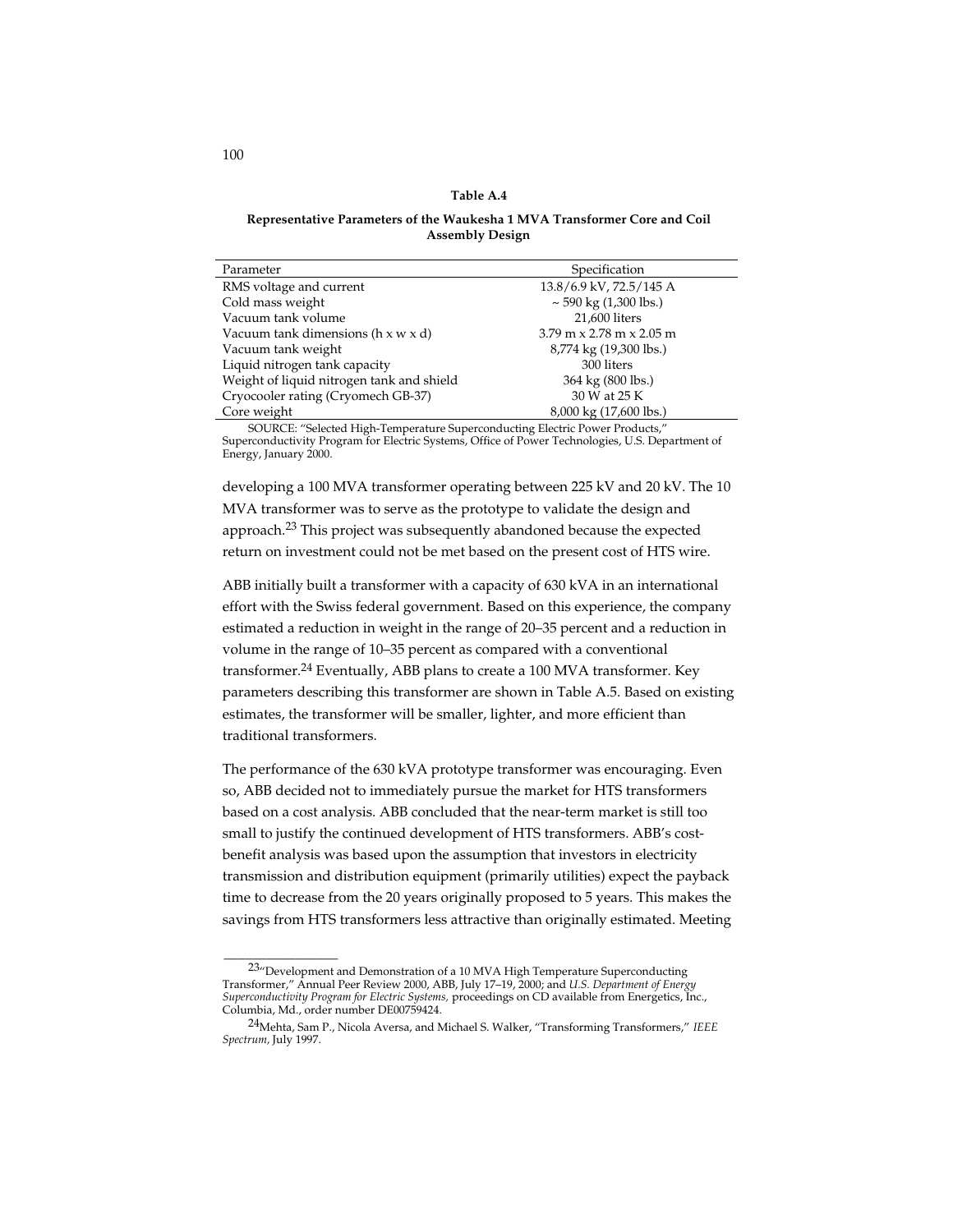#### **Table A.5**

### **Summary of Key Parameters for the ABB HTS 100 MVA Transformer**

| Power             | <b>100 MVA</b> |
|-------------------|----------------|
| Voltage           | 225/20 kV      |
| Cooling           | Closed cycle   |
| Volume savings    | 5%             |
| Weight savings    | 20%            |
| Load loss savings | 80%            |
| Up-front cost     | 150%           |
| Life-cycle cost   | 90%            |
|                   |                |

SOURCE: *Development and Demonstration of a 10 MVA High Temperature Superconducting Transformer; Phase I: HTST Benefits Evaluation,* ABB, 2000.

the new payback goals calls for prices of HTS wire to fall to \$50 per kAm,<sup>25</sup> similar to the results of the analysis described in Chapter 5. In anticipation of the development of the next generation of HTS wire, the company chose to wait and re-enter the market at a more opportune time.

International efforts to develop and demonstrate HTS transformers have also been reported. The Swiss Federal Office of Energy Management sponsored work by ABB, Electricité de France, and Industriels de Genève to demonstrate a 630 kVA transformer in 1997.26 In Japan, Fuji Electric, Sumitomo Electric, and Kyushu University built and tested a 500 kVA HTS transformer in 1995.<sup>27</sup>

The development of HTS transformers continues. A transformer for an HTS substation is under development. The team consists of IGC-SuperPower, Waukesha Electric Systems, and Southern California Edison. This project would demonstrate a prototype utility-sized HTS transformer to convert electricity from 66 kV to 12 kV.<sup>28</sup>

\_\_\_\_\_\_\_\_\_\_\_\_\_\_\_\_\_

<sup>&</sup>lt;sup>25</sup>"HTST Benefits Evaluation; Development and Demonstration of a 10 MVA High Temperature Superconducting Transformer," Annual Peer Review 2000, ABB, July 17-19, 2000; and U.S. Department of Energy Superconductivity Program for Electric Systems, proceedings on CD available from Energetics, Inc., Columbia, Md., order number DE00759424.

<sup>26</sup>Baldwin, Thomas, "Center for Advanced Power Systems," CAPS 2001 Workshop, July 31, 2001.

<sup>27</sup>*HTS Transformer Development in Japan*, September 1997, http://www.itri.loyola.edu/ scpa/03\_07.htm (last accessed March 29, 2002).

<sup>28&</sup>quot;Department of Energy Announces Major Effort to Use High Temperature Superconductivity," *DOE News,* U.S. Department of Energy, September 24, 2001, Release No. R-01- 161, http://www.energy.gov/HQPress/releases01/seppr/pr01161\_v.htm (last accessed March 29, 2002.)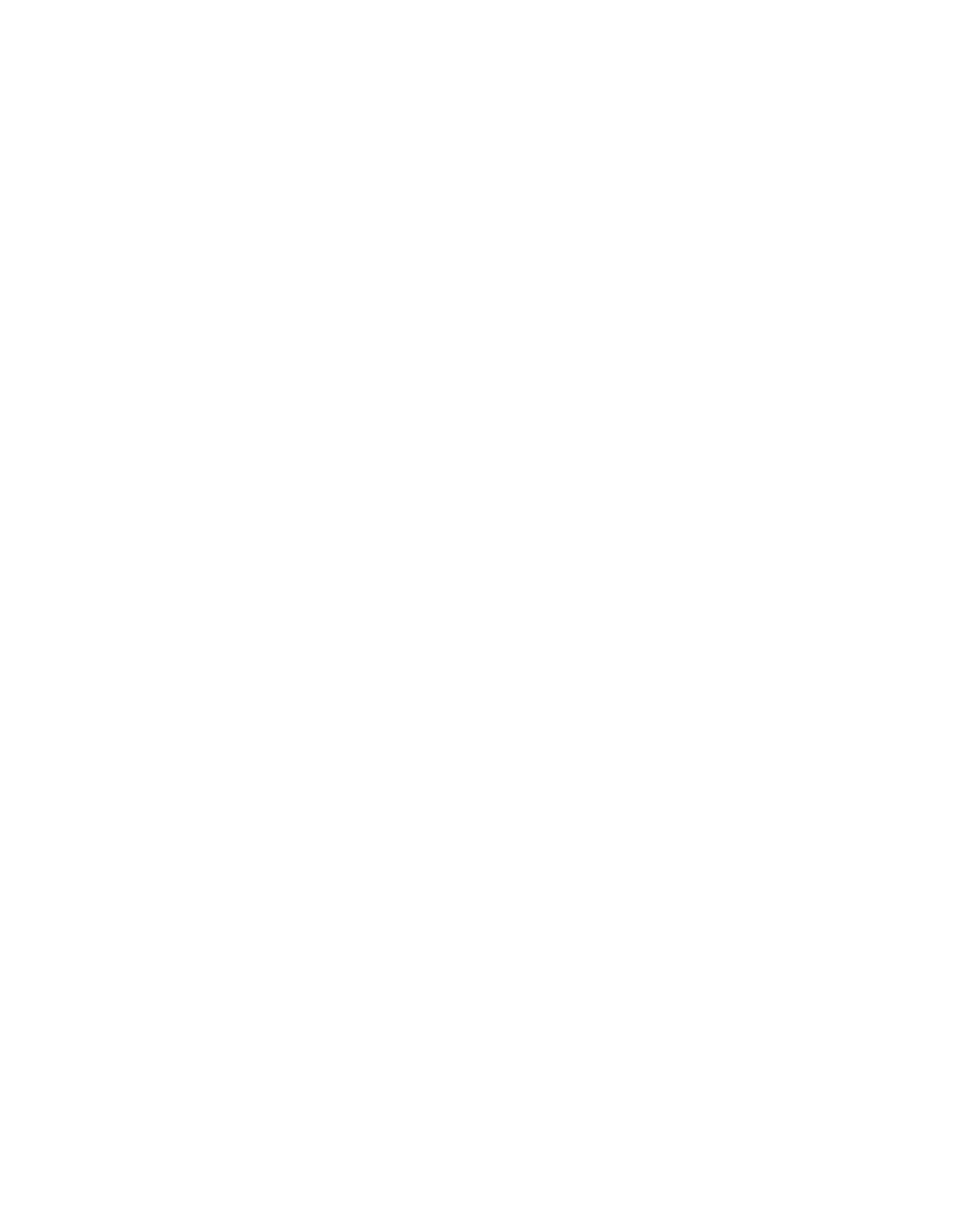# **B. Parametric Relationships for Energy Loss and Life-Cycle Cost Comparisons of Superconducting and Conventional Cables and Conductors**

The flow of an AC current through a conductor results in conduction losses. The mechanism responsible for this loss differs in the conventional and superconducting cases. We are not concerned here with the actual mechanisms, but only with the losses incurred by the different types of conductors. The conduction loss heats the conductor or cable and is proportional to its length, according to

$$
P_c = \omega l \tag{B.1}
$$

where  $P_c$  is the power dissipated by conduction losses,  $\omega$  is the conduction loss per unit length, and *l* is the length of the conductor or cable.

One critical difference between the superconducting and conventional cases is that the superconducting cable must be cooled to be operated. The heat generated by the ACSR conductor or XLPE cable is dissipated by the surrounding medium, whereas heat generated in the superconductor must be actively removed to maintain the superconductor's operating temperature.<sup>1</sup> In addition to conduction losses and the associated heating of the superconductor, the superconducting cables also incur thermal losses from heat leakage through the cable thermal insulation and the terminations at which the superconducting cable must connect to system elements at ambient temperature.

Based on the power-loss mechanisms we just described, thermal losses for a superconducting cable are given by

 $P_t = (\theta \omega + t \tau)$  (B.2)

\_\_\_\_\_\_\_\_\_\_\_\_\_\_\_\_\_

<sup>&</sup>lt;sup>1</sup>Some underground cables are actively cooled by flowing oil that must be pumped through the system. The energy requirements and cost of such systems are not included in our analysis. Overhead transmission line maximum current ratings are limited by the ambient cooling determined by temperature and wind speed.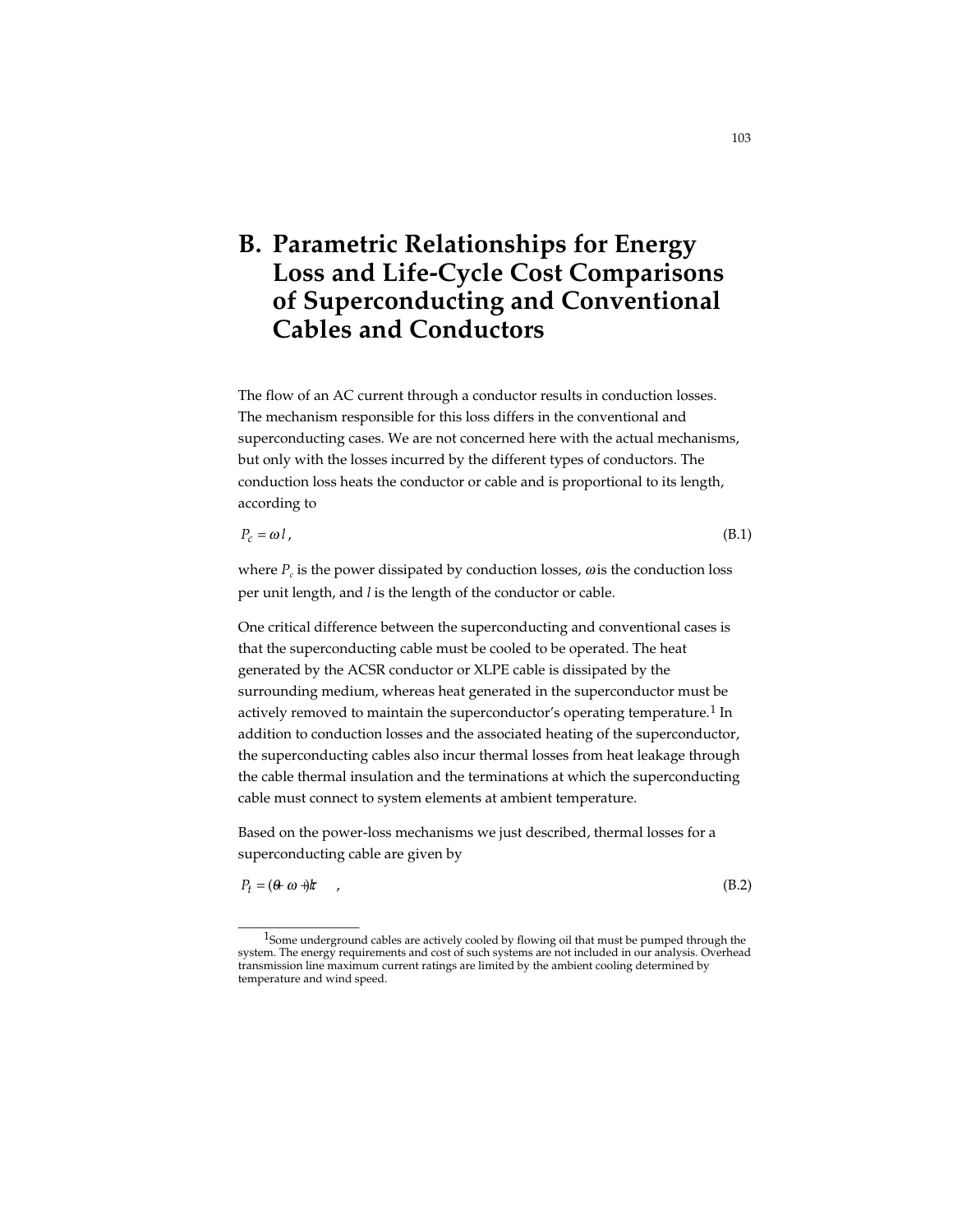where  $P_t$  is the power dissipated by thermal losses*,*  $\theta$  is the thermal loss per unit length of the cable, ω is the electrical loss per unit length of the cable, *l* is the length of the cable, and  $\tau$  is the thermal loss at the cable terminations.

The superconducting cables must be cooled to maintain their operating temperatures of 65 K for the HTS cable and 8 K for the LTS cable. We next calculate the power needed to keep the superconducting cables at their respective operating temperatures. Equation (B.2) determines the heat load that must be removed by the cooling system. According to the second law of thermodynamics, the best performance that can be achieved by any refrigerator operating between temperatures  $T_h$  and  $T_c$ , expressed in degrees Kelvin, is the Carnot efficiency,<sup>2</sup>  $\eta_c$ which is given by

$$
\eta_C = T_c / (T_{\overline{h}} - T_c). \tag{B.3}
$$

where  $T_c$  is 65 K for the HTS cable,  $T_c$  is 8 K for the LTS cable, and  $T_h$  is 298 K (25ºC) for both HTS and LTS cables. From Equation (B.3), we see that for the HTS cable the best possible efficiency is slightly less than 28 percent, and for the LTS cable the best possible efficiency is slightly less than 3 percent. In other words, even with perfect refrigeration technology, 3.6 watts of power must be supplied for each watt of heat load to maintain the HTS cable at its 65 K operating temperature, and 36.25 watts of power must be supplied for each watt of heat load to maintain the LTS cable at its operating temperature of 8 K. In fact, current cryocooler technology ranges from a few percent of Carnot efficiency to 20 percent of Carnot, with higher efficiencies for larger machines.<sup>3</sup> So in actual practice, the cooling power demands are several times greater. We define the coefficient of performance,  $\rho$ , as the amount of electric power in watts that must be supplied to the cooler to remove one watt of heat load at the superconducting cable operating temperature in terms of  $\eta$ , the efficiency of the cooler relative to its Carnot efficiency, by the following equation:

 $\rho = 1/\eta$  (B.4)

\_\_\_\_\_\_\_\_\_\_\_\_\_\_\_\_

For the HTS cable, the commercial Gifford-McMahon-type AL300 cryocooler manufactured by Cryomech, Inc., $4$  requires 7,400 W of input power to remove 285 W of heat load at 65 K, which gives  $\eta = 0.14$ , and a number of Stirling-type and pulse-tube–type cryocoolers with 100–1,000 W heat removal capability at

<sup>2</sup>See, for example, Fermi, Enrico, *Thermodynamics*, New York: Dover Publications, Inc., 1936, Chapter III.

 $3$ Radebaugh, Ray, "Development of the Pulse Tube Refrigerator as an Efficient and Reliable Cryocooler," submitted to the Proceedings Institute of Refrigeration (London, England) 1999–2000, National Institute of Standards and Technology, Gaithersburg, Md., 2000.

<sup>4</sup>Specifications are available at http://www.cryomech.com.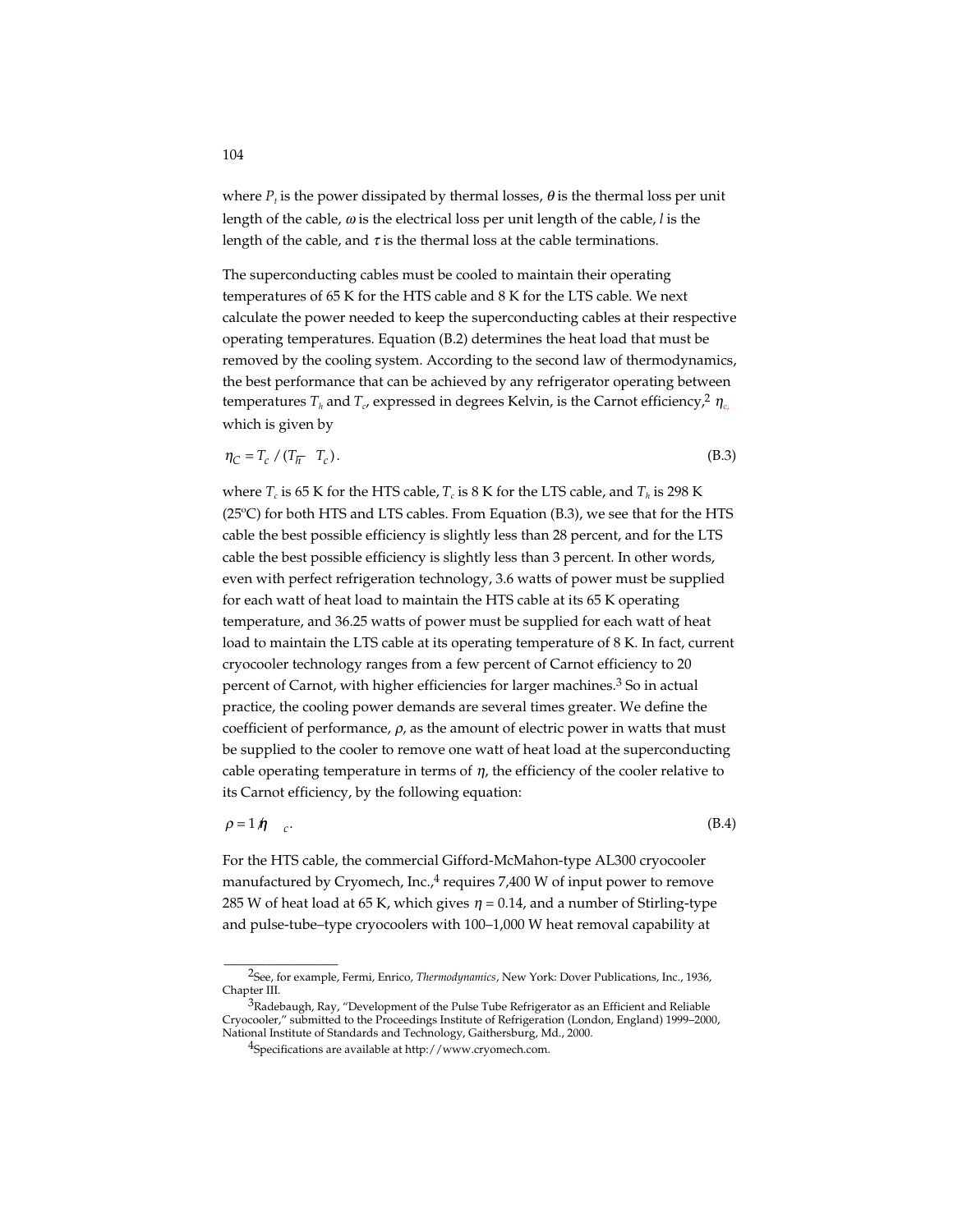80 K have achieved  $\eta$  between .15 and .20.<sup>5</sup> Thus, for the HTS cable, a realistic range for  $\rho$  based upon current technological capability is 18 to 26, so up to 26 W of power must be supplied to the refrigerator for each watt of heat load removed at 65 K. By comparison, for the LTS cable, an experimental system developed at Brookhaven National Laboratory required 250 W of refrigeration power per W of heat load operating at 6.7 to 8 K. $6$  Thus, the lower operating temperature of the LTS cable brings with it an order of magnitude penalty in required refrigeration power.

The total losses in the cable are given by

$$
P = P_{\tau} + P_{c} + P_{r} + P_{c}, \tag{B.5}
$$

where *Pr* is the refrigeration power and *P* is the total power lost in operating the superconducting cable. Conduction is counted twice: The first time it is counted is part of the thermal power dissipation of the cable*,*  $P_{t}$ *,* because conduction heats the cable, providing part of the cooling load; the second time it is counted because some of the power flowing through the cable,  $P_c$ , is dissipated in the form of conduction losses and this power cannot be transmitted by the cable. By contrast, the thermal and termination losses are only counted once, as part of  $P_\nu$ because they arise from heat leaking into the cable. Thus, the overwhelming majority of the losses in the superconducting cable can be traced to the need for refrigeration.

We now derive an expression for the power dissipated in cables or conductors of a given length, which will allow the determination of cable or conductor length such that the superconducting cables dissipate less power during operation than the conventional technologies. From Equations (B.1) through (B.5), we find that for the superconducting cables

 $P = P_r + P_c$  *p*(*e*)  $\omega$  *d*  $\omega$  *d l*, (B.6)

and for the ACSR conductor and XLPE cable

\_\_\_\_\_\_\_\_\_\_\_\_\_\_\_\_\_

$$
P = P_{\overline{C}} \quad \omega l. \tag{B.7}
$$

We compare the superconducting and conventional technologies per unit of delivered power. Because the ACSR conductor and the XLPE cable carry less power than the superconducting cable, the comparison per unit of delivered

<sup>&</sup>lt;sup>5</sup>Radebaugh, Ray, "Development of the Pulse Tube Refrigerator as an Efficient and Reliable Cryocooler," submitted to the Proceedings Institute of Refrigeration (London, England) 1999–2000, National Institute of Standards and Technology, Gaithersburg, Md., 2000.

<sup>6</sup> Gerhold, J., "Power Transmission" in B. Seeber, ed., *Handbook of Applied Superconductivity,* Volume 2, Bristol, UK: Institute of Physics Publishing, 1998.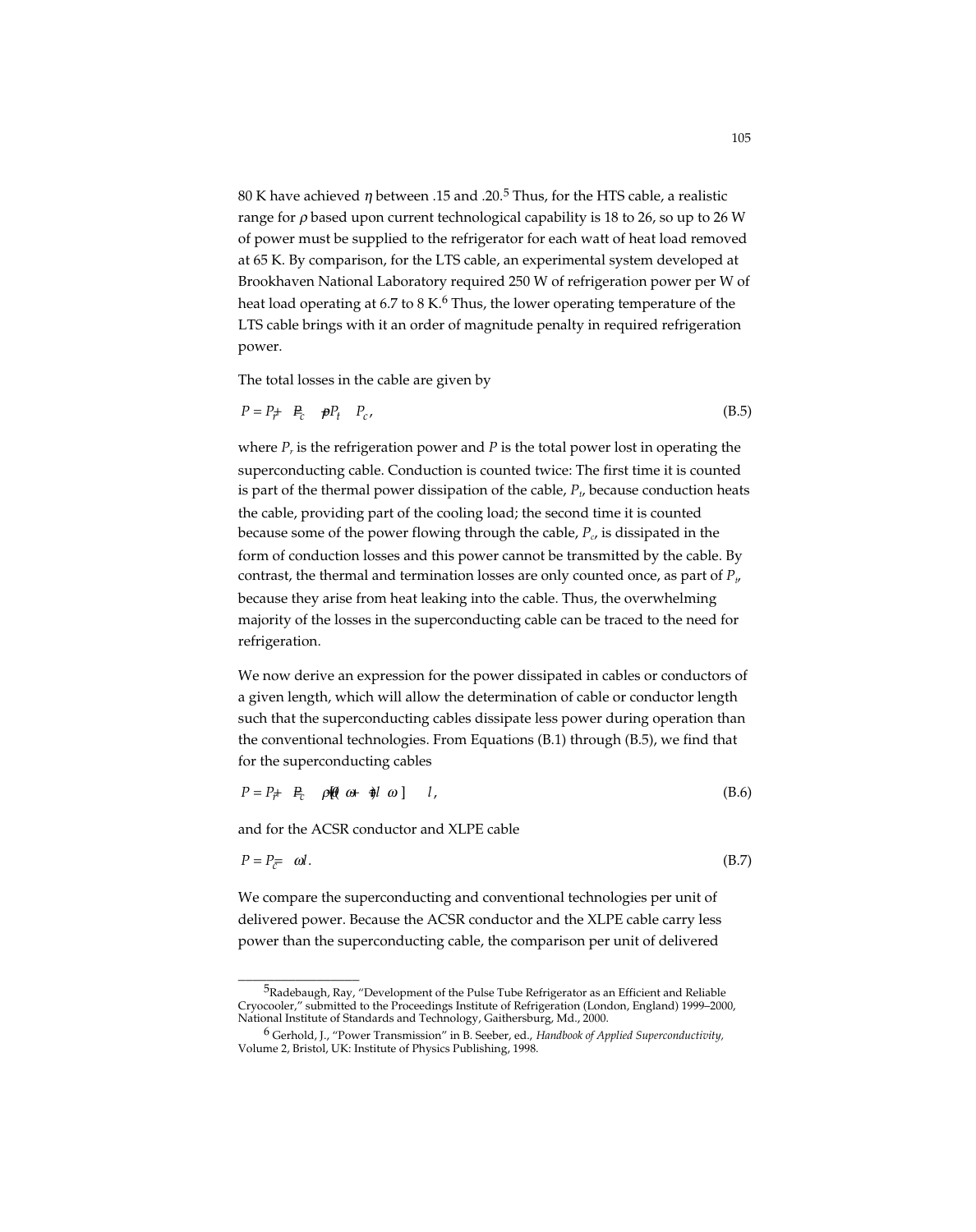power is accomplished by multiplying the power losses of the cables by the ratio of power carried, *R*.

We see from making Equation (B.6) equal to *R* times Equation (B.7) that the minimum length required for the superconducting cable to compete with the conventional technologies per unit of power delivered depends upon the magnitude of the thermal and termination losses, which contribute to the heat load, the efficiency of the cryocooler (which is incorporated in the coefficient of performance, ρ) , and the power ratio, *R*, according to

$$
l_{MIN} = \frac{\rho}{R\omega_c \rho \theta \ (\omega + \ \omega_{\overline{s}})}\tag{B.8}
$$

where the subscript *s* signifies superconductor and the subscript *c* signifies conventional (ACSR) conductor or (XLPE) cable.

We note that when the denominator of Equation (B.8) is greater than zero, the length is positive and finite. This corresponds to the case in which the losses in the superconducting cable are lower than those in the conventional cable or conductor for any  $l > l_{MIN}$ . When the denominator is less than zero, the length is negative and finite. This is the case in which the losses in the conventional cable or conductor are lower than those in the superconducting cable for all lengths.

Setting the denominator of Equation (B.8) equal to zero provides a parametric relationship for the boundary between these two regions:

 $\rho \theta \omega_{s} \star \omega R \omega_{c}$  *s*. (B.9)

Equation (B.9) sets a lower limit on the performance of the cryocooler as a function of the specified parameters of the conventional conductor or cable and the conduction and thermal loss in the superconducting cable.

In the comparison to this point, we assumed that the cable or conductor was used continuously at its maximum rated power. In reality, a cable or conductor may carry a lower current than its full capacity, depending upon the operating conditions.

We define utilization as the fraction of the maximum rated power carried by the conductor or cable. Because the conduction loss is proportional to the current squared for the conventional conductor or cable and to the current cubed for the superconducting cable, $7$  different time variations of utilization can lead to

\_\_\_\_\_\_\_\_\_\_\_\_\_\_\_\_

106

<sup>7</sup>Gerhold, J., "Power Transmission" in B. Seeber, ed., *Handbook of Applied Superconductivity,* Volume 2, Bristol, UK: Institute of Physics Publishing, 1998.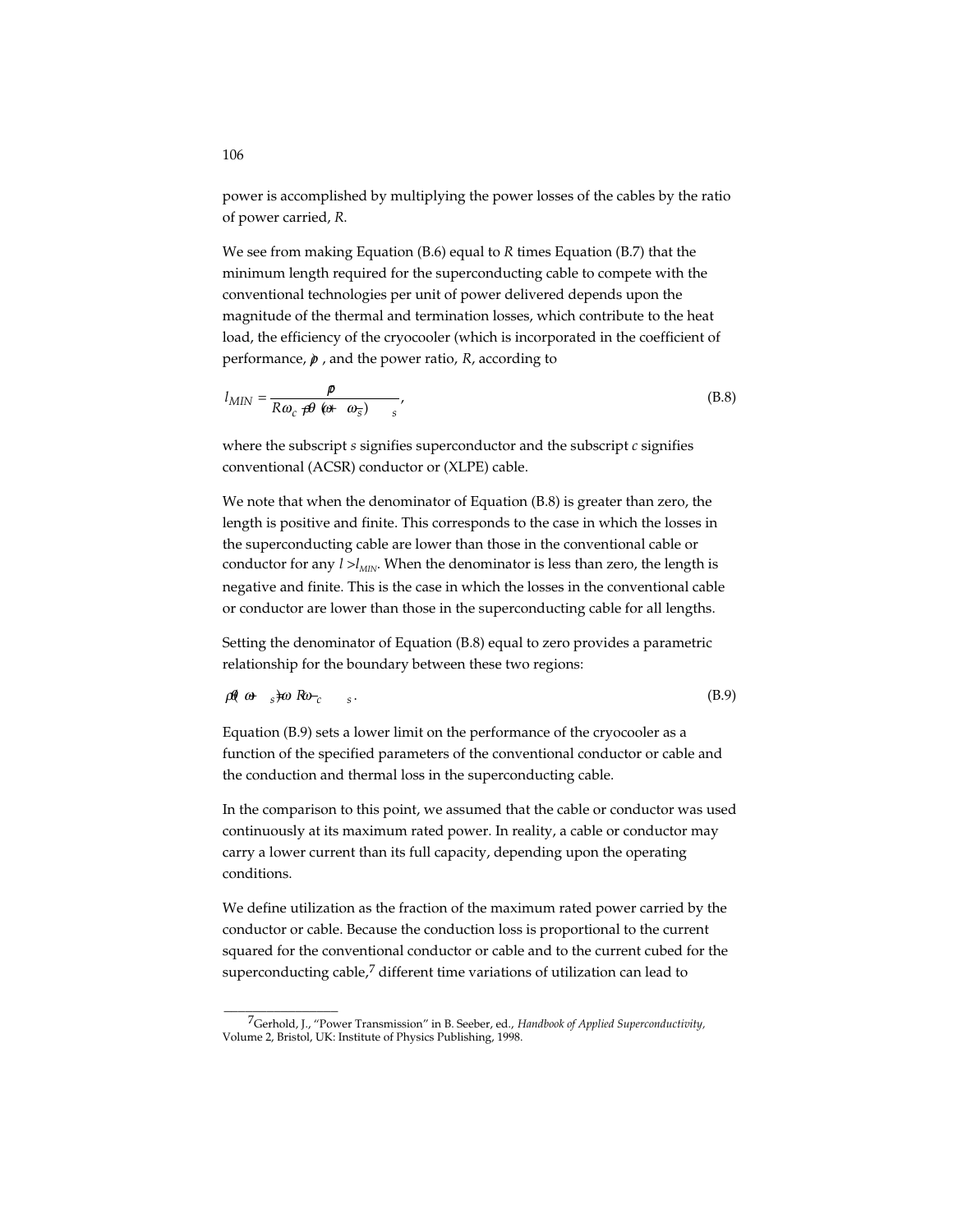different values of loss. It is customary to define a load curve that represents the variation in utilization over a given time period, such as a day, and then to integrate the appropriate function of the current using this curve to determine the loss. For the purpose of this analysis, we adopt the simplified procedure of assuming that the current flows at its maximum level for a fraction of the time and does not flow at all the rest of the time.<sup>8</sup>

We calculate the minimum length of superconducting cable required for it to compete with an ACSR conductor or XLPE cable per unit of power delivered based on different levels of utilization. As utilization decreases, the length of the superconducting cable must increase for the cable to remain competitive. This is because even when it does not carry current it must be cooled because the thermal and termination losses occur regardless of the current flow. For utilization less than 1, Equation (B.8) becomes<sup>9</sup>

$$
l_{MIN} = \frac{p}{uR\omega_c \rho \theta \ (\omega u \ \omega) \ u \ s}.
$$
 (B.10)

The variable *u*, which indicates the utilization, has a value between 0 and 1 and multiplies only the conduction losses. Thermal and termination losses do not depend on utilization.

If we set the denominator of Equation (B.10) to be equal to zero, we see that the utilization factor, *u*, enters the parametric relationship of Equation (B.9), according to

$$
\rho \theta \quad \text{for} \quad s \neq \alpha \alpha R \quad \alpha \quad s \tag{B.11}
$$

which is also Equation (4.1) in Chapter 4.

\_\_\_\_\_\_\_\_\_\_\_\_\_\_\_\_\_

The acquisition cost of the cable or conductor,  $A_{\alpha}$  can be defined according to

 $A_c = l I \chi$ , (B.12)

where  $l$  is the length in meters,  $I$  is the current in thousands of amperes, and  $\chi$  is the cost in dollars per kA·m.

In the case of the superconducting cable, the cost of acquiring a cryocooler must be added to the cost of acquiring the cable. The acquisition cost of the cryocooler, or of refrigeration, *Ar*, equals

 $8$ Alternatively, one could use the instantaneous value of the current. The difference between the two is negligible at high utilization.

<sup>&</sup>lt;sup>9</sup>If instantaneous value of the current were used,  $u^2$  would appear in the  $\omega_c$  term and  $u^3$  would appear in the <sup>ω</sup>*s* terms in Equation (B.10). The difference is negligible for high utilization (e.g., *u* > 0.6) and increases in importance as the utilization decreases.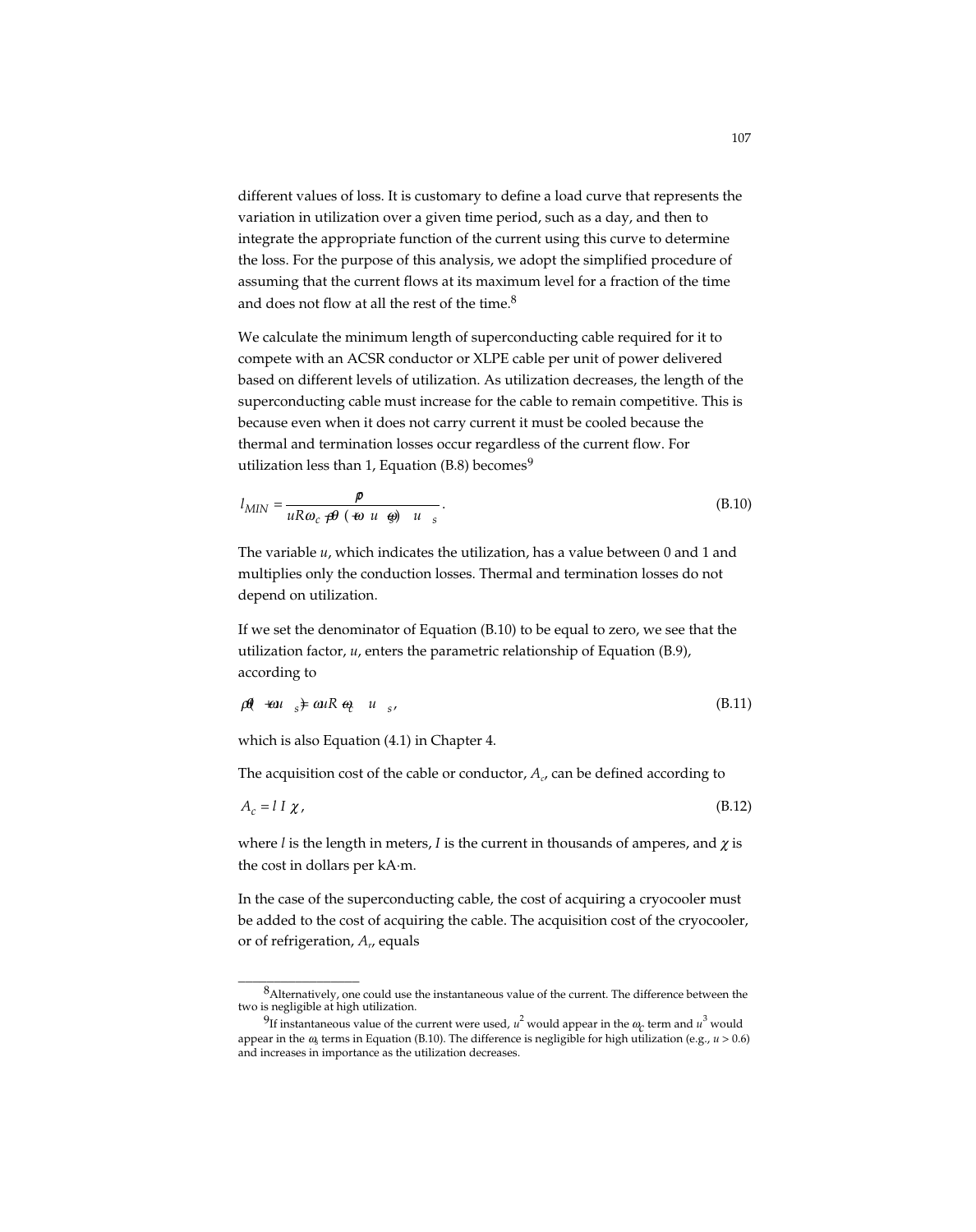$$
A_r = r[(\theta \omega + \theta \omega + \theta \omega)]
$$
\n(B.13)

where *r* is the cost per watt of the cryocooler and the expression in brackets is the heat load, with  $\theta$ ,  $\omega$ , *l*, and  $\tau$  as defined earlier.

Next, we consider the cost of operating the cable or conductor. As discussed in the previous section, the action of passing a current through the cable or conductor results in a loss of power. This loss is proportional to length as shown in Equation (B.1). The cost resulting from this loss of power may be computed according to

 $O_c = 0.0876 \varepsilon \, d \, k \nu$ , (B.14)

where  $O<sub>c</sub>$  is the contribution of conduction losses to the operating cost of the cable or conductor, ε is the cost of electricity in cents per kilowatt hour, and *d* is the discount factor to change the cost of operating over a single year to the cost over the lifetime of the cable or conductor at the appropriate discount rate. We use a discount rate of 7 percent, for which *d* = 14.3 for the assumed 40-year operating lifetime.

In similar fashion, the cost of refrigeration for the superconducting cable may be computed using Equation (B.2) according to

$$
O_r = 0.0876 \varepsilon \, d\rho \, \theta \, (\omega \, \tau) \, l \qquad , \tag{B.15}
$$

where  $O_r$  is the contribution of refrigeration to the operating cost of the cable,  $\varepsilon$ and *d* are as defined earlier,  $\rho$  is the coefficient of performance, and  $\theta$ ,  $\omega$ , and  $\tau$ are the thermal, conduction, and termination losses, respectively, all of which were previously defined.

We based the minimum length for the superconducting cable to compete with the ACSR conductor or XLPE cable on energy considerations only. Now, we make the same comparison, but base it on life-cycle cost. By analogy with Equation (B.8), the minimum length at which the superconducting cable will have a lower life-cycle cost than the ACSR conductor or XLPE cable per unit of delivered power can be derived from Equation (B.12) through (B.15), according to

$$
l_{MIN} = \frac{r\tau + 0.087\epsilon \rho d}{R L \chi_c - \chi \frac{\tau}{s} \theta \text{ (60 + s)} 0.8876 \text{ od } [\text{ (gR } \rho \text{ to } s)]'}
$$
(B.16)

where, as in Equation (B.8), the subscript *c* denotes conventional and the subscript *s* denotes superconductor, and *R* is the power ratio defined previously. When the denominator of Equation (B.16) is positive, the superconducting cable

108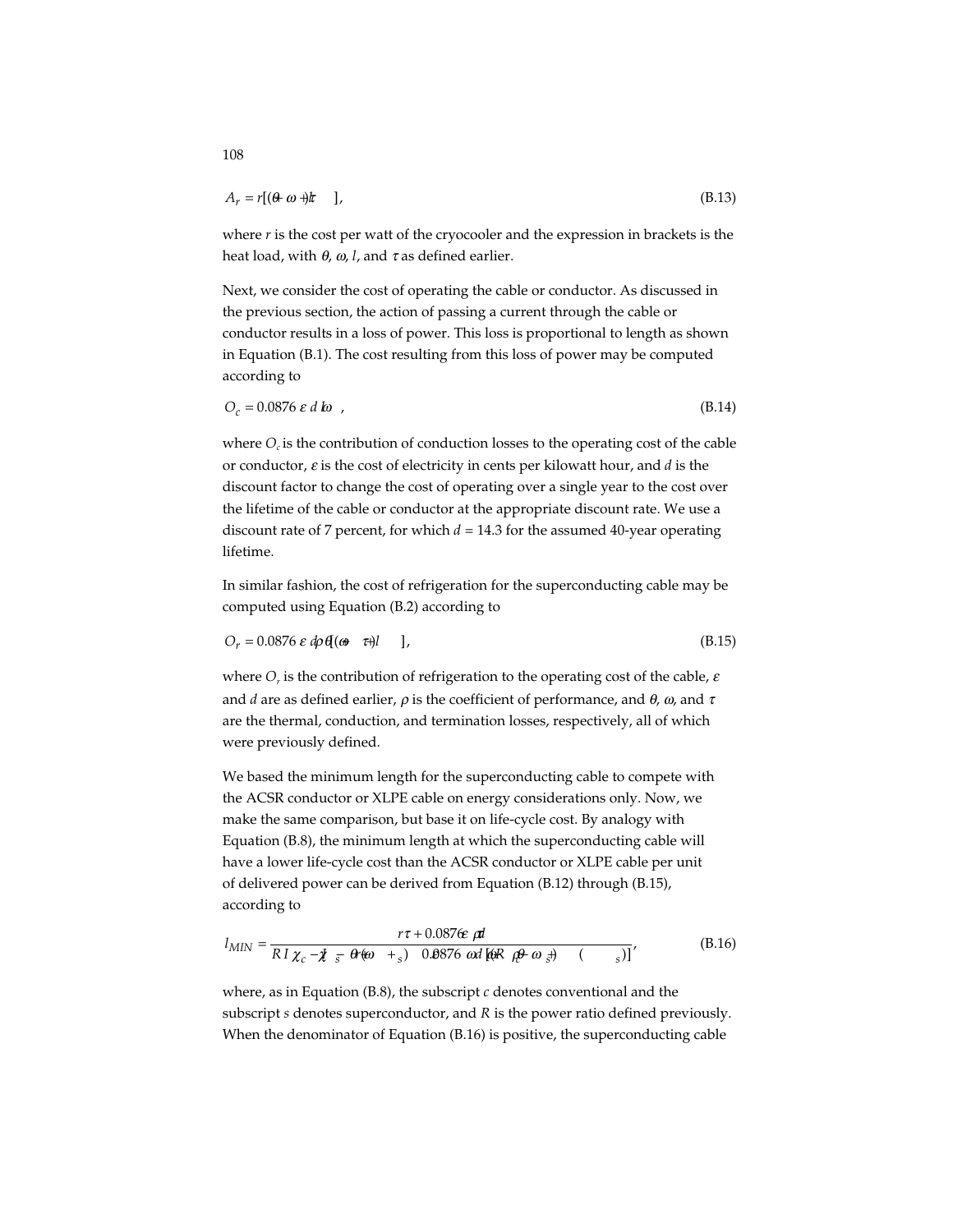will have a lower life-cycle cost than the ACSR conductor or the XLPE cable for all  $l > l<sub>MIN</sub>$ , whereas if the denominator is negative, the superconducting cable will have a higher life-cycle cost than the ACSR conductor or XLPE cable for any length. The denominator of Equation (B.16) shows that the cryocooler efficiency requirement for a lower superconducting cable life-cycle cost depends on the relative cost of the superconducting cable and cryocooler and the ACSR conductor or XLPE cable. For example, if the cost of the cryocooler (excluding the cooling load associated with the cable terminations) plus the cost per unit of delivered power of the superconducting cable is less than the cost per unit of delivered power of the ACSR conductor or XLPE cable, so that

 $R I \chi_c - \chi = \sigma (\omega > s) = 0,$  (B.17)

then the efficiency of the cryocooler for the superconducting cable life-cycle cost benefit does not have to be as high as that for the superconducting cable energy benefit. However, if the inverse cost relationship holds, and the inequality of Equation (B.17) is reversed, then the cryocooler must be even more efficient for the superconducting cable life-cycle cost benefit than for the superconducting cable energy benefit.

Setting the denominator of Equation (B.16) to be equal to zero provides a parametric relationship analogous to Equation (B.9):

 $R I \chi_c - \chi = \partial \phi \omega + s$  0.0876 $\omega d[\phi R \rho \omega + \phi + \phi] = \int_0^{\pi} (B.18)$ 

The minimum length calculated from Equation (B.16) is the length for which the life-cycle cost of acquiring and operating the superconducting cable and the conventional cable or conductor to which the superconducting cable is being compared are equal after 40 years. This corresponds to a 40-year payback time for the operational cost savings of the superconducting cable, as compared with the difference in acquisition cost between the superconducting cable plus the cryocooler and the conventional cable or conductor. Longer cables will provide payback in a shorter period of time. If we relax the 40-year payback time assumption, Equation (B.16) provides a relationship between length and the discount factor, *d*, for a life-cycle cost break-even between the HTS cable and the conventional cable or conductor. The discounted payback time can then be calculated from *d* using well-known formulas.10 For cables with length much longer than the minimum length, the discounted payback approaches an

 $\overline{\phantom{a}}$  , where the contract of the contract of  $\overline{\phantom{a}}$ 

<sup>10</sup>See, for example, Weston, J. Fred, and Eugene F. Brigham, *Managerial Finance*, 3rd ed., Holt, Rinehart and Winston, 1969, pp. 179–182. The payback period often neglects the time value of money. As a result, many analyses rely on net present value calculations instead. In our analysis, the cash flows are constant from year to year and the net present value relation can be inverted to yield a discounted payback period calculation that takes into account the time value of money.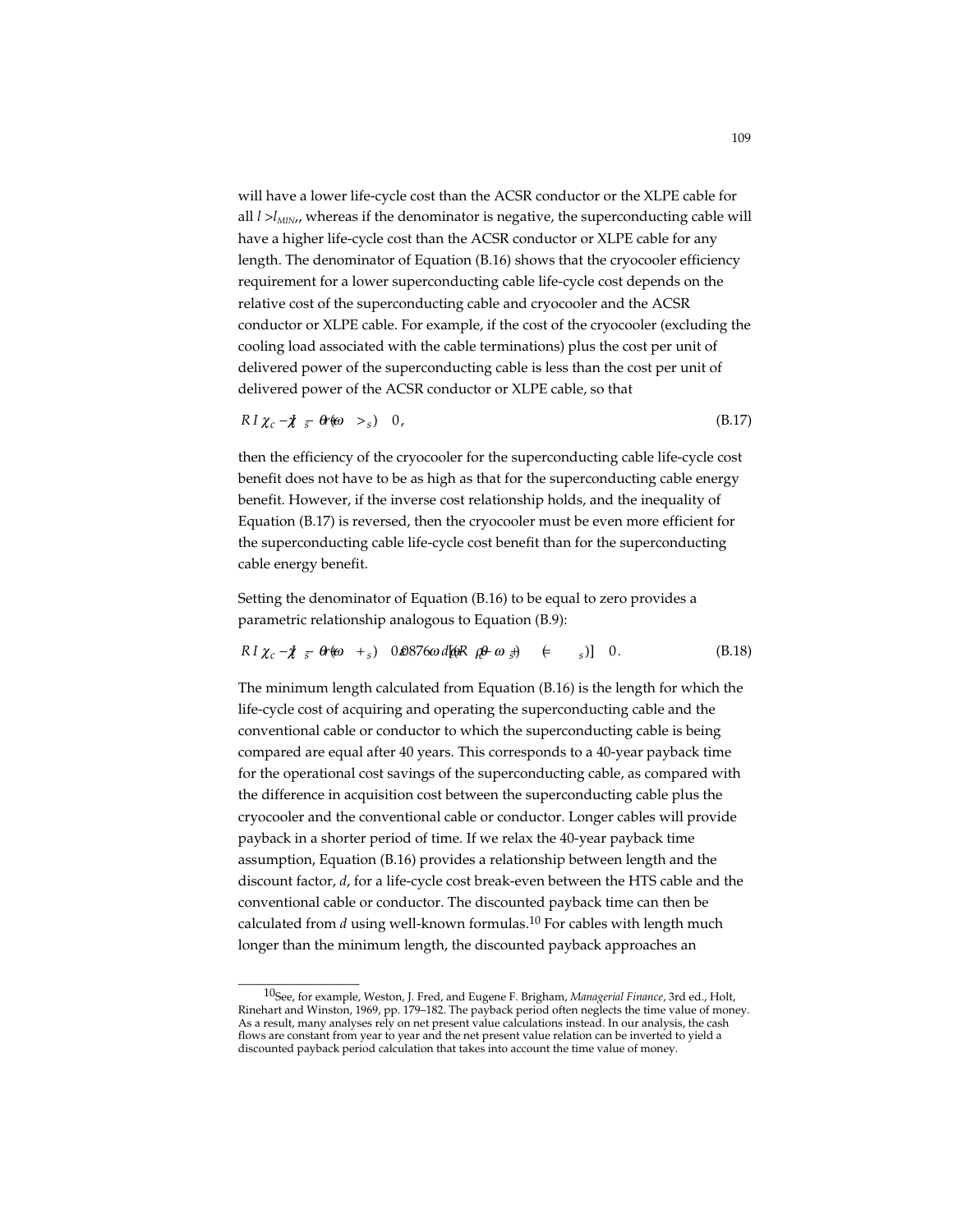asymptotic value, which can be computed from the asymptotic value of *d*, given by

$$
d_{ASYM} = \left(\frac{1}{0.0876\epsilon}\right) \frac{I\chi_s + i\theta \text{ to } \frac{1}{\epsilon}\chi R I_c}{[R\omega_c \text{ to } \frac{1}{\epsilon}\theta \text{ of } \frac{1}{\epsilon}\chi]'}.
$$
(B.19)

where, as earlier, the subscript *s* denotes superconductor and the subscript *c* denotes conventional, and all parameters have been previously defined. One can solve Equation (B.16) for *d* and expand the solution in terms of *1/l* to obtain an approximate solution for *d* that will be valid for cable lengths such that

$$
l > \frac{p}{R\omega_c \omega_p \omega + \omega_c} = l_{MIN(0)},
$$
 (B.20)

where  $l_{MIN(0)}$  is the minimum length for zero acquisition cost derived from energy considerations in Equation (B.8). The expression for *d* to lowest order in *1*/*l* is given by

$$
d = d_{ASYM} + \frac{r\tau[(R\omega_c\omega - \rho\theta_c\omega + \rho + \chi)] \chi [R\theta \omega + I_{s}r(\omega_s)]}{0.0876\epsilon[(R\omega_c\omega - \rho\theta_c\omega + \chi_s)]^2} \left(\frac{1}{l}\right) + O\left(\frac{1}{l}\right)^2
$$
\n(B.21)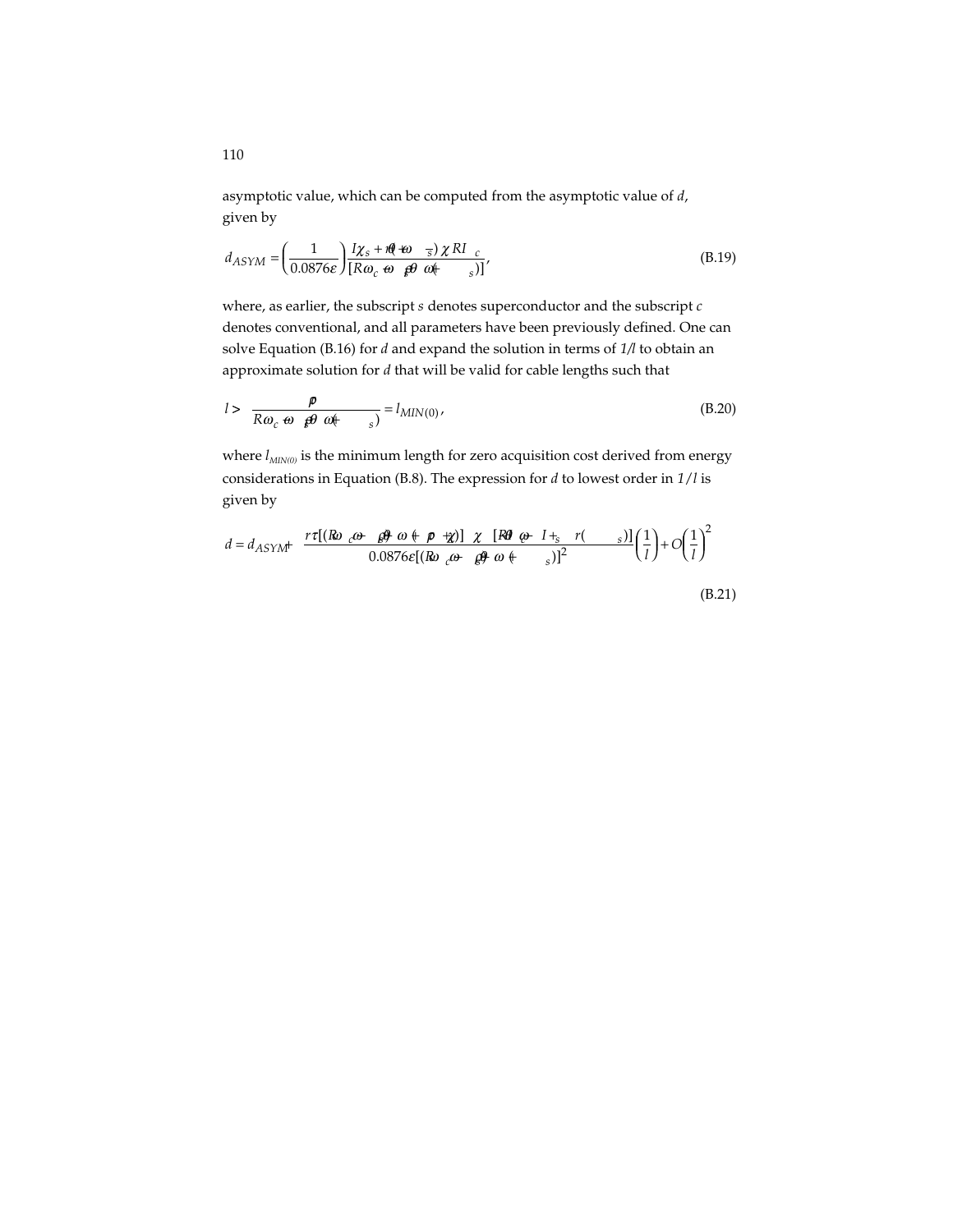# **C. Parametric Relationships for Comparison of the Energy Use of Flywheel Energy Storage Systems and Battery Energy Storage Systems**

The power flows in an energy storage device, which are illustrated in Figure 5.1 of Chapter 5, can be represented mathematically as

$$
P_L = (1 \quad u) I_L \quad u P \left( \frac{1}{C_{r/i} C_s} \right), \tag{C.1}
$$

where  $P_L$  is the total power dissipated by the system,  $I_L$  is the idling loss,  $u$  is the utilization defined as the fraction of time that energy is being drawn from the storage system, *P* is the power output, *C*<sub>*r/i*</sub> is the rectifier/inverter conversion efficiency, and *C<sub>s</sub>* is the conversion efficiency of the energy storage module.

When comparing two energy storage devices, the simplest situation is one in which both devices have the same energy storage and power output. This is because some losses scale with the power output of the storage system whereas others scale with the amount of energy stored. For two systems with the same energy storage and power output, the losses can be compared directly and a parametric relationship can be defined among the different types of losses and system utilization. Analysis of this relationship then enables determination of the relative desirability of these particular FESSs and BESSs from the standpoint of energy use.

If the power output and energy storage of the two systems being compared are not the same, the devices should be combined so that their properties match. For example, if System A has three times the power output of and the same energy storage capability as System B, then three devices from System B should be combined in parallel to produce the same output as System A. Similarly, if System A has three times the energy storage capability of and the same power output as System B, then the three devices from System B should be combined in series to give the same output as System A. Losses in System B should be scaled according to how many devices are used.

After establishing that the two systems of interest have equivalent power output and energy storage characteristics, Equation (C.1) can be written for each system,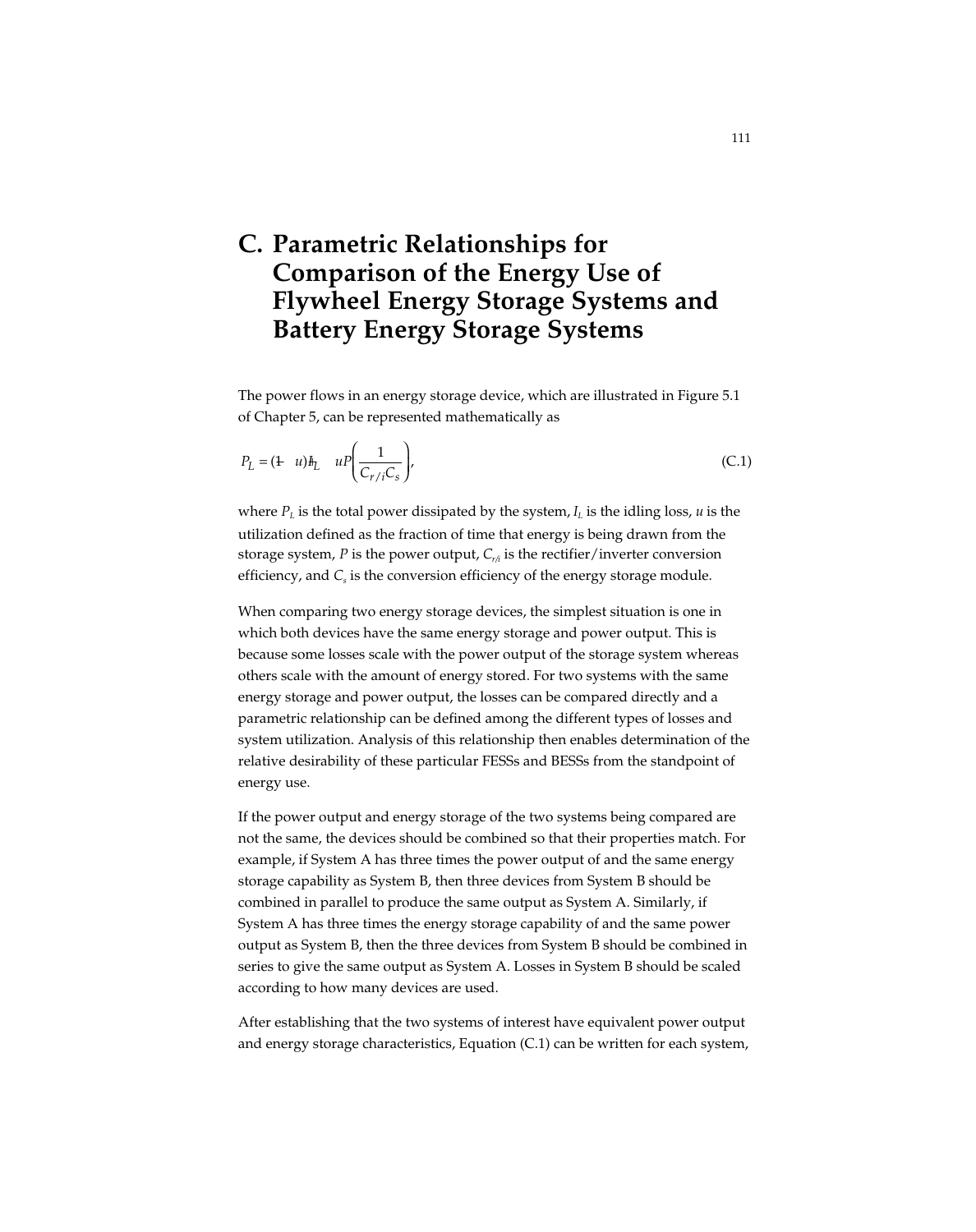the two equations can be set equal to each other, and the resulting equation solved for utilization. The result is Equation (C.2), which provides a parametric relationship between the utilization and the system losses for the energy use of the FESS to equal that of the BESS:

$$
u = \frac{\overline{I}_F}{\overline{I}_F - \left\{ \left( \frac{1}{C_{r/i}C_s} \right)_F - \left( \frac{1}{C_{r/i}C_s} \right)_B \right\}},
$$
(C.2)

where  $I_F$  is the idling loss of the FESS per unit output power, the idling loss of the BESS is neglected, the subscript *B* refers to the BESS, the subscript *F* refers to the FESS, and all other definitions are as in Equation (C.1). For Equation (C.2) to be meaningful, the energy conversion efficiency of the FESS energy storage module  $(\mathsf{C}_{\mathrm{s}})_{\mathrm{F}}$  must be higher than that of the BESS energy storage module  $(\mathsf{C}_{\mathrm{s}})_{\mathrm{B}}$ .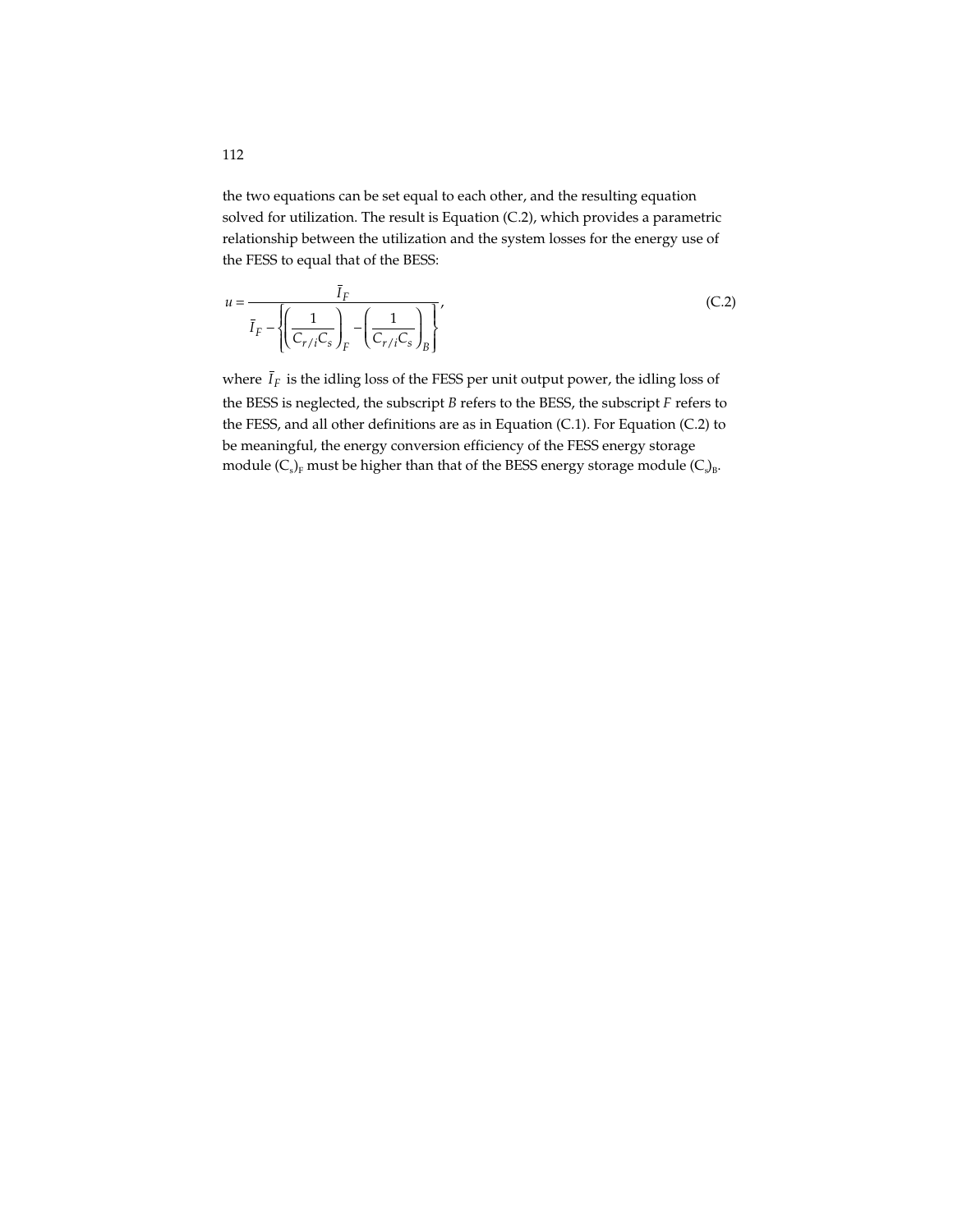# **D. Parametric Relationships for Comparison of Energy Use and Life-Cycle Cost of HTS and Conventional Transformers**

The losses in a conventional transformer can be expressed as

 $P = \theta \omega$ ,  $P = \mathbf{e} \cdot \mathbf{\omega}$ , (D.1)

where  $P$  is the power dissipated,  $c$  is the core loss, and  $\omega$  is the conduction loss.

The HTS transformer core is not typically operated at cryogenic temperature while the coils are maintained at cryogenic temperature. Thus, the heat load to be removed by the cryocooler includes the coil conduction losses and the thermal heat leakage through the insulation and the terminations but not the core loss. Therefore, the power dissipated by the HTS transformer can be expressed as

$$
P = \mathbf{e} \quad \rho \mathbf{e} \quad \omega \quad ), \tag{D.2}
$$

where the variables are as in Equation (D.1), with the addition that  $\rho$  is the cryocooler coefficient of performance and  $\theta$  is the thermal loss, both previously defined in Appendix B. The factor  $\rho$  depends on the operating temperature and the efficiency of the cryocooler according to Equation (B.4).

Equations (D.1) and (D.2) assume that the transformer operates at its maximum rating at all times. However, electric demand varies over the course of a day so that it is necessary to modify the loss equations to take utilization into account. Using the same approximation for utilization as was described in Appendix B, the total power loss in the HTS transformer can be written as

$$
P = \mathbf{e} + \mathbf{e} \mathbf{u} \mathbf{p} \tag{D.3}
$$

where all the terms are the same as in Equation (D.2) with the addition that *u* is the utilization. Similarly, Equation (D.1) for the conventional transformer becomes

$$
P = \mathbf{A} \quad u\omega. \tag{D.4}
$$

If we set Equation (D.4) equal to Equation (D.3), we obtain the following parametric relationship between utilization and cryocooler efficiency that